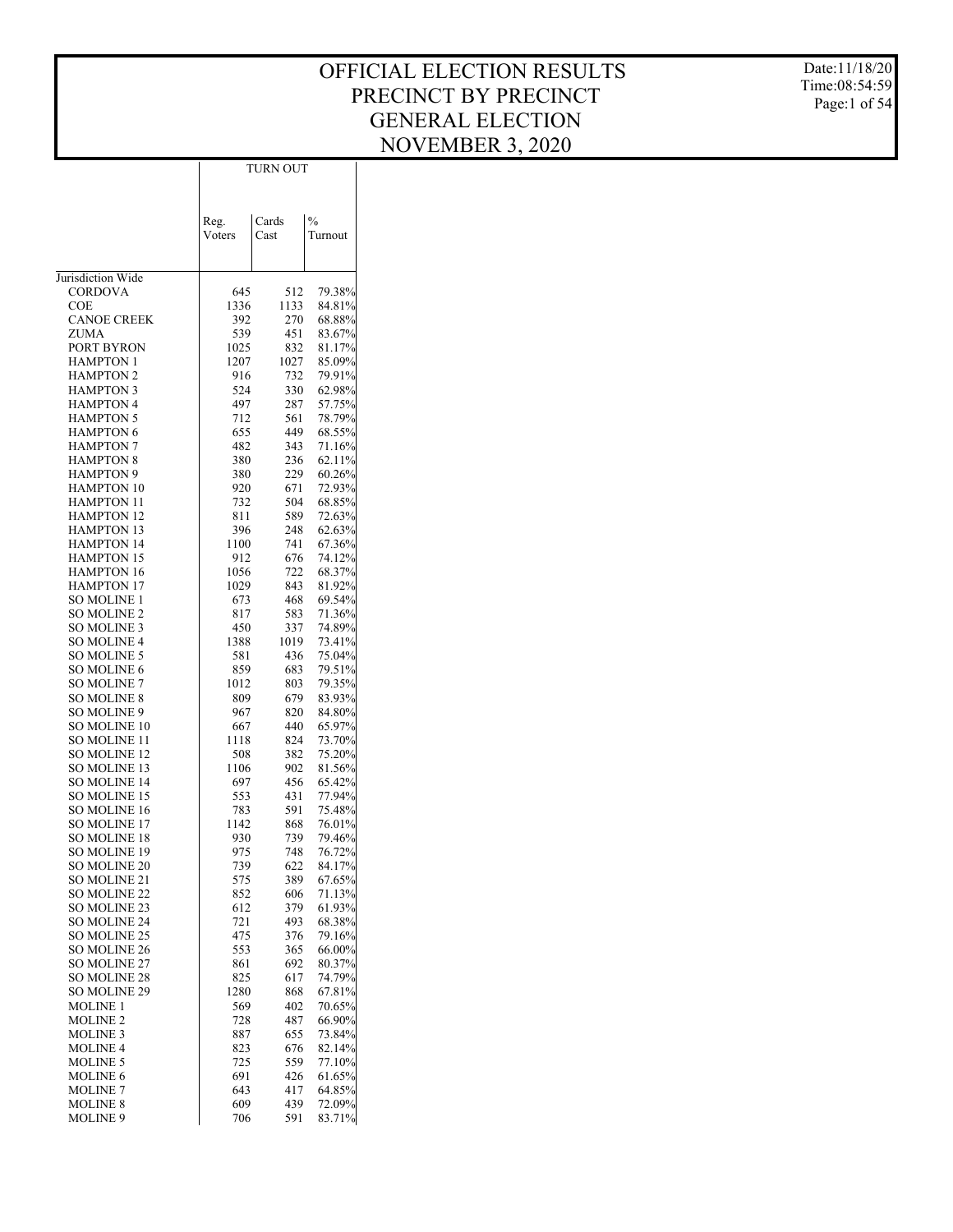Date:11/18/20 Time:08:54:59 Page:2 of 54

| Cards<br>$\frac{0}{0}$<br>Reg.<br>Cast<br>Voters<br>Turnout<br>MOLINE 10<br>58.22%<br>821<br>478<br>MOLINE 11<br>802<br>552<br>68.83%<br><b>MOLINE 12</b><br>447<br>288<br>64.43%<br><b>MOLINE 13</b><br>700<br>552<br>78.86%<br><b>MOLINE 14</b><br>403<br>266<br>66.00%<br><b>MOLINE 15</b><br>677<br>446<br>65.88%<br><b>MOLINE 16</b><br>774<br>527<br>68.09%<br><b>MOLINE 17</b><br>618<br>465<br>75.24%<br><b>MOLINE 18</b><br>737<br>545<br>73.95%<br><b>MOLINE 19</b><br>428<br>275<br>64.25%<br><b>MOLINE 20</b><br>675<br>543<br>80.44%<br>ROCK ISLAND 1<br>517<br>258<br>49.90%<br>47.95%<br>ROCK ISLAND 2<br>244<br>117<br>52.99%<br>ROCK ISLAND 3<br>551<br>292<br>ROCK ISLAND 4<br>255<br>136<br>53.33%<br>ROCK ISLAND 5<br>671<br>363<br>54.10%<br>ROCK ISLAND 6<br>756<br>483<br>63.89%<br>ROCK ISLAND 7<br>508<br>302<br>59.45%<br>ROCK ISLAND 8<br>377<br>258<br>68.44%<br><b>ROCK ISLAND 9</b><br>722<br>406<br>56.23%<br>ROCK ISLAND 10<br>902<br>685<br>75.94%<br>ROCK ISLAND 11<br>261<br>166<br>63.60%<br>ROCK ISLAND 12<br>427<br>344<br>$80.56\%$<br>ROCK ISLAND 13<br>390<br>275<br>70.51%<br>ROCK ISLAND 14<br>548<br>346<br>63.14%<br>ROCK ISLAND 15<br>794<br>543<br>68.39%<br>SO ROCK ISLAND 1<br>662<br>416<br>62.84%<br><b>SO ROCK ISLAND 2</b><br>566<br>397<br>70.14%<br><b>SO ROCK ISLAND 3</b><br>1015<br>774<br>76.26%<br><b>SO ROCK ISLAND 4</b><br>681<br>80.40%<br>847<br><b>SO ROCK ISLAND 5</b><br>859<br>695<br>80.91%<br><b>SO ROCK ISLAND 6</b><br>812<br>674<br>83.00%<br><b>SO ROCK ISLAND 7</b><br>632<br>504<br>79.75%<br><b>SO ROCK ISLAND 8</b><br>857<br>697<br>81.33%<br><b>SO ROCK ISLAND 9</b><br>562<br>460<br>81.85%<br><b>SO ROCK ISLAND 10</b><br>790<br>636<br>80.51%<br>SO ROCK ISLAND 11<br>821<br>681<br>82.95%<br><b>SO ROCK ISLAND 12</b><br>1073<br>876<br>81.64%<br>SO ROCK ISLAND 13<br>952<br>774<br>81.30%<br><b>SO ROCK ISLAND 14</b><br>820<br>693<br>84.51%<br><b>SO ROCK ISLAND 15</b><br>610<br>391<br>64.10%<br>SO ROCK ISLAND 16<br>393<br>55.47%<br>218<br><b>BLACKHAWK1</b><br>528<br>394<br>74.62%<br><b>BLACKHAWK 2</b><br>524<br>370<br>70.61%<br><b>BLACKHAWK3</b><br>1705<br>1348<br>79.06%<br>BLACKHAWK 4<br>990<br>758<br>76.57%<br><b>BLACKHAWK 5</b><br>497<br>361<br>72.64%<br><b>BLACKHAWK 6</b><br>894<br>620<br>69.35%<br><b>BLACKHAWK7</b><br>1228<br>942<br>76.71%<br>COAL VALLEY 1<br>904<br>721<br>79.76%<br>COAL VALLEY 2<br>624<br>438<br>70.19%<br>COAL VALLEY 3<br>1673<br>1371<br>81.95%<br>763<br>651<br>85.32%<br>RURAL<br><b>BOWLING 1</b><br>1427<br>1205<br>84.44%<br><b>BOWLING 2</b><br>1037<br>762<br>73.48%<br><b>EDGINGTON 1</b><br>574<br>475<br>82.75%<br><b>EDGINGTON 2</b><br>485<br>371<br>76.49% |           | TURN OUT |      |        |  |  |  |  |  |
|-----------------------------------------------------------------------------------------------------------------------------------------------------------------------------------------------------------------------------------------------------------------------------------------------------------------------------------------------------------------------------------------------------------------------------------------------------------------------------------------------------------------------------------------------------------------------------------------------------------------------------------------------------------------------------------------------------------------------------------------------------------------------------------------------------------------------------------------------------------------------------------------------------------------------------------------------------------------------------------------------------------------------------------------------------------------------------------------------------------------------------------------------------------------------------------------------------------------------------------------------------------------------------------------------------------------------------------------------------------------------------------------------------------------------------------------------------------------------------------------------------------------------------------------------------------------------------------------------------------------------------------------------------------------------------------------------------------------------------------------------------------------------------------------------------------------------------------------------------------------------------------------------------------------------------------------------------------------------------------------------------------------------------------------------------------------------------------------------------------------------------------------------------------------------------------------------------------------------------------------------------------------------------------------------------------------------------------------------------------------------------------------------------------------------------------------------------------------------------------------------------------------------------------------------------------------------------------------------------------------------------------------------------------------------------------------------------------------------|-----------|----------|------|--------|--|--|--|--|--|
|                                                                                                                                                                                                                                                                                                                                                                                                                                                                                                                                                                                                                                                                                                                                                                                                                                                                                                                                                                                                                                                                                                                                                                                                                                                                                                                                                                                                                                                                                                                                                                                                                                                                                                                                                                                                                                                                                                                                                                                                                                                                                                                                                                                                                                                                                                                                                                                                                                                                                                                                                                                                                                                                                                                       |           |          |      |        |  |  |  |  |  |
|                                                                                                                                                                                                                                                                                                                                                                                                                                                                                                                                                                                                                                                                                                                                                                                                                                                                                                                                                                                                                                                                                                                                                                                                                                                                                                                                                                                                                                                                                                                                                                                                                                                                                                                                                                                                                                                                                                                                                                                                                                                                                                                                                                                                                                                                                                                                                                                                                                                                                                                                                                                                                                                                                                                       |           |          |      |        |  |  |  |  |  |
|                                                                                                                                                                                                                                                                                                                                                                                                                                                                                                                                                                                                                                                                                                                                                                                                                                                                                                                                                                                                                                                                                                                                                                                                                                                                                                                                                                                                                                                                                                                                                                                                                                                                                                                                                                                                                                                                                                                                                                                                                                                                                                                                                                                                                                                                                                                                                                                                                                                                                                                                                                                                                                                                                                                       |           |          |      |        |  |  |  |  |  |
|                                                                                                                                                                                                                                                                                                                                                                                                                                                                                                                                                                                                                                                                                                                                                                                                                                                                                                                                                                                                                                                                                                                                                                                                                                                                                                                                                                                                                                                                                                                                                                                                                                                                                                                                                                                                                                                                                                                                                                                                                                                                                                                                                                                                                                                                                                                                                                                                                                                                                                                                                                                                                                                                                                                       |           |          |      |        |  |  |  |  |  |
|                                                                                                                                                                                                                                                                                                                                                                                                                                                                                                                                                                                                                                                                                                                                                                                                                                                                                                                                                                                                                                                                                                                                                                                                                                                                                                                                                                                                                                                                                                                                                                                                                                                                                                                                                                                                                                                                                                                                                                                                                                                                                                                                                                                                                                                                                                                                                                                                                                                                                                                                                                                                                                                                                                                       |           |          |      |        |  |  |  |  |  |
|                                                                                                                                                                                                                                                                                                                                                                                                                                                                                                                                                                                                                                                                                                                                                                                                                                                                                                                                                                                                                                                                                                                                                                                                                                                                                                                                                                                                                                                                                                                                                                                                                                                                                                                                                                                                                                                                                                                                                                                                                                                                                                                                                                                                                                                                                                                                                                                                                                                                                                                                                                                                                                                                                                                       |           |          |      |        |  |  |  |  |  |
|                                                                                                                                                                                                                                                                                                                                                                                                                                                                                                                                                                                                                                                                                                                                                                                                                                                                                                                                                                                                                                                                                                                                                                                                                                                                                                                                                                                                                                                                                                                                                                                                                                                                                                                                                                                                                                                                                                                                                                                                                                                                                                                                                                                                                                                                                                                                                                                                                                                                                                                                                                                                                                                                                                                       |           |          |      |        |  |  |  |  |  |
|                                                                                                                                                                                                                                                                                                                                                                                                                                                                                                                                                                                                                                                                                                                                                                                                                                                                                                                                                                                                                                                                                                                                                                                                                                                                                                                                                                                                                                                                                                                                                                                                                                                                                                                                                                                                                                                                                                                                                                                                                                                                                                                                                                                                                                                                                                                                                                                                                                                                                                                                                                                                                                                                                                                       |           |          |      |        |  |  |  |  |  |
|                                                                                                                                                                                                                                                                                                                                                                                                                                                                                                                                                                                                                                                                                                                                                                                                                                                                                                                                                                                                                                                                                                                                                                                                                                                                                                                                                                                                                                                                                                                                                                                                                                                                                                                                                                                                                                                                                                                                                                                                                                                                                                                                                                                                                                                                                                                                                                                                                                                                                                                                                                                                                                                                                                                       |           |          |      |        |  |  |  |  |  |
|                                                                                                                                                                                                                                                                                                                                                                                                                                                                                                                                                                                                                                                                                                                                                                                                                                                                                                                                                                                                                                                                                                                                                                                                                                                                                                                                                                                                                                                                                                                                                                                                                                                                                                                                                                                                                                                                                                                                                                                                                                                                                                                                                                                                                                                                                                                                                                                                                                                                                                                                                                                                                                                                                                                       |           |          |      |        |  |  |  |  |  |
|                                                                                                                                                                                                                                                                                                                                                                                                                                                                                                                                                                                                                                                                                                                                                                                                                                                                                                                                                                                                                                                                                                                                                                                                                                                                                                                                                                                                                                                                                                                                                                                                                                                                                                                                                                                                                                                                                                                                                                                                                                                                                                                                                                                                                                                                                                                                                                                                                                                                                                                                                                                                                                                                                                                       |           |          |      |        |  |  |  |  |  |
|                                                                                                                                                                                                                                                                                                                                                                                                                                                                                                                                                                                                                                                                                                                                                                                                                                                                                                                                                                                                                                                                                                                                                                                                                                                                                                                                                                                                                                                                                                                                                                                                                                                                                                                                                                                                                                                                                                                                                                                                                                                                                                                                                                                                                                                                                                                                                                                                                                                                                                                                                                                                                                                                                                                       |           |          |      |        |  |  |  |  |  |
|                                                                                                                                                                                                                                                                                                                                                                                                                                                                                                                                                                                                                                                                                                                                                                                                                                                                                                                                                                                                                                                                                                                                                                                                                                                                                                                                                                                                                                                                                                                                                                                                                                                                                                                                                                                                                                                                                                                                                                                                                                                                                                                                                                                                                                                                                                                                                                                                                                                                                                                                                                                                                                                                                                                       |           |          |      |        |  |  |  |  |  |
|                                                                                                                                                                                                                                                                                                                                                                                                                                                                                                                                                                                                                                                                                                                                                                                                                                                                                                                                                                                                                                                                                                                                                                                                                                                                                                                                                                                                                                                                                                                                                                                                                                                                                                                                                                                                                                                                                                                                                                                                                                                                                                                                                                                                                                                                                                                                                                                                                                                                                                                                                                                                                                                                                                                       |           |          |      |        |  |  |  |  |  |
|                                                                                                                                                                                                                                                                                                                                                                                                                                                                                                                                                                                                                                                                                                                                                                                                                                                                                                                                                                                                                                                                                                                                                                                                                                                                                                                                                                                                                                                                                                                                                                                                                                                                                                                                                                                                                                                                                                                                                                                                                                                                                                                                                                                                                                                                                                                                                                                                                                                                                                                                                                                                                                                                                                                       |           |          |      |        |  |  |  |  |  |
|                                                                                                                                                                                                                                                                                                                                                                                                                                                                                                                                                                                                                                                                                                                                                                                                                                                                                                                                                                                                                                                                                                                                                                                                                                                                                                                                                                                                                                                                                                                                                                                                                                                                                                                                                                                                                                                                                                                                                                                                                                                                                                                                                                                                                                                                                                                                                                                                                                                                                                                                                                                                                                                                                                                       |           |          |      |        |  |  |  |  |  |
|                                                                                                                                                                                                                                                                                                                                                                                                                                                                                                                                                                                                                                                                                                                                                                                                                                                                                                                                                                                                                                                                                                                                                                                                                                                                                                                                                                                                                                                                                                                                                                                                                                                                                                                                                                                                                                                                                                                                                                                                                                                                                                                                                                                                                                                                                                                                                                                                                                                                                                                                                                                                                                                                                                                       |           |          |      |        |  |  |  |  |  |
|                                                                                                                                                                                                                                                                                                                                                                                                                                                                                                                                                                                                                                                                                                                                                                                                                                                                                                                                                                                                                                                                                                                                                                                                                                                                                                                                                                                                                                                                                                                                                                                                                                                                                                                                                                                                                                                                                                                                                                                                                                                                                                                                                                                                                                                                                                                                                                                                                                                                                                                                                                                                                                                                                                                       |           |          |      |        |  |  |  |  |  |
|                                                                                                                                                                                                                                                                                                                                                                                                                                                                                                                                                                                                                                                                                                                                                                                                                                                                                                                                                                                                                                                                                                                                                                                                                                                                                                                                                                                                                                                                                                                                                                                                                                                                                                                                                                                                                                                                                                                                                                                                                                                                                                                                                                                                                                                                                                                                                                                                                                                                                                                                                                                                                                                                                                                       |           |          |      |        |  |  |  |  |  |
|                                                                                                                                                                                                                                                                                                                                                                                                                                                                                                                                                                                                                                                                                                                                                                                                                                                                                                                                                                                                                                                                                                                                                                                                                                                                                                                                                                                                                                                                                                                                                                                                                                                                                                                                                                                                                                                                                                                                                                                                                                                                                                                                                                                                                                                                                                                                                                                                                                                                                                                                                                                                                                                                                                                       |           |          |      |        |  |  |  |  |  |
|                                                                                                                                                                                                                                                                                                                                                                                                                                                                                                                                                                                                                                                                                                                                                                                                                                                                                                                                                                                                                                                                                                                                                                                                                                                                                                                                                                                                                                                                                                                                                                                                                                                                                                                                                                                                                                                                                                                                                                                                                                                                                                                                                                                                                                                                                                                                                                                                                                                                                                                                                                                                                                                                                                                       |           |          |      |        |  |  |  |  |  |
|                                                                                                                                                                                                                                                                                                                                                                                                                                                                                                                                                                                                                                                                                                                                                                                                                                                                                                                                                                                                                                                                                                                                                                                                                                                                                                                                                                                                                                                                                                                                                                                                                                                                                                                                                                                                                                                                                                                                                                                                                                                                                                                                                                                                                                                                                                                                                                                                                                                                                                                                                                                                                                                                                                                       |           |          |      |        |  |  |  |  |  |
|                                                                                                                                                                                                                                                                                                                                                                                                                                                                                                                                                                                                                                                                                                                                                                                                                                                                                                                                                                                                                                                                                                                                                                                                                                                                                                                                                                                                                                                                                                                                                                                                                                                                                                                                                                                                                                                                                                                                                                                                                                                                                                                                                                                                                                                                                                                                                                                                                                                                                                                                                                                                                                                                                                                       |           |          |      |        |  |  |  |  |  |
|                                                                                                                                                                                                                                                                                                                                                                                                                                                                                                                                                                                                                                                                                                                                                                                                                                                                                                                                                                                                                                                                                                                                                                                                                                                                                                                                                                                                                                                                                                                                                                                                                                                                                                                                                                                                                                                                                                                                                                                                                                                                                                                                                                                                                                                                                                                                                                                                                                                                                                                                                                                                                                                                                                                       |           |          |      |        |  |  |  |  |  |
|                                                                                                                                                                                                                                                                                                                                                                                                                                                                                                                                                                                                                                                                                                                                                                                                                                                                                                                                                                                                                                                                                                                                                                                                                                                                                                                                                                                                                                                                                                                                                                                                                                                                                                                                                                                                                                                                                                                                                                                                                                                                                                                                                                                                                                                                                                                                                                                                                                                                                                                                                                                                                                                                                                                       |           |          |      |        |  |  |  |  |  |
|                                                                                                                                                                                                                                                                                                                                                                                                                                                                                                                                                                                                                                                                                                                                                                                                                                                                                                                                                                                                                                                                                                                                                                                                                                                                                                                                                                                                                                                                                                                                                                                                                                                                                                                                                                                                                                                                                                                                                                                                                                                                                                                                                                                                                                                                                                                                                                                                                                                                                                                                                                                                                                                                                                                       |           |          |      |        |  |  |  |  |  |
|                                                                                                                                                                                                                                                                                                                                                                                                                                                                                                                                                                                                                                                                                                                                                                                                                                                                                                                                                                                                                                                                                                                                                                                                                                                                                                                                                                                                                                                                                                                                                                                                                                                                                                                                                                                                                                                                                                                                                                                                                                                                                                                                                                                                                                                                                                                                                                                                                                                                                                                                                                                                                                                                                                                       |           |          |      |        |  |  |  |  |  |
|                                                                                                                                                                                                                                                                                                                                                                                                                                                                                                                                                                                                                                                                                                                                                                                                                                                                                                                                                                                                                                                                                                                                                                                                                                                                                                                                                                                                                                                                                                                                                                                                                                                                                                                                                                                                                                                                                                                                                                                                                                                                                                                                                                                                                                                                                                                                                                                                                                                                                                                                                                                                                                                                                                                       |           |          |      |        |  |  |  |  |  |
|                                                                                                                                                                                                                                                                                                                                                                                                                                                                                                                                                                                                                                                                                                                                                                                                                                                                                                                                                                                                                                                                                                                                                                                                                                                                                                                                                                                                                                                                                                                                                                                                                                                                                                                                                                                                                                                                                                                                                                                                                                                                                                                                                                                                                                                                                                                                                                                                                                                                                                                                                                                                                                                                                                                       |           |          |      |        |  |  |  |  |  |
|                                                                                                                                                                                                                                                                                                                                                                                                                                                                                                                                                                                                                                                                                                                                                                                                                                                                                                                                                                                                                                                                                                                                                                                                                                                                                                                                                                                                                                                                                                                                                                                                                                                                                                                                                                                                                                                                                                                                                                                                                                                                                                                                                                                                                                                                                                                                                                                                                                                                                                                                                                                                                                                                                                                       |           |          |      |        |  |  |  |  |  |
|                                                                                                                                                                                                                                                                                                                                                                                                                                                                                                                                                                                                                                                                                                                                                                                                                                                                                                                                                                                                                                                                                                                                                                                                                                                                                                                                                                                                                                                                                                                                                                                                                                                                                                                                                                                                                                                                                                                                                                                                                                                                                                                                                                                                                                                                                                                                                                                                                                                                                                                                                                                                                                                                                                                       |           |          |      |        |  |  |  |  |  |
|                                                                                                                                                                                                                                                                                                                                                                                                                                                                                                                                                                                                                                                                                                                                                                                                                                                                                                                                                                                                                                                                                                                                                                                                                                                                                                                                                                                                                                                                                                                                                                                                                                                                                                                                                                                                                                                                                                                                                                                                                                                                                                                                                                                                                                                                                                                                                                                                                                                                                                                                                                                                                                                                                                                       |           |          |      |        |  |  |  |  |  |
|                                                                                                                                                                                                                                                                                                                                                                                                                                                                                                                                                                                                                                                                                                                                                                                                                                                                                                                                                                                                                                                                                                                                                                                                                                                                                                                                                                                                                                                                                                                                                                                                                                                                                                                                                                                                                                                                                                                                                                                                                                                                                                                                                                                                                                                                                                                                                                                                                                                                                                                                                                                                                                                                                                                       |           |          |      |        |  |  |  |  |  |
|                                                                                                                                                                                                                                                                                                                                                                                                                                                                                                                                                                                                                                                                                                                                                                                                                                                                                                                                                                                                                                                                                                                                                                                                                                                                                                                                                                                                                                                                                                                                                                                                                                                                                                                                                                                                                                                                                                                                                                                                                                                                                                                                                                                                                                                                                                                                                                                                                                                                                                                                                                                                                                                                                                                       |           |          |      |        |  |  |  |  |  |
|                                                                                                                                                                                                                                                                                                                                                                                                                                                                                                                                                                                                                                                                                                                                                                                                                                                                                                                                                                                                                                                                                                                                                                                                                                                                                                                                                                                                                                                                                                                                                                                                                                                                                                                                                                                                                                                                                                                                                                                                                                                                                                                                                                                                                                                                                                                                                                                                                                                                                                                                                                                                                                                                                                                       |           |          |      |        |  |  |  |  |  |
|                                                                                                                                                                                                                                                                                                                                                                                                                                                                                                                                                                                                                                                                                                                                                                                                                                                                                                                                                                                                                                                                                                                                                                                                                                                                                                                                                                                                                                                                                                                                                                                                                                                                                                                                                                                                                                                                                                                                                                                                                                                                                                                                                                                                                                                                                                                                                                                                                                                                                                                                                                                                                                                                                                                       |           |          |      |        |  |  |  |  |  |
|                                                                                                                                                                                                                                                                                                                                                                                                                                                                                                                                                                                                                                                                                                                                                                                                                                                                                                                                                                                                                                                                                                                                                                                                                                                                                                                                                                                                                                                                                                                                                                                                                                                                                                                                                                                                                                                                                                                                                                                                                                                                                                                                                                                                                                                                                                                                                                                                                                                                                                                                                                                                                                                                                                                       |           |          |      |        |  |  |  |  |  |
|                                                                                                                                                                                                                                                                                                                                                                                                                                                                                                                                                                                                                                                                                                                                                                                                                                                                                                                                                                                                                                                                                                                                                                                                                                                                                                                                                                                                                                                                                                                                                                                                                                                                                                                                                                                                                                                                                                                                                                                                                                                                                                                                                                                                                                                                                                                                                                                                                                                                                                                                                                                                                                                                                                                       |           |          |      |        |  |  |  |  |  |
|                                                                                                                                                                                                                                                                                                                                                                                                                                                                                                                                                                                                                                                                                                                                                                                                                                                                                                                                                                                                                                                                                                                                                                                                                                                                                                                                                                                                                                                                                                                                                                                                                                                                                                                                                                                                                                                                                                                                                                                                                                                                                                                                                                                                                                                                                                                                                                                                                                                                                                                                                                                                                                                                                                                       |           |          |      |        |  |  |  |  |  |
|                                                                                                                                                                                                                                                                                                                                                                                                                                                                                                                                                                                                                                                                                                                                                                                                                                                                                                                                                                                                                                                                                                                                                                                                                                                                                                                                                                                                                                                                                                                                                                                                                                                                                                                                                                                                                                                                                                                                                                                                                                                                                                                                                                                                                                                                                                                                                                                                                                                                                                                                                                                                                                                                                                                       |           |          |      |        |  |  |  |  |  |
|                                                                                                                                                                                                                                                                                                                                                                                                                                                                                                                                                                                                                                                                                                                                                                                                                                                                                                                                                                                                                                                                                                                                                                                                                                                                                                                                                                                                                                                                                                                                                                                                                                                                                                                                                                                                                                                                                                                                                                                                                                                                                                                                                                                                                                                                                                                                                                                                                                                                                                                                                                                                                                                                                                                       |           |          |      |        |  |  |  |  |  |
|                                                                                                                                                                                                                                                                                                                                                                                                                                                                                                                                                                                                                                                                                                                                                                                                                                                                                                                                                                                                                                                                                                                                                                                                                                                                                                                                                                                                                                                                                                                                                                                                                                                                                                                                                                                                                                                                                                                                                                                                                                                                                                                                                                                                                                                                                                                                                                                                                                                                                                                                                                                                                                                                                                                       |           |          |      |        |  |  |  |  |  |
|                                                                                                                                                                                                                                                                                                                                                                                                                                                                                                                                                                                                                                                                                                                                                                                                                                                                                                                                                                                                                                                                                                                                                                                                                                                                                                                                                                                                                                                                                                                                                                                                                                                                                                                                                                                                                                                                                                                                                                                                                                                                                                                                                                                                                                                                                                                                                                                                                                                                                                                                                                                                                                                                                                                       |           |          |      |        |  |  |  |  |  |
|                                                                                                                                                                                                                                                                                                                                                                                                                                                                                                                                                                                                                                                                                                                                                                                                                                                                                                                                                                                                                                                                                                                                                                                                                                                                                                                                                                                                                                                                                                                                                                                                                                                                                                                                                                                                                                                                                                                                                                                                                                                                                                                                                                                                                                                                                                                                                                                                                                                                                                                                                                                                                                                                                                                       |           |          |      |        |  |  |  |  |  |
|                                                                                                                                                                                                                                                                                                                                                                                                                                                                                                                                                                                                                                                                                                                                                                                                                                                                                                                                                                                                                                                                                                                                                                                                                                                                                                                                                                                                                                                                                                                                                                                                                                                                                                                                                                                                                                                                                                                                                                                                                                                                                                                                                                                                                                                                                                                                                                                                                                                                                                                                                                                                                                                                                                                       |           |          |      |        |  |  |  |  |  |
|                                                                                                                                                                                                                                                                                                                                                                                                                                                                                                                                                                                                                                                                                                                                                                                                                                                                                                                                                                                                                                                                                                                                                                                                                                                                                                                                                                                                                                                                                                                                                                                                                                                                                                                                                                                                                                                                                                                                                                                                                                                                                                                                                                                                                                                                                                                                                                                                                                                                                                                                                                                                                                                                                                                       |           |          |      |        |  |  |  |  |  |
|                                                                                                                                                                                                                                                                                                                                                                                                                                                                                                                                                                                                                                                                                                                                                                                                                                                                                                                                                                                                                                                                                                                                                                                                                                                                                                                                                                                                                                                                                                                                                                                                                                                                                                                                                                                                                                                                                                                                                                                                                                                                                                                                                                                                                                                                                                                                                                                                                                                                                                                                                                                                                                                                                                                       |           |          |      |        |  |  |  |  |  |
|                                                                                                                                                                                                                                                                                                                                                                                                                                                                                                                                                                                                                                                                                                                                                                                                                                                                                                                                                                                                                                                                                                                                                                                                                                                                                                                                                                                                                                                                                                                                                                                                                                                                                                                                                                                                                                                                                                                                                                                                                                                                                                                                                                                                                                                                                                                                                                                                                                                                                                                                                                                                                                                                                                                       |           |          |      |        |  |  |  |  |  |
|                                                                                                                                                                                                                                                                                                                                                                                                                                                                                                                                                                                                                                                                                                                                                                                                                                                                                                                                                                                                                                                                                                                                                                                                                                                                                                                                                                                                                                                                                                                                                                                                                                                                                                                                                                                                                                                                                                                                                                                                                                                                                                                                                                                                                                                                                                                                                                                                                                                                                                                                                                                                                                                                                                                       |           |          |      |        |  |  |  |  |  |
|                                                                                                                                                                                                                                                                                                                                                                                                                                                                                                                                                                                                                                                                                                                                                                                                                                                                                                                                                                                                                                                                                                                                                                                                                                                                                                                                                                                                                                                                                                                                                                                                                                                                                                                                                                                                                                                                                                                                                                                                                                                                                                                                                                                                                                                                                                                                                                                                                                                                                                                                                                                                                                                                                                                       |           |          |      |        |  |  |  |  |  |
|                                                                                                                                                                                                                                                                                                                                                                                                                                                                                                                                                                                                                                                                                                                                                                                                                                                                                                                                                                                                                                                                                                                                                                                                                                                                                                                                                                                                                                                                                                                                                                                                                                                                                                                                                                                                                                                                                                                                                                                                                                                                                                                                                                                                                                                                                                                                                                                                                                                                                                                                                                                                                                                                                                                       |           |          |      |        |  |  |  |  |  |
|                                                                                                                                                                                                                                                                                                                                                                                                                                                                                                                                                                                                                                                                                                                                                                                                                                                                                                                                                                                                                                                                                                                                                                                                                                                                                                                                                                                                                                                                                                                                                                                                                                                                                                                                                                                                                                                                                                                                                                                                                                                                                                                                                                                                                                                                                                                                                                                                                                                                                                                                                                                                                                                                                                                       |           |          |      |        |  |  |  |  |  |
|                                                                                                                                                                                                                                                                                                                                                                                                                                                                                                                                                                                                                                                                                                                                                                                                                                                                                                                                                                                                                                                                                                                                                                                                                                                                                                                                                                                                                                                                                                                                                                                                                                                                                                                                                                                                                                                                                                                                                                                                                                                                                                                                                                                                                                                                                                                                                                                                                                                                                                                                                                                                                                                                                                                       |           |          |      |        |  |  |  |  |  |
|                                                                                                                                                                                                                                                                                                                                                                                                                                                                                                                                                                                                                                                                                                                                                                                                                                                                                                                                                                                                                                                                                                                                                                                                                                                                                                                                                                                                                                                                                                                                                                                                                                                                                                                                                                                                                                                                                                                                                                                                                                                                                                                                                                                                                                                                                                                                                                                                                                                                                                                                                                                                                                                                                                                       |           |          |      |        |  |  |  |  |  |
|                                                                                                                                                                                                                                                                                                                                                                                                                                                                                                                                                                                                                                                                                                                                                                                                                                                                                                                                                                                                                                                                                                                                                                                                                                                                                                                                                                                                                                                                                                                                                                                                                                                                                                                                                                                                                                                                                                                                                                                                                                                                                                                                                                                                                                                                                                                                                                                                                                                                                                                                                                                                                                                                                                                       |           |          |      |        |  |  |  |  |  |
|                                                                                                                                                                                                                                                                                                                                                                                                                                                                                                                                                                                                                                                                                                                                                                                                                                                                                                                                                                                                                                                                                                                                                                                                                                                                                                                                                                                                                                                                                                                                                                                                                                                                                                                                                                                                                                                                                                                                                                                                                                                                                                                                                                                                                                                                                                                                                                                                                                                                                                                                                                                                                                                                                                                       |           |          |      |        |  |  |  |  |  |
|                                                                                                                                                                                                                                                                                                                                                                                                                                                                                                                                                                                                                                                                                                                                                                                                                                                                                                                                                                                                                                                                                                                                                                                                                                                                                                                                                                                                                                                                                                                                                                                                                                                                                                                                                                                                                                                                                                                                                                                                                                                                                                                                                                                                                                                                                                                                                                                                                                                                                                                                                                                                                                                                                                                       |           |          |      |        |  |  |  |  |  |
|                                                                                                                                                                                                                                                                                                                                                                                                                                                                                                                                                                                                                                                                                                                                                                                                                                                                                                                                                                                                                                                                                                                                                                                                                                                                                                                                                                                                                                                                                                                                                                                                                                                                                                                                                                                                                                                                                                                                                                                                                                                                                                                                                                                                                                                                                                                                                                                                                                                                                                                                                                                                                                                                                                                       |           |          |      |        |  |  |  |  |  |
|                                                                                                                                                                                                                                                                                                                                                                                                                                                                                                                                                                                                                                                                                                                                                                                                                                                                                                                                                                                                                                                                                                                                                                                                                                                                                                                                                                                                                                                                                                                                                                                                                                                                                                                                                                                                                                                                                                                                                                                                                                                                                                                                                                                                                                                                                                                                                                                                                                                                                                                                                                                                                                                                                                                       |           |          |      |        |  |  |  |  |  |
| 624<br>81.09%<br><b>BUFFALO PRAIRIE</b><br>506                                                                                                                                                                                                                                                                                                                                                                                                                                                                                                                                                                                                                                                                                                                                                                                                                                                                                                                                                                                                                                                                                                                                                                                                                                                                                                                                                                                                                                                                                                                                                                                                                                                                                                                                                                                                                                                                                                                                                                                                                                                                                                                                                                                                                                                                                                                                                                                                                                                                                                                                                                                                                                                                        | ANDALUSIA | 1749     | 1455 | 83.19% |  |  |  |  |  |
| <b>DRURY</b><br>558<br>457<br>81.90%                                                                                                                                                                                                                                                                                                                                                                                                                                                                                                                                                                                                                                                                                                                                                                                                                                                                                                                                                                                                                                                                                                                                                                                                                                                                                                                                                                                                                                                                                                                                                                                                                                                                                                                                                                                                                                                                                                                                                                                                                                                                                                                                                                                                                                                                                                                                                                                                                                                                                                                                                                                                                                                                                  |           |          |      |        |  |  |  |  |  |
| Total<br>90615<br>74.31%<br>67337                                                                                                                                                                                                                                                                                                                                                                                                                                                                                                                                                                                                                                                                                                                                                                                                                                                                                                                                                                                                                                                                                                                                                                                                                                                                                                                                                                                                                                                                                                                                                                                                                                                                                                                                                                                                                                                                                                                                                                                                                                                                                                                                                                                                                                                                                                                                                                                                                                                                                                                                                                                                                                                                                     |           |          |      |        |  |  |  |  |  |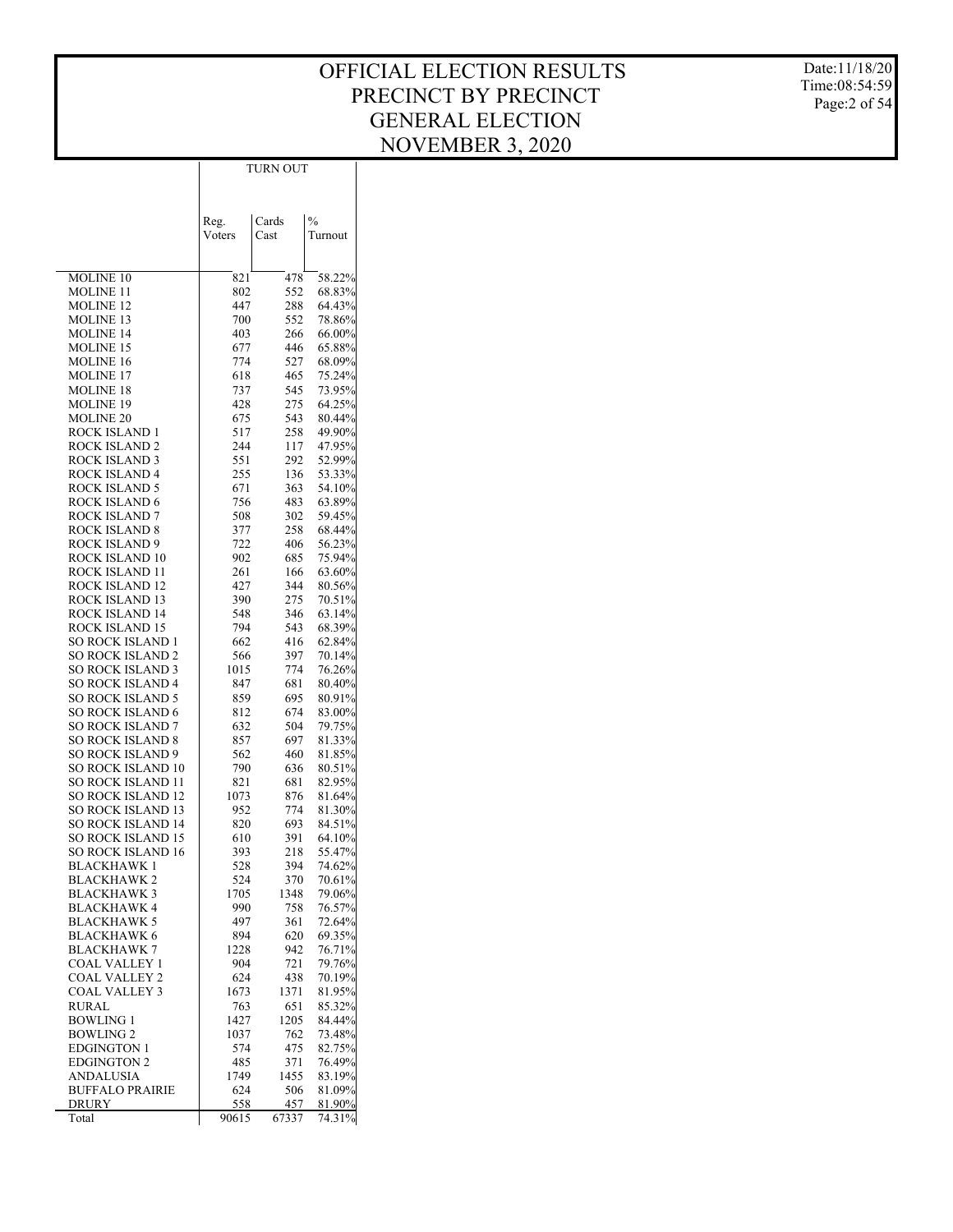Date:11/18/20 Time:08:54:59 Page:3 of 54

|                                        | <b>CONST AMENDEMENT</b> |             |                       |                                      |                                      |            |                  |            |                  |  |  |  |
|----------------------------------------|-------------------------|-------------|-----------------------|--------------------------------------|--------------------------------------|------------|------------------|------------|------------------|--|--|--|
|                                        |                         |             |                       |                                      |                                      |            |                  |            |                  |  |  |  |
|                                        |                         |             |                       |                                      |                                      |            |                  |            |                  |  |  |  |
|                                        | Reg.                    | Times       | Times                 | Times                                | Number                               | <b>YES</b> |                  | NO         |                  |  |  |  |
|                                        | Voters                  | Counted     | Blank                 | Over                                 | Of                                   |            |                  |            |                  |  |  |  |
|                                        |                         |             | Voted                 | Voted                                | Under                                |            |                  |            |                  |  |  |  |
| Jurisdiction Wide                      |                         |             |                       |                                      | Votes                                |            |                  |            |                  |  |  |  |
| <b>CORDOVA</b>                         | 640                     | 511         | 8                     | $\boldsymbol{0}$                     | $\boldsymbol{0}$                     | 137        | 27.24%           | 366        | 72.76%           |  |  |  |
| <b>COE</b>                             | 1322                    | 1130        | 18                    | $\boldsymbol{0}$                     | $\boldsymbol{0}$                     | 297        | 26.71%           | 815        | 73.29%           |  |  |  |
| <b>CANOE CREEK</b>                     | 387                     | 270         | 5                     | $\boldsymbol{0}$                     | $\boldsymbol{0}$                     | 82         | 30.94%           | 183        | 69.06%           |  |  |  |
| ZUMA                                   | 537                     | 451         | 10                    | 1                                    | $\boldsymbol{0}$                     | 109        | 24.77%           | 331        | 75.23%           |  |  |  |
| PORT BYRON<br><b>HAMPTON 1</b>         | 1011                    | 830         | 13                    | $\boldsymbol{0}$                     | $\boldsymbol{0}$                     | 291        | 35.62%           | 526        | 64.38%           |  |  |  |
| <b>HAMPTON 2</b>                       | 1196<br>908             | 1025<br>732 | 16<br>13              | $\boldsymbol{0}$<br>$\boldsymbol{0}$ | $\boldsymbol{0}$<br>$\boldsymbol{0}$ | 338<br>231 | 33.50%<br>32.13% | 671<br>488 | 66.50%<br>67.87% |  |  |  |
| <b>HAMPTON 3</b>                       | 519                     | 329         | 14                    | $\boldsymbol{0}$                     | $\boldsymbol{0}$                     | 198        | 62.86%           | 117        | 37.14%           |  |  |  |
| <b>HAMPTON 4</b>                       | 487                     | 287         | 6                     | $\boldsymbol{0}$                     | $\boldsymbol{0}$                     |            | 192 68.33%       | 89         | 31.67%           |  |  |  |
| <b>HAMPTON 5</b>                       | 703                     | 561         | 10                    | $\boldsymbol{0}$                     | $\boldsymbol{0}$                     | 234        | 42.47%           | 317        | 57.53%           |  |  |  |
| <b>HAMPTON 6</b>                       | 645                     | 449         | 14                    | $\boldsymbol{0}$                     | $\boldsymbol{0}$                     | 211        | 48.51%           | 224        | 51.49%           |  |  |  |
| <b>HAMPTON 7</b><br><b>HAMPTON 8</b>   | 478<br>373              | 343<br>236  | 9<br>$\boldsymbol{0}$ | 1<br>$\boldsymbol{0}$                | $\boldsymbol{0}$<br>$\boldsymbol{0}$ | 131<br>97  | 39.34%<br>41.10% | 202<br>139 | 60.66%<br>58.90% |  |  |  |
| <b>HAMPTON 9</b>                       | 379                     | 229         | $\overline{4}$        | $\boldsymbol{0}$                     | $\boldsymbol{0}$                     | 96         | 42.67%           | 129        | 57.33%           |  |  |  |
| <b>HAMPTON 10</b>                      | 913                     | 668         | 23                    | $\boldsymbol{0}$                     | $\boldsymbol{0}$                     | 327        | 50.70%           | 318        | 49.30%           |  |  |  |
| <b>HAMPTON 11</b>                      | 728                     | 503         | 20                    | $\boldsymbol{0}$                     | $\boldsymbol{0}$                     | 257        | 53.21%           | 226        | 46.79%           |  |  |  |
| <b>HAMPTON 12</b>                      | 802                     | 586         | 11                    | $\boldsymbol{0}$                     | $\boldsymbol{0}$                     | 265        | 46.09%           | 310        | 53.91%           |  |  |  |
| <b>HAMPTON 13</b>                      | 387                     | 248         | 28                    | $\boldsymbol{0}$                     | $\boldsymbol{0}$                     | 149        | 67.73%           | 71         | 32.27%           |  |  |  |
| <b>HAMPTON 14</b><br><b>HAMPTON 15</b> | 1078<br>905             | 741<br>676  | 24<br>11              | $\boldsymbol{0}$<br>$\boldsymbol{0}$ | $\boldsymbol{0}$<br>$\boldsymbol{0}$ | 367<br>288 | 51.19%<br>43.31% | 350<br>377 | 48.81%<br>56.69% |  |  |  |
| <b>HAMPTON 16</b>                      | 1040                    | 721         | 16                    | 1                                    | $\boldsymbol{0}$                     | 312        | 44.32%           | 392        | 55.68%           |  |  |  |
| <b>HAMPTON 17</b>                      | 1014                    | 840         | 18                    | $\boldsymbol{0}$                     | $\boldsymbol{0}$                     | 329        | 40.02%           | 493        | 59.98%           |  |  |  |
| <b>SO MOLINE 1</b>                     | 665                     | 468         | 12                    | 1                                    | $\boldsymbol{0}$                     | 257        | 56.48%           | 198        | 43.52%           |  |  |  |
| SO MOLINE 2                            | 809                     | 583         | 16                    | $\boldsymbol{0}$                     | $\boldsymbol{0}$                     | 294        | 51.85%           | 273        | 48.15%           |  |  |  |
| SO MOLINE 3                            | 448                     | 337         | 9                     | 1                                    | $\boldsymbol{0}$                     | 167        | 51.07%           | 160        | 48.93%           |  |  |  |
| <b>SO MOLINE 4</b><br>SO MOLINE 5      | 1366<br>565             | 1019<br>435 | 17<br>11              | $\boldsymbol{0}$<br>$\boldsymbol{0}$ | $\boldsymbol{0}$<br>$\boldsymbol{0}$ | 420<br>212 | 41.92%<br>50.00% | 582<br>212 | 58.08%<br>50.00% |  |  |  |
| SO MOLINE 6                            | 850                     | 683         | 13                    | $\boldsymbol{0}$                     | $\boldsymbol{0}$                     | 314        | 46.87%           | 356        | 53.13%           |  |  |  |
| <b>SO MOLINE 7</b>                     | 1003                    | 800         | 10                    | $\boldsymbol{0}$                     | $\boldsymbol{0}$                     | 333        | 42.15%           | 457        | 57.85%           |  |  |  |
| <b>SO MOLINE 8</b>                     | 796                     | 677         | 12                    | $\boldsymbol{0}$                     | $\boldsymbol{0}$                     | 203        | 30.53%           | 462        | 69.47%           |  |  |  |
| SO MOLINE 9                            | 958                     | 820         | 14                    | $\boldsymbol{0}$                     | $\boldsymbol{0}$                     | 343        | 42.56%           | 463        | 57.44%           |  |  |  |
| SO MOLINE 10<br>SO MOLINE 11           | 657                     | 440<br>824  | 13<br>16              | $\boldsymbol{0}$<br>$\boldsymbol{0}$ | $\boldsymbol{0}$<br>$\boldsymbol{0}$ | 241<br>381 | 56.44%<br>47.15% | 186        | 43.56%           |  |  |  |
| SO MOLINE 12                           | 1101<br>501             | 381         | 19                    | $\boldsymbol{0}$                     | $\boldsymbol{0}$                     | 184        | 50.83%           | 427<br>178 | 52.85%<br>49.17% |  |  |  |
| SO MOLINE 13                           | 1090                    | 902         | 12                    | $\boldsymbol{0}$                     | $\boldsymbol{0}$                     | 410        | 46.07%           | 480        | 53.93%           |  |  |  |
| SO MOLINE 14                           | 683                     | 456         | 15                    | $\boldsymbol{0}$                     | $\boldsymbol{0}$                     | 226        | 51.25%           | 215        | 48.75%           |  |  |  |
| SO MOLINE 15                           | 547                     | 431         | 10                    | $\boldsymbol{0}$                     | $\boldsymbol{0}$                     | 203        | 48.22%           | 218        | 51.78%           |  |  |  |
| SO MOLINE 16                           | 776                     | 591         | 12                    | 1                                    | $\boldsymbol{0}$                     | 278        | 48.10%           | 300        | 51.90%           |  |  |  |
| SO MOLINE 17<br><b>SO MOLINE 18</b>    | 1134<br>921             | 868<br>737  | 23<br>8               | $\boldsymbol{0}$<br>$\boldsymbol{0}$ | $\boldsymbol{0}$<br>$\boldsymbol{0}$ | 408<br>339 | 48.28%<br>46.50% | 437<br>390 | 51.72%<br>53.50% |  |  |  |
| SO MOLINE 19                           | 967                     | 748         | 20                    | $\boldsymbol{0}$                     | 0                                    | 321        | 44.09%           |            | 407 55.91%       |  |  |  |
| SO MOLINE 20                           | 722                     | 621         | 6                     | $\boldsymbol{0}$                     | $\boldsymbol{0}$                     | 308        | 50.08%           | 307        | 49.92%           |  |  |  |
| SO MOLINE 21                           | 571                     | 388         | 20                    | $\boldsymbol{0}$                     | $\boldsymbol{0}$                     | 208        | 56.52%           | 160        | 43.48%           |  |  |  |
| SO MOLINE 22                           | 839                     | 606         | 26                    | $\boldsymbol{0}$                     | $\boldsymbol{0}$                     | 318        | 54.83%           | 262        | 45.17%           |  |  |  |
| SO MOLINE 23                           | 609                     | 379         | $\tau$                | $\boldsymbol{0}$                     | 0                                    | 205        | 55.11%           | 167        | 44.89%           |  |  |  |
| SO MOLINE 24<br>SO MOLINE 25           | 708<br>469              | 492<br>375  | 13<br>12              | $\boldsymbol{0}$<br>$\boldsymbol{0}$ | $\boldsymbol{0}$<br>0                | 218<br>146 | 45.51%<br>40.22% | 261<br>217 | 54.49%<br>59.78% |  |  |  |
| SO MOLINE 26                           | 543                     | 365         | 15                    | $\boldsymbol{0}$                     | $\boldsymbol{0}$                     | 182        | 52.00%           | 168        | 48.00%           |  |  |  |
| SO MOLINE 27                           | 852                     | 692         | 13                    | $\boldsymbol{0}$                     | $\boldsymbol{0}$                     | 318        | 46.83%           | 361        | 53.17%           |  |  |  |
| SO MOLINE 28                           | 809                     | 614         | 22                    | 1                                    | $\boldsymbol{0}$                     | 244        | 41.29%           | 347        | 58.71%           |  |  |  |
| SO MOLINE 29                           | 1266                    | 866         | 25                    | $\boldsymbol{0}$                     | $\boldsymbol{0}$                     | 417        | 49.58%           | 424        | 50.42%           |  |  |  |
| <b>MOLINE 1</b>                        | 563                     | 402         | 17                    | $\boldsymbol{0}$                     | $\boldsymbol{0}$                     | 232        | 60.26%           | 153        | 39.74%           |  |  |  |
| <b>MOLINE 2</b><br><b>MOLINE 3</b>     | 722<br>882              | 487<br>654  | 10<br>17              | 1<br>$\boldsymbol{0}$                | $\boldsymbol{0}$<br>$\boldsymbol{0}$ | 264<br>376 | 55.46%<br>59.03% | 212<br>261 | 44.54%<br>40.97% |  |  |  |
| <b>MOLINE 4</b>                        | 816                     | 676         | 8                     | $\boldsymbol{0}$                     | $\boldsymbol{0}$                     | 337        | 50.45%           | 331        | 49.55%           |  |  |  |
| <b>MOLINE 5</b>                        | 714                     | 558         | 10                    | $\boldsymbol{0}$                     | $\boldsymbol{0}$                     | 290        | 52.92%           | 258        | 47.08%           |  |  |  |
| <b>MOLINE 6</b>                        | 681                     | 426         | 15                    | $\boldsymbol{0}$                     | $\boldsymbol{0}$                     | 246        | 59.85%           | 165        | 40.15%           |  |  |  |
| <b>MOLINE 7</b>                        | 628                     | 413         | 14                    | $\boldsymbol{0}$                     | $\boldsymbol{0}$                     | 216        | 54.14%           | 183        | 45.86%           |  |  |  |
| <b>MOLINE 8</b>                        | 595                     | 439         | 11                    | $\boldsymbol{0}$                     | $\boldsymbol{0}$                     | 257        | 60.05%           | 171        | 39.95%           |  |  |  |
| MOLINE 9                               | 691                     | 588         | 7                     | $\boldsymbol{0}$                     | $\boldsymbol{0}$                     | 251        | 43.20%           | 330        | 56.80%           |  |  |  |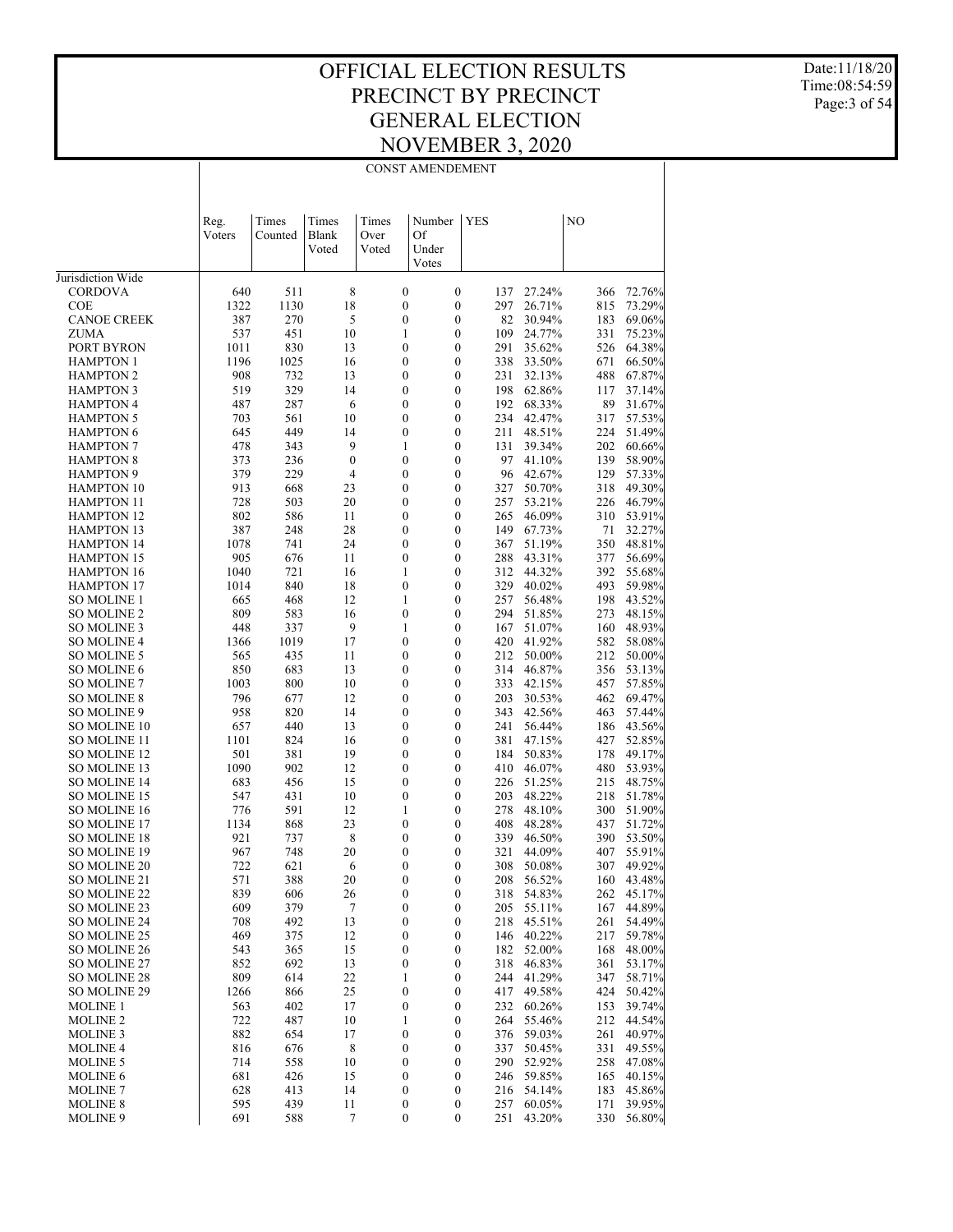#### OFFICIAL ELECTION RESULTS PRECINCT BY PRECINCT GENERAL ELECTION NOVEMBER 3, 2020 CONST AMENDEMENT

Date:11/18/20 Time:08:54:59 Page:4 of 54

 $\overline{\phantom{a}}$ 

| <b>YES</b><br>NO<br>Times<br>Times<br>Times<br>Number<br>Reg.<br>Voters<br>Counted<br><b>Blank</b><br>Over<br>Of<br>Voted<br>Voted<br>Under<br>Votes<br><b>MOLINE 10</b><br>16<br>$\mathbf{1}$<br>$\boldsymbol{0}$<br>62.61%<br>37.39%<br>803<br>477<br>288<br>172<br>789<br>552<br>24<br>$\boldsymbol{0}$<br>$\boldsymbol{0}$<br><b>MOLINE 11</b><br>267<br>50.57%<br>261<br>49.43%<br>4<br>$\boldsymbol{0}$<br><b>MOLINE 12</b><br>441<br>288<br>0<br>51.41%<br>138<br>48.59%<br>146<br>552<br>$\mathbf{1}$<br>$\boldsymbol{0}$<br><b>MOLINE 13</b><br>690<br>19<br>276<br>51.88%<br>256<br>48.12%<br>9<br>391<br>266<br>0<br>0<br>126<br>49.03%<br>131<br>50.97%<br><b>MOLINE 14</b><br>442<br>8<br>$\boldsymbol{0}$<br>$\boldsymbol{0}$<br>670<br>222<br>51.15%<br>212<br>48.85%<br><b>MOLINE 15</b><br>760<br>525<br>10<br>0<br>0<br>270<br>52.43%<br>245<br>47.57%<br>MOLINE 16<br>465<br>$\boldsymbol{0}$<br>$\boldsymbol{0}$<br>608<br>6<br>258<br>56.21%<br>201<br>43.79%<br><b>MOLINE 17</b><br>9<br>732<br>545<br>1<br>0<br>262<br>48.97%<br>273<br>51.03%<br>MOLINE 18<br>6<br>$\boldsymbol{0}$<br>424<br>274<br>$\boldsymbol{0}$<br>128<br>47.76%<br>140<br>52.24%<br>MOLINE 19<br>55.10%<br>666<br>543<br>4<br>$\boldsymbol{0}$<br>0<br>242<br>44.90%<br>297<br>MOLINE 20<br>257<br>$\boldsymbol{0}$<br>ROCK ISLAND 1<br>497<br>19<br>0<br>171<br>71.85%<br>67<br>28.15%<br>$\overline{\mathbf{c}}$<br>27.83%<br>236<br>117<br>$\boldsymbol{0}$<br>0<br>83<br>72.17%<br>32<br>ROCK ISLAND 2<br>292<br>$\boldsymbol{0}$<br>69.42%<br>534<br>13<br>1<br>193<br>85<br>30.58%<br>ROCK ISLAND 3<br>$\boldsymbol{0}$<br>249<br>136<br>4<br>0<br>102<br>77.27%<br>30<br>22.73%<br>ROCK ISLAND 4<br>363<br>20<br>$\boldsymbol{0}$<br>59.36%<br><b>ROCK ISLAND 5</b><br>1<br>203<br>40.64%<br>655<br>139<br>482<br>17<br>1<br>0<br>300<br>64.66%<br>164<br>35.34%<br>ROCK ISLAND 6<br>742<br>300<br>14<br>$\boldsymbol{0}$<br>$\boldsymbol{0}$<br>502<br>203<br>70.98%<br>83<br>29.02%<br><b>ROCK ISLAND 7</b><br>5<br>370<br>254<br>$\boldsymbol{0}$<br>0<br>65.46%<br>34.54%<br>ROCK ISLAND 8<br>163<br>86<br>403<br>$\boldsymbol{0}$<br>$\boldsymbol{0}$<br><b>ROCK ISLAND 9</b><br>710<br>14<br>257<br>66.07%<br>33.93%<br>132<br>3<br>884<br>685<br>16<br>0<br>390<br>58.56%<br>276<br>41.44%<br>ROCK ISLAND 10<br>165<br>$\overline{\mathbf{c}}$<br>$\boldsymbol{0}$<br>$\boldsymbol{0}$<br>31.29%<br>259<br>112<br>68.71%<br>51<br>ROCK ISLAND 11<br>343<br>10<br>0<br>0<br>182<br>54.65%<br>151<br>45.35%<br>ROCK ISLAND 12<br>421<br>275<br>$\boldsymbol{0}$<br>ROCK ISLAND 13<br>385<br>4<br>0<br>144<br>53.14%<br>127<br>46.86%<br>$\tau$<br>533<br>345<br>0<br>0<br>205<br>60.65%<br>133<br>39.35%<br>ROCK ISLAND 14<br>542<br>$\boldsymbol{0}$<br>775<br>16<br>0<br>284<br>53.99%<br>242<br>46.01%<br>ROCK ISLAND 15<br>648<br>416<br>14<br>$\boldsymbol{0}$<br>0<br>234<br>58.21%<br>168<br>41.79%<br>SO ROCK ISLAND 1<br>397<br>19<br>$\boldsymbol{0}$<br><b>SO ROCK ISLAND 2</b><br>560<br>1<br>251<br>66.58%<br>33.42%<br>126<br>769<br>28<br>SO ROCK ISLAND 3<br>996<br>0<br>0<br>435<br>58.70%<br>306<br>41.30%<br>680<br>11<br>$\boldsymbol{0}$<br><b>SO ROCK ISLAND 4</b><br>836<br>0<br>355<br>53.06%<br>314<br>46.94%<br>17<br>SO ROCK ISLAND 5<br>695<br>$\boldsymbol{0}$<br>0<br>347<br>51.18%<br>331<br>48.82%<br>852<br>673<br>$\overline{4}$<br>$\boldsymbol{0}$<br>$\boldsymbol{0}$<br><b>SO ROCK ISLAND 6</b><br>803<br>335<br>50.07%<br>334<br>49.93%<br>11<br>SO ROCK ISLAND 7<br>503<br>1<br>0<br>287<br>58.45%<br>204<br>41.55%<br>625<br>697<br>11<br>$\boldsymbol{0}$<br><b>SO ROCK ISLAND 8</b><br>849<br>$\boldsymbol{0}$<br>310<br>45.19%<br>376<br>54.81%<br>8<br>SO ROCK ISLAND 9<br>460<br>0<br>0<br>253<br>55.97%<br>199<br>44.03%<br>556<br>635<br>$\boldsymbol{0}$<br><b>SO ROCK ISLAND 10</b><br>783<br>16<br>0<br>318<br>51.37%<br>301<br>48.63%<br>SO ROCK ISLAND 11<br>813<br>681<br>11<br>0<br>0<br>309<br>46.12%<br>53.88%<br>361<br>875<br>19<br>$\boldsymbol{0}$<br><b>SO ROCK ISLAND 12</b><br>1066<br>0<br>396<br>46.26%<br>53.74%<br>460<br>SO ROCK ISLAND 13<br>941<br>773<br>11<br>$\boldsymbol{0}$<br>0<br>376<br>49.34%<br>50.66%<br>386<br>688<br>9<br>$\boldsymbol{0}$<br><b>SO ROCK ISLAND 14</b><br>813<br>0<br>315<br>46.39%<br>53.61%<br>364<br><b>SO ROCK ISLAND 15</b><br>390<br>14<br>0<br>0<br>205<br>54.52%<br>45.48%<br>604<br>171<br>15<br>$\boldsymbol{0}$<br>383<br>218<br>0<br>57.64%<br>86<br>42.36%<br>SO ROCK ISLAND 16<br>117<br>394<br>8<br>0<br>0<br>40.41%<br>230<br>59.59%<br><b>BLACKHAWK1</b><br>523<br>156<br>370<br>179 49.58%<br>9<br>0<br>182 50.42%<br><b>BLACKHAWK2</b><br>516<br>$\boldsymbol{0}$<br>$\boldsymbol{0}$<br>801<br>60.09%<br><b>BLACKHAWK3</b><br>1686<br>1347<br>14<br>0<br>532 39.91%<br>757<br>8<br>63.02%<br><b>BLACKHAWK 4</b><br>968<br>$\boldsymbol{0}$<br>0<br>277<br>36.98%<br>472<br>9<br>489<br>360<br>$\boldsymbol{0}$<br>157<br>44.73%<br>194<br>55.27%<br><b>BLACKHAWK 5</b><br>0<br>619<br>11<br>1<br>0<br>274 45.14%<br>54.86%<br><b>BLACKHAWK 6</b><br>881<br>333<br>1216<br>942<br>400 43.34%<br>BLACKHAWK 7<br>18<br>1<br>0<br>523<br>56.66%<br>720<br>893<br>10<br>$\boldsymbol{0}$<br>0<br>235<br>33.10%<br>475<br>66.90%<br><b>COAL VALLEY 1</b><br>$\overline{c}$<br>434<br>13<br>37.71%<br>261<br>62.29%<br>COAL VALLEY 2<br>615<br>0<br>158<br>22<br>1370<br>$\boldsymbol{0}$<br>0<br>34.20%<br>65.80%<br>COAL VALLEY 3<br>1662<br>461<br>887<br>759<br>651<br>$\boldsymbol{0}$<br>23.56%<br>76.44%<br>RURAL<br>10<br>0<br>151<br>490<br><b>BOWLING 1</b><br>1413<br>1204<br>14<br>$\boldsymbol{0}$<br>0<br>26.72%<br>73.28%<br>318<br>872<br><b>BOWLING 2</b><br>1023<br>761<br>12<br>$\boldsymbol{0}$<br>270<br>36.05%<br>479<br>63.95%<br>0<br>568<br>475<br>11<br>$\boldsymbol{0}$<br>0<br>112<br>24.14%<br>352<br>75.86%<br>EDGINGTON 1<br>477<br>371<br>3<br>$\boldsymbol{0}$<br>264<br>71.74%<br>EDGINGTON 2<br>0<br>104<br>28.26%<br>1455<br>26<br>$\boldsymbol{0}$<br>0<br>429<br>30.02%<br>1000<br>69.98%<br>ANDALUSIA<br>1730<br>506<br>$\boldsymbol{0}$<br>22.40%<br>388<br>77.60%<br><b>BUFFALO PRAIRIE</b><br>616<br>6<br>0<br>112<br>457<br>71.62%<br>549<br>6<br>$\boldsymbol{0}$<br>0<br>128<br>28.38%<br>323<br>DRURY<br>23<br>1527<br>$\overline{0}$<br>53.90%<br>Total<br>89407<br>67238<br>30281<br>46.10%<br>35407 |  |  |  |  |  |
|----------------------------------------------------------------------------------------------------------------------------------------------------------------------------------------------------------------------------------------------------------------------------------------------------------------------------------------------------------------------------------------------------------------------------------------------------------------------------------------------------------------------------------------------------------------------------------------------------------------------------------------------------------------------------------------------------------------------------------------------------------------------------------------------------------------------------------------------------------------------------------------------------------------------------------------------------------------------------------------------------------------------------------------------------------------------------------------------------------------------------------------------------------------------------------------------------------------------------------------------------------------------------------------------------------------------------------------------------------------------------------------------------------------------------------------------------------------------------------------------------------------------------------------------------------------------------------------------------------------------------------------------------------------------------------------------------------------------------------------------------------------------------------------------------------------------------------------------------------------------------------------------------------------------------------------------------------------------------------------------------------------------------------------------------------------------------------------------------------------------------------------------------------------------------------------------------------------------------------------------------------------------------------------------------------------------------------------------------------------------------------------------------------------------------------------------------------------------------------------------------------------------------------------------------------------------------------------------------------------------------------------------------------------------------------------------------------------------------------------------------------------------------------------------------------------------------------------------------------------------------------------------------------------------------------------------------------------------------------------------------------------------------------------------------------------------------------------------------------------------------------------------------------------------------------------------------------------------------------------------------------------------------------------------------------------------------------------------------------------------------------------------------------------------------------------------------------------------------------------------------------------------------------------------------------------------------------------------------------------------------------------------------------------------------------------------------------------------------------------------------------------------------------------------------------------------------------------------------------------------------------------------------------------------------------------------------------------------------------------------------------------------------------------------------------------------------------------------------------------------------------------------------------------------------------------------------------------------------------------------------------------------------------------------------------------------------------------------------------------------------------------------------------------------------------------------------------------------------------------------------------------------------------------------------------------------------------------------------------------------------------------------------------------------------------------------------------------------------------------------------------------------------------------------------------------------------------------------------------------------------------------------------------------------------------------------------------------------------------------------------------------------------------------------------------------------------------------------------------------------------------------------------------------------------------------------------------------------------------------------------------------------------------------------------------------------------------------------------------------------------------------------------------------------------------------------------------------------------------------------------------------------------------------------------------------------------------------------------------------------------------------------------------------------------------------------------------------------------------------------------------------------------------------------------------------------------------------------------------------------------------------------------------------------------------------------------------------------------------------------------------------------------------------------------------------------------------------------------------------------------------------------------------------------------------------------------------------------------------------------------------------------------------------------------------------------------------------------------------------------------------|--|--|--|--|--|
|                                                                                                                                                                                                                                                                                                                                                                                                                                                                                                                                                                                                                                                                                                                                                                                                                                                                                                                                                                                                                                                                                                                                                                                                                                                                                                                                                                                                                                                                                                                                                                                                                                                                                                                                                                                                                                                                                                                                                                                                                                                                                                                                                                                                                                                                                                                                                                                                                                                                                                                                                                                                                                                                                                                                                                                                                                                                                                                                                                                                                                                                                                                                                                                                                                                                                                                                                                                                                                                                                                                                                                                                                                                                                                                                                                                                                                                                                                                                                                                                                                                                                                                                                                                                                                                                                                                                                                                                                                                                                                                                                                                                                                                                                                                                                                                                                                                                                                                                                                                                                                                                                                                                                                                                                                                                                                                                                                                                                                                                                                                                                                                                                                                                                                                                                                                                                                                                                                                                                                                                                                                                                                                                                                                                                                                                                                                                                                                  |  |  |  |  |  |
|                                                                                                                                                                                                                                                                                                                                                                                                                                                                                                                                                                                                                                                                                                                                                                                                                                                                                                                                                                                                                                                                                                                                                                                                                                                                                                                                                                                                                                                                                                                                                                                                                                                                                                                                                                                                                                                                                                                                                                                                                                                                                                                                                                                                                                                                                                                                                                                                                                                                                                                                                                                                                                                                                                                                                                                                                                                                                                                                                                                                                                                                                                                                                                                                                                                                                                                                                                                                                                                                                                                                                                                                                                                                                                                                                                                                                                                                                                                                                                                                                                                                                                                                                                                                                                                                                                                                                                                                                                                                                                                                                                                                                                                                                                                                                                                                                                                                                                                                                                                                                                                                                                                                                                                                                                                                                                                                                                                                                                                                                                                                                                                                                                                                                                                                                                                                                                                                                                                                                                                                                                                                                                                                                                                                                                                                                                                                                                                  |  |  |  |  |  |
|                                                                                                                                                                                                                                                                                                                                                                                                                                                                                                                                                                                                                                                                                                                                                                                                                                                                                                                                                                                                                                                                                                                                                                                                                                                                                                                                                                                                                                                                                                                                                                                                                                                                                                                                                                                                                                                                                                                                                                                                                                                                                                                                                                                                                                                                                                                                                                                                                                                                                                                                                                                                                                                                                                                                                                                                                                                                                                                                                                                                                                                                                                                                                                                                                                                                                                                                                                                                                                                                                                                                                                                                                                                                                                                                                                                                                                                                                                                                                                                                                                                                                                                                                                                                                                                                                                                                                                                                                                                                                                                                                                                                                                                                                                                                                                                                                                                                                                                                                                                                                                                                                                                                                                                                                                                                                                                                                                                                                                                                                                                                                                                                                                                                                                                                                                                                                                                                                                                                                                                                                                                                                                                                                                                                                                                                                                                                                                                  |  |  |  |  |  |
|                                                                                                                                                                                                                                                                                                                                                                                                                                                                                                                                                                                                                                                                                                                                                                                                                                                                                                                                                                                                                                                                                                                                                                                                                                                                                                                                                                                                                                                                                                                                                                                                                                                                                                                                                                                                                                                                                                                                                                                                                                                                                                                                                                                                                                                                                                                                                                                                                                                                                                                                                                                                                                                                                                                                                                                                                                                                                                                                                                                                                                                                                                                                                                                                                                                                                                                                                                                                                                                                                                                                                                                                                                                                                                                                                                                                                                                                                                                                                                                                                                                                                                                                                                                                                                                                                                                                                                                                                                                                                                                                                                                                                                                                                                                                                                                                                                                                                                                                                                                                                                                                                                                                                                                                                                                                                                                                                                                                                                                                                                                                                                                                                                                                                                                                                                                                                                                                                                                                                                                                                                                                                                                                                                                                                                                                                                                                                                                  |  |  |  |  |  |
|                                                                                                                                                                                                                                                                                                                                                                                                                                                                                                                                                                                                                                                                                                                                                                                                                                                                                                                                                                                                                                                                                                                                                                                                                                                                                                                                                                                                                                                                                                                                                                                                                                                                                                                                                                                                                                                                                                                                                                                                                                                                                                                                                                                                                                                                                                                                                                                                                                                                                                                                                                                                                                                                                                                                                                                                                                                                                                                                                                                                                                                                                                                                                                                                                                                                                                                                                                                                                                                                                                                                                                                                                                                                                                                                                                                                                                                                                                                                                                                                                                                                                                                                                                                                                                                                                                                                                                                                                                                                                                                                                                                                                                                                                                                                                                                                                                                                                                                                                                                                                                                                                                                                                                                                                                                                                                                                                                                                                                                                                                                                                                                                                                                                                                                                                                                                                                                                                                                                                                                                                                                                                                                                                                                                                                                                                                                                                                                  |  |  |  |  |  |
|                                                                                                                                                                                                                                                                                                                                                                                                                                                                                                                                                                                                                                                                                                                                                                                                                                                                                                                                                                                                                                                                                                                                                                                                                                                                                                                                                                                                                                                                                                                                                                                                                                                                                                                                                                                                                                                                                                                                                                                                                                                                                                                                                                                                                                                                                                                                                                                                                                                                                                                                                                                                                                                                                                                                                                                                                                                                                                                                                                                                                                                                                                                                                                                                                                                                                                                                                                                                                                                                                                                                                                                                                                                                                                                                                                                                                                                                                                                                                                                                                                                                                                                                                                                                                                                                                                                                                                                                                                                                                                                                                                                                                                                                                                                                                                                                                                                                                                                                                                                                                                                                                                                                                                                                                                                                                                                                                                                                                                                                                                                                                                                                                                                                                                                                                                                                                                                                                                                                                                                                                                                                                                                                                                                                                                                                                                                                                                                  |  |  |  |  |  |
|                                                                                                                                                                                                                                                                                                                                                                                                                                                                                                                                                                                                                                                                                                                                                                                                                                                                                                                                                                                                                                                                                                                                                                                                                                                                                                                                                                                                                                                                                                                                                                                                                                                                                                                                                                                                                                                                                                                                                                                                                                                                                                                                                                                                                                                                                                                                                                                                                                                                                                                                                                                                                                                                                                                                                                                                                                                                                                                                                                                                                                                                                                                                                                                                                                                                                                                                                                                                                                                                                                                                                                                                                                                                                                                                                                                                                                                                                                                                                                                                                                                                                                                                                                                                                                                                                                                                                                                                                                                                                                                                                                                                                                                                                                                                                                                                                                                                                                                                                                                                                                                                                                                                                                                                                                                                                                                                                                                                                                                                                                                                                                                                                                                                                                                                                                                                                                                                                                                                                                                                                                                                                                                                                                                                                                                                                                                                                                                  |  |  |  |  |  |
|                                                                                                                                                                                                                                                                                                                                                                                                                                                                                                                                                                                                                                                                                                                                                                                                                                                                                                                                                                                                                                                                                                                                                                                                                                                                                                                                                                                                                                                                                                                                                                                                                                                                                                                                                                                                                                                                                                                                                                                                                                                                                                                                                                                                                                                                                                                                                                                                                                                                                                                                                                                                                                                                                                                                                                                                                                                                                                                                                                                                                                                                                                                                                                                                                                                                                                                                                                                                                                                                                                                                                                                                                                                                                                                                                                                                                                                                                                                                                                                                                                                                                                                                                                                                                                                                                                                                                                                                                                                                                                                                                                                                                                                                                                                                                                                                                                                                                                                                                                                                                                                                                                                                                                                                                                                                                                                                                                                                                                                                                                                                                                                                                                                                                                                                                                                                                                                                                                                                                                                                                                                                                                                                                                                                                                                                                                                                                                                  |  |  |  |  |  |
|                                                                                                                                                                                                                                                                                                                                                                                                                                                                                                                                                                                                                                                                                                                                                                                                                                                                                                                                                                                                                                                                                                                                                                                                                                                                                                                                                                                                                                                                                                                                                                                                                                                                                                                                                                                                                                                                                                                                                                                                                                                                                                                                                                                                                                                                                                                                                                                                                                                                                                                                                                                                                                                                                                                                                                                                                                                                                                                                                                                                                                                                                                                                                                                                                                                                                                                                                                                                                                                                                                                                                                                                                                                                                                                                                                                                                                                                                                                                                                                                                                                                                                                                                                                                                                                                                                                                                                                                                                                                                                                                                                                                                                                                                                                                                                                                                                                                                                                                                                                                                                                                                                                                                                                                                                                                                                                                                                                                                                                                                                                                                                                                                                                                                                                                                                                                                                                                                                                                                                                                                                                                                                                                                                                                                                                                                                                                                                                  |  |  |  |  |  |
|                                                                                                                                                                                                                                                                                                                                                                                                                                                                                                                                                                                                                                                                                                                                                                                                                                                                                                                                                                                                                                                                                                                                                                                                                                                                                                                                                                                                                                                                                                                                                                                                                                                                                                                                                                                                                                                                                                                                                                                                                                                                                                                                                                                                                                                                                                                                                                                                                                                                                                                                                                                                                                                                                                                                                                                                                                                                                                                                                                                                                                                                                                                                                                                                                                                                                                                                                                                                                                                                                                                                                                                                                                                                                                                                                                                                                                                                                                                                                                                                                                                                                                                                                                                                                                                                                                                                                                                                                                                                                                                                                                                                                                                                                                                                                                                                                                                                                                                                                                                                                                                                                                                                                                                                                                                                                                                                                                                                                                                                                                                                                                                                                                                                                                                                                                                                                                                                                                                                                                                                                                                                                                                                                                                                                                                                                                                                                                                  |  |  |  |  |  |
|                                                                                                                                                                                                                                                                                                                                                                                                                                                                                                                                                                                                                                                                                                                                                                                                                                                                                                                                                                                                                                                                                                                                                                                                                                                                                                                                                                                                                                                                                                                                                                                                                                                                                                                                                                                                                                                                                                                                                                                                                                                                                                                                                                                                                                                                                                                                                                                                                                                                                                                                                                                                                                                                                                                                                                                                                                                                                                                                                                                                                                                                                                                                                                                                                                                                                                                                                                                                                                                                                                                                                                                                                                                                                                                                                                                                                                                                                                                                                                                                                                                                                                                                                                                                                                                                                                                                                                                                                                                                                                                                                                                                                                                                                                                                                                                                                                                                                                                                                                                                                                                                                                                                                                                                                                                                                                                                                                                                                                                                                                                                                                                                                                                                                                                                                                                                                                                                                                                                                                                                                                                                                                                                                                                                                                                                                                                                                                                  |  |  |  |  |  |
|                                                                                                                                                                                                                                                                                                                                                                                                                                                                                                                                                                                                                                                                                                                                                                                                                                                                                                                                                                                                                                                                                                                                                                                                                                                                                                                                                                                                                                                                                                                                                                                                                                                                                                                                                                                                                                                                                                                                                                                                                                                                                                                                                                                                                                                                                                                                                                                                                                                                                                                                                                                                                                                                                                                                                                                                                                                                                                                                                                                                                                                                                                                                                                                                                                                                                                                                                                                                                                                                                                                                                                                                                                                                                                                                                                                                                                                                                                                                                                                                                                                                                                                                                                                                                                                                                                                                                                                                                                                                                                                                                                                                                                                                                                                                                                                                                                                                                                                                                                                                                                                                                                                                                                                                                                                                                                                                                                                                                                                                                                                                                                                                                                                                                                                                                                                                                                                                                                                                                                                                                                                                                                                                                                                                                                                                                                                                                                                  |  |  |  |  |  |
|                                                                                                                                                                                                                                                                                                                                                                                                                                                                                                                                                                                                                                                                                                                                                                                                                                                                                                                                                                                                                                                                                                                                                                                                                                                                                                                                                                                                                                                                                                                                                                                                                                                                                                                                                                                                                                                                                                                                                                                                                                                                                                                                                                                                                                                                                                                                                                                                                                                                                                                                                                                                                                                                                                                                                                                                                                                                                                                                                                                                                                                                                                                                                                                                                                                                                                                                                                                                                                                                                                                                                                                                                                                                                                                                                                                                                                                                                                                                                                                                                                                                                                                                                                                                                                                                                                                                                                                                                                                                                                                                                                                                                                                                                                                                                                                                                                                                                                                                                                                                                                                                                                                                                                                                                                                                                                                                                                                                                                                                                                                                                                                                                                                                                                                                                                                                                                                                                                                                                                                                                                                                                                                                                                                                                                                                                                                                                                                  |  |  |  |  |  |
|                                                                                                                                                                                                                                                                                                                                                                                                                                                                                                                                                                                                                                                                                                                                                                                                                                                                                                                                                                                                                                                                                                                                                                                                                                                                                                                                                                                                                                                                                                                                                                                                                                                                                                                                                                                                                                                                                                                                                                                                                                                                                                                                                                                                                                                                                                                                                                                                                                                                                                                                                                                                                                                                                                                                                                                                                                                                                                                                                                                                                                                                                                                                                                                                                                                                                                                                                                                                                                                                                                                                                                                                                                                                                                                                                                                                                                                                                                                                                                                                                                                                                                                                                                                                                                                                                                                                                                                                                                                                                                                                                                                                                                                                                                                                                                                                                                                                                                                                                                                                                                                                                                                                                                                                                                                                                                                                                                                                                                                                                                                                                                                                                                                                                                                                                                                                                                                                                                                                                                                                                                                                                                                                                                                                                                                                                                                                                                                  |  |  |  |  |  |
|                                                                                                                                                                                                                                                                                                                                                                                                                                                                                                                                                                                                                                                                                                                                                                                                                                                                                                                                                                                                                                                                                                                                                                                                                                                                                                                                                                                                                                                                                                                                                                                                                                                                                                                                                                                                                                                                                                                                                                                                                                                                                                                                                                                                                                                                                                                                                                                                                                                                                                                                                                                                                                                                                                                                                                                                                                                                                                                                                                                                                                                                                                                                                                                                                                                                                                                                                                                                                                                                                                                                                                                                                                                                                                                                                                                                                                                                                                                                                                                                                                                                                                                                                                                                                                                                                                                                                                                                                                                                                                                                                                                                                                                                                                                                                                                                                                                                                                                                                                                                                                                                                                                                                                                                                                                                                                                                                                                                                                                                                                                                                                                                                                                                                                                                                                                                                                                                                                                                                                                                                                                                                                                                                                                                                                                                                                                                                                                  |  |  |  |  |  |
|                                                                                                                                                                                                                                                                                                                                                                                                                                                                                                                                                                                                                                                                                                                                                                                                                                                                                                                                                                                                                                                                                                                                                                                                                                                                                                                                                                                                                                                                                                                                                                                                                                                                                                                                                                                                                                                                                                                                                                                                                                                                                                                                                                                                                                                                                                                                                                                                                                                                                                                                                                                                                                                                                                                                                                                                                                                                                                                                                                                                                                                                                                                                                                                                                                                                                                                                                                                                                                                                                                                                                                                                                                                                                                                                                                                                                                                                                                                                                                                                                                                                                                                                                                                                                                                                                                                                                                                                                                                                                                                                                                                                                                                                                                                                                                                                                                                                                                                                                                                                                                                                                                                                                                                                                                                                                                                                                                                                                                                                                                                                                                                                                                                                                                                                                                                                                                                                                                                                                                                                                                                                                                                                                                                                                                                                                                                                                                                  |  |  |  |  |  |
|                                                                                                                                                                                                                                                                                                                                                                                                                                                                                                                                                                                                                                                                                                                                                                                                                                                                                                                                                                                                                                                                                                                                                                                                                                                                                                                                                                                                                                                                                                                                                                                                                                                                                                                                                                                                                                                                                                                                                                                                                                                                                                                                                                                                                                                                                                                                                                                                                                                                                                                                                                                                                                                                                                                                                                                                                                                                                                                                                                                                                                                                                                                                                                                                                                                                                                                                                                                                                                                                                                                                                                                                                                                                                                                                                                                                                                                                                                                                                                                                                                                                                                                                                                                                                                                                                                                                                                                                                                                                                                                                                                                                                                                                                                                                                                                                                                                                                                                                                                                                                                                                                                                                                                                                                                                                                                                                                                                                                                                                                                                                                                                                                                                                                                                                                                                                                                                                                                                                                                                                                                                                                                                                                                                                                                                                                                                                                                                  |  |  |  |  |  |
|                                                                                                                                                                                                                                                                                                                                                                                                                                                                                                                                                                                                                                                                                                                                                                                                                                                                                                                                                                                                                                                                                                                                                                                                                                                                                                                                                                                                                                                                                                                                                                                                                                                                                                                                                                                                                                                                                                                                                                                                                                                                                                                                                                                                                                                                                                                                                                                                                                                                                                                                                                                                                                                                                                                                                                                                                                                                                                                                                                                                                                                                                                                                                                                                                                                                                                                                                                                                                                                                                                                                                                                                                                                                                                                                                                                                                                                                                                                                                                                                                                                                                                                                                                                                                                                                                                                                                                                                                                                                                                                                                                                                                                                                                                                                                                                                                                                                                                                                                                                                                                                                                                                                                                                                                                                                                                                                                                                                                                                                                                                                                                                                                                                                                                                                                                                                                                                                                                                                                                                                                                                                                                                                                                                                                                                                                                                                                                                  |  |  |  |  |  |
|                                                                                                                                                                                                                                                                                                                                                                                                                                                                                                                                                                                                                                                                                                                                                                                                                                                                                                                                                                                                                                                                                                                                                                                                                                                                                                                                                                                                                                                                                                                                                                                                                                                                                                                                                                                                                                                                                                                                                                                                                                                                                                                                                                                                                                                                                                                                                                                                                                                                                                                                                                                                                                                                                                                                                                                                                                                                                                                                                                                                                                                                                                                                                                                                                                                                                                                                                                                                                                                                                                                                                                                                                                                                                                                                                                                                                                                                                                                                                                                                                                                                                                                                                                                                                                                                                                                                                                                                                                                                                                                                                                                                                                                                                                                                                                                                                                                                                                                                                                                                                                                                                                                                                                                                                                                                                                                                                                                                                                                                                                                                                                                                                                                                                                                                                                                                                                                                                                                                                                                                                                                                                                                                                                                                                                                                                                                                                                                  |  |  |  |  |  |
|                                                                                                                                                                                                                                                                                                                                                                                                                                                                                                                                                                                                                                                                                                                                                                                                                                                                                                                                                                                                                                                                                                                                                                                                                                                                                                                                                                                                                                                                                                                                                                                                                                                                                                                                                                                                                                                                                                                                                                                                                                                                                                                                                                                                                                                                                                                                                                                                                                                                                                                                                                                                                                                                                                                                                                                                                                                                                                                                                                                                                                                                                                                                                                                                                                                                                                                                                                                                                                                                                                                                                                                                                                                                                                                                                                                                                                                                                                                                                                                                                                                                                                                                                                                                                                                                                                                                                                                                                                                                                                                                                                                                                                                                                                                                                                                                                                                                                                                                                                                                                                                                                                                                                                                                                                                                                                                                                                                                                                                                                                                                                                                                                                                                                                                                                                                                                                                                                                                                                                                                                                                                                                                                                                                                                                                                                                                                                                                  |  |  |  |  |  |
|                                                                                                                                                                                                                                                                                                                                                                                                                                                                                                                                                                                                                                                                                                                                                                                                                                                                                                                                                                                                                                                                                                                                                                                                                                                                                                                                                                                                                                                                                                                                                                                                                                                                                                                                                                                                                                                                                                                                                                                                                                                                                                                                                                                                                                                                                                                                                                                                                                                                                                                                                                                                                                                                                                                                                                                                                                                                                                                                                                                                                                                                                                                                                                                                                                                                                                                                                                                                                                                                                                                                                                                                                                                                                                                                                                                                                                                                                                                                                                                                                                                                                                                                                                                                                                                                                                                                                                                                                                                                                                                                                                                                                                                                                                                                                                                                                                                                                                                                                                                                                                                                                                                                                                                                                                                                                                                                                                                                                                                                                                                                                                                                                                                                                                                                                                                                                                                                                                                                                                                                                                                                                                                                                                                                                                                                                                                                                                                  |  |  |  |  |  |
|                                                                                                                                                                                                                                                                                                                                                                                                                                                                                                                                                                                                                                                                                                                                                                                                                                                                                                                                                                                                                                                                                                                                                                                                                                                                                                                                                                                                                                                                                                                                                                                                                                                                                                                                                                                                                                                                                                                                                                                                                                                                                                                                                                                                                                                                                                                                                                                                                                                                                                                                                                                                                                                                                                                                                                                                                                                                                                                                                                                                                                                                                                                                                                                                                                                                                                                                                                                                                                                                                                                                                                                                                                                                                                                                                                                                                                                                                                                                                                                                                                                                                                                                                                                                                                                                                                                                                                                                                                                                                                                                                                                                                                                                                                                                                                                                                                                                                                                                                                                                                                                                                                                                                                                                                                                                                                                                                                                                                                                                                                                                                                                                                                                                                                                                                                                                                                                                                                                                                                                                                                                                                                                                                                                                                                                                                                                                                                                  |  |  |  |  |  |
|                                                                                                                                                                                                                                                                                                                                                                                                                                                                                                                                                                                                                                                                                                                                                                                                                                                                                                                                                                                                                                                                                                                                                                                                                                                                                                                                                                                                                                                                                                                                                                                                                                                                                                                                                                                                                                                                                                                                                                                                                                                                                                                                                                                                                                                                                                                                                                                                                                                                                                                                                                                                                                                                                                                                                                                                                                                                                                                                                                                                                                                                                                                                                                                                                                                                                                                                                                                                                                                                                                                                                                                                                                                                                                                                                                                                                                                                                                                                                                                                                                                                                                                                                                                                                                                                                                                                                                                                                                                                                                                                                                                                                                                                                                                                                                                                                                                                                                                                                                                                                                                                                                                                                                                                                                                                                                                                                                                                                                                                                                                                                                                                                                                                                                                                                                                                                                                                                                                                                                                                                                                                                                                                                                                                                                                                                                                                                                                  |  |  |  |  |  |
|                                                                                                                                                                                                                                                                                                                                                                                                                                                                                                                                                                                                                                                                                                                                                                                                                                                                                                                                                                                                                                                                                                                                                                                                                                                                                                                                                                                                                                                                                                                                                                                                                                                                                                                                                                                                                                                                                                                                                                                                                                                                                                                                                                                                                                                                                                                                                                                                                                                                                                                                                                                                                                                                                                                                                                                                                                                                                                                                                                                                                                                                                                                                                                                                                                                                                                                                                                                                                                                                                                                                                                                                                                                                                                                                                                                                                                                                                                                                                                                                                                                                                                                                                                                                                                                                                                                                                                                                                                                                                                                                                                                                                                                                                                                                                                                                                                                                                                                                                                                                                                                                                                                                                                                                                                                                                                                                                                                                                                                                                                                                                                                                                                                                                                                                                                                                                                                                                                                                                                                                                                                                                                                                                                                                                                                                                                                                                                                  |  |  |  |  |  |
|                                                                                                                                                                                                                                                                                                                                                                                                                                                                                                                                                                                                                                                                                                                                                                                                                                                                                                                                                                                                                                                                                                                                                                                                                                                                                                                                                                                                                                                                                                                                                                                                                                                                                                                                                                                                                                                                                                                                                                                                                                                                                                                                                                                                                                                                                                                                                                                                                                                                                                                                                                                                                                                                                                                                                                                                                                                                                                                                                                                                                                                                                                                                                                                                                                                                                                                                                                                                                                                                                                                                                                                                                                                                                                                                                                                                                                                                                                                                                                                                                                                                                                                                                                                                                                                                                                                                                                                                                                                                                                                                                                                                                                                                                                                                                                                                                                                                                                                                                                                                                                                                                                                                                                                                                                                                                                                                                                                                                                                                                                                                                                                                                                                                                                                                                                                                                                                                                                                                                                                                                                                                                                                                                                                                                                                                                                                                                                                  |  |  |  |  |  |
|                                                                                                                                                                                                                                                                                                                                                                                                                                                                                                                                                                                                                                                                                                                                                                                                                                                                                                                                                                                                                                                                                                                                                                                                                                                                                                                                                                                                                                                                                                                                                                                                                                                                                                                                                                                                                                                                                                                                                                                                                                                                                                                                                                                                                                                                                                                                                                                                                                                                                                                                                                                                                                                                                                                                                                                                                                                                                                                                                                                                                                                                                                                                                                                                                                                                                                                                                                                                                                                                                                                                                                                                                                                                                                                                                                                                                                                                                                                                                                                                                                                                                                                                                                                                                                                                                                                                                                                                                                                                                                                                                                                                                                                                                                                                                                                                                                                                                                                                                                                                                                                                                                                                                                                                                                                                                                                                                                                                                                                                                                                                                                                                                                                                                                                                                                                                                                                                                                                                                                                                                                                                                                                                                                                                                                                                                                                                                                                  |  |  |  |  |  |
|                                                                                                                                                                                                                                                                                                                                                                                                                                                                                                                                                                                                                                                                                                                                                                                                                                                                                                                                                                                                                                                                                                                                                                                                                                                                                                                                                                                                                                                                                                                                                                                                                                                                                                                                                                                                                                                                                                                                                                                                                                                                                                                                                                                                                                                                                                                                                                                                                                                                                                                                                                                                                                                                                                                                                                                                                                                                                                                                                                                                                                                                                                                                                                                                                                                                                                                                                                                                                                                                                                                                                                                                                                                                                                                                                                                                                                                                                                                                                                                                                                                                                                                                                                                                                                                                                                                                                                                                                                                                                                                                                                                                                                                                                                                                                                                                                                                                                                                                                                                                                                                                                                                                                                                                                                                                                                                                                                                                                                                                                                                                                                                                                                                                                                                                                                                                                                                                                                                                                                                                                                                                                                                                                                                                                                                                                                                                                                                  |  |  |  |  |  |
|                                                                                                                                                                                                                                                                                                                                                                                                                                                                                                                                                                                                                                                                                                                                                                                                                                                                                                                                                                                                                                                                                                                                                                                                                                                                                                                                                                                                                                                                                                                                                                                                                                                                                                                                                                                                                                                                                                                                                                                                                                                                                                                                                                                                                                                                                                                                                                                                                                                                                                                                                                                                                                                                                                                                                                                                                                                                                                                                                                                                                                                                                                                                                                                                                                                                                                                                                                                                                                                                                                                                                                                                                                                                                                                                                                                                                                                                                                                                                                                                                                                                                                                                                                                                                                                                                                                                                                                                                                                                                                                                                                                                                                                                                                                                                                                                                                                                                                                                                                                                                                                                                                                                                                                                                                                                                                                                                                                                                                                                                                                                                                                                                                                                                                                                                                                                                                                                                                                                                                                                                                                                                                                                                                                                                                                                                                                                                                                  |  |  |  |  |  |
|                                                                                                                                                                                                                                                                                                                                                                                                                                                                                                                                                                                                                                                                                                                                                                                                                                                                                                                                                                                                                                                                                                                                                                                                                                                                                                                                                                                                                                                                                                                                                                                                                                                                                                                                                                                                                                                                                                                                                                                                                                                                                                                                                                                                                                                                                                                                                                                                                                                                                                                                                                                                                                                                                                                                                                                                                                                                                                                                                                                                                                                                                                                                                                                                                                                                                                                                                                                                                                                                                                                                                                                                                                                                                                                                                                                                                                                                                                                                                                                                                                                                                                                                                                                                                                                                                                                                                                                                                                                                                                                                                                                                                                                                                                                                                                                                                                                                                                                                                                                                                                                                                                                                                                                                                                                                                                                                                                                                                                                                                                                                                                                                                                                                                                                                                                                                                                                                                                                                                                                                                                                                                                                                                                                                                                                                                                                                                                                  |  |  |  |  |  |
|                                                                                                                                                                                                                                                                                                                                                                                                                                                                                                                                                                                                                                                                                                                                                                                                                                                                                                                                                                                                                                                                                                                                                                                                                                                                                                                                                                                                                                                                                                                                                                                                                                                                                                                                                                                                                                                                                                                                                                                                                                                                                                                                                                                                                                                                                                                                                                                                                                                                                                                                                                                                                                                                                                                                                                                                                                                                                                                                                                                                                                                                                                                                                                                                                                                                                                                                                                                                                                                                                                                                                                                                                                                                                                                                                                                                                                                                                                                                                                                                                                                                                                                                                                                                                                                                                                                                                                                                                                                                                                                                                                                                                                                                                                                                                                                                                                                                                                                                                                                                                                                                                                                                                                                                                                                                                                                                                                                                                                                                                                                                                                                                                                                                                                                                                                                                                                                                                                                                                                                                                                                                                                                                                                                                                                                                                                                                                                                  |  |  |  |  |  |
|                                                                                                                                                                                                                                                                                                                                                                                                                                                                                                                                                                                                                                                                                                                                                                                                                                                                                                                                                                                                                                                                                                                                                                                                                                                                                                                                                                                                                                                                                                                                                                                                                                                                                                                                                                                                                                                                                                                                                                                                                                                                                                                                                                                                                                                                                                                                                                                                                                                                                                                                                                                                                                                                                                                                                                                                                                                                                                                                                                                                                                                                                                                                                                                                                                                                                                                                                                                                                                                                                                                                                                                                                                                                                                                                                                                                                                                                                                                                                                                                                                                                                                                                                                                                                                                                                                                                                                                                                                                                                                                                                                                                                                                                                                                                                                                                                                                                                                                                                                                                                                                                                                                                                                                                                                                                                                                                                                                                                                                                                                                                                                                                                                                                                                                                                                                                                                                                                                                                                                                                                                                                                                                                                                                                                                                                                                                                                                                  |  |  |  |  |  |
|                                                                                                                                                                                                                                                                                                                                                                                                                                                                                                                                                                                                                                                                                                                                                                                                                                                                                                                                                                                                                                                                                                                                                                                                                                                                                                                                                                                                                                                                                                                                                                                                                                                                                                                                                                                                                                                                                                                                                                                                                                                                                                                                                                                                                                                                                                                                                                                                                                                                                                                                                                                                                                                                                                                                                                                                                                                                                                                                                                                                                                                                                                                                                                                                                                                                                                                                                                                                                                                                                                                                                                                                                                                                                                                                                                                                                                                                                                                                                                                                                                                                                                                                                                                                                                                                                                                                                                                                                                                                                                                                                                                                                                                                                                                                                                                                                                                                                                                                                                                                                                                                                                                                                                                                                                                                                                                                                                                                                                                                                                                                                                                                                                                                                                                                                                                                                                                                                                                                                                                                                                                                                                                                                                                                                                                                                                                                                                                  |  |  |  |  |  |
|                                                                                                                                                                                                                                                                                                                                                                                                                                                                                                                                                                                                                                                                                                                                                                                                                                                                                                                                                                                                                                                                                                                                                                                                                                                                                                                                                                                                                                                                                                                                                                                                                                                                                                                                                                                                                                                                                                                                                                                                                                                                                                                                                                                                                                                                                                                                                                                                                                                                                                                                                                                                                                                                                                                                                                                                                                                                                                                                                                                                                                                                                                                                                                                                                                                                                                                                                                                                                                                                                                                                                                                                                                                                                                                                                                                                                                                                                                                                                                                                                                                                                                                                                                                                                                                                                                                                                                                                                                                                                                                                                                                                                                                                                                                                                                                                                                                                                                                                                                                                                                                                                                                                                                                                                                                                                                                                                                                                                                                                                                                                                                                                                                                                                                                                                                                                                                                                                                                                                                                                                                                                                                                                                                                                                                                                                                                                                                                  |  |  |  |  |  |
|                                                                                                                                                                                                                                                                                                                                                                                                                                                                                                                                                                                                                                                                                                                                                                                                                                                                                                                                                                                                                                                                                                                                                                                                                                                                                                                                                                                                                                                                                                                                                                                                                                                                                                                                                                                                                                                                                                                                                                                                                                                                                                                                                                                                                                                                                                                                                                                                                                                                                                                                                                                                                                                                                                                                                                                                                                                                                                                                                                                                                                                                                                                                                                                                                                                                                                                                                                                                                                                                                                                                                                                                                                                                                                                                                                                                                                                                                                                                                                                                                                                                                                                                                                                                                                                                                                                                                                                                                                                                                                                                                                                                                                                                                                                                                                                                                                                                                                                                                                                                                                                                                                                                                                                                                                                                                                                                                                                                                                                                                                                                                                                                                                                                                                                                                                                                                                                                                                                                                                                                                                                                                                                                                                                                                                                                                                                                                                                  |  |  |  |  |  |
|                                                                                                                                                                                                                                                                                                                                                                                                                                                                                                                                                                                                                                                                                                                                                                                                                                                                                                                                                                                                                                                                                                                                                                                                                                                                                                                                                                                                                                                                                                                                                                                                                                                                                                                                                                                                                                                                                                                                                                                                                                                                                                                                                                                                                                                                                                                                                                                                                                                                                                                                                                                                                                                                                                                                                                                                                                                                                                                                                                                                                                                                                                                                                                                                                                                                                                                                                                                                                                                                                                                                                                                                                                                                                                                                                                                                                                                                                                                                                                                                                                                                                                                                                                                                                                                                                                                                                                                                                                                                                                                                                                                                                                                                                                                                                                                                                                                                                                                                                                                                                                                                                                                                                                                                                                                                                                                                                                                                                                                                                                                                                                                                                                                                                                                                                                                                                                                                                                                                                                                                                                                                                                                                                                                                                                                                                                                                                                                  |  |  |  |  |  |
|                                                                                                                                                                                                                                                                                                                                                                                                                                                                                                                                                                                                                                                                                                                                                                                                                                                                                                                                                                                                                                                                                                                                                                                                                                                                                                                                                                                                                                                                                                                                                                                                                                                                                                                                                                                                                                                                                                                                                                                                                                                                                                                                                                                                                                                                                                                                                                                                                                                                                                                                                                                                                                                                                                                                                                                                                                                                                                                                                                                                                                                                                                                                                                                                                                                                                                                                                                                                                                                                                                                                                                                                                                                                                                                                                                                                                                                                                                                                                                                                                                                                                                                                                                                                                                                                                                                                                                                                                                                                                                                                                                                                                                                                                                                                                                                                                                                                                                                                                                                                                                                                                                                                                                                                                                                                                                                                                                                                                                                                                                                                                                                                                                                                                                                                                                                                                                                                                                                                                                                                                                                                                                                                                                                                                                                                                                                                                                                  |  |  |  |  |  |
|                                                                                                                                                                                                                                                                                                                                                                                                                                                                                                                                                                                                                                                                                                                                                                                                                                                                                                                                                                                                                                                                                                                                                                                                                                                                                                                                                                                                                                                                                                                                                                                                                                                                                                                                                                                                                                                                                                                                                                                                                                                                                                                                                                                                                                                                                                                                                                                                                                                                                                                                                                                                                                                                                                                                                                                                                                                                                                                                                                                                                                                                                                                                                                                                                                                                                                                                                                                                                                                                                                                                                                                                                                                                                                                                                                                                                                                                                                                                                                                                                                                                                                                                                                                                                                                                                                                                                                                                                                                                                                                                                                                                                                                                                                                                                                                                                                                                                                                                                                                                                                                                                                                                                                                                                                                                                                                                                                                                                                                                                                                                                                                                                                                                                                                                                                                                                                                                                                                                                                                                                                                                                                                                                                                                                                                                                                                                                                                  |  |  |  |  |  |
|                                                                                                                                                                                                                                                                                                                                                                                                                                                                                                                                                                                                                                                                                                                                                                                                                                                                                                                                                                                                                                                                                                                                                                                                                                                                                                                                                                                                                                                                                                                                                                                                                                                                                                                                                                                                                                                                                                                                                                                                                                                                                                                                                                                                                                                                                                                                                                                                                                                                                                                                                                                                                                                                                                                                                                                                                                                                                                                                                                                                                                                                                                                                                                                                                                                                                                                                                                                                                                                                                                                                                                                                                                                                                                                                                                                                                                                                                                                                                                                                                                                                                                                                                                                                                                                                                                                                                                                                                                                                                                                                                                                                                                                                                                                                                                                                                                                                                                                                                                                                                                                                                                                                                                                                                                                                                                                                                                                                                                                                                                                                                                                                                                                                                                                                                                                                                                                                                                                                                                                                                                                                                                                                                                                                                                                                                                                                                                                  |  |  |  |  |  |
|                                                                                                                                                                                                                                                                                                                                                                                                                                                                                                                                                                                                                                                                                                                                                                                                                                                                                                                                                                                                                                                                                                                                                                                                                                                                                                                                                                                                                                                                                                                                                                                                                                                                                                                                                                                                                                                                                                                                                                                                                                                                                                                                                                                                                                                                                                                                                                                                                                                                                                                                                                                                                                                                                                                                                                                                                                                                                                                                                                                                                                                                                                                                                                                                                                                                                                                                                                                                                                                                                                                                                                                                                                                                                                                                                                                                                                                                                                                                                                                                                                                                                                                                                                                                                                                                                                                                                                                                                                                                                                                                                                                                                                                                                                                                                                                                                                                                                                                                                                                                                                                                                                                                                                                                                                                                                                                                                                                                                                                                                                                                                                                                                                                                                                                                                                                                                                                                                                                                                                                                                                                                                                                                                                                                                                                                                                                                                                                  |  |  |  |  |  |
|                                                                                                                                                                                                                                                                                                                                                                                                                                                                                                                                                                                                                                                                                                                                                                                                                                                                                                                                                                                                                                                                                                                                                                                                                                                                                                                                                                                                                                                                                                                                                                                                                                                                                                                                                                                                                                                                                                                                                                                                                                                                                                                                                                                                                                                                                                                                                                                                                                                                                                                                                                                                                                                                                                                                                                                                                                                                                                                                                                                                                                                                                                                                                                                                                                                                                                                                                                                                                                                                                                                                                                                                                                                                                                                                                                                                                                                                                                                                                                                                                                                                                                                                                                                                                                                                                                                                                                                                                                                                                                                                                                                                                                                                                                                                                                                                                                                                                                                                                                                                                                                                                                                                                                                                                                                                                                                                                                                                                                                                                                                                                                                                                                                                                                                                                                                                                                                                                                                                                                                                                                                                                                                                                                                                                                                                                                                                                                                  |  |  |  |  |  |
|                                                                                                                                                                                                                                                                                                                                                                                                                                                                                                                                                                                                                                                                                                                                                                                                                                                                                                                                                                                                                                                                                                                                                                                                                                                                                                                                                                                                                                                                                                                                                                                                                                                                                                                                                                                                                                                                                                                                                                                                                                                                                                                                                                                                                                                                                                                                                                                                                                                                                                                                                                                                                                                                                                                                                                                                                                                                                                                                                                                                                                                                                                                                                                                                                                                                                                                                                                                                                                                                                                                                                                                                                                                                                                                                                                                                                                                                                                                                                                                                                                                                                                                                                                                                                                                                                                                                                                                                                                                                                                                                                                                                                                                                                                                                                                                                                                                                                                                                                                                                                                                                                                                                                                                                                                                                                                                                                                                                                                                                                                                                                                                                                                                                                                                                                                                                                                                                                                                                                                                                                                                                                                                                                                                                                                                                                                                                                                                  |  |  |  |  |  |
|                                                                                                                                                                                                                                                                                                                                                                                                                                                                                                                                                                                                                                                                                                                                                                                                                                                                                                                                                                                                                                                                                                                                                                                                                                                                                                                                                                                                                                                                                                                                                                                                                                                                                                                                                                                                                                                                                                                                                                                                                                                                                                                                                                                                                                                                                                                                                                                                                                                                                                                                                                                                                                                                                                                                                                                                                                                                                                                                                                                                                                                                                                                                                                                                                                                                                                                                                                                                                                                                                                                                                                                                                                                                                                                                                                                                                                                                                                                                                                                                                                                                                                                                                                                                                                                                                                                                                                                                                                                                                                                                                                                                                                                                                                                                                                                                                                                                                                                                                                                                                                                                                                                                                                                                                                                                                                                                                                                                                                                                                                                                                                                                                                                                                                                                                                                                                                                                                                                                                                                                                                                                                                                                                                                                                                                                                                                                                                                  |  |  |  |  |  |
|                                                                                                                                                                                                                                                                                                                                                                                                                                                                                                                                                                                                                                                                                                                                                                                                                                                                                                                                                                                                                                                                                                                                                                                                                                                                                                                                                                                                                                                                                                                                                                                                                                                                                                                                                                                                                                                                                                                                                                                                                                                                                                                                                                                                                                                                                                                                                                                                                                                                                                                                                                                                                                                                                                                                                                                                                                                                                                                                                                                                                                                                                                                                                                                                                                                                                                                                                                                                                                                                                                                                                                                                                                                                                                                                                                                                                                                                                                                                                                                                                                                                                                                                                                                                                                                                                                                                                                                                                                                                                                                                                                                                                                                                                                                                                                                                                                                                                                                                                                                                                                                                                                                                                                                                                                                                                                                                                                                                                                                                                                                                                                                                                                                                                                                                                                                                                                                                                                                                                                                                                                                                                                                                                                                                                                                                                                                                                                                  |  |  |  |  |  |
|                                                                                                                                                                                                                                                                                                                                                                                                                                                                                                                                                                                                                                                                                                                                                                                                                                                                                                                                                                                                                                                                                                                                                                                                                                                                                                                                                                                                                                                                                                                                                                                                                                                                                                                                                                                                                                                                                                                                                                                                                                                                                                                                                                                                                                                                                                                                                                                                                                                                                                                                                                                                                                                                                                                                                                                                                                                                                                                                                                                                                                                                                                                                                                                                                                                                                                                                                                                                                                                                                                                                                                                                                                                                                                                                                                                                                                                                                                                                                                                                                                                                                                                                                                                                                                                                                                                                                                                                                                                                                                                                                                                                                                                                                                                                                                                                                                                                                                                                                                                                                                                                                                                                                                                                                                                                                                                                                                                                                                                                                                                                                                                                                                                                                                                                                                                                                                                                                                                                                                                                                                                                                                                                                                                                                                                                                                                                                                                  |  |  |  |  |  |
|                                                                                                                                                                                                                                                                                                                                                                                                                                                                                                                                                                                                                                                                                                                                                                                                                                                                                                                                                                                                                                                                                                                                                                                                                                                                                                                                                                                                                                                                                                                                                                                                                                                                                                                                                                                                                                                                                                                                                                                                                                                                                                                                                                                                                                                                                                                                                                                                                                                                                                                                                                                                                                                                                                                                                                                                                                                                                                                                                                                                                                                                                                                                                                                                                                                                                                                                                                                                                                                                                                                                                                                                                                                                                                                                                                                                                                                                                                                                                                                                                                                                                                                                                                                                                                                                                                                                                                                                                                                                                                                                                                                                                                                                                                                                                                                                                                                                                                                                                                                                                                                                                                                                                                                                                                                                                                                                                                                                                                                                                                                                                                                                                                                                                                                                                                                                                                                                                                                                                                                                                                                                                                                                                                                                                                                                                                                                                                                  |  |  |  |  |  |
|                                                                                                                                                                                                                                                                                                                                                                                                                                                                                                                                                                                                                                                                                                                                                                                                                                                                                                                                                                                                                                                                                                                                                                                                                                                                                                                                                                                                                                                                                                                                                                                                                                                                                                                                                                                                                                                                                                                                                                                                                                                                                                                                                                                                                                                                                                                                                                                                                                                                                                                                                                                                                                                                                                                                                                                                                                                                                                                                                                                                                                                                                                                                                                                                                                                                                                                                                                                                                                                                                                                                                                                                                                                                                                                                                                                                                                                                                                                                                                                                                                                                                                                                                                                                                                                                                                                                                                                                                                                                                                                                                                                                                                                                                                                                                                                                                                                                                                                                                                                                                                                                                                                                                                                                                                                                                                                                                                                                                                                                                                                                                                                                                                                                                                                                                                                                                                                                                                                                                                                                                                                                                                                                                                                                                                                                                                                                                                                  |  |  |  |  |  |
|                                                                                                                                                                                                                                                                                                                                                                                                                                                                                                                                                                                                                                                                                                                                                                                                                                                                                                                                                                                                                                                                                                                                                                                                                                                                                                                                                                                                                                                                                                                                                                                                                                                                                                                                                                                                                                                                                                                                                                                                                                                                                                                                                                                                                                                                                                                                                                                                                                                                                                                                                                                                                                                                                                                                                                                                                                                                                                                                                                                                                                                                                                                                                                                                                                                                                                                                                                                                                                                                                                                                                                                                                                                                                                                                                                                                                                                                                                                                                                                                                                                                                                                                                                                                                                                                                                                                                                                                                                                                                                                                                                                                                                                                                                                                                                                                                                                                                                                                                                                                                                                                                                                                                                                                                                                                                                                                                                                                                                                                                                                                                                                                                                                                                                                                                                                                                                                                                                                                                                                                                                                                                                                                                                                                                                                                                                                                                                                  |  |  |  |  |  |
|                                                                                                                                                                                                                                                                                                                                                                                                                                                                                                                                                                                                                                                                                                                                                                                                                                                                                                                                                                                                                                                                                                                                                                                                                                                                                                                                                                                                                                                                                                                                                                                                                                                                                                                                                                                                                                                                                                                                                                                                                                                                                                                                                                                                                                                                                                                                                                                                                                                                                                                                                                                                                                                                                                                                                                                                                                                                                                                                                                                                                                                                                                                                                                                                                                                                                                                                                                                                                                                                                                                                                                                                                                                                                                                                                                                                                                                                                                                                                                                                                                                                                                                                                                                                                                                                                                                                                                                                                                                                                                                                                                                                                                                                                                                                                                                                                                                                                                                                                                                                                                                                                                                                                                                                                                                                                                                                                                                                                                                                                                                                                                                                                                                                                                                                                                                                                                                                                                                                                                                                                                                                                                                                                                                                                                                                                                                                                                                  |  |  |  |  |  |
|                                                                                                                                                                                                                                                                                                                                                                                                                                                                                                                                                                                                                                                                                                                                                                                                                                                                                                                                                                                                                                                                                                                                                                                                                                                                                                                                                                                                                                                                                                                                                                                                                                                                                                                                                                                                                                                                                                                                                                                                                                                                                                                                                                                                                                                                                                                                                                                                                                                                                                                                                                                                                                                                                                                                                                                                                                                                                                                                                                                                                                                                                                                                                                                                                                                                                                                                                                                                                                                                                                                                                                                                                                                                                                                                                                                                                                                                                                                                                                                                                                                                                                                                                                                                                                                                                                                                                                                                                                                                                                                                                                                                                                                                                                                                                                                                                                                                                                                                                                                                                                                                                                                                                                                                                                                                                                                                                                                                                                                                                                                                                                                                                                                                                                                                                                                                                                                                                                                                                                                                                                                                                                                                                                                                                                                                                                                                                                                  |  |  |  |  |  |
|                                                                                                                                                                                                                                                                                                                                                                                                                                                                                                                                                                                                                                                                                                                                                                                                                                                                                                                                                                                                                                                                                                                                                                                                                                                                                                                                                                                                                                                                                                                                                                                                                                                                                                                                                                                                                                                                                                                                                                                                                                                                                                                                                                                                                                                                                                                                                                                                                                                                                                                                                                                                                                                                                                                                                                                                                                                                                                                                                                                                                                                                                                                                                                                                                                                                                                                                                                                                                                                                                                                                                                                                                                                                                                                                                                                                                                                                                                                                                                                                                                                                                                                                                                                                                                                                                                                                                                                                                                                                                                                                                                                                                                                                                                                                                                                                                                                                                                                                                                                                                                                                                                                                                                                                                                                                                                                                                                                                                                                                                                                                                                                                                                                                                                                                                                                                                                                                                                                                                                                                                                                                                                                                                                                                                                                                                                                                                                                  |  |  |  |  |  |
|                                                                                                                                                                                                                                                                                                                                                                                                                                                                                                                                                                                                                                                                                                                                                                                                                                                                                                                                                                                                                                                                                                                                                                                                                                                                                                                                                                                                                                                                                                                                                                                                                                                                                                                                                                                                                                                                                                                                                                                                                                                                                                                                                                                                                                                                                                                                                                                                                                                                                                                                                                                                                                                                                                                                                                                                                                                                                                                                                                                                                                                                                                                                                                                                                                                                                                                                                                                                                                                                                                                                                                                                                                                                                                                                                                                                                                                                                                                                                                                                                                                                                                                                                                                                                                                                                                                                                                                                                                                                                                                                                                                                                                                                                                                                                                                                                                                                                                                                                                                                                                                                                                                                                                                                                                                                                                                                                                                                                                                                                                                                                                                                                                                                                                                                                                                                                                                                                                                                                                                                                                                                                                                                                                                                                                                                                                                                                                                  |  |  |  |  |  |
|                                                                                                                                                                                                                                                                                                                                                                                                                                                                                                                                                                                                                                                                                                                                                                                                                                                                                                                                                                                                                                                                                                                                                                                                                                                                                                                                                                                                                                                                                                                                                                                                                                                                                                                                                                                                                                                                                                                                                                                                                                                                                                                                                                                                                                                                                                                                                                                                                                                                                                                                                                                                                                                                                                                                                                                                                                                                                                                                                                                                                                                                                                                                                                                                                                                                                                                                                                                                                                                                                                                                                                                                                                                                                                                                                                                                                                                                                                                                                                                                                                                                                                                                                                                                                                                                                                                                                                                                                                                                                                                                                                                                                                                                                                                                                                                                                                                                                                                                                                                                                                                                                                                                                                                                                                                                                                                                                                                                                                                                                                                                                                                                                                                                                                                                                                                                                                                                                                                                                                                                                                                                                                                                                                                                                                                                                                                                                                                  |  |  |  |  |  |
|                                                                                                                                                                                                                                                                                                                                                                                                                                                                                                                                                                                                                                                                                                                                                                                                                                                                                                                                                                                                                                                                                                                                                                                                                                                                                                                                                                                                                                                                                                                                                                                                                                                                                                                                                                                                                                                                                                                                                                                                                                                                                                                                                                                                                                                                                                                                                                                                                                                                                                                                                                                                                                                                                                                                                                                                                                                                                                                                                                                                                                                                                                                                                                                                                                                                                                                                                                                                                                                                                                                                                                                                                                                                                                                                                                                                                                                                                                                                                                                                                                                                                                                                                                                                                                                                                                                                                                                                                                                                                                                                                                                                                                                                                                                                                                                                                                                                                                                                                                                                                                                                                                                                                                                                                                                                                                                                                                                                                                                                                                                                                                                                                                                                                                                                                                                                                                                                                                                                                                                                                                                                                                                                                                                                                                                                                                                                                                                  |  |  |  |  |  |
|                                                                                                                                                                                                                                                                                                                                                                                                                                                                                                                                                                                                                                                                                                                                                                                                                                                                                                                                                                                                                                                                                                                                                                                                                                                                                                                                                                                                                                                                                                                                                                                                                                                                                                                                                                                                                                                                                                                                                                                                                                                                                                                                                                                                                                                                                                                                                                                                                                                                                                                                                                                                                                                                                                                                                                                                                                                                                                                                                                                                                                                                                                                                                                                                                                                                                                                                                                                                                                                                                                                                                                                                                                                                                                                                                                                                                                                                                                                                                                                                                                                                                                                                                                                                                                                                                                                                                                                                                                                                                                                                                                                                                                                                                                                                                                                                                                                                                                                                                                                                                                                                                                                                                                                                                                                                                                                                                                                                                                                                                                                                                                                                                                                                                                                                                                                                                                                                                                                                                                                                                                                                                                                                                                                                                                                                                                                                                                                  |  |  |  |  |  |
|                                                                                                                                                                                                                                                                                                                                                                                                                                                                                                                                                                                                                                                                                                                                                                                                                                                                                                                                                                                                                                                                                                                                                                                                                                                                                                                                                                                                                                                                                                                                                                                                                                                                                                                                                                                                                                                                                                                                                                                                                                                                                                                                                                                                                                                                                                                                                                                                                                                                                                                                                                                                                                                                                                                                                                                                                                                                                                                                                                                                                                                                                                                                                                                                                                                                                                                                                                                                                                                                                                                                                                                                                                                                                                                                                                                                                                                                                                                                                                                                                                                                                                                                                                                                                                                                                                                                                                                                                                                                                                                                                                                                                                                                                                                                                                                                                                                                                                                                                                                                                                                                                                                                                                                                                                                                                                                                                                                                                                                                                                                                                                                                                                                                                                                                                                                                                                                                                                                                                                                                                                                                                                                                                                                                                                                                                                                                                                                  |  |  |  |  |  |
|                                                                                                                                                                                                                                                                                                                                                                                                                                                                                                                                                                                                                                                                                                                                                                                                                                                                                                                                                                                                                                                                                                                                                                                                                                                                                                                                                                                                                                                                                                                                                                                                                                                                                                                                                                                                                                                                                                                                                                                                                                                                                                                                                                                                                                                                                                                                                                                                                                                                                                                                                                                                                                                                                                                                                                                                                                                                                                                                                                                                                                                                                                                                                                                                                                                                                                                                                                                                                                                                                                                                                                                                                                                                                                                                                                                                                                                                                                                                                                                                                                                                                                                                                                                                                                                                                                                                                                                                                                                                                                                                                                                                                                                                                                                                                                                                                                                                                                                                                                                                                                                                                                                                                                                                                                                                                                                                                                                                                                                                                                                                                                                                                                                                                                                                                                                                                                                                                                                                                                                                                                                                                                                                                                                                                                                                                                                                                                                  |  |  |  |  |  |
|                                                                                                                                                                                                                                                                                                                                                                                                                                                                                                                                                                                                                                                                                                                                                                                                                                                                                                                                                                                                                                                                                                                                                                                                                                                                                                                                                                                                                                                                                                                                                                                                                                                                                                                                                                                                                                                                                                                                                                                                                                                                                                                                                                                                                                                                                                                                                                                                                                                                                                                                                                                                                                                                                                                                                                                                                                                                                                                                                                                                                                                                                                                                                                                                                                                                                                                                                                                                                                                                                                                                                                                                                                                                                                                                                                                                                                                                                                                                                                                                                                                                                                                                                                                                                                                                                                                                                                                                                                                                                                                                                                                                                                                                                                                                                                                                                                                                                                                                                                                                                                                                                                                                                                                                                                                                                                                                                                                                                                                                                                                                                                                                                                                                                                                                                                                                                                                                                                                                                                                                                                                                                                                                                                                                                                                                                                                                                                                  |  |  |  |  |  |

 $\overline{\phantom{a}}$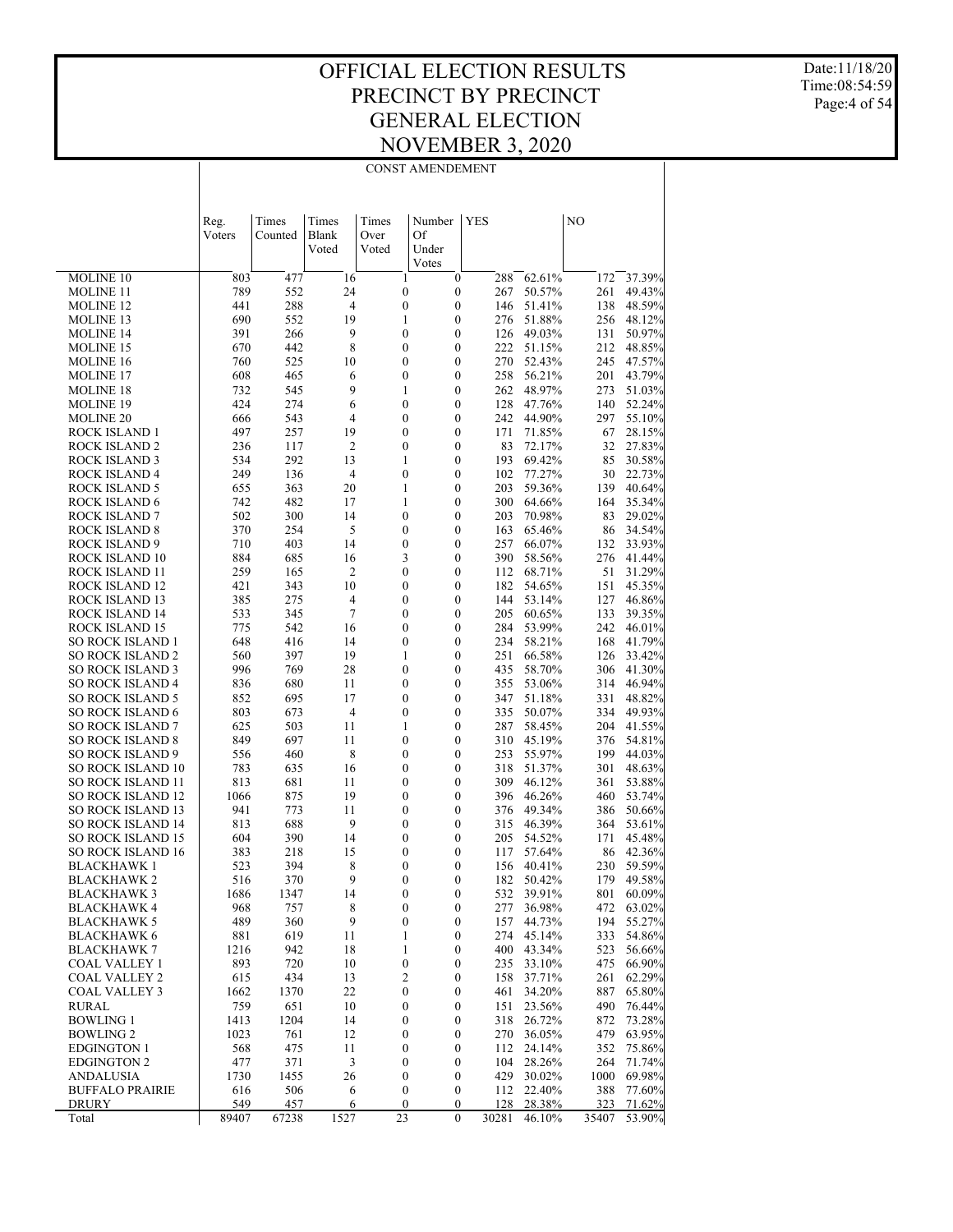Date:11/18/20 Time:08:54:59 Page:5 of 54

|                                        |                |                  |                                    |                        |                                |                                                    | PRESIDENT            |                              |                          |                          |                |                                      |                      |
|----------------------------------------|----------------|------------------|------------------------------------|------------------------|--------------------------------|----------------------------------------------------|----------------------|------------------------------|--------------------------|--------------------------|----------------|--------------------------------------|----------------------|
|                                        | Reg.<br>Voters | Times<br>Counted | Times<br>Blank<br>Voted            | Times<br>Over<br>Voted | Number<br>Of<br>Under<br>Votes | <b>TRUMP/PENCE</b><br>(REP)                        |                      | <b>BIDEN/HARRIS</b><br>(DEM) |                          | HAWKINS/WALI LA<br>(GRN) |                | <b>RIVA/PELTIER</b><br>(SL)          |                      |
| Jurisdiction Wide                      |                |                  |                                    |                        |                                |                                                    |                      |                              |                          |                          |                |                                      |                      |
| <b>CORDOVA</b>                         | 645            | 512              | 3                                  |                        | $\mathbf{0}$                   | $\boldsymbol{0}$<br>322                            | 63.26%               |                              | 180 35.36%               | 1                        | 0.20%          | $\boldsymbol{0}$                     | $0.00\%$             |
| <b>COE</b>                             | 1336           | 1133             | 4                                  |                        | 1                              | $\boldsymbol{0}$<br>698                            | 61.88%               | 407                          | 36.08%                   | 3                        | 0.27%          | $\boldsymbol{0}$                     | $0.00\%$             |
| <b>CANOE CREEK</b><br><b>ZUMA</b>      | 392<br>539     | 270<br>451       | $\overline{0}$<br>1                |                        | $\theta$<br>$\theta$           | $\mathbf{0}$<br>182<br>$\mathbf{0}$<br>299         | 67.41%<br>66.44%     | 78<br>140                    | 28.89%<br>31.11%         | 3<br>1                   | 1.11%<br>0.22% | 1<br>$\boldsymbol{0}$                | 0.37%<br>$0.00\%$    |
| PORT BYRON                             | 1025           | 832              | 1                                  |                        | $\theta$                       | $\mathbf{0}$<br>455                                | 54.75%               | 357                          | 42.96%                   | 4                        | 0.48%          | 1                                    | 0.12%                |
| <b>HAMPTON 1</b>                       | 1207           | 1027             | $\overline{c}$                     |                        | $\theta$                       | $\mathbf{0}$<br>560                                | 54.63%               | 442                          | 43.12%                   | 1                        | 0.10%          | $\boldsymbol{0}$                     | $0.00\%$             |
| <b>HAMPTON 2</b>                       | 916            | 732              | 4                                  |                        | 1                              | $\mathbf{0}$<br>391                                | 53.78%               | 315                          | 43.33%                   | 7                        | 0.96%          | $\mathbf{0}$                         | $0.00\%$             |
| <b>HAMPTON 3</b>                       | 524            | 330              | 1                                  |                        | $\theta$                       | $\mathbf{0}$<br>82                                 | 24.92%               | 241                          | 73.25%                   | 3                        | 0.91%          | $\boldsymbol{0}$                     | $0.00\%$             |
| <b>HAMPTON 4</b>                       | 497            | 287              | $\boldsymbol{0}$                   |                        | $\theta$                       | $\mathbf{0}$<br>59                                 | 20.56%               |                              | 218 75.96%               | $\overline{c}$           | 0.70%          | 4                                    | 1.39%                |
| <b>HAMPTON 5</b>                       | 712            | 561              | 5                                  |                        | $\mathbf{1}$                   | $\mathbf{0}$<br>262                                | 47.21%               | 284                          | 51.17%                   | $\boldsymbol{0}$         | $0.00\%$       | $\boldsymbol{0}$                     | $0.00\%$             |
| <b>HAMPTON 6</b><br><b>HAMPTON 7</b>   | 655<br>482     | 449<br>343       | $\overline{0}$<br>$\boldsymbol{0}$ |                        | $\theta$<br>$\theta$           | $\mathbf{0}$<br>190<br>$\mathbf{0}$<br>184         | 42.32%<br>53.64%     | 151                          | 248 55.23%<br>44.02%     | 4<br>4                   | 0.89%<br>1.17% | $\mathbf{0}$<br>$\boldsymbol{0}$     | $0.00\%$<br>$0.00\%$ |
| <b>HAMPTON 8</b>                       | 380            | 236              | $\overline{0}$                     |                        | $\theta$                       | $\mathbf{0}$<br>121                                | 51.27%               |                              | 111 47.03%               | $\mathbf{0}$             | $0.00\%$       | 1                                    | 0.42%                |
| <b>HAMPTON 9</b>                       | 380            | 229              | $\boldsymbol{0}$                   |                        | 1                              | $\mathbf{0}$<br>119                                | 52.19%               | 107                          | 46.93%                   | 1                        | 0.44%          | 1                                    | 0.44%                |
| <b>HAMPTON 10</b>                      | 920            | 671              | 4                                  |                        | 1                              | $\mathbf{0}$<br>252                                | 37.84%               | 406                          | 60.96%                   | $\overline{c}$           | 0.30%          | $\mathbf{0}$                         | $0.00\%$             |
| <b>HAMPTON 11</b>                      | 732            | 504              | 3                                  |                        | $\mathbf{0}$                   | $\mathbf{0}$<br>179                                | 35.73%               |                              | 312 62.28%               | $\mathfrak{2}$           | 0.40%          | 1                                    | 0.20%                |
| <b>HAMPTON 12</b>                      | 811            | 589              | 5                                  |                        | 5                              | $\mathbf{0}$<br>256                                | 44.21%               |                              | 314 54.23%               | 6                        | 1.04%          | $\mathbf{0}$                         | $0.00\%$             |
| <b>HAMPTON 13</b>                      | 396            | 248              | $\boldsymbol{0}$                   |                        | 3                              | $\mathbf{0}$<br>43                                 | 17.55%               | 198                          | 80.82%                   | $\boldsymbol{0}$         | $0.00\%$       | $\boldsymbol{0}$                     | $0.00\%$             |
| <b>HAMPTON 14</b><br><b>HAMPTON 15</b> | 1100<br>912    | 741<br>676       | 3<br>$\overline{c}$                |                        | 5<br>$\overline{c}$            | $\mathbf{0}$<br>282<br>$\mathbf{0}$<br>297         | 38.47%<br>44.20%     | 427<br>350                   | 58.25%<br>52.08%         | 4<br>5                   | 0.55%<br>0.74% | $\mathfrak{2}$<br>1                  | 0.27%<br>0.15%       |
| <b>HAMPTON 16</b>                      | 1056           | 722              | 1                                  |                        | $\theta$                       | $\mathbf{0}$<br>332                                | 46.05%               |                              | 366 50.76%               | 3                        | 0.42%          | 1                                    | 0.14%                |
| <b>HAMPTON 17</b>                      | 1029           | 843              | 4                                  |                        | 1                              | $\mathbf{0}$<br>406                                | 48.45%               | 420                          | 50.12%                   | $\overline{c}$           | 0.24%          | 1                                    | 0.12%                |
| <b>SO MOLINE 1</b>                     | 673            | 468              | $\boldsymbol{0}$                   |                        | $\overline{c}$                 | $\mathbf{0}$<br>171                                | 36.70%               | 291                          | 62.45%                   | 3                        | 0.64%          | $\mathbf{0}$                         | $0.00\%$             |
| <b>SO MOLINE 2</b>                     | 817            | 583              | 3                                  |                        | $\overline{c}$                 | $\mathbf{0}$<br>213                                | 36.85%               | 351                          | 60.73%                   | 4                        | 0.69%          | 1                                    | 0.17%                |
| SO MOLINE 3                            | 450            | 337              | 1                                  |                        | 3                              | $\mathbf{0}$<br>118                                | 35.44%               | 211                          | 63.36%                   | 1                        | 0.30%          | $\mathbf{0}$                         | $0.00\%$             |
| <b>SO MOLINE 4</b>                     | 1388           | 1019             | 6                                  |                        | $\theta$                       | $\mathbf{0}$<br>455<br>$\mathbf{0}$                | 44.96%<br>42.76%     | 523                          | 51.68%<br>239 54.94%     | $\overline{c}$<br>3      | 0.20%<br>0.69% | 1<br>$\mathbf{0}$                    | 0.10%<br>$0.00\%$    |
| SO MOLINE 5<br>SO MOLINE 6             | 581<br>859     | 436<br>683       | 1<br>1                             |                        | $\theta$                       | 186<br>$\mathbf{0}$<br>277                         | 40.62%               | 373                          | 54.69%                   | $\overline{7}$           | 1.03%          | $\boldsymbol{0}$                     | $0.00\%$             |
| <b>SO MOLINE 7</b>                     | 1012           | 803              | 5                                  |                        | $\theta$                       | $\mathbf{0}$<br>341                                | 42.73%               | 427                          | 53.51%                   | 10                       | 1.25%          | 1                                    | 0.13%                |
| <b>SO MOLINE 8</b>                     | 809            | 679              | 3                                  |                        | $\theta$                       | $\mathbf{0}$<br>366                                | 54.14%               | 298                          | 44.08%                   | $\overline{c}$           | 0.30%          | $\boldsymbol{0}$                     | $0.00\%$             |
| SO MOLINE 9                            | 967            | 820              | 4                                  |                        | $\theta$                       | $\mathbf{0}$<br>372                                | 45.59%               | 427                          | 52.33%                   | 1                        | 0.12%          | 1                                    | 0.12%                |
| SO MOLINE 10                           | 667            | 440              | 1                                  |                        | $\theta$                       | $\mathbf{0}$<br>147                                | 33.49%               | 279                          | 63.55%                   | 1                        | 0.23%          | $\mathfrak{2}$                       | 0.46%                |
| SO MOLINE 11                           | 1118           | 824              | 1                                  |                        |                                | $\mathbf{0}$<br>345                                | 41.97%               |                              | 460 55.96%               | 3                        | 0.36%          | $\mathbf{0}$                         | $0.00\%$             |
| SO MOLINE 12<br>SO MOLINE 13           | 508<br>1106    | 382<br>902       | $\mathbf{1}$<br>5                  |                        | $\overline{c}$<br>1            | $\mathbf{0}$<br>133<br>$\mathbf{0}$<br>384         | 35.09%<br>42.86%     | 235<br>493                   | 62.01%<br>55.02%         | 3<br>3                   | 0.79%<br>0.33% | 1<br>1                               | 0.26%<br>0.11%       |
| <b>SO MOLINE 14</b>                    | 697            | 456              | 6                                  |                        | 3                              | $\mathbf{0}$<br>173                                | 38.70%               |                              | 262 58.61%               | $\mathfrak{2}$           | 0.45%          | $\boldsymbol{0}$                     | $0.00\%$             |
| SO MOLINE 15                           | 553            | 431              | 3                                  |                        | $\theta$                       | $\mathbf{0}$<br>186                                | 43.46%               |                              | 240 56.07%               | 1                        | 0.23%          | $\mathbf{0}$                         | $0.00\%$             |
| SO MOLINE 16                           | 783            | 591              | $\overline{c}$                     |                        | 1                              | $\mathbf{0}$<br>231                                | 39.29%               |                              | 350 59.52%               | 3                        | 0.51%          | $\boldsymbol{0}$                     | $0.00\%$             |
| SO MOLINE 17                           | 1142           | 868              | 3                                  |                        |                                | $\mathbf{0}$<br>331                                | 38.31%               |                              | 518 59.95%               | 5                        | 0.58%          | $\overline{2}$                       | 0.23%                |
| <b>SO MOLINE 18</b>                    | 930<br>975     | 739<br>748       | 4<br>3                             |                        | $\theta$                       | $\mathbf{0}$<br>291<br>$\theta$                    | 39.59%<br>348 46.77% |                              | 425 57.82%<br>375 50.40% | $\overline{c}$<br>5      | 0.27%<br>0.67% | 1<br>$\mathfrak{2}$                  | 0.14%<br>0.27%       |
| <b>SO MOLINE 19</b><br>SO MOLINE 20    | 739            | 622              | 3                                  |                        |                                | $\boldsymbol{0}$<br>259                            | 41.91%               | 349                          | 56.47%                   | 0                        | $0.00\%$       | 1                                    | 0.16%                |
| SO MOLINE 21                           | 575            | 389              | $\boldsymbol{0}$                   |                        | 1                              | $\boldsymbol{0}$<br>135                            | 34.79%               | 251                          | 64.69%                   | $\boldsymbol{0}$         | $0.00\%$       | $\boldsymbol{0}$                     | $0.00\%$             |
| SO MOLINE 22                           | 852            | 606              | 1                                  |                        | 1                              | $\boldsymbol{0}$<br>205                            | 33.94%               | 386                          | 63.91%                   | $\overline{c}$           | 0.33%          | $\boldsymbol{0}$                     | $0.00\%$             |
| SO MOLINE 23                           | 612            | 379              | $\boldsymbol{0}$                   |                        | 1                              | $\boldsymbol{0}$<br>149                            | 39.42%               |                              | 219 57.94%               | 3                        | 0.79%          | 1                                    | 0.26%                |
| SO MOLINE 24                           | 721            | 493              | 3                                  |                        | $\boldsymbol{0}$               | $\boldsymbol{0}$<br>221                            | 45.10%               | 260                          | 53.06%                   | $\boldsymbol{0}$         | $0.00\%$       | $\boldsymbol{0}$                     | $0.00\%$             |
| SO MOLINE 25                           | 475            | 376              | 0                                  |                        | $\theta$<br>$\mathbf{0}$       | $\boldsymbol{0}$<br>153                            | 40.69%<br>39.55%     |                              | 215 57.18%<br>56.82%     | 1                        | 0.27%          | $\boldsymbol{0}$<br>$\boldsymbol{0}$ | $0.00\%$             |
| SO MOLINE 26<br>SO MOLINE 27           | 553<br>861     | 365<br>692       | 6<br>5                             |                        | 4                              | $\boldsymbol{0}$<br>142<br>$\boldsymbol{0}$<br>277 | 40.56%               | 204                          | 390 57.10%               | 3<br>$\overline{c}$      | 0.84%<br>0.29% | 0                                    | $0.00\%$<br>$0.00\%$ |
| SO MOLINE 28                           | 825            | 617              | 5                                  |                        | $\mathbf{0}$                   | $\boldsymbol{0}$<br>264                            | 43.14%               | 335                          | 54.74%                   | 3                        | 0.49%          | $\boldsymbol{0}$                     | $0.00\%$             |
| SO MOLINE 29                           | 1280           | 868              | 6                                  |                        | 4                              | $\boldsymbol{0}$<br>323                            | 37.65%               |                              | 507 59.09%               | 4                        | 0.47%          | 0                                    | $0.00\%$             |
| <b>MOLINE 1</b>                        | 569            | 402              | 7                                  |                        | 1                              | $\boldsymbol{0}$<br>109                            | 27.66%               | 279                          | 70.81%                   | $\overline{c}$           | 0.51%          | $\boldsymbol{0}$                     | $0.00\%$             |
| <b>MOLINE 2</b>                        | 728            | 487              | 3                                  |                        | $\mathbf{0}$                   | $\boldsymbol{0}$<br>150                            | 30.99%               | 318                          | 65.70%                   | 4                        | 0.83%          | $\boldsymbol{0}$                     | $0.00\%$             |
| <b>MOLINE 3</b>                        | 887            | 655              | 2                                  |                        | 3                              | $\boldsymbol{0}$<br>218                            | 33.54%               | 405                          | 62.31%                   | 8                        | 1.23%          | 1                                    | 0.15%                |
| <b>MOLINE 4</b>                        | 823<br>725     | 676<br>559       | 4<br>2                             |                        | 1<br>$\boldsymbol{0}$          | $\boldsymbol{0}$<br>248<br>$\boldsymbol{0}$<br>203 | 36.96%<br>36.45%     | 405                          | 60.36%<br>61.22%         | 3<br>5                   | 0.45%<br>0.90% | $\boldsymbol{0}$<br>$\boldsymbol{0}$ | $0.00\%$<br>$0.00\%$ |
| <b>MOLINE 5</b><br><b>MOLINE 6</b>     | 691            | 426              | $\boldsymbol{0}$                   |                        | 2                              | $\boldsymbol{0}$<br>127                            | 29.95%               | 341                          | 282 66.51%               | 4                        | 0.94%          | 0                                    | $0.00\%$             |
| <b>MOLINE 7</b>                        | 643            | 417              | 2                                  |                        | $\boldsymbol{0}$               | $\boldsymbol{0}$<br>146                            | 35.18%               | 257                          | 61.93%                   | $\boldsymbol{0}$         | $0.00\%$       | $\boldsymbol{0}$                     | $0.00\%$             |
| <b>MOLINE 8</b>                        | 609            | 439              | 2                                  |                        | 1                              | $\boldsymbol{0}$                                   | 131 30.05%           |                              | 291 66.74%               | 7                        | 1.61%          | 1                                    | 0.23%                |
| MOLINE 9                               | 706            | 591              | 4                                  |                        | $\boldsymbol{0}$               | $\boldsymbol{0}$<br>251                            | 42.76%               |                              | 322 54.86%               | 1                        | 0.17%          | $\boldsymbol{0}$                     | $0.00\%$             |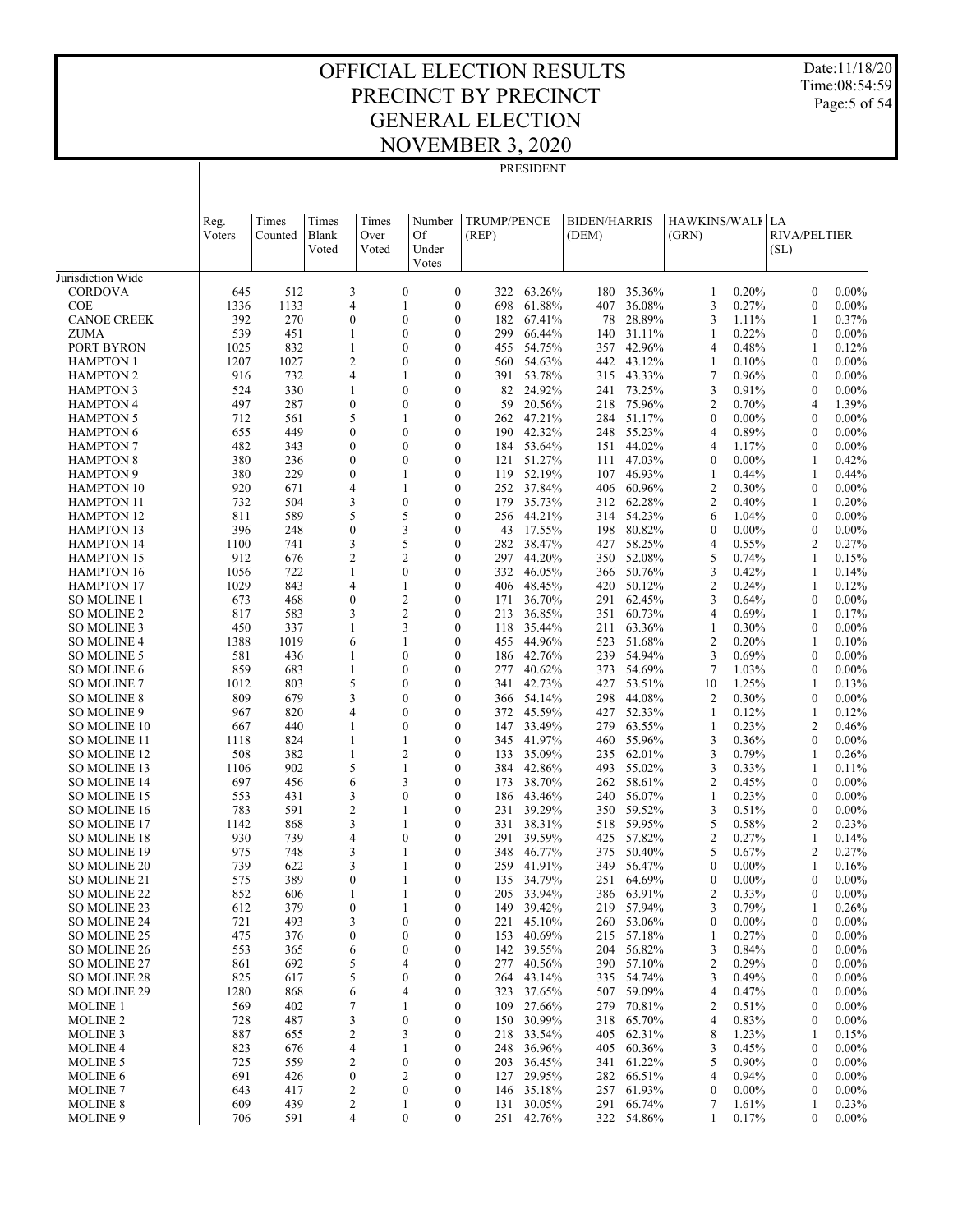PRESIDENT

Date:11/18/20 Time:08:54:59 Page:6 of 54

|                                                      | Reg.        | Times      | Times                            | Times | Number                                                       | <b>TRUMP/PENCE</b> |                  | <b>BIDEN/HARRIS</b> |                  | HAWKINS/WALI                       |                   | LA                             |                   |
|------------------------------------------------------|-------------|------------|----------------------------------|-------|--------------------------------------------------------------|--------------------|------------------|---------------------|------------------|------------------------------------|-------------------|--------------------------------|-------------------|
|                                                      | Voters      | Counted    | Blank                            | Over  | Of                                                           | (REP)              |                  | (DEM)               |                  | (GRN)                              |                   | <b>RIVA/PELTIER</b>            |                   |
|                                                      |             |            | Voted                            | Voted | Under                                                        |                    |                  |                     |                  |                                    |                   | (SL)                           |                   |
| MOLINE 10                                            | 821         | 478        | $\overline{4}$                   |       | Votes<br>$\mathbf{0}$<br>1                                   | 134                | 28.33%           | 320                 | 67.65%           | 5                                  | 1.06%             | 5                              | 1.06%             |
| <b>MOLINE 11</b>                                     | 802         | 552        | 1                                |       | $\boldsymbol{0}$<br>1                                        | 180                | 32.73%           | 352                 | 64.00%           | $\overline{c}$                     | 0.36%             | 1                              | 0.18%             |
| <b>MOLINE 12</b>                                     | 447         | 288        | $\boldsymbol{0}$                 |       | 2<br>$\mathbf{0}$                                            | 106                | 37.06%           | 169                 | 59.09%           | 1                                  | 0.35%             | 1                              | 0.35%             |
| <b>MOLINE 13</b>                                     | 700         | 552        | 1                                |       | $\mathbf{0}$<br>$\mathbf{0}$                                 | 188                | 34.12%           | 349                 | 63.34%           | $\overline{c}$                     | 0.36%             | 1                              | 0.18%             |
| <b>MOLINE 14</b>                                     | 403         | 266        | 2                                |       | $\mathbf{0}$<br>$\mathbf{0}$                                 | 124                | 46.97%           | 137                 | 51.89%           | $\mathbf{0}$                       | $0.00\%$          | $\mathbf{0}$                   | $0.00\%$          |
| <b>MOLINE 15</b>                                     | 677         | 446        | $\overline{4}$                   |       | $\mathfrak{2}$<br>$\mathbf{0}$                               | 172                | 39.09%           | 253                 | 57.50%           | 5                                  | 1.14%             | 3                              | 0.68%             |
| <b>MOLINE 16</b>                                     | 774         | 527        | $\boldsymbol{0}$                 |       | $\mathbf{0}$<br>$\mathbf{0}$                                 | 192                | 36.43%           | 311                 | 59.01%           | 5                                  | 0.95%             | 3                              | 0.57%             |
| <b>MOLINE 17</b>                                     | 618         | 465        | $\mathfrak{2}$<br>$\mathbf{0}$   |       | $\mathbf{0}$<br>$\boldsymbol{0}$<br>$\mathbf{0}$             | 177<br>229         | 38.23%           | 274                 | 59.18%           | 3                                  | 0.65%             | $\mathbf{0}$                   | $0.00\%$          |
| <b>MOLINE 18</b><br><b>MOLINE 19</b>                 | 737<br>428  | 545<br>275 | $\boldsymbol{0}$                 |       | $\mathbf{0}$<br>$\mathbf{0}$<br>$\mathbf{0}$                 | 108                | 42.02%<br>39.27% | 295<br>162          | 54.13%<br>58.91% | $\overline{c}$<br>$\boldsymbol{0}$ | 0.37%<br>$0.00\%$ | 1<br>$\overline{c}$            | 0.18%<br>0.73%    |
| <b>MOLINE 20</b>                                     | 675         | 543        | 5                                |       | $\mathbf{0}$<br>$\mathbf{0}$                                 | 211                | 39.22%           | 305                 | 56.69%           | 5                                  | 0.93%             | $\mathbf{0}$                   | $0.00\%$          |
| ROCK ISLAND 1                                        | 517         | 258        | $\mathbf{0}$                     |       | $\mathbf{0}$<br>1                                            | 33                 | 12.84%           | 221                 | 85.99%           | 1                                  | 0.39%             | 1                              | 0.39%             |
| <b>ROCK ISLAND 2</b>                                 | 244         | 117        | $\mathbf{0}$                     |       | 2<br>$\mathbf{0}$                                            | 9                  | 7.83%            | 101                 | 87.83%           | $\boldsymbol{0}$                   | $0.00\%$          | $\mathbf{0}$                   | $0.00\%$          |
| <b>ROCK ISLAND 3</b>                                 | 551         | 292        | 1                                |       | $\mathbf{0}$<br>$\mathbf{0}$                                 | 34                 | 11.68%           | 248                 | 85.22%           | $\overline{c}$                     | 0.69%             | 1                              | 0.34%             |
| <b>ROCK ISLAND 4</b>                                 | 255         | 136        | $\mathfrak{2}$                   |       | $\mathbf{0}$<br>$\mathbf{0}$                                 | 27                 | 20.15%           | 107                 | 79.85%           | $\mathbf{0}$                       | $0.00\%$          | $\mathbf{0}$                   | $0.00\%$          |
| <b>ROCK ISLAND 5</b>                                 | 671         | 363        | $\boldsymbol{0}$                 |       | $\mathbf{0}$<br>$\mathbf{0}$                                 | 80                 | 22.04%           | 277                 | 76.31%           | 3                                  | 0.83%             | 1                              | 0.28%             |
| <b>ROCK ISLAND 6</b>                                 | 756         | 483        | $\overline{4}$                   |       | $\mathbf{0}$<br>1                                            | 102                | 21.34%           | 363                 | 75.94%           | 3                                  | 0.63%             | $\overline{c}$                 | 0.42%             |
| <b>ROCK ISLAND 7</b>                                 | 508         | 302        | $\overline{c}$                   |       | $\mathbf{0}$<br>$\mathbf{0}$                                 | 60                 | 20.00%           | 230                 | 76.67%           | $\overline{c}$                     | 0.67%             | 3                              | 1.00%             |
| <b>ROCK ISLAND 8</b>                                 | 377         | 258        | $\boldsymbol{0}$                 |       | $\mathbf{0}$<br>$\mathbf{0}$                                 | 57                 | 22.09%           | 189                 | 73.26%           | 1                                  | 0.39%             | 3                              | 1.16%             |
| <b>ROCK ISLAND 9</b>                                 | 722         | 406        | $\overline{c}$                   |       | $\mathbf{0}$<br>$\mathbf{0}$                                 | 83                 | 20.54%           | 310                 | 76.73%           | $\overline{c}$                     | 0.50%             | 1                              | 0.25%             |
| ROCK ISLAND 10                                       | 902         | 685        | $\overline{4}$                   |       | $\mathfrak{2}$<br>$\mathbf{0}$                               | 225                | 33.14%           | 431                 | 63.48%           | $\overline{4}$                     | 0.59%             | 4                              | 0.59%             |
| ROCK ISLAND 11                                       | 261         | 166        | $\boldsymbol{0}$<br>$\mathbf{0}$ |       | $\mathbf{0}$<br>$\mathbf{0}$                                 | 46                 | 27.71%           | 117                 | 70.48%           | $\boldsymbol{0}$                   | $0.00\%$          | $\overline{2}$                 | 1.20%<br>0.29%    |
| ROCK ISLAND 12<br>ROCK ISLAND 13                     | 427<br>390  | 344<br>275 | $\mathbf{0}$                     |       | $\mathbf{0}$<br>$\mathbf{0}$<br>$\mathbf{0}$<br>$\mathbf{0}$ | 116<br>113         | 33.72%<br>41.09% | 217<br>151          | 63.08%<br>54.91% | 1<br>1                             | 0.29%<br>0.36%    | 1<br>$\mathbf{0}$              | $0.00\%$          |
| ROCK ISLAND 14                                       | 548         | 346        | $\mathbf{0}$                     |       | $\mathbf{0}$<br>$\mathbf{0}$                                 | 91                 | 26.30%           | 245                 | 70.81%           | 3                                  | 0.87%             | 1                              | 0.29%             |
| <b>ROCK ISLAND 15</b>                                | 794         | 543        | $\boldsymbol{0}$                 |       | $\mathbf{0}$<br>$\mathbf{0}$                                 | 189                | 34.81%           | 337                 | 62.06%           | $\overline{c}$                     | 0.37%             | 1                              | 0.18%             |
| <b>SO ROCK ISLAND 1</b>                              | 662         | 416        | 1                                |       | 3<br>$\mathbf{0}$                                            | 97                 | 23.54%           | 308                 | 74.76%           | $\overline{2}$                     | 0.49%             | $\mathbf{0}$                   | $0.00\%$          |
| <b>SO ROCK ISLAND 2</b>                              | 566         | 397        | 3                                |       | $\boldsymbol{0}$<br>$\mathbf{0}$                             | 91                 | 23.10%           | 298                 | 75.63%           | $\mathbf{1}$                       | 0.25%             | 1                              | 0.25%             |
| <b>SO ROCK ISLAND 3</b>                              | 1015        | 774        | 5                                |       | $\overline{c}$<br>$\mathbf{0}$                               | 243                | 31.68%           | 505                 | 65.84%           | 5                                  | 0.65%             | $\mathbf{0}$                   | $0.00\%$          |
| <b>SO ROCK ISLAND 4</b>                              | 847         | 681        | $\mathfrak{2}$                   |       | $\boldsymbol{0}$<br>$\mathbf{0}$                             | 275                | 40.50%           | 399                 | 58.76%           | 1                                  | 0.15%             | $\mathbf{0}$                   | $0.00\%$          |
| <b>SO ROCK ISLAND 5</b>                              | 859         | 695        | 3                                |       | 2<br>$\mathbf{0}$                                            | 243                | 35.22%           | 428                 | 62.03%           | 3                                  | 0.43%             | $\mathbf{0}$                   | $0.00\%$          |
| <b>SO ROCK ISLAND 6</b>                              | 812         | 674        | $\overline{c}$                   |       | $\mathbf{0}$<br>$\mathbf{0}$                                 | 237                | 35.27%           | 415                 | 61.76%           | $\overline{c}$                     | 0.30%             | $\mathbf{0}$                   | $0.00\%$          |
| <b>SO ROCK ISLAND 7</b>                              | 632         | 504        | 1                                |       | $\boldsymbol{0}$<br>$\mathbf{0}$                             | 173                | 34.39%           | 320                 | 63.62%           | 1                                  | 0.20%             | $\mathbf{0}$                   | $0.00\%$          |
| <b>SO ROCK ISLAND 8</b>                              | 857         | 697        | 5                                |       | $\overline{2}$<br>$\mathbf{0}$                               | 283                | 41.01%           | 390                 | 56.52%           | $\overline{c}$                     | 0.29%             | 1                              | 0.14%             |
| <b>SO ROCK ISLAND 9</b>                              | 562<br>790  | 460        | $\overline{\mathbf{c}}$          |       | $\mathbf{0}$<br>1<br>$\boldsymbol{0}$<br>1                   | 152                | 33.26%<br>36.75% | 294                 | 64.33%<br>61.20% | 3<br>$\overline{c}$                | 0.66%<br>0.32%    | $\mathbf{0}$<br>$\overline{2}$ | $0.00\%$<br>0.32% |
| <b>SO ROCK ISLAND 10</b><br><b>SO ROCK ISLAND 11</b> | 821         | 636<br>681 | 1<br>$\overline{c}$              |       | $\boldsymbol{0}$<br>$\mathbf{0}$                             | 233<br>297         | 43.74%           | 388<br>364          | 53.61%           | 1                                  | 0.15%             | $\overline{c}$                 | 0.29%             |
| <b>SO ROCK ISLAND 12</b>                             | 1073        | 876        | $\mathfrak{2}$                   |       | 1<br>$\bf{0}$                                                | 365                | 41.81%           | 485                 | 55.56%           | 5                                  | 0.57%             | 1                              | 0.11%             |
| <b>SO ROCK ISLAND 13</b>                             | 952         | 774        | 9                                |       | $\mathbf{0}$<br>$\mathbf{0}$                                 | 343                | 44.84%           | 393                 | 51.37%           | 3                                  | 0.39%             | 3                              | 0.39%             |
| <b>SO ROCK ISLAND 14</b>                             | 820         | 693        | 6                                |       | 1<br>$\mathbf{0}$                                            | 274                | 39.94%           | 388                 | 56.56%           | 3                                  | 0.44%             | $\boldsymbol{0}$               | $0.00\%$          |
| <b>SO ROCK ISLAND 15</b>                             | 610         | 391        | $\mathbf{0}$                     |       | 1<br>$\mathbf{0}$                                            | 132                | 33.85%           | 251                 | 64.36%           | $\mathbf{0}$                       | $0.00\%$          | $\mathbf{0}$                   | $0.00\%$          |
| <b>SO ROCK ISLAND 16</b>                             | 393         | 218        | 1                                |       | $\overline{c}$<br>$\mathbf{0}$                               | 68                 | 31.63%           | 141                 | 65.58%           | $\overline{c}$                     | 0.93%             | $\mathbf{0}$                   | $0.00\%$          |
| <b>BLACKHAWK1</b>                                    | 528         | 394        | 1                                |       | $\mathbf{0}$<br>$\mathbf{0}$                                 | 195                | 49.62%           | 193                 | 49.11%           | $\overline{2}$                     | 0.51%             | $\overline{0}$                 | $0.00\%$          |
| <b>BLACKHAWK2</b>                                    | 524         | 370        | $\mathbf{0}$                     |       | $\theta$<br>$\theta$                                         | 179                | 48.38%           | 186                 | 50.27%           | 1                                  | 0.27%             | $\overline{0}$                 | $0.00\%$          |
| <b>BLACKHAWK3</b>                                    | 1705        | 1348       | 1                                |       | $\boldsymbol{0}$<br>$\bf{0}$                                 |                    | 673 49.96%       | 651                 | 48.33%           | 4                                  | 0.30%             | $\boldsymbol{0}$               | $0.00\%$          |
| <b>BLACKHAWK4</b>                                    | 990         | 758        | 4                                |       | $\mathbf{0}$<br>1                                            | 413                | 54.85%           | 323                 | 42.90%           | 4                                  | 0.53%             | $\boldsymbol{0}$               | $0.00\%$          |
| <b>BLACKHAWK 5</b>                                   | 497         | 361        | $\boldsymbol{0}$                 |       | $\boldsymbol{0}$<br>$\mathbf{0}$                             | 174                | 48.20%           | 179                 | 49.58%           | 2                                  | 0.55%             | 0                              | $0.00\%$          |
| <b>BLACKHAWK 6</b><br><b>BLACKHAWK 7</b>             | 894<br>1228 | 620<br>942 | 7<br>4                           |       | $\boldsymbol{0}$<br>$\mathbf{0}$<br>$\mathbf{0}$             | 282<br>410         | 46.00%           | 315<br>504          | 51.39%           | $\overline{c}$<br>3                | 0.33%<br>0.32%    | 1                              | 0.16%<br>0.11%    |
| <b>COAL VALLEY 1</b>                                 | 904         | 721        | 3                                |       | $\boldsymbol{0}$<br>2<br>$\mathbf{0}$                        | 400                | 43.71%<br>55.87% | 299                 | 53.73%<br>41.76% | 6                                  | 0.84%             | 1<br>$\boldsymbol{0}$          | $0.00\%$          |
| <b>COAL VALLEY 2</b>                                 | 624         | 438        | 1                                |       | $\boldsymbol{0}$<br>$\mathbf{0}$                             | 212                | 48.51%           | 210                 | 48.05%           | 6                                  | 1.37%             | $\boldsymbol{0}$               | $0.00\%$          |
| <b>COAL VALLEY 3</b>                                 | 1673        | 1371       | 6                                |       | $\boldsymbol{0}$<br>$\mathbf{0}$                             | 720                | 52.75%           | 615                 | 45.05%           | 1                                  | 0.07%             | 1                              | 0.07%             |
| <b>RURAL</b>                                         | 763         | 651        | 4                                |       | $\boldsymbol{0}$<br>$\mathbf{0}$                             | 411                | 63.52%           | 223                 | 34.47%           | 3                                  | 0.46%             | $\boldsymbol{0}$               | $0.00\%$          |
| <b>BOWLING 1</b>                                     | 1427        | 1205       | 7                                |       | $\boldsymbol{0}$<br>$\mathbf{0}$                             | 730                | 60.93%           | 453                 | 37.81%           | $\overline{c}$                     | 0.17%             | $\mathbf{0}$                   | $0.00\%$          |
| <b>BOWLING 2</b>                                     | 1037        | 762        | 2                                |       | 5<br>$\mathbf{0}$                                            | 423                | 56.03%           | 316                 | 41.85%           | 3                                  | 0.40%             | 1                              | 0.13%             |
| <b>EDGINGTON 1</b>                                   | 574         | 475        | 4                                |       | $\boldsymbol{0}$<br>$\mathbf{0}$                             | 308                | 65.39%           | 155                 | 32.91%           | 1                                  | 0.21%             | $\boldsymbol{0}$               | $0.00\%$          |
| <b>EDGINGTON 2</b>                                   | 485         | 371        | $\boldsymbol{0}$                 |       | $\boldsymbol{0}$<br>$\mathbf{0}$                             | 227                | 61.19%           | 130                 | 35.04%           | $\overline{c}$                     | 0.54%             | $\boldsymbol{0}$               | $0.00\%$          |
| ANDALUSIA                                            | 1749        | 1455       | 10                               |       | $\mathbf{0}$<br>1                                            | 854                | 59.14%           | 559                 | 38.71%           | 4                                  | 0.28%             | 2                              | 0.14%             |
| <b>BUFFALO PRAIRIE</b>                               | 624         | 506        | 3                                |       | $\boldsymbol{0}$<br>$\bf{0}$                                 | 354                | 70.38%           |                     | 132 26.24%       | $\overline{c}$                     | 0.40%             | 3                              | 0.60%             |
| <b>DRURY</b>                                         | 558         | 457        | 7<br>294                         | 96    | $\bf{0}$<br>0<br>$\mathbf{0}$                                | 296                | 65.78%           | 145                 | 32.22%           | $\boldsymbol{0}$                   | $0.00\%$          | $\mathbf{0}$                   | $0.00\%$<br>0.13% |
| Total                                                | 90615       | 67337      |                                  |       |                                                              | 28603              | 42.72%           | 36691               | 54.81%           | 310                                | 0.46%             | 88                             |                   |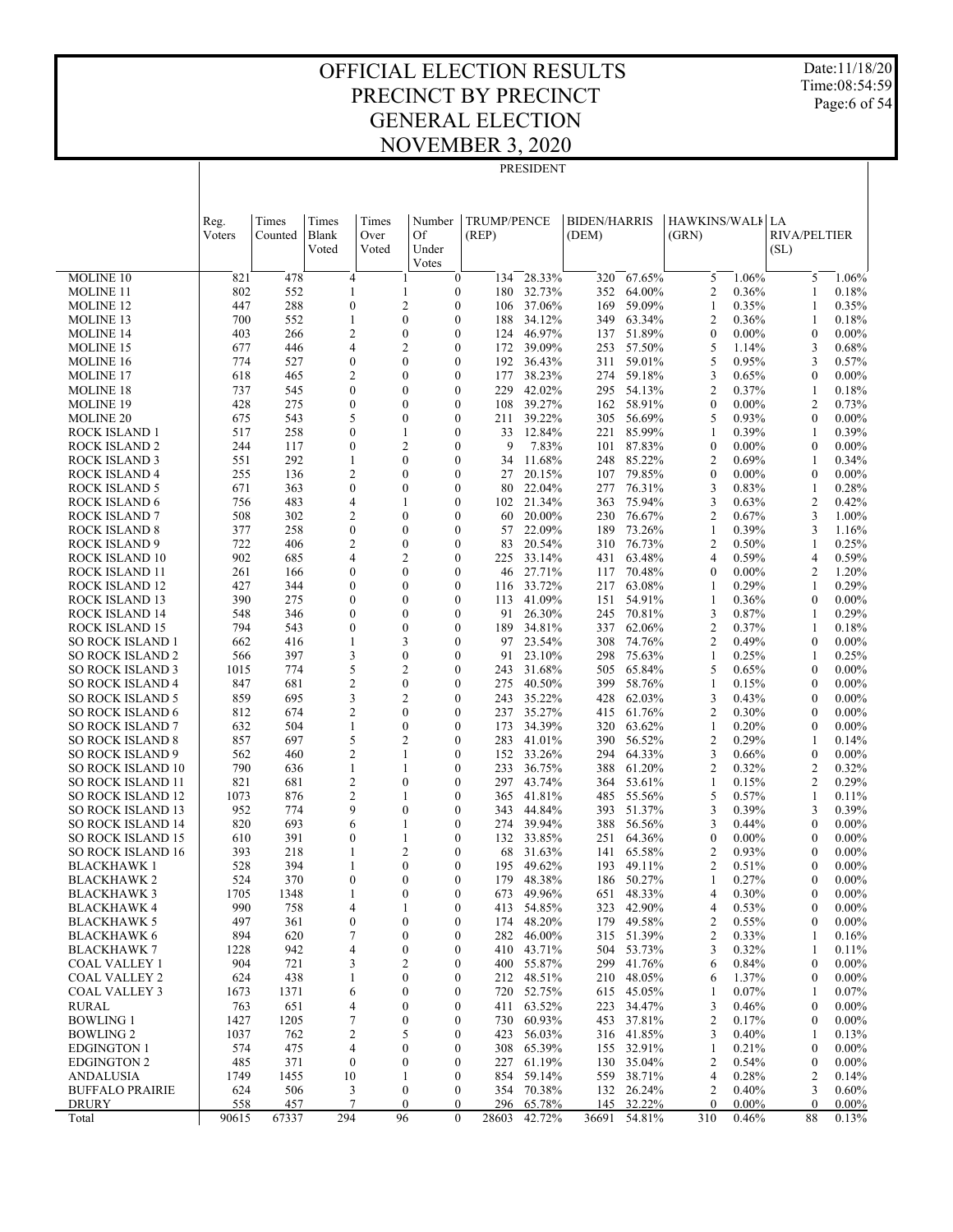Date:11/18/20 Time:08:54:59 Page:7 of 54

|                                        |                | PRESIDENT            |                                      |                |  |  |  |  |  |
|----------------------------------------|----------------|----------------------|--------------------------------------|----------------|--|--|--|--|--|
|                                        | (AS)           |                      | CARROLL/PATE  JORGENSEN/COI<br>(LIB) |                |  |  |  |  |  |
| Jurisdiction Wide                      |                |                      |                                      |                |  |  |  |  |  |
| <b>CORDOVA</b>                         | 0              | $0.00\%$             | 5                                    | 0.98%          |  |  |  |  |  |
| COE                                    | 3              | 0.27%                | 16                                   | 1.42%          |  |  |  |  |  |
| <b>CANOE CREEK</b>                     | 1              | 0.37%                | 4                                    | 1.48%          |  |  |  |  |  |
| ZUMA                                   | 1              | 0.22%                | 9                                    | 2.00%          |  |  |  |  |  |
| PORT BYRON<br><b>HAMPTON 1</b>         | 1<br>0         | 0.12%<br>$0.00\%$    | 11<br>20                             | 1.32%<br>1.95% |  |  |  |  |  |
| <b>HAMPTON 2</b>                       | 2              | 0.28%                | 8                                    | 1.10%          |  |  |  |  |  |
| <b>HAMPTON 3</b>                       | 0              | $0.00\%$             | 3                                    | 0.91%          |  |  |  |  |  |
| <b>HAMPTON 4</b>                       | 0              | $0.00\%$             | $\overline{c}$                       | 0.70%          |  |  |  |  |  |
| <b>HAMPTON 5</b>                       | 2              | 0.36%                | 4                                    | 0.72%          |  |  |  |  |  |
| <b>HAMPTON 6</b>                       | 2              | 0.45%                | 5                                    | 1.11%          |  |  |  |  |  |
| <b>HAMPTON 7</b>                       | 0              | $0.00\%$             | $\overline{4}$                       | 1.17%          |  |  |  |  |  |
| <b>HAMPTON 8</b>                       | 0              | $0.00\%$             | 3                                    | 1.27%          |  |  |  |  |  |
| <b>HAMPTON 9</b>                       | 0              | $0.00\%$             | $\boldsymbol{0}$                     | 0.00%          |  |  |  |  |  |
| <b>HAMPTON 10</b>                      | 0              | $0.00\%$             | 5                                    | 0.75%          |  |  |  |  |  |
| <b>HAMPTON 11</b>                      | 2              | 0.40%                | 3                                    | 0.60%          |  |  |  |  |  |
| <b>HAMPTON 12</b>                      | 0              | $0.00\%$<br>$0.00\%$ | 3<br>$\mathfrak{2}$                  | 0.52%          |  |  |  |  |  |
| <b>HAMPTON 13</b><br><b>HAMPTON 14</b> | 0<br>4         | 0.55%                | 13                                   | 0.82%<br>1.77% |  |  |  |  |  |
| <b>HAMPTON 15</b>                      | 2              | 0.30%                | 15                                   | 2.23%          |  |  |  |  |  |
| <b>HAMPTON 16</b>                      | 2              | 0.28%                | 15                                   | 2.08%          |  |  |  |  |  |
| <b>HAMPTON 17</b>                      | 0              | $0.00\%$             | 8                                    | 0.95%          |  |  |  |  |  |
| SO MOLINE 1                            | 0              | $0.00\%$             | 1                                    | 0.21%          |  |  |  |  |  |
| <b>SO MOLINE 2</b>                     | 0              | $0.00\%$             | 7                                    | 1.21%          |  |  |  |  |  |
| SO MOLINE 3                            | 0              | $0.00\%$             | 3                                    | 0.90%          |  |  |  |  |  |
| SO MOLINE 4                            | 2              | 0.20%                | 24                                   | 2.37%          |  |  |  |  |  |
| SO MOLINE 5                            | 1              | 0.23%                | 6                                    | 1.38%          |  |  |  |  |  |
| <b>SO MOLINE 6</b>                     | 1              | 0.15%                | 21                                   | 3.08%          |  |  |  |  |  |
| SO MOLINE 7                            | 3              | 0.38%                | 11                                   | 1.38%          |  |  |  |  |  |
| <b>SO MOLINE 8</b>                     | 0              | $0.00\%$             | 8                                    | 1.18%          |  |  |  |  |  |
| SO MOLINE 9<br>SO MOLINE 10            | 1<br>1         | 0.12%<br>0.23%       | 11<br>9                              | 1.35%<br>2.05% |  |  |  |  |  |
| SO MOLINE 11                           | $\overline{c}$ | 0.24%                | 12                                   | 1.46%          |  |  |  |  |  |
| <b>SO MOLINE 12</b>                    | 2              | 0.53%                | 5                                    | 1.32%          |  |  |  |  |  |
| SO MOLINE 13                           | 0              | $0.00\%$             | 12                                   | 1.34%          |  |  |  |  |  |
| <b>SO MOLINE 14</b>                    | 0              | $0.00\%$             | 10                                   | 2.24%          |  |  |  |  |  |
| SO MOLINE 15                           | 0              | $0.00\%$             | 1                                    | 0.23%          |  |  |  |  |  |
| <b>SO MOLINE 16</b>                    | 0              | $0.00\%$             | 3                                    | 0.51%          |  |  |  |  |  |
| SO MOLINE 17                           | 1              | 0.12%                | 6                                    | 0.69%          |  |  |  |  |  |
| <b>SO MOLINE 18</b>                    | 0              | $0.00\%$             | 12                                   | 1.63%          |  |  |  |  |  |
| SO MOLINE 19                           | 0              | $0.00\%$             | 14                                   | 1.88%          |  |  |  |  |  |
| SO MOLINE 20                           | 0              | $0.00\%$             | 7                                    | 1.13%          |  |  |  |  |  |
| SO MOLINE 21                           | 0              | $0.00\%$             | $\overline{c}$                       | 0.52%          |  |  |  |  |  |
| <b>SO MOLINE 22</b>                    | 1<br>1         | 0.17%                | 7<br>4                               | 1.16%          |  |  |  |  |  |
| SO MOLINE 23<br>SO MOLINE 24           | 2              | 0.26%<br>0.41%       | 6                                    | 1.06%<br>1.22% |  |  |  |  |  |
| SO MOLINE 25                           | 0              | $0.00\%$             | 5                                    | 1.33%          |  |  |  |  |  |
| SO MOLINE 26                           | 1              | 0.28%                | 9                                    | 2.51%          |  |  |  |  |  |
| SO MOLINE 27                           | 1              | 0.15%                | 12                                   | 1.76%          |  |  |  |  |  |
| <b>SO MOLINE 28</b>                    | 0              | $0.00\%$             | 10                                   | 1.63%          |  |  |  |  |  |
| SO MOLINE 29                           | 3              | 0.35%                | 21                                   | 2.45%          |  |  |  |  |  |
| <b>MOLINE 1</b>                        | 1              | 0.25%                | 3                                    | 0.76%          |  |  |  |  |  |
| <b>MOLINE 2</b>                        | 0              | $0.00\%$             | 10                                   | 2.07%          |  |  |  |  |  |
| <b>MOLINE 3</b>                        | 2              | 0.31%                | 13                                   | 2.00%          |  |  |  |  |  |
| <b>MOLINE 4</b>                        | 2              | 0.30%                | 7                                    | 1.04%          |  |  |  |  |  |
| <b>MOLINE 5</b>                        | 0              | $0.00\%$             | 7                                    | 1.26%          |  |  |  |  |  |
| <b>MOLINE 6</b>                        | 2              | 0.47%                | 7                                    | 1.65%          |  |  |  |  |  |
| <b>MOLINE 7</b><br><b>MOLINE 8</b>     | 1<br>0         | 0.24%<br>$0.00\%$    | $\boldsymbol{7}$<br>6                | 1.69%<br>1.38% |  |  |  |  |  |
| MOLINE 9                               | 1              | 0.17%                | 12                                   | 2.04%          |  |  |  |  |  |
|                                        |                |                      |                                      |                |  |  |  |  |  |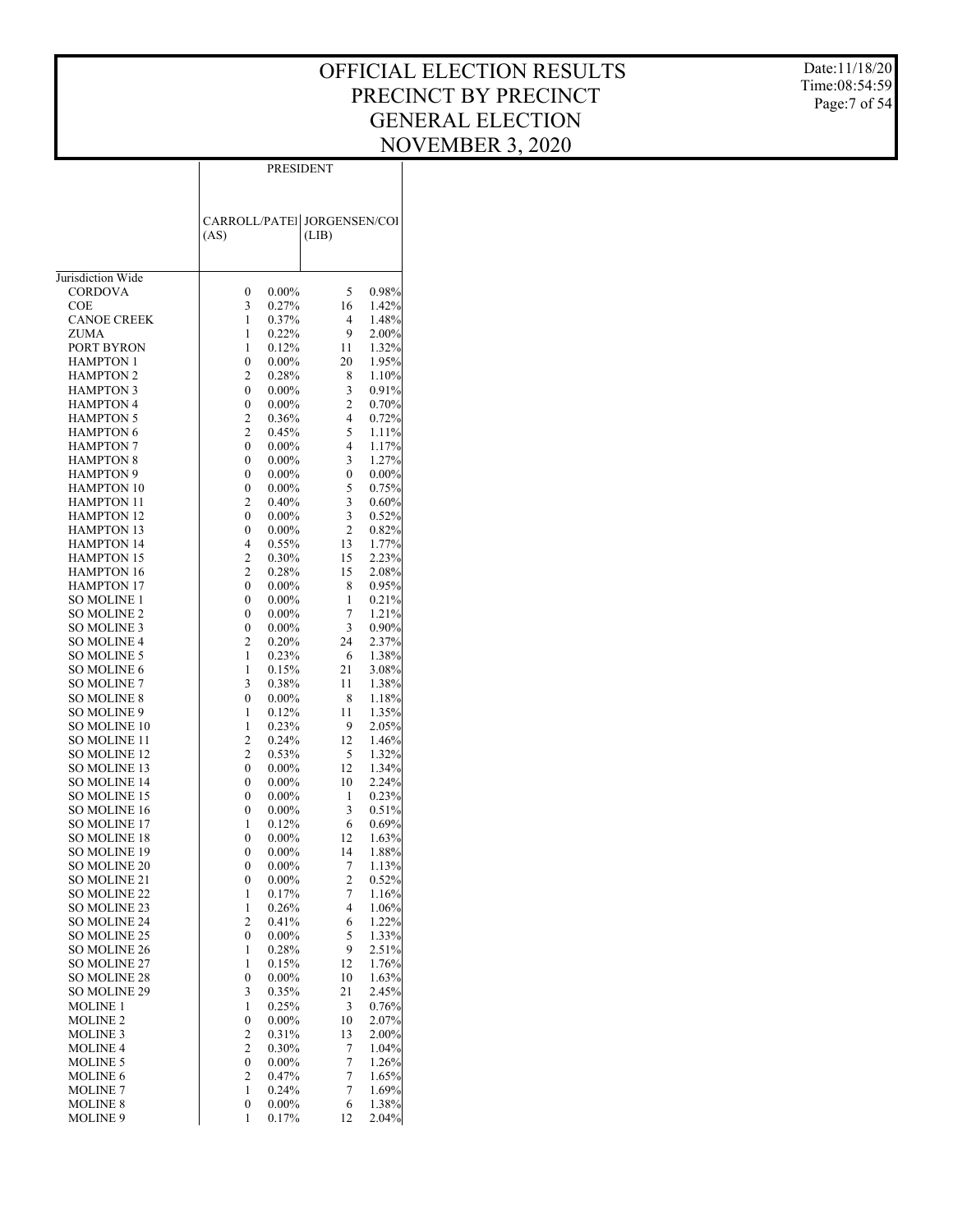Date:11/18/20 Time:08:54:59 Page:8 of 54

|                                          | PRESIDENT                   |                      |                      |                |  |  |  |  |  |
|------------------------------------------|-----------------------------|----------------------|----------------------|----------------|--|--|--|--|--|
|                                          |                             |                      |                      |                |  |  |  |  |  |
|                                          |                             |                      |                      |                |  |  |  |  |  |
|                                          | CARROLL/PATEI JORGENSEN/COI |                      |                      |                |  |  |  |  |  |
|                                          | (AS)                        |                      | (LIB)                |                |  |  |  |  |  |
|                                          |                             |                      |                      |                |  |  |  |  |  |
|                                          |                             |                      |                      |                |  |  |  |  |  |
| <b>MOLINE 10</b>                         | 2                           | 0.42%                | 7                    | 1.48%<br>2.18% |  |  |  |  |  |
| <b>MOLINE 11</b><br><b>MOLINE 12</b>     | 0<br>1                      | $0.00\%$<br>0.35%    | 12<br>4              | 1.40%          |  |  |  |  |  |
| <b>MOLINE 13</b>                         | 1                           | 0.18%                | 7                    | 1.27%          |  |  |  |  |  |
| <b>MOLINE 14</b>                         | 1                           | 0.38%                | 2                    | 0.76%          |  |  |  |  |  |
| <b>MOLINE 15</b>                         | 0                           | $0.00\%$             | 5                    | 1.14%          |  |  |  |  |  |
| <b>MOLINE 16</b>                         | 0                           | $0.00\%$             | 14                   | 2.66%          |  |  |  |  |  |
| <b>MOLINE 17</b>                         | 0                           | $0.00\%$             | 8                    | 1.73%          |  |  |  |  |  |
| <b>MOLINE 18</b>                         | 2                           | 0.37%                | 13                   | 2.39%          |  |  |  |  |  |
| <b>MOLINE 19</b>                         | 0                           | $0.00\%$             | 3                    | 1.09%          |  |  |  |  |  |
| <b>MOLINE 20</b>                         | 2                           | 0.37%                | 15                   | 2.79%          |  |  |  |  |  |
| ROCK ISLAND 1<br><b>ROCK ISLAND 2</b>    | 0<br>1                      | $0.00\%$<br>0.87%    | 1<br>3               | 0.39%<br>2.61% |  |  |  |  |  |
| ROCK ISLAND 3                            | 1                           | 0.34%                | 4                    | 1.37%          |  |  |  |  |  |
| ROCK ISLAND 4                            | 0                           | $0.00\%$             | $\boldsymbol{0}$     | 0.00%          |  |  |  |  |  |
| ROCK ISLAND 5                            | 0                           | $0.00\%$             | 1                    | 0.28%          |  |  |  |  |  |
| ROCK ISLAND 6                            | 1                           | 0.21%                | 5                    | 1.05%          |  |  |  |  |  |
| ROCK ISLAND 7                            | 3                           | 1.00%                | 2                    | 0.67%          |  |  |  |  |  |
| ROCK ISLAND 8                            | 1                           | 0.39%                | 7                    | 2.71%          |  |  |  |  |  |
| ROCK ISLAND 9                            | 0                           | $0.00\%$             | 7                    | 1.73%          |  |  |  |  |  |
| ROCK ISLAND 10                           | 2                           | 0.29%                | 10                   | 1.47%          |  |  |  |  |  |
| ROCK ISLAND 11                           | 0                           | $0.00\%$             | 1                    | 0.60%          |  |  |  |  |  |
| ROCK ISLAND 12                           | 0                           | $0.00\%$             | 8                    | 2.33%          |  |  |  |  |  |
| ROCK ISLAND 13<br>ROCK ISLAND 14         | 0                           | $0.00\%$             | 9                    | 3.27%          |  |  |  |  |  |
| ROCK ISLAND 15                           | 0<br>0                      | $0.00\%$<br>$0.00\%$ | $\overline{4}$<br>10 | 1.16%<br>1.84% |  |  |  |  |  |
| SO ROCK ISLAND 1                         | 1                           | 0.24%                | 3                    | 0.73%          |  |  |  |  |  |
| <b>SO ROCK ISLAND 2</b>                  | 2                           | 0.51%                | 1                    | 0.25%          |  |  |  |  |  |
| SO ROCK ISLAND 3                         | $\boldsymbol{0}$            | $0.00\%$             | 11                   | 1.43%          |  |  |  |  |  |
| <b>SO ROCK ISLAND 4</b>                  | 1                           | 0.15%                | 3                    | 0.44%          |  |  |  |  |  |
| <b>SO ROCK ISLAND 5</b>                  | 3                           | 0.43%                | 12                   | 1.74%          |  |  |  |  |  |
| SO ROCK ISLAND 6                         | 1                           | 0.15%                | 16                   | 2.38%          |  |  |  |  |  |
| <b>SO ROCK ISLAND 7</b>                  | 0                           | $0.00\%$             | 8                    | 1.59%          |  |  |  |  |  |
| <b>SO ROCK ISLAND 8</b>                  | 1                           | 0.14%                | 10                   | 1.45%          |  |  |  |  |  |
| <b>SO ROCK ISLAND 9</b>                  | 0                           | $0.00\%$             | 7                    | 1.53%          |  |  |  |  |  |
| SO ROCK ISLAND 10<br>SO ROCK ISLAND 11   | 0                           | $0.00\%$<br>$0.00\%$ | 6<br>9               | 0.95%          |  |  |  |  |  |
| <b>SO ROCK ISLAND 12</b>                 | 0<br>$\overline{c}$         | 0.23%                | 8                    | 1.33%<br>0.92% |  |  |  |  |  |
| <b>SO ROCK ISLAND 13</b>                 | $\boldsymbol{0}$            | $0.00\%$             | 17                   | 2.22%          |  |  |  |  |  |
| <b>SO ROCK ISLAND 14</b>                 | 3                           | 0.44%                | 14                   | 2.04%          |  |  |  |  |  |
| SO ROCK ISLAND 15                        | 1                           | 0.26%                | 5                    | 1.28%          |  |  |  |  |  |
| SO ROCK ISLAND 16                        | 0                           | $0.00\%$             | 3                    | 1.40%          |  |  |  |  |  |
| BLACKHAWK 1                              | 0                           | $0.00\%$             | 3                    | 0.76%          |  |  |  |  |  |
| <b>BLACKHAWK2</b>                        | 4                           | 1.08%                | 0                    | $0.00\%$       |  |  |  |  |  |
| <b>BLACKHAWK 3</b>                       | 4                           | 0.30%                | 14                   | 1.04%          |  |  |  |  |  |
| BLACKHAWK 4                              | 0                           | $0.00\%$             | 11                   | 1.46%          |  |  |  |  |  |
| <b>BLACKHAWK 5</b>                       | 0                           | $0.00\%$             | 6                    | 1.66%          |  |  |  |  |  |
| <b>BLACKHAWK 6</b><br><b>BLACKHAWK 7</b> | 1<br>3                      | 0.16%<br>0.32%       | 12<br>12             | 1.96%<br>1.28% |  |  |  |  |  |
| COAL VALLEY 1                            | $\mathbf{2}$                | 0.28%                | 8                    | 1.12%          |  |  |  |  |  |
| COAL VALLEY 2                            | 0                           | $0.00\%$             | 9                    | 2.06%          |  |  |  |  |  |
| COAL VALLEY 3                            | 4                           | 0.29%                | 18                   | 1.32%          |  |  |  |  |  |
| RURAL                                    | 0                           | $0.00\%$             | 7                    | 1.08%          |  |  |  |  |  |
| <b>BOWLING 1</b>                         | 0                           | $0.00\%$             | 11                   | 0.92%          |  |  |  |  |  |
| <b>BOWLING 2</b>                         | 1                           | 0.13%                | 11                   | 1.46%          |  |  |  |  |  |
| <b>EDGINGTON 1</b>                       | 0                           | $0.00\%$             | 6                    | 1.27%          |  |  |  |  |  |
| <b>EDGINGTON 2</b>                       | 0                           | $0.00\%$             | 11                   | 2.96%          |  |  |  |  |  |
| ANDALUSIA                                | 1                           | 0.07%                | 18                   | 1.25%          |  |  |  |  |  |
| <b>BUFFALO PRAIRIE</b>                   | 0                           | $0.00\%$             | 10                   | 1.99%          |  |  |  |  |  |
| DRURY<br>Total                           | 0<br>107                    | $0.00\%$<br>0.16%    | 8<br>959             | 1.78%<br>1.43% |  |  |  |  |  |
|                                          |                             |                      |                      |                |  |  |  |  |  |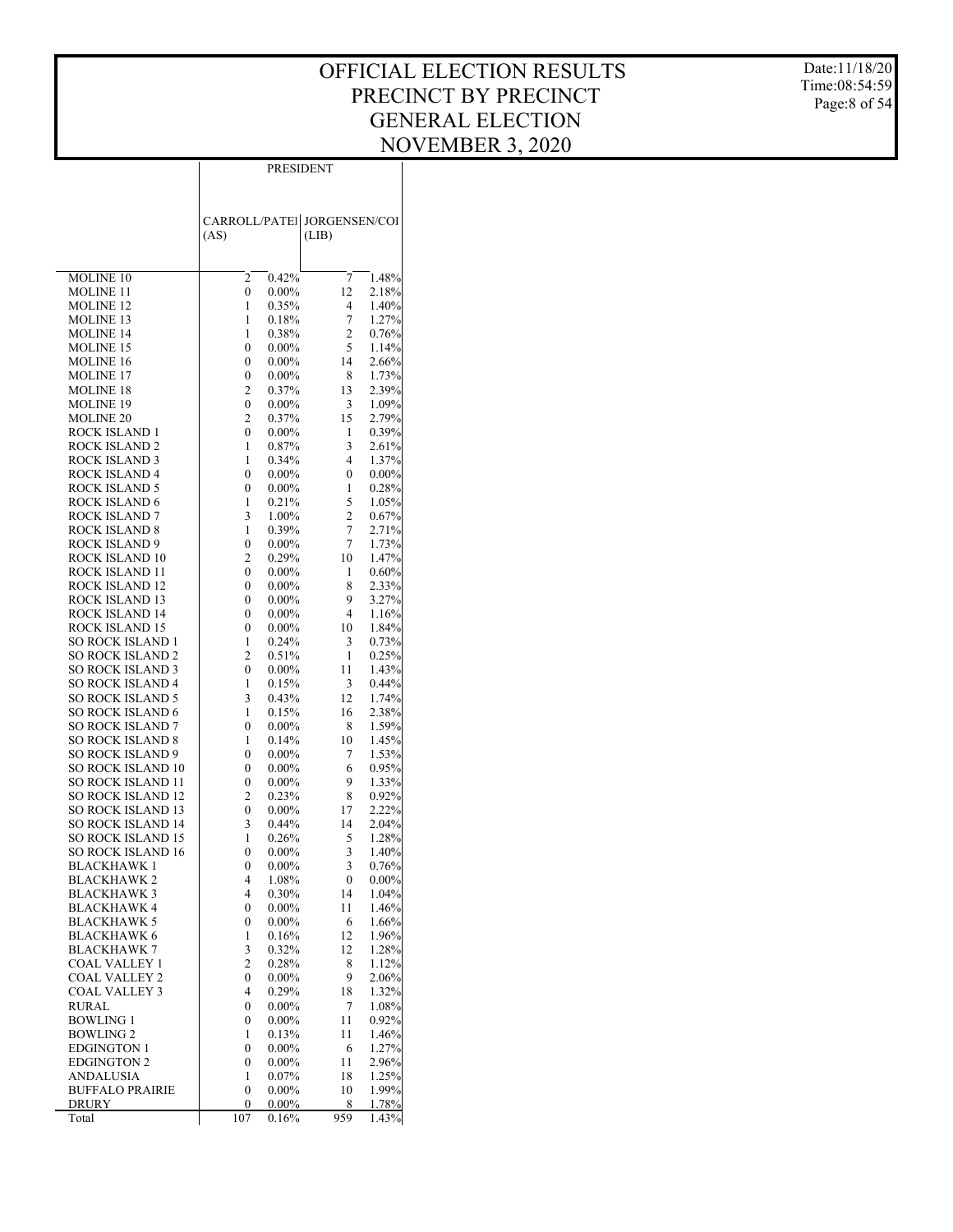Date:11/18/20 Time:08:54:59 Page:9 of 54

|                                            |                |                  |                         |                        |                                |                                                    | <b>US SENATE</b> |                            |                  |                     |                |                                           |                |
|--------------------------------------------|----------------|------------------|-------------------------|------------------------|--------------------------------|----------------------------------------------------|------------------|----------------------------|------------------|---------------------|----------------|-------------------------------------------|----------------|
|                                            | Reg.<br>Voters | Times<br>Counted | Times<br>Blank<br>Voted | Times<br>Over<br>Voted | Number<br>Of<br>Under<br>Votes | MARK C.<br><b>CURRAN JR.</b><br>(REP)              |                  | RICHARD J.<br>DURBIN (DEM) |                  | WILLIE L.<br>WILSON |                | DAVID F.<br><b>BLACK</b> (GRN)            |                |
| Jurisdiction Wide                          |                |                  |                         |                        |                                |                                                    |                  |                            |                  |                     |                |                                           |                |
| <b>CORDOVA</b><br><b>COE</b>               | 645<br>1336    | 512<br>1133      | 9<br>14                 |                        | $\boldsymbol{0}$<br>1          | $\boldsymbol{0}$<br>315<br>$\boldsymbol{0}$<br>695 | 62.62%<br>62.16% | 178<br>396                 | 35.39%<br>35.42% | 1<br>8              | 0.20%<br>0.72% | 3<br>$\mathfrak{2}$                       | 0.60%<br>0.18% |
| <b>CANOE CREEK</b>                         | 392            | 270              | 8                       |                        | $\mathbf{0}$                   | $\boldsymbol{0}$<br>173                            | 66.03%           | 81                         | 30.92%           | 1                   | 0.38%          | 1                                         | 0.38%          |
| ZUMA                                       | 539            | 451              | 11                      |                        | $\mathbf{0}$                   | $\boldsymbol{0}$<br>282                            | 64.09%           | 150                        | 34.09%           | 2                   | 0.45%          | 3                                         | 0.68%          |
| PORT BYRON                                 | 1025           | 832              | 7                       |                        | $\mathbf{0}$                   | $\boldsymbol{0}$<br>436                            | 52.85%           | 359                        | 43.52%           | 8                   | 0.97%          | 8                                         | 0.97%          |
| <b>HAMPTON 1</b>                           | 1207           | 1027             | 20                      |                        | 0                              | $\boldsymbol{0}$<br>558                            | 55.41%           | 428                        | 42.50%           | 4                   | 0.40%          | 5                                         | 0.50%          |
| <b>HAMPTON 2</b>                           | 916            | 732              | 7                       |                        | $\mathbf{0}$                   | $\boldsymbol{0}$<br>385                            | 53.10%           | 322                        | 44.41%           | $\overline{4}$      | 0.55%          | 3                                         | 0.41%          |
| <b>HAMPTON 3</b>                           | 524            | 330              | 5                       |                        | 0                              | $\boldsymbol{0}$<br>74                             | 22.77%           | 236                        | 72.62%           | 4                   | 1.23%          | 6                                         | 1.85%          |
| <b>HAMPTON 4</b>                           | 497            | 287              | 11                      |                        | $\mathbf{0}$                   | $\boldsymbol{0}$<br>38                             | 13.77%           | 227                        | 82.25%           | 2                   | 0.72%          | 4                                         | 1.45%          |
| <b>HAMPTON 5</b>                           | 712            | 561              | 8                       |                        | 0                              | $\boldsymbol{0}$<br>270                            | 48.82%           | 275                        | 49.73%           | 4                   | 0.72%          | $\boldsymbol{0}$                          | $0.00\%$       |
| <b>HAMPTON 6</b>                           | 655            | 449              | 10                      |                        | $\mathbf{0}$                   | $\boldsymbol{0}$<br>165                            | 37.59%           | 258                        | 58.77%           | 5                   | 1.14%          | 3                                         | 0.68%          |
| <b>HAMPTON 7</b><br><b>HAMPTON 8</b>       | 482<br>380     | 343<br>236       | 10<br>$\boldsymbol{0}$  |                        | 1<br>$\mathbf{0}$              | $\boldsymbol{0}$<br>167<br>$\boldsymbol{0}$<br>106 | 50.30%<br>44.92% | 154<br>125                 | 46.39%<br>52.97% | 2<br>1              | 0.60%<br>0.42% | 3<br>$\overline{\mathbf{c}}$              | 0.90%<br>0.85% |
| <b>HAMPTON 9</b>                           | 380            | 229              | $\overline{2}$          |                        | 0                              | $\boldsymbol{0}$<br>107                            | 47.14%           | 117                        | 51.54%           | 1                   | 0.44%          | 1                                         | 0.44%          |
| <b>HAMPTON 10</b>                          | 920            | 671              | 6                       |                        | $\mathbf{0}$                   | $\boldsymbol{0}$<br>243                            | 36.54%           | 411                        | 61.80%           | 5                   | 0.75%          | 2                                         | 0.30%          |
| <b>HAMPTON 11</b>                          | 732            | 504              | 11                      |                        | 0                              | $\boldsymbol{0}$<br>161                            | 32.66%           | 311                        | 63.08%           | 4                   | 0.81%          | 6                                         | 1.22%          |
| <b>HAMPTON 12</b>                          | 811            | 589              | 6                       |                        | 1                              | $\boldsymbol{0}$<br>255                            | 43.81%           | 314                        | 53.95%           | $\overline{4}$      | 0.69%          | 5                                         | 0.86%          |
| <b>HAMPTON 13</b>                          | 396            | 248              | 8                       |                        | 1                              | $\boldsymbol{0}$<br>31                             | 12.97%           | 203                        | 84.94%           | 1                   | 0.42%          | $\mathbf{0}$                              | $0.00\%$       |
| <b>HAMPTON 14</b>                          | 1100           | 741              | 12                      |                        | 3                              | $\boldsymbol{0}$<br>275                            | 37.88%           | 433                        | 59.64%           | 3                   | 0.41%          | 4                                         | 0.55%          |
| <b>HAMPTON 15</b>                          | 912            | 676              | 8                       |                        | 0                              | $\boldsymbol{0}$<br>277                            | 41.47%           | 362                        | 54.19%           | 4                   | 0.60%          | 8                                         | 1.20%          |
| <b>HAMPTON 16</b>                          | 1056           | 722              | 12                      |                        | $\mathbf{0}$                   | $\boldsymbol{0}$<br>302                            | 42.54%           | 379                        | 53.38%           | 9                   | 1.27%          | 3                                         | 0.42%          |
| <b>HAMPTON 17</b>                          | 1029           | 843              | 16                      |                        | 1                              | $\boldsymbol{0}$<br>380                            | 46.00%           | 428                        | 51.82%           | 4                   | 0.48%          | 7                                         | 0.85%          |
| SO MOLINE 1                                | 673            | 468              | 5                       |                        | $\overline{2}$                 | $\boldsymbol{0}$<br>150                            | 32.54%           | 299                        | 64.86%           | 2                   | 0.43%          | 6                                         | 1.30%          |
| SO MOLINE 2                                | 817            | 583              | 7<br>9                  |                        | 0<br>$\mathbf{0}$              | $\boldsymbol{0}$<br>208                            | 36.11%           | 345                        | 59.90%           | 2                   | 0.35%          | 7                                         | 1.22%          |
| <b>SO MOLINE 3</b><br><b>SO MOLINE 4</b>   | 450<br>1388    | 337<br>1019      | 17                      |                        | 1                              | $\boldsymbol{0}$<br>116<br>$\boldsymbol{0}$<br>464 | 35.37%<br>46.35% | 203<br>517                 | 61.89%<br>51.65% | 4<br>3              | 1.22%<br>0.30% | $\mathfrak{2}$<br>$\overline{\mathbf{c}}$ | 0.61%<br>0.20% |
| <b>SO MOLINE 5</b>                         | 581            | 436              | 11                      |                        | $\mathbf{0}$                   | $\boldsymbol{0}$<br>165                            | 38.82%           | 247                        | 58.12%           | 2                   | 0.47%          | 7                                         | 1.65%          |
| <b>SO MOLINE 6</b>                         | 859            | 683              | 13                      |                        | 0                              | $\boldsymbol{0}$<br>276                            | 41.19%           | 376                        | 56.12%           | 5                   | 0.75%          | 1                                         | 0.15%          |
| <b>SO MOLINE 7</b>                         | 1012           | 803              | 16                      |                        | $\mathbf{0}$                   | $\boldsymbol{0}$<br>339                            | 43.07%           | 425                        | 54.00%           | 4                   | 0.51%          | 12                                        | 1.52%          |
| <b>SO MOLINE 8</b>                         | 809            | 679              | 7                       |                        | 0                              | $\boldsymbol{0}$<br>375                            | 55.80%           | 283                        | 42.11%           | 4                   | 0.60%          | 1                                         | 0.15%          |
| SO MOLINE 9                                | 967            | 820              | 7                       |                        | $\mathbf{0}$                   | $\boldsymbol{0}$<br>379                            | 46.62%           | 412                        | 50.68%           | 3                   | 0.37%          | 6                                         | 0.74%          |
| <b>SO MOLINE 10</b>                        | 667            | 440              | $\overline{c}$          |                        | 0                              | $\boldsymbol{0}$<br>140                            | 31.96%           | 279                        | 63.70%           | 5                   | 1.14%          | 2                                         | 0.46%          |
| SO MOLINE 11                               | 1118           | 824              | 12                      |                        | $\mathbf{0}$                   | $\boldsymbol{0}$<br>347                            | 42.73%           | 449                        | 55.30%           | 5                   | 0.62%          | $\overline{\mathbf{c}}$                   | 0.25%          |
| SO MOLINE 12                               | 508            | 382              | $\overline{4}$          |                        | 0                              | $\boldsymbol{0}$<br>132                            | 34.92%           | 242                        | 64.02%           | $\mathbf{0}$        | $0.00\%$       | 1                                         | 0.26%          |
| SO MOLINE 13                               | 1106           | 902              | 11                      |                        | $\mathbf{0}$                   | $\boldsymbol{0}$<br>387                            | 43.43%           | 484                        | 54.32%           | 2                   | 0.22%          | 8                                         | 0.90%          |
| <b>SO MOLINE 14</b>                        | 697            | 456              | 5                       |                        | 0                              | $\boldsymbol{0}$<br>171                            | 37.92%           | 265                        | 58.76%           | 1                   | 0.22%          | 3                                         | 0.67%          |
| SO MOLINE 15                               | 553            | 431              | 12                      |                        | $\mathbf{0}$                   | $\boldsymbol{0}$<br>183                            | 43.68%           | 232                        | 55.37%           | $\mathbf{0}$        | $0.00\%$       | 1                                         | 0.24%          |
| <b>SO MOLINE 16</b>                        | 783            | 591              | 7                       |                        | 1                              | $\boldsymbol{0}$<br>217                            | 37.22%           | 357                        | 61.23%<br>60.54% | 1                   | 0.17%          | 2                                         | 0.34%          |
| <b>SO MOLINE 17</b><br><b>SO MOLINE 18</b> | 1142<br>930    | 868<br>739       | 19<br>11                |                        | $\mathbf{0}$<br>0              | $\boldsymbol{0}$<br>314<br>$\mathbf{0}$<br>271     | 36.98%<br>37.23% | 514<br>433                 | 59.48%           | 5<br>6              | 0.59%<br>0.82% | 5<br>7                                    | 0.59%<br>0.96% |
| SO MOLINE 19                               | 975            | 748              | 5                       |                        | $\theta$                       | $\mathbf{0}$<br>333                                | 44.82%           | 385                        | 51.82%           | 6                   | 0.81%          | 7                                         | 0.94%          |
| <b>SO MOLINE 20</b>                        | 739            | 622              | 9                       |                        | 1                              | 0                                                  | 262 42.81%       | 336                        | 54.90%           | 4                   | 0.65%          | 3                                         | 0.49%          |
| SO MOLINE 21                               | 575            | 389              | $\tau$                  |                        | 1                              | $\boldsymbol{0}$<br>129                            | 33.86%           | 237                        | 62.20%           | 4                   | 1.05%          | 7                                         | 1.84%          |
| SO MOLINE 22                               | 852            | 606              | 11                      |                        | $\boldsymbol{0}$               | $\boldsymbol{0}$<br>192                            | 32.27%           | 383                        | 64.37%           | 5                   | 0.84%          | 4                                         | 0.67%          |
| SO MOLINE 23                               | 612            | 379              | 7                       |                        | 0                              | $\boldsymbol{0}$<br>137                            | 36.83%           | 222                        | 59.68%           | 4                   | 1.08%          | 5                                         | 1.34%          |
| SO MOLINE 24                               | 721            | 493              | 13                      |                        | 0                              | $\boldsymbol{0}$<br>212                            | 44.17%           | 257                        | 53.54%           | 3                   | 0.63%          | $\boldsymbol{0}$                          | $0.00\%$       |
| SO MOLINE 25                               | 475            | 376              | 5                       |                        | 0                              | $\boldsymbol{0}$<br>147                            | 39.62%           | 217                        | 58.49%           | 3                   | 0.81%          | 2                                         | 0.54%          |
| SO MOLINE 26                               | 553            | 365              | 13                      |                        | 0                              | $\boldsymbol{0}$<br>142                            | 40.34%           | 198                        | 56.25%           | 1                   | 0.28%          | 6                                         | 1.70%          |
| SO MOLINE 27                               | 861            | 692              | $\tau$                  |                        | 1                              | $\boldsymbol{0}$<br>267                            | 39.04%           | 400                        | 58.48%           | 2                   | 0.29%          | 4                                         | 0.58%          |
| SO MOLINE 28                               | 825            | 617              | 13                      |                        | $\boldsymbol{0}$               | $\boldsymbol{0}$                                   | 272 45.03%       | 320                        | 52.98%           | 4                   | 0.66%          | 2                                         | 0.33%          |
| SO MOLINE 29                               | 1280           | 868              | 11                      |                        | 5                              | $\boldsymbol{0}$<br>319                            | 37.44%           | 490                        | 57.51%           | 8                   | 0.94%          | 11                                        | 1.29%          |
| <b>MOLINE 1</b>                            | 569            | 402              | 13                      |                        | 0                              | $\boldsymbol{0}$<br>104                            | 26.74%           | 272                        | 69.92%           | 3                   | 0.77%          | 6                                         | 1.54%          |
| <b>MOLINE 2</b><br><b>MOLINE 3</b>         | 728<br>887     | 487<br>655       | 8<br>13                 |                        | 0<br>0                         | $\boldsymbol{0}$<br>133<br>$\boldsymbol{0}$<br>215 | 27.77%<br>33.49% | 319<br>405                 | 66.60%<br>63.08% | 11<br>4             | 2.30%<br>0.62% | 4<br>10                                   | 0.84%<br>1.56% |
| <b>MOLINE 4</b>                            | 823            | 676              | 8                       |                        | $\boldsymbol{0}$               | $\boldsymbol{0}$<br>265                            | 39.67%           | 391                        | 58.53%           | 2                   | 0.30%          | 4                                         | 0.60%          |
| <b>MOLINE 5</b>                            | 725            | 559              | 7                       |                        | $\boldsymbol{0}$               | $\boldsymbol{0}$<br>189                            | 34.24%           | 341                        | 61.78%           | 5                   | 0.91%          | 7                                         | 1.27%          |
| <b>MOLINE 6</b>                            | 691            | 426              | 12                      |                        | 2                              | $\boldsymbol{0}$<br>123                            | 29.85%           | 271                        | 65.78%           | 4                   | 0.97%          | 10                                        | 2.43%          |
| <b>MOLINE 7</b>                            | 643            | 417              | 7                       |                        | 0                              | $\boldsymbol{0}$                                   | 134 32.68%       | 260                        | 63.41%           | 3                   | 0.73%          | 1                                         | 0.24%          |
| <b>MOLINE 8</b>                            | 609            | 439              | 3                       |                        | 0                              | $\boldsymbol{0}$<br>129                            | 29.59%           | 286                        | 65.60%           | 3                   | 0.69%          | 10                                        | 2.29%          |
| MOLINE 9                                   | 706            | 591              | 11                      |                        | 0                              | $\boldsymbol{0}$                                   | 248 42.76%       |                            | 312 53.79%       | 5                   | 0.86%          | 6                                         | 1.03%          |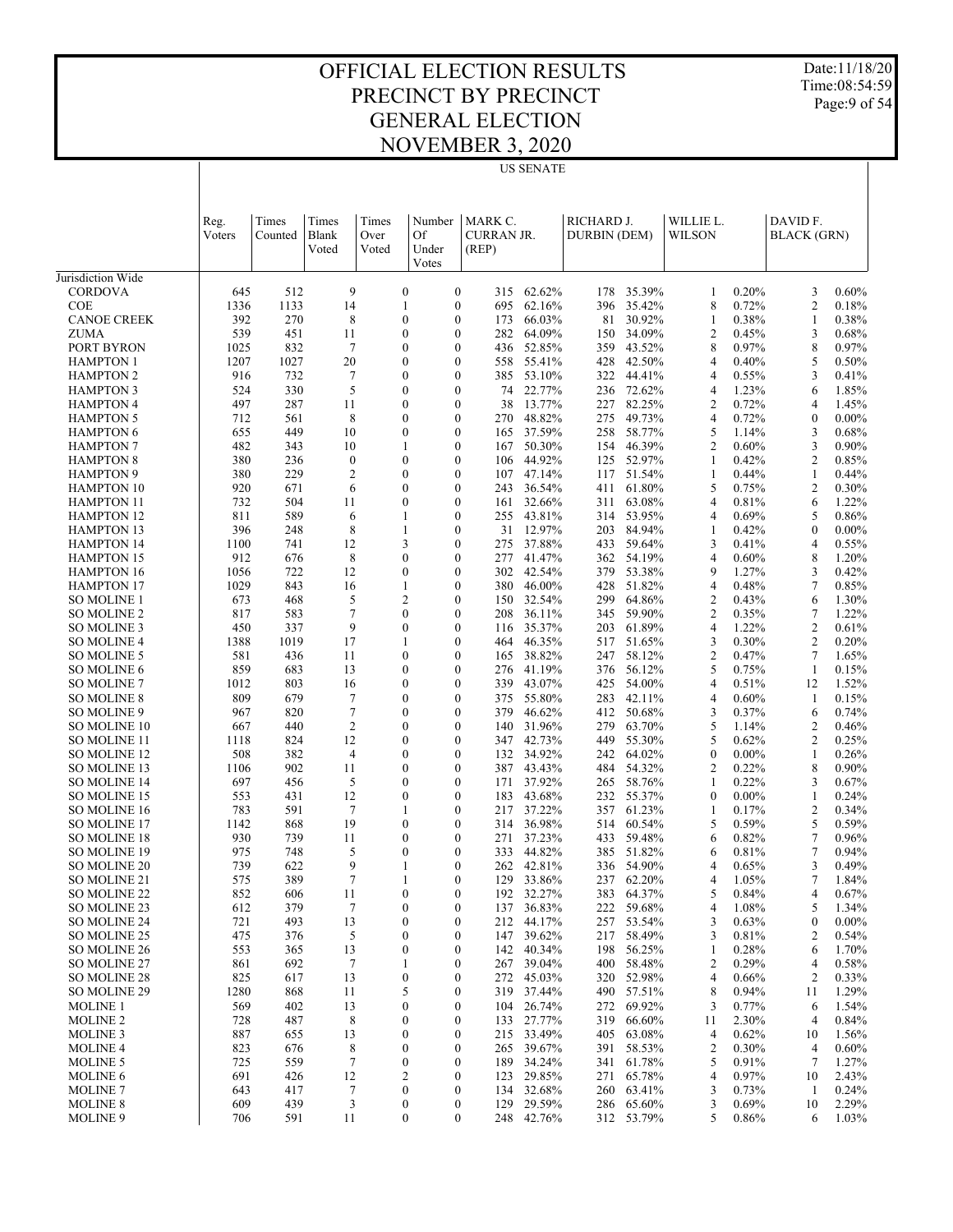Date:11/18/20 Time:08:54:59 Page:10 of 54

|            | <b>US SENATE</b> |                                  |                                      |                                |                   |                  |                     |                  |                       |                |                         |                |
|------------|------------------|----------------------------------|--------------------------------------|--------------------------------|-------------------|------------------|---------------------|------------------|-----------------------|----------------|-------------------------|----------------|
|            |                  |                                  |                                      |                                |                   |                  |                     |                  |                       |                |                         |                |
| Reg.       | Times            | Times                            | Times                                | Number                         | MARK C.           |                  | RICHARD J.          |                  | WILLIE L.             |                | DAVID F.                |                |
| Voters     | Counted          | Blank                            | Over                                 | Of                             | <b>CURRAN JR.</b> |                  | <b>DURBIN (DEM)</b> |                  | <b>WILSON</b>         |                | <b>BLACK</b> (GRN)      |                |
|            |                  | Voted                            | Voted                                | Under                          | (REP)             |                  |                     |                  |                       |                |                         |                |
|            |                  |                                  |                                      | Votes                          |                   |                  |                     |                  |                       |                |                         |                |
| 821        | 478              | 8                                | $\boldsymbol{0}$                     | $\boldsymbol{0}$               | 130               | 27.66%           | 315                 | 67.02%           | 5                     | 1.06%          | $\tau$                  | 1.49%          |
| 802        | 552              | 9                                | $\boldsymbol{0}$                     | $\boldsymbol{0}$               | 169               | 31.12%           | 352                 | 64.83%           | $\overline{4}$        | 0.74%          | 6                       | 1.10%          |
| 447        | 288              | $\overline{2}$                   | $\boldsymbol{0}$                     | $\boldsymbol{0}$               | 110               | 38.46%           | 159                 | 55.59%           | 5                     | 1.75%          | 3                       | 1.05%          |
| 700        | 552              | 11                               | $\boldsymbol{0}$                     | $\boldsymbol{0}$               | 194               | 35.86%           | 331                 | 61.18%           | 1                     | 0.18%          | 7                       | 1.29%          |
| 403        | 266              | 3                                | $\mathbf{0}$                         | $\mathbf{0}$                   | 122               | 46.39%           | 133                 | 50.57%           | 1                     | 0.38%          | 4                       | 1.52%          |
| 677        | 446<br>527       | $\overline{7}$                   | 1<br>$\overline{0}$                  | $\mathbf{0}$                   | 162               | 36.99%<br>35.18% | 253                 | 57.76%<br>60.23% | 1                     | 0.23%<br>0.76% | 12                      | 2.74%<br>2.29% |
| 774<br>618 | 465              | $\overline{4}$<br>$\overline{7}$ |                                      | $\mathbf{0}$                   | 184               | 37.99%           | 315                 | 57.42%           | $\overline{4}$        | 0.22%          | 12                      | 1.53%          |
|            |                  | 8                                | $\boldsymbol{0}$                     | $\mathbf{0}$<br>$\overline{0}$ | 174<br>206        | 38.36%           | 263                 | 56.42%           | 1<br>8                | 1.49%          | $\tau$                  | 1.12%          |
| 737<br>428 | 545<br>275       | 6                                | $\boldsymbol{0}$<br>$\boldsymbol{0}$ | $\boldsymbol{0}$               | 97                | 36.06%           | 303<br>162          | 60.22%           |                       | $0.00\%$       | 6<br>3                  | 1.12%          |
| 675        | 543              | 3                                | $\boldsymbol{0}$                     | $\overline{0}$                 | 221               | 40.93%           | 301                 | 55.74%           | $\boldsymbol{0}$<br>4 | 0.74%          | $\overline{c}$          | 0.37%          |
| 517        | 258              | 3                                | $\boldsymbol{0}$                     | 0                              | 28                | 10.98%           | 219                 | 85.88%           | $\overline{4}$        | 1.57%          | $\overline{c}$          | 0.78%          |
| 244        | 117              | 3                                | 1                                    | $\overline{0}$                 | 13                | 11.50%           | 94                  | 83.19%           | 1                     | 0.88%          | 1                       | 0.88%          |
| 551        | 292              | 3                                | $\boldsymbol{0}$                     | $\boldsymbol{0}$               | 32                | 11.07%           | 246                 | 85.12%           | 5                     | 1.73%          | 4                       | 1.38%          |
| 255        | 136              | 3                                | $\boldsymbol{0}$                     | $\boldsymbol{0}$               | 20                | 15.04%           | 104                 | 78.20%           | 5                     | 3.76%          | 3                       | 2.26%          |
| 671        | 363              | 12                               | 1                                    | $\boldsymbol{0}$               | 74                | 21.14%           | 260                 | 74.29%           | 3                     | 0.86%          | 3                       | 0.86%          |
| 756        | 483              | 8                                | $\boldsymbol{0}$                     | $\boldsymbol{0}$               | 109               | 22.95%           | 340                 | 71.58%           | 7                     | 1.47%          | 11                      | 2.32%          |
| 508        | 302              | 6                                | $\boldsymbol{0}$                     | $\mathbf{0}$                   | 54                | 18.24%           | 232                 | 78.38%           | 3                     | 1.01%          | $\overline{c}$          | 0.68%          |
| 377        | 258              | 9                                | $\mathbf{0}$                         | $\mathbf{0}$                   | 61                | 24.50%           | 179                 | 71.89%           | $\mathbf{1}$          | 0.40%          | 3                       | 1.20%          |
| 722        | 406              | 15                               | $\mathbf{0}$                         | $\mathbf{0}$                   | 74                | 18.93%           | 294                 | 75.19%           | 5                     | 1.28%          | 10                      | 2.56%          |
| 902        | 685              | 10                               | 1                                    | $\mathbf{0}$                   | 225               | 33.38%           | 430                 | 63.80%           | 3                     | 0.45%          | 8                       | 1.19%          |
| 261        | 166              | $\overline{c}$                   | $\boldsymbol{0}$                     | $\boldsymbol{0}$               | 44                | 26.83%           | 111                 | 67.68%           | 3                     | 1.83%          | $\overline{\mathbf{c}}$ | 1.22%          |
| 427        | 344              | 5                                | $\boldsymbol{0}$                     | $\mathbf{0}$                   | 110               | 32.45%           | 217                 | 64.01%           | $\overline{c}$        | 0.59%          | 3                       | 0.88%          |
| 390        | 275              | 6                                | $\boldsymbol{0}$                     | $\boldsymbol{0}$               | 100               | 37.17%           | 156                 | 57.99%           | $\overline{4}$        | 1.49%          | $\overline{c}$          | 0.74%          |
| 548        | 346              | 5                                | $\boldsymbol{0}$                     | $\mathbf{0}$                   | 84                | 24.63%           | 244                 | 71.55%           | 6                     | 1.76%          | $\overline{4}$          | 1.17%          |
| 794        | 543              | 10                               | $\boldsymbol{0}$                     | $\boldsymbol{0}$               | 176               | 33.02%           | 336                 | 63.04%           | 4                     | 0.75%          | 7                       | 1.31%          |
| 662        | 416              | 10                               | 1                                    | $\boldsymbol{0}$               | 89                | 21.98%           | 304                 | 75.06%           | $\overline{4}$        | 0.99%          | 3                       | 0.74%          |
| 566        | 397              | 12                               | $\boldsymbol{0}$                     | $\boldsymbol{0}$               | 76                | 19.74%           | 298                 | 77.40%           | 3                     | 0.78%          | $\overline{4}$          | 1.04%          |
| 1015       | 774              | 27                               | 1                                    | $\boldsymbol{0}$               | 250               | 33.51%           | 466                 | 62.47%           | 9                     | 1.21%          | 11                      | 1.47%          |
| 847        | 681              | 11                               | $\boldsymbol{0}$                     | $\mathbf{0}$                   | 256               | 38.21%           | 397                 | 59.25%           | 5                     | 0.75%          | 3                       | 0.45%          |
| 859        | 695              | 15                               | 1                                    | $\mathbf{0}$                   | 238               | 35.05%           | 418                 | 61.56%           | 6                     | 0.88%          | $\overline{4}$          | 0.59%          |
| 812        | 674              | 11                               | $\mathbf{0}$                         | $\boldsymbol{0}$               | 247               | 37.25%           | 393                 | 59.28%           | $\mathbf{1}$          | 0.15%          | 5                       | 0.75%          |
| 632        | 504              | 5                                | $\mathbf{0}$                         | $\mathbf{0}$                   | 173               | 34.67%           | 309                 | 61.92%           | $\overline{4}$        | 0.80%          | $\boldsymbol{0}$        | $0.00\%$       |
| 857        | 697              | 15                               | $\mathbf{0}$                         | $\boldsymbol{0}$               | 271               | 39.74%           | 389                 | 57.04%           | 4                     | 0.59%          | 5                       | 0.73%          |
| 562        | 460              | 8                                | $\boldsymbol{0}$                     | $\mathbf{0}$                   | 145               | 32.08%           | 292                 | 64.60%           | 3                     | 0.66%          | 5                       | 1.11%          |
| 790        | 636              | 11                               | $\boldsymbol{0}$                     | $\boldsymbol{0}$               | 224               | 35.84%           | 383                 | 61.28%           | 7                     | 1.12%          | 3                       | 0.48%          |
| 821        | 681              | 11                               | $\boldsymbol{0}$                     | $\mathbf{0}$                   | 299               | 44.63%           | 352                 | 52.54%           | 5                     | 0.75%          | $\overline{4}$          | 0.60%          |
| 1073       | 876              | 12                               | $\boldsymbol{0}$                     | $\boldsymbol{0}$               | 370               | 42.82%           | 476                 | 55.09%           | 4                     | 0.46%          | 6                       | 0.69%          |
| 952        | 774              | 8                                | $\boldsymbol{0}$                     | $\boldsymbol{0}$               | 345               | 45.04%           | 401                 | 52.35%           | $\mathfrak{2}$        | 0.26%          | 8                       | 1.04%          |
| 820        | 693              | 9                                | $\boldsymbol{0}$                     | $\boldsymbol{0}$               | 295               | 43.13%           | 371                 | 54.24%           | 4                     | 0.58%          | 2                       | 0.29%          |
| 610        | 391              | 5                                | $\mathbf{1}$                         | $\boldsymbol{0}$               | 122               | 31.69%           | 249                 | 64.68%           | 3                     | 0.78%          | 7                       | 1.82%          |
| 393        | 218              | $\overline{2}$                   | 1                                    | $\mathbf{0}$                   | 66                | 30.70%           | 137                 | 63.72%           | 3                     | 1.40%          | 5                       | 2.33%          |

 394 5 0 0 173 44.47% 202 51.93% 4 1.03% 4 1.03% 370 7 0 0 158 43.53% 199 54.82% 2 0.55% 1 0.28% 1348 14 0 0 643 48.20% 661 49.55% 9 0.67% 8 0.60% 758 8 0 0 406 54.13% 319 42.53% 3 0.40% 5 0.67% 361 5 0 0 166 46.63% 184 51.69% 2 0.56% 3 0.84% 620 8 0 0 272 44.44% 324 52.94% 3 0.49% 3 0.49% 942 13 0 0 391 42.09% 520 55.97% 5 0.54% 7 0.75% 721 13 0 0 394 55.65% 298 42.09% 5 0.71% 5 0.71% 438 4 0 0 213 49.08% 204 47.00% 4 0.92% 6 1.38% 1371 15 0 0 705 51.99% 622 45.87% 8 0.59% 6 0.44% 651 7 0 0 402 62.42% 234 36.34% 1 0.16% 3 0.47% 1205 18 0 0 714 60.15% 453 38.16% 7 0.59% 2 0.17% 762 8 0 0 404 53.58% 322 42.71% 8 1.06% 8 1.06% 475 19 0 0 289 63.38% 159 34.87% 1 0.22% 1 0.22% 371 6 0 0 215 58.90% 137 37.53% 3 0.82% 1 0.27%

| <b>ANDALUSIA</b>       | 1749  | .455  | 38  |  | 803   | 56.71% | 582   | 10%<br>41 |     | 0.35%    |     | 0.56% |
|------------------------|-------|-------|-----|--|-------|--------|-------|-----------|-----|----------|-----|-------|
| <b>BUFFALO PRAIRIE</b> |       | 506   |     |  | 348   | 69.88% | 134   | 26.91%    |     | .00%     |     | 0.60% |
| DRURY                  | 558   | 457   |     |  | 289   | 64.37% | 144   | 32.07%    |     | $0.67\%$ |     | 0.45% |
| Total                  | 90615 | 67337 | 103 |  | 27705 | 41.85% | 36493 | 55.12%    | 454 | $0.69\%$ | 548 | 0.83% |

 MOLINE 10 MOLINE 11 MOLINE 12 MOLINE 13 MOLINE 14 MOLINE 15 MOLINE 16 MOLINE 17 MOLINE 18 MOLINE 19 MOLINE 20 ROCK ISLAND 1 ROCK ISLAND 2 ROCK ISLAND 3 ROCK ISLAND 4 ROCK ISLAND 5 ROCK ISLAND 6 ROCK ISLAND 7 ROCK ISLAND 8 ROCK ISLAND 9 ROCK ISLAND 10 ROCK ISLAND 11 ROCK ISLAND 12 ROCK ISLAND 13 ROCK ISLAND 14 ROCK ISLAND 15 SO ROCK ISLAND 1 SO ROCK ISLAND 2 SO ROCK ISLAND 3 SO ROCK ISLAND 4 SO ROCK ISLAND 5 SO ROCK ISLAND 6 SO ROCK ISLAND 7 SO ROCK ISLAND 8 SO ROCK ISLAND 9 SO ROCK ISLAND 10 SO ROCK ISLAND 11 SO ROCK ISLAND 12 SO ROCK ISLAND 13 SO ROCK ISLAND 14 SO ROCK ISLAND 15 SO ROCK ISLAND 16 BLACKHAWK 1 BLACKHAWK 2 BLACKHAWK 3 BLACKHAWK 4 BLACKHAWK 5 BLACKHAWK 6 BLACKHAWK 7 COAL VALLEY 1 COAL VALLEY 2 COAL VALLEY 3 RURAL BOWLING 1 BOWLING 2 EDGINGTON 1 EDGINGTON 2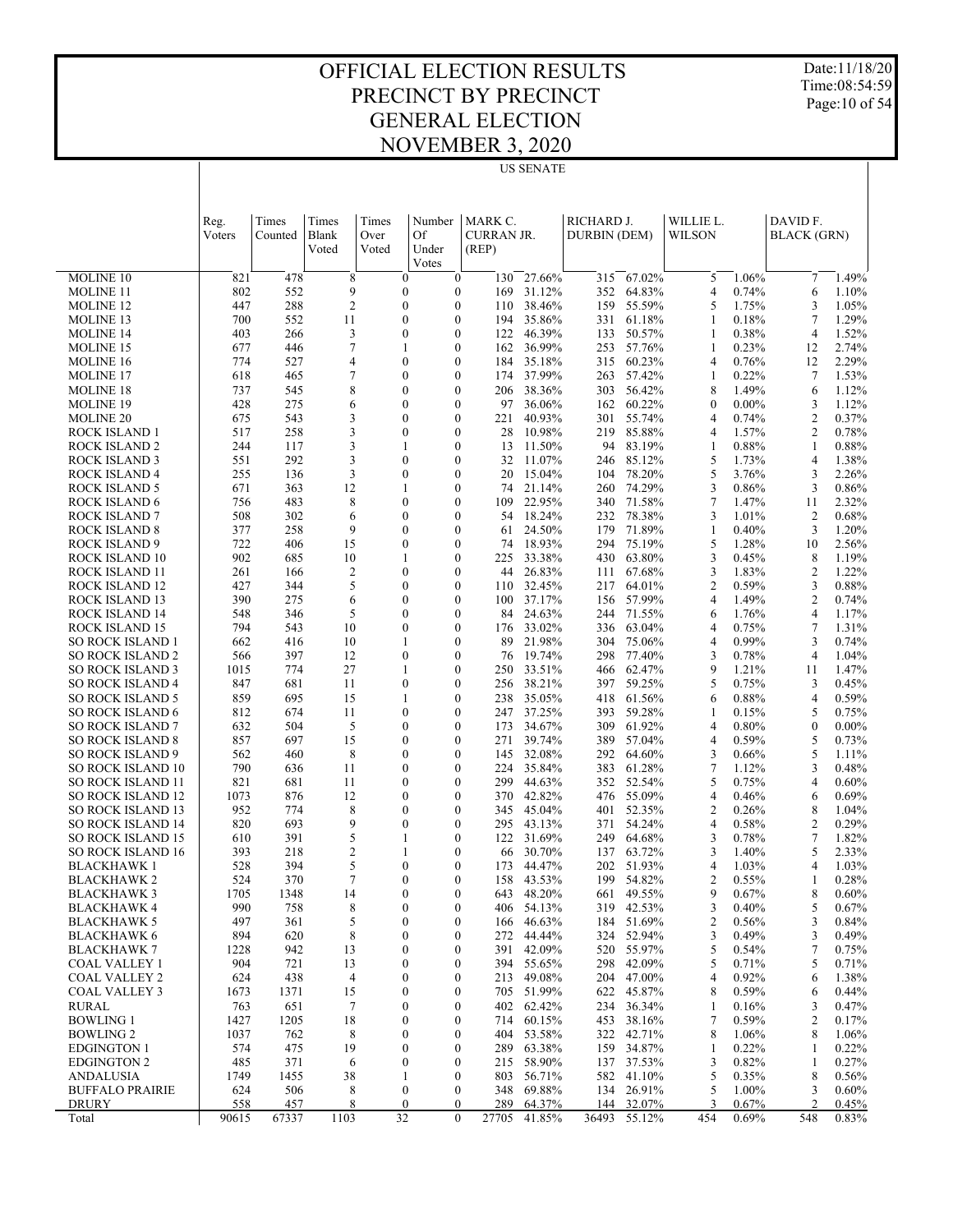Date:11/18/20 Time:08:54:59 Page:11 of 54

|                                      | US SENATE                  |
|--------------------------------------|----------------------------|
|                                      |                            |
|                                      |                            |
|                                      | <b>DANNY</b>               |
|                                      | <b>MALOUF (LIB)</b>        |
|                                      |                            |
|                                      |                            |
| Jurisdiction Wide                    |                            |
| CORDOVA                              | 1.19%<br>6                 |
| COE                                  | 17<br>1.52%                |
| <b>CANOE CREEK</b>                   | 5<br>1.91%                 |
| ZUMA                                 | 3<br>0.68%                 |
| PORT BYRON                           | 1.70%<br>14                |
| HAMPTON 1                            | 12<br>1.19%                |
| <b>HAMPTON 2</b><br><b>HAMPTON 3</b> | 10<br>1.38%<br>1.54%       |
| <b>HAMPTON 4</b>                     | 5<br>5<br>1.81%            |
| <b>HAMPTON 5</b>                     | 0.54%<br>3                 |
| <b>HAMPTON 6</b>                     | 7<br>1.59%                 |
| <b>HAMPTON 7</b>                     | 1.81%<br>6                 |
| <b>HAMPTON 8</b>                     | $\overline{c}$<br>0.85%    |
| <b>HAMPTON 9</b>                     | 0.44%<br>1                 |
| <b>HAMPTON 10</b>                    | 4<br>0.60%                 |
| HAMPTON 11                           | 11<br>2.23%                |
| <b>HAMPTON 12</b>                    | 3<br>0.52%                 |
| <b>HAMPTON 13</b>                    | 4<br>1.67%                 |
| HAMPTON 14                           | 11<br>1.52%                |
| <b>HAMPTON 15</b>                    | 16<br>2.40%                |
| HAMPTON 16<br><b>HAMPTON 17</b>      | 2.39%<br>17<br>0.85%<br>7  |
| <b>SO MOLINE 1</b>                   | 4<br>0.87%                 |
| <b>SO MOLINE 2</b>                   | 13<br>2.26%                |
| SO MOLINE 3                          | $0.30\%$<br>1              |
| <b>SO MOLINE 4</b>                   | 15<br>1.50%                |
| SO MOLINE 5                          | 4<br>0.94%                 |
| <b>SO MOLINE 6</b>                   | 12<br>1.79%                |
| SO MOLINE 7                          | 7<br>0.89%                 |
| <b>SO MOLINE 8</b>                   | 1.34%<br>9                 |
| SO MOLINE 9<br><b>SO MOLINE 10</b>   | 13<br>1.60%<br>12<br>2.74% |
| SO MOLINE 11                         | 9<br>1.11%                 |
| <b>SO MOLINE 12</b>                  | 3<br>0.79%                 |
| SO MOLINE 13                         | 9<br>1.01%                 |
| <b>SO MOLINE 14</b>                  | 9<br>2.00%                 |
| SO MOLINE 15                         | 3<br>0.72%                 |
| <b>SO MOLINE 16</b>                  | 4<br>0.69%                 |
| <b>SO MOLINE 17</b>                  | 1.30%<br>11                |
| <b>SO MOLINE 18</b>                  | 10<br>1.37%                |
| <b>SO MOLINE 19</b><br>SO MOLINE 20  | 12<br>1.62%<br>7<br>1.14%  |
| SO MOLINE 21                         | 4<br>1.05%                 |
| SO MOLINE 22                         | 9<br>1.51%                 |
| SO MOLINE 23                         | 4<br>1.08%                 |
| <b>SO MOLINE 24</b>                  | 8<br>1.67%                 |
| SO MOLINE 25                         | $\overline{2}$<br>0.54%    |
| SO MOLINE 26                         | 5<br>1.42%                 |
| SO MOLINE 27                         | 10<br>1.46%                |
| SO MOLINE 28                         | 0.99%<br>6                 |
| SO MOLINE 29                         | 2.70%<br>23                |
| <b>MOLINE 1</b>                      | 1.03%<br>4<br>12<br>2.51%  |
| <b>MOLINE 2</b><br><b>MOLINE 3</b>   | 1.25%<br>8                 |
| MOLINE 4                             | 6<br>$0.90\%$              |
| <b>MOLINE 5</b>                      | 9<br>1.63%                 |
| <b>MOLINE 6</b>                      | 3<br>0.73%                 |
| <b>MOLINE 7</b>                      | 12<br>2.93%                |
| <b>MOLINE 8</b>                      | 8<br>1.83%                 |
| MOLINE 9                             | 9<br>1.55%                 |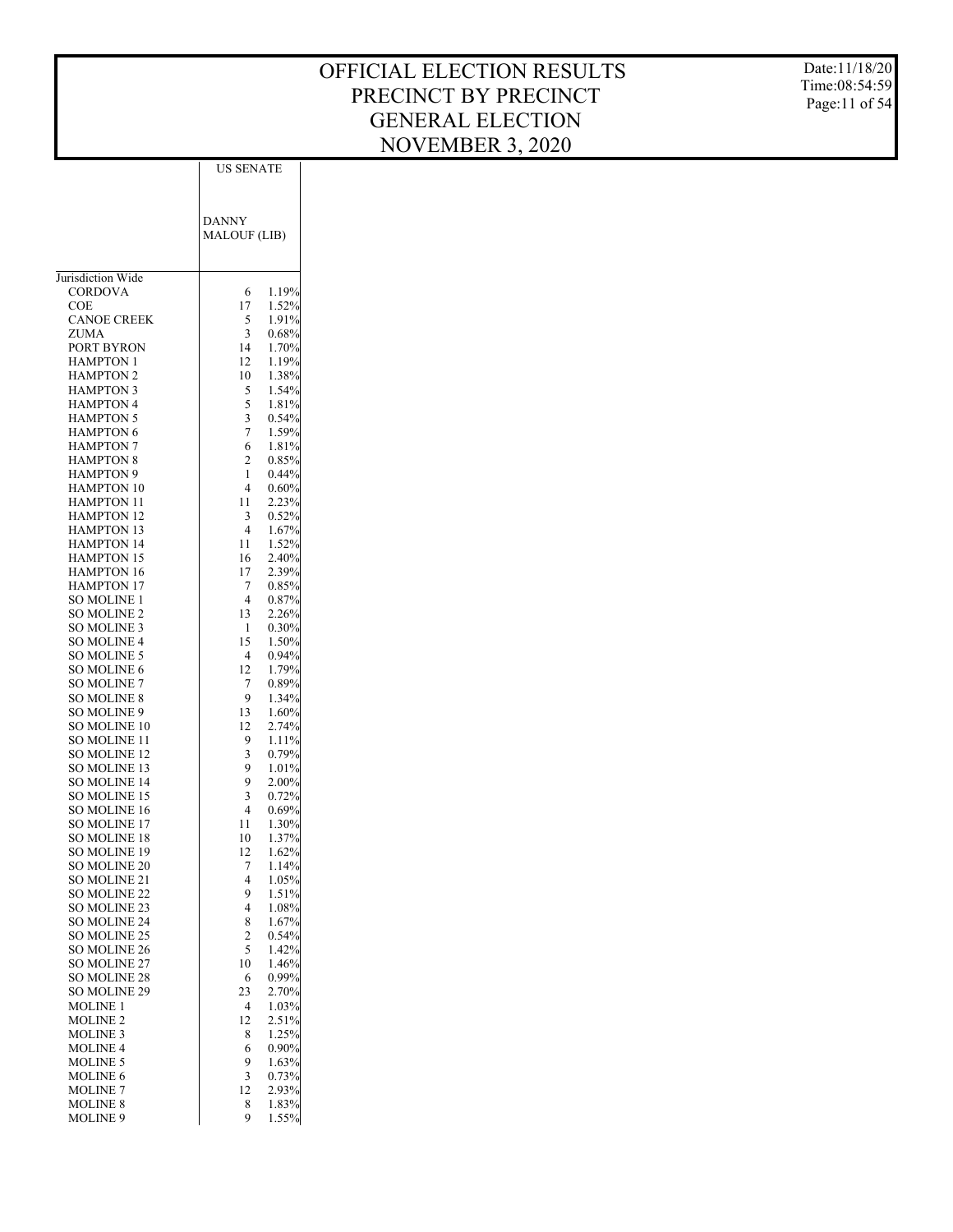Date:11/18/20 Time:08:54:59 Page:12 of 54

| DANNY<br><b>MALOUF (LIB)</b><br>2.77%<br><b>MOLINE 10</b><br>13<br>12<br>2.21%<br>MOLINE 11<br>MOLINE 12<br>8<br>2.80%<br>8<br>1.48%<br>MOLINE 13<br>MOLINE 14<br>3<br>1.14%<br>9<br>2.05%<br><b>MOLINE 15</b><br>1.53%<br><b>MOLINE 16</b><br>8<br><b>MOLINE 17</b><br>12<br>2.62%<br><b>MOLINE 18</b><br>14<br>2.61%<br>7<br>2.60%<br>MOLINE 19<br><b>MOLINE 20</b><br>12<br>2.22%<br>ROCK ISLAND 1<br>2<br>0.78%<br>ROCK ISLAND 2<br>4<br>3.54%<br>$\overline{2}$<br>ROCK ISLAND 3<br>0.69%<br><b>ROCK ISLAND 4</b><br>1<br>0.75%<br><b>ROCK ISLAND 5</b><br>10<br>2.86%<br>ROCK ISLAND 6<br>7<br>1.47%<br>5<br>ROCK ISLAND 7<br>1.69%<br>5<br>ROCK ISLAND 8<br>2.01%<br>7<br>ROCK ISLAND 9<br>1.79%<br>ROCK ISLAND 10<br>7<br>1.04%<br>ROCK ISLAND 11<br>4<br>2.44%<br>ROCK ISLAND 12<br>7<br>2.06%<br>ROCK ISLAND 13<br>7<br>2.60%<br>ROCK ISLAND 14<br>3<br>0.88%<br>ROCK ISLAND 15<br>10<br>1.88%<br>SO ROCK ISLAND 1<br>0.99%<br>4<br><b>SO ROCK ISLAND 2</b><br>4<br>1.04%<br><b>SO ROCK ISLAND 3</b><br>10<br>1.34%<br><b>SO ROCK ISLAND 4</b><br>8<br>1.19%<br><b>SO ROCK ISLAND 5</b><br>12<br>1.77%<br><b>SO ROCK ISLAND 6</b><br>16<br>2.41%<br><b>SO ROCK ISLAND 7</b><br>13<br>2.61%<br>SO ROCK ISLAND 8<br>13<br>1.91%<br><b>SO ROCK ISLAND 9</b><br>7<br>1.55%<br><b>SO ROCK ISLAND 10</b><br>8<br>1.28%<br>SO ROCK ISLAND 11<br>9<br>1.34%<br>SO ROCK ISLAND 12<br>7<br>0.81%<br><b>SO ROCK ISLAND 13</b><br>10<br>1.31%<br>SO ROCK ISLAND 14<br>12<br>1.75%<br><b>SO ROCK ISLAND 15</b><br>4<br>1.04%<br>SO ROCK ISLAND 16<br>4<br>1.86%<br><b>BLACKHAWK1</b><br>6<br>1.54%<br>2<br>0.55%<br><b>BLACKHAWK 2</b><br><b>BLACKHAWK 3</b><br>11<br>0.82%<br>BLACKHAWK 4<br>16<br>2.13%<br><b>BLACKHAWK 5</b><br>0.28%<br>1<br><b>BLACKHAWK 6</b><br>10<br>1.63%<br><b>BLACKHAWK 7</b><br>5<br>0.54%<br>COAL VALLEY 1<br>6<br>0.85%<br>COAL VALLEY 2<br>7<br>1.61%<br>COAL VALLEY 3<br>15<br>1.11%<br>RURAL<br>4<br>0.62%<br><b>BOWLING 1</b><br>11<br>0.93%<br>1.59%<br><b>BOWLING 2</b><br>12<br>1.32%<br><b>EDGINGTON 1</b><br>6<br><b>EDGINGTON 2</b><br>9<br>2.47%<br>ANDALUSIA<br>18<br>1.27%<br><b>BUFFALO PRAIRIE</b><br>8<br>1.61%<br>2.23%<br>DRURY<br>10<br>Total | US SENATE       |
|---------------------------------------------------------------------------------------------------------------------------------------------------------------------------------------------------------------------------------------------------------------------------------------------------------------------------------------------------------------------------------------------------------------------------------------------------------------------------------------------------------------------------------------------------------------------------------------------------------------------------------------------------------------------------------------------------------------------------------------------------------------------------------------------------------------------------------------------------------------------------------------------------------------------------------------------------------------------------------------------------------------------------------------------------------------------------------------------------------------------------------------------------------------------------------------------------------------------------------------------------------------------------------------------------------------------------------------------------------------------------------------------------------------------------------------------------------------------------------------------------------------------------------------------------------------------------------------------------------------------------------------------------------------------------------------------------------------------------------------------------------------------------------------------------------------------------------------------------------------------------------------------------------------------------------------------------------------------------------------------------------------------------------------------------------------------------------------------------------------------------------------------------------------------------------------------|-----------------|
|                                                                                                                                                                                                                                                                                                                                                                                                                                                                                                                                                                                                                                                                                                                                                                                                                                                                                                                                                                                                                                                                                                                                                                                                                                                                                                                                                                                                                                                                                                                                                                                                                                                                                                                                                                                                                                                                                                                                                                                                                                                                                                                                                                                             |                 |
|                                                                                                                                                                                                                                                                                                                                                                                                                                                                                                                                                                                                                                                                                                                                                                                                                                                                                                                                                                                                                                                                                                                                                                                                                                                                                                                                                                                                                                                                                                                                                                                                                                                                                                                                                                                                                                                                                                                                                                                                                                                                                                                                                                                             |                 |
|                                                                                                                                                                                                                                                                                                                                                                                                                                                                                                                                                                                                                                                                                                                                                                                                                                                                                                                                                                                                                                                                                                                                                                                                                                                                                                                                                                                                                                                                                                                                                                                                                                                                                                                                                                                                                                                                                                                                                                                                                                                                                                                                                                                             |                 |
|                                                                                                                                                                                                                                                                                                                                                                                                                                                                                                                                                                                                                                                                                                                                                                                                                                                                                                                                                                                                                                                                                                                                                                                                                                                                                                                                                                                                                                                                                                                                                                                                                                                                                                                                                                                                                                                                                                                                                                                                                                                                                                                                                                                             |                 |
|                                                                                                                                                                                                                                                                                                                                                                                                                                                                                                                                                                                                                                                                                                                                                                                                                                                                                                                                                                                                                                                                                                                                                                                                                                                                                                                                                                                                                                                                                                                                                                                                                                                                                                                                                                                                                                                                                                                                                                                                                                                                                                                                                                                             |                 |
|                                                                                                                                                                                                                                                                                                                                                                                                                                                                                                                                                                                                                                                                                                                                                                                                                                                                                                                                                                                                                                                                                                                                                                                                                                                                                                                                                                                                                                                                                                                                                                                                                                                                                                                                                                                                                                                                                                                                                                                                                                                                                                                                                                                             |                 |
|                                                                                                                                                                                                                                                                                                                                                                                                                                                                                                                                                                                                                                                                                                                                                                                                                                                                                                                                                                                                                                                                                                                                                                                                                                                                                                                                                                                                                                                                                                                                                                                                                                                                                                                                                                                                                                                                                                                                                                                                                                                                                                                                                                                             |                 |
|                                                                                                                                                                                                                                                                                                                                                                                                                                                                                                                                                                                                                                                                                                                                                                                                                                                                                                                                                                                                                                                                                                                                                                                                                                                                                                                                                                                                                                                                                                                                                                                                                                                                                                                                                                                                                                                                                                                                                                                                                                                                                                                                                                                             |                 |
|                                                                                                                                                                                                                                                                                                                                                                                                                                                                                                                                                                                                                                                                                                                                                                                                                                                                                                                                                                                                                                                                                                                                                                                                                                                                                                                                                                                                                                                                                                                                                                                                                                                                                                                                                                                                                                                                                                                                                                                                                                                                                                                                                                                             |                 |
|                                                                                                                                                                                                                                                                                                                                                                                                                                                                                                                                                                                                                                                                                                                                                                                                                                                                                                                                                                                                                                                                                                                                                                                                                                                                                                                                                                                                                                                                                                                                                                                                                                                                                                                                                                                                                                                                                                                                                                                                                                                                                                                                                                                             |                 |
|                                                                                                                                                                                                                                                                                                                                                                                                                                                                                                                                                                                                                                                                                                                                                                                                                                                                                                                                                                                                                                                                                                                                                                                                                                                                                                                                                                                                                                                                                                                                                                                                                                                                                                                                                                                                                                                                                                                                                                                                                                                                                                                                                                                             |                 |
|                                                                                                                                                                                                                                                                                                                                                                                                                                                                                                                                                                                                                                                                                                                                                                                                                                                                                                                                                                                                                                                                                                                                                                                                                                                                                                                                                                                                                                                                                                                                                                                                                                                                                                                                                                                                                                                                                                                                                                                                                                                                                                                                                                                             |                 |
|                                                                                                                                                                                                                                                                                                                                                                                                                                                                                                                                                                                                                                                                                                                                                                                                                                                                                                                                                                                                                                                                                                                                                                                                                                                                                                                                                                                                                                                                                                                                                                                                                                                                                                                                                                                                                                                                                                                                                                                                                                                                                                                                                                                             |                 |
|                                                                                                                                                                                                                                                                                                                                                                                                                                                                                                                                                                                                                                                                                                                                                                                                                                                                                                                                                                                                                                                                                                                                                                                                                                                                                                                                                                                                                                                                                                                                                                                                                                                                                                                                                                                                                                                                                                                                                                                                                                                                                                                                                                                             |                 |
|                                                                                                                                                                                                                                                                                                                                                                                                                                                                                                                                                                                                                                                                                                                                                                                                                                                                                                                                                                                                                                                                                                                                                                                                                                                                                                                                                                                                                                                                                                                                                                                                                                                                                                                                                                                                                                                                                                                                                                                                                                                                                                                                                                                             |                 |
|                                                                                                                                                                                                                                                                                                                                                                                                                                                                                                                                                                                                                                                                                                                                                                                                                                                                                                                                                                                                                                                                                                                                                                                                                                                                                                                                                                                                                                                                                                                                                                                                                                                                                                                                                                                                                                                                                                                                                                                                                                                                                                                                                                                             |                 |
|                                                                                                                                                                                                                                                                                                                                                                                                                                                                                                                                                                                                                                                                                                                                                                                                                                                                                                                                                                                                                                                                                                                                                                                                                                                                                                                                                                                                                                                                                                                                                                                                                                                                                                                                                                                                                                                                                                                                                                                                                                                                                                                                                                                             |                 |
|                                                                                                                                                                                                                                                                                                                                                                                                                                                                                                                                                                                                                                                                                                                                                                                                                                                                                                                                                                                                                                                                                                                                                                                                                                                                                                                                                                                                                                                                                                                                                                                                                                                                                                                                                                                                                                                                                                                                                                                                                                                                                                                                                                                             |                 |
|                                                                                                                                                                                                                                                                                                                                                                                                                                                                                                                                                                                                                                                                                                                                                                                                                                                                                                                                                                                                                                                                                                                                                                                                                                                                                                                                                                                                                                                                                                                                                                                                                                                                                                                                                                                                                                                                                                                                                                                                                                                                                                                                                                                             |                 |
|                                                                                                                                                                                                                                                                                                                                                                                                                                                                                                                                                                                                                                                                                                                                                                                                                                                                                                                                                                                                                                                                                                                                                                                                                                                                                                                                                                                                                                                                                                                                                                                                                                                                                                                                                                                                                                                                                                                                                                                                                                                                                                                                                                                             |                 |
|                                                                                                                                                                                                                                                                                                                                                                                                                                                                                                                                                                                                                                                                                                                                                                                                                                                                                                                                                                                                                                                                                                                                                                                                                                                                                                                                                                                                                                                                                                                                                                                                                                                                                                                                                                                                                                                                                                                                                                                                                                                                                                                                                                                             |                 |
|                                                                                                                                                                                                                                                                                                                                                                                                                                                                                                                                                                                                                                                                                                                                                                                                                                                                                                                                                                                                                                                                                                                                                                                                                                                                                                                                                                                                                                                                                                                                                                                                                                                                                                                                                                                                                                                                                                                                                                                                                                                                                                                                                                                             |                 |
|                                                                                                                                                                                                                                                                                                                                                                                                                                                                                                                                                                                                                                                                                                                                                                                                                                                                                                                                                                                                                                                                                                                                                                                                                                                                                                                                                                                                                                                                                                                                                                                                                                                                                                                                                                                                                                                                                                                                                                                                                                                                                                                                                                                             |                 |
|                                                                                                                                                                                                                                                                                                                                                                                                                                                                                                                                                                                                                                                                                                                                                                                                                                                                                                                                                                                                                                                                                                                                                                                                                                                                                                                                                                                                                                                                                                                                                                                                                                                                                                                                                                                                                                                                                                                                                                                                                                                                                                                                                                                             |                 |
|                                                                                                                                                                                                                                                                                                                                                                                                                                                                                                                                                                                                                                                                                                                                                                                                                                                                                                                                                                                                                                                                                                                                                                                                                                                                                                                                                                                                                                                                                                                                                                                                                                                                                                                                                                                                                                                                                                                                                                                                                                                                                                                                                                                             |                 |
|                                                                                                                                                                                                                                                                                                                                                                                                                                                                                                                                                                                                                                                                                                                                                                                                                                                                                                                                                                                                                                                                                                                                                                                                                                                                                                                                                                                                                                                                                                                                                                                                                                                                                                                                                                                                                                                                                                                                                                                                                                                                                                                                                                                             |                 |
|                                                                                                                                                                                                                                                                                                                                                                                                                                                                                                                                                                                                                                                                                                                                                                                                                                                                                                                                                                                                                                                                                                                                                                                                                                                                                                                                                                                                                                                                                                                                                                                                                                                                                                                                                                                                                                                                                                                                                                                                                                                                                                                                                                                             |                 |
|                                                                                                                                                                                                                                                                                                                                                                                                                                                                                                                                                                                                                                                                                                                                                                                                                                                                                                                                                                                                                                                                                                                                                                                                                                                                                                                                                                                                                                                                                                                                                                                                                                                                                                                                                                                                                                                                                                                                                                                                                                                                                                                                                                                             |                 |
|                                                                                                                                                                                                                                                                                                                                                                                                                                                                                                                                                                                                                                                                                                                                                                                                                                                                                                                                                                                                                                                                                                                                                                                                                                                                                                                                                                                                                                                                                                                                                                                                                                                                                                                                                                                                                                                                                                                                                                                                                                                                                                                                                                                             |                 |
|                                                                                                                                                                                                                                                                                                                                                                                                                                                                                                                                                                                                                                                                                                                                                                                                                                                                                                                                                                                                                                                                                                                                                                                                                                                                                                                                                                                                                                                                                                                                                                                                                                                                                                                                                                                                                                                                                                                                                                                                                                                                                                                                                                                             |                 |
|                                                                                                                                                                                                                                                                                                                                                                                                                                                                                                                                                                                                                                                                                                                                                                                                                                                                                                                                                                                                                                                                                                                                                                                                                                                                                                                                                                                                                                                                                                                                                                                                                                                                                                                                                                                                                                                                                                                                                                                                                                                                                                                                                                                             |                 |
|                                                                                                                                                                                                                                                                                                                                                                                                                                                                                                                                                                                                                                                                                                                                                                                                                                                                                                                                                                                                                                                                                                                                                                                                                                                                                                                                                                                                                                                                                                                                                                                                                                                                                                                                                                                                                                                                                                                                                                                                                                                                                                                                                                                             |                 |
|                                                                                                                                                                                                                                                                                                                                                                                                                                                                                                                                                                                                                                                                                                                                                                                                                                                                                                                                                                                                                                                                                                                                                                                                                                                                                                                                                                                                                                                                                                                                                                                                                                                                                                                                                                                                                                                                                                                                                                                                                                                                                                                                                                                             |                 |
|                                                                                                                                                                                                                                                                                                                                                                                                                                                                                                                                                                                                                                                                                                                                                                                                                                                                                                                                                                                                                                                                                                                                                                                                                                                                                                                                                                                                                                                                                                                                                                                                                                                                                                                                                                                                                                                                                                                                                                                                                                                                                                                                                                                             |                 |
|                                                                                                                                                                                                                                                                                                                                                                                                                                                                                                                                                                                                                                                                                                                                                                                                                                                                                                                                                                                                                                                                                                                                                                                                                                                                                                                                                                                                                                                                                                                                                                                                                                                                                                                                                                                                                                                                                                                                                                                                                                                                                                                                                                                             |                 |
|                                                                                                                                                                                                                                                                                                                                                                                                                                                                                                                                                                                                                                                                                                                                                                                                                                                                                                                                                                                                                                                                                                                                                                                                                                                                                                                                                                                                                                                                                                                                                                                                                                                                                                                                                                                                                                                                                                                                                                                                                                                                                                                                                                                             |                 |
|                                                                                                                                                                                                                                                                                                                                                                                                                                                                                                                                                                                                                                                                                                                                                                                                                                                                                                                                                                                                                                                                                                                                                                                                                                                                                                                                                                                                                                                                                                                                                                                                                                                                                                                                                                                                                                                                                                                                                                                                                                                                                                                                                                                             |                 |
|                                                                                                                                                                                                                                                                                                                                                                                                                                                                                                                                                                                                                                                                                                                                                                                                                                                                                                                                                                                                                                                                                                                                                                                                                                                                                                                                                                                                                                                                                                                                                                                                                                                                                                                                                                                                                                                                                                                                                                                                                                                                                                                                                                                             |                 |
|                                                                                                                                                                                                                                                                                                                                                                                                                                                                                                                                                                                                                                                                                                                                                                                                                                                                                                                                                                                                                                                                                                                                                                                                                                                                                                                                                                                                                                                                                                                                                                                                                                                                                                                                                                                                                                                                                                                                                                                                                                                                                                                                                                                             |                 |
|                                                                                                                                                                                                                                                                                                                                                                                                                                                                                                                                                                                                                                                                                                                                                                                                                                                                                                                                                                                                                                                                                                                                                                                                                                                                                                                                                                                                                                                                                                                                                                                                                                                                                                                                                                                                                                                                                                                                                                                                                                                                                                                                                                                             |                 |
|                                                                                                                                                                                                                                                                                                                                                                                                                                                                                                                                                                                                                                                                                                                                                                                                                                                                                                                                                                                                                                                                                                                                                                                                                                                                                                                                                                                                                                                                                                                                                                                                                                                                                                                                                                                                                                                                                                                                                                                                                                                                                                                                                                                             |                 |
|                                                                                                                                                                                                                                                                                                                                                                                                                                                                                                                                                                                                                                                                                                                                                                                                                                                                                                                                                                                                                                                                                                                                                                                                                                                                                                                                                                                                                                                                                                                                                                                                                                                                                                                                                                                                                                                                                                                                                                                                                                                                                                                                                                                             |                 |
|                                                                                                                                                                                                                                                                                                                                                                                                                                                                                                                                                                                                                                                                                                                                                                                                                                                                                                                                                                                                                                                                                                                                                                                                                                                                                                                                                                                                                                                                                                                                                                                                                                                                                                                                                                                                                                                                                                                                                                                                                                                                                                                                                                                             |                 |
|                                                                                                                                                                                                                                                                                                                                                                                                                                                                                                                                                                                                                                                                                                                                                                                                                                                                                                                                                                                                                                                                                                                                                                                                                                                                                                                                                                                                                                                                                                                                                                                                                                                                                                                                                                                                                                                                                                                                                                                                                                                                                                                                                                                             |                 |
|                                                                                                                                                                                                                                                                                                                                                                                                                                                                                                                                                                                                                                                                                                                                                                                                                                                                                                                                                                                                                                                                                                                                                                                                                                                                                                                                                                                                                                                                                                                                                                                                                                                                                                                                                                                                                                                                                                                                                                                                                                                                                                                                                                                             |                 |
|                                                                                                                                                                                                                                                                                                                                                                                                                                                                                                                                                                                                                                                                                                                                                                                                                                                                                                                                                                                                                                                                                                                                                                                                                                                                                                                                                                                                                                                                                                                                                                                                                                                                                                                                                                                                                                                                                                                                                                                                                                                                                                                                                                                             |                 |
|                                                                                                                                                                                                                                                                                                                                                                                                                                                                                                                                                                                                                                                                                                                                                                                                                                                                                                                                                                                                                                                                                                                                                                                                                                                                                                                                                                                                                                                                                                                                                                                                                                                                                                                                                                                                                                                                                                                                                                                                                                                                                                                                                                                             |                 |
|                                                                                                                                                                                                                                                                                                                                                                                                                                                                                                                                                                                                                                                                                                                                                                                                                                                                                                                                                                                                                                                                                                                                                                                                                                                                                                                                                                                                                                                                                                                                                                                                                                                                                                                                                                                                                                                                                                                                                                                                                                                                                                                                                                                             |                 |
|                                                                                                                                                                                                                                                                                                                                                                                                                                                                                                                                                                                                                                                                                                                                                                                                                                                                                                                                                                                                                                                                                                                                                                                                                                                                                                                                                                                                                                                                                                                                                                                                                                                                                                                                                                                                                                                                                                                                                                                                                                                                                                                                                                                             |                 |
|                                                                                                                                                                                                                                                                                                                                                                                                                                                                                                                                                                                                                                                                                                                                                                                                                                                                                                                                                                                                                                                                                                                                                                                                                                                                                                                                                                                                                                                                                                                                                                                                                                                                                                                                                                                                                                                                                                                                                                                                                                                                                                                                                                                             |                 |
|                                                                                                                                                                                                                                                                                                                                                                                                                                                                                                                                                                                                                                                                                                                                                                                                                                                                                                                                                                                                                                                                                                                                                                                                                                                                                                                                                                                                                                                                                                                                                                                                                                                                                                                                                                                                                                                                                                                                                                                                                                                                                                                                                                                             |                 |
|                                                                                                                                                                                                                                                                                                                                                                                                                                                                                                                                                                                                                                                                                                                                                                                                                                                                                                                                                                                                                                                                                                                                                                                                                                                                                                                                                                                                                                                                                                                                                                                                                                                                                                                                                                                                                                                                                                                                                                                                                                                                                                                                                                                             |                 |
|                                                                                                                                                                                                                                                                                                                                                                                                                                                                                                                                                                                                                                                                                                                                                                                                                                                                                                                                                                                                                                                                                                                                                                                                                                                                                                                                                                                                                                                                                                                                                                                                                                                                                                                                                                                                                                                                                                                                                                                                                                                                                                                                                                                             |                 |
|                                                                                                                                                                                                                                                                                                                                                                                                                                                                                                                                                                                                                                                                                                                                                                                                                                                                                                                                                                                                                                                                                                                                                                                                                                                                                                                                                                                                                                                                                                                                                                                                                                                                                                                                                                                                                                                                                                                                                                                                                                                                                                                                                                                             |                 |
|                                                                                                                                                                                                                                                                                                                                                                                                                                                                                                                                                                                                                                                                                                                                                                                                                                                                                                                                                                                                                                                                                                                                                                                                                                                                                                                                                                                                                                                                                                                                                                                                                                                                                                                                                                                                                                                                                                                                                                                                                                                                                                                                                                                             |                 |
|                                                                                                                                                                                                                                                                                                                                                                                                                                                                                                                                                                                                                                                                                                                                                                                                                                                                                                                                                                                                                                                                                                                                                                                                                                                                                                                                                                                                                                                                                                                                                                                                                                                                                                                                                                                                                                                                                                                                                                                                                                                                                                                                                                                             |                 |
|                                                                                                                                                                                                                                                                                                                                                                                                                                                                                                                                                                                                                                                                                                                                                                                                                                                                                                                                                                                                                                                                                                                                                                                                                                                                                                                                                                                                                                                                                                                                                                                                                                                                                                                                                                                                                                                                                                                                                                                                                                                                                                                                                                                             |                 |
|                                                                                                                                                                                                                                                                                                                                                                                                                                                                                                                                                                                                                                                                                                                                                                                                                                                                                                                                                                                                                                                                                                                                                                                                                                                                                                                                                                                                                                                                                                                                                                                                                                                                                                                                                                                                                                                                                                                                                                                                                                                                                                                                                                                             |                 |
|                                                                                                                                                                                                                                                                                                                                                                                                                                                                                                                                                                                                                                                                                                                                                                                                                                                                                                                                                                                                                                                                                                                                                                                                                                                                                                                                                                                                                                                                                                                                                                                                                                                                                                                                                                                                                                                                                                                                                                                                                                                                                                                                                                                             |                 |
|                                                                                                                                                                                                                                                                                                                                                                                                                                                                                                                                                                                                                                                                                                                                                                                                                                                                                                                                                                                                                                                                                                                                                                                                                                                                                                                                                                                                                                                                                                                                                                                                                                                                                                                                                                                                                                                                                                                                                                                                                                                                                                                                                                                             |                 |
|                                                                                                                                                                                                                                                                                                                                                                                                                                                                                                                                                                                                                                                                                                                                                                                                                                                                                                                                                                                                                                                                                                                                                                                                                                                                                                                                                                                                                                                                                                                                                                                                                                                                                                                                                                                                                                                                                                                                                                                                                                                                                                                                                                                             |                 |
|                                                                                                                                                                                                                                                                                                                                                                                                                                                                                                                                                                                                                                                                                                                                                                                                                                                                                                                                                                                                                                                                                                                                                                                                                                                                                                                                                                                                                                                                                                                                                                                                                                                                                                                                                                                                                                                                                                                                                                                                                                                                                                                                                                                             | 963<br>$1.45\%$ |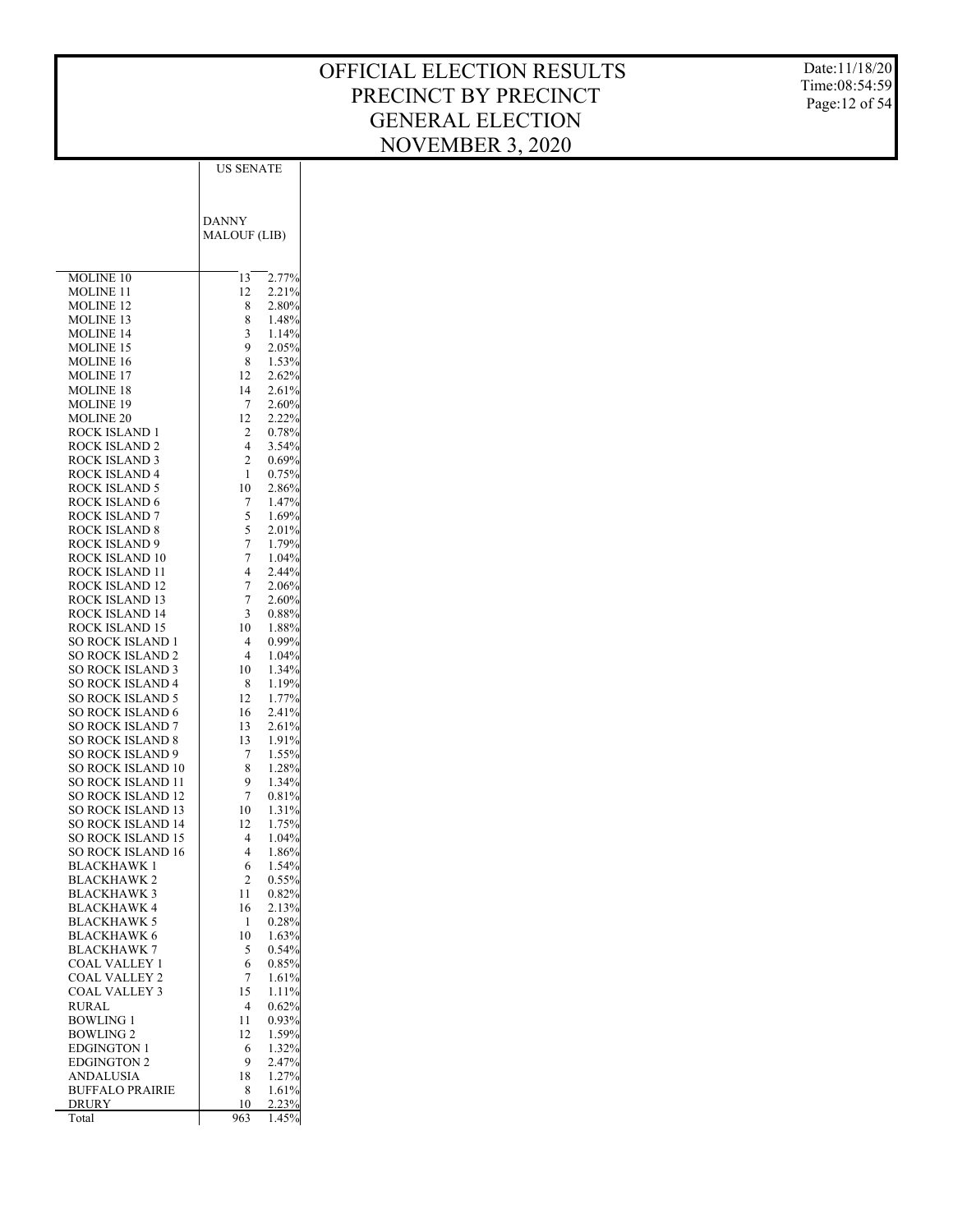Date:11/18/20 Time:08:54:59 Page:13 of 54

| -<br>G<br>I<br>v<br>. . |  |
|-------------------------|--|

|                                        | Reg.<br>Voters | Times<br>Counted | Times<br>Blank<br>Voted | Times<br>Over<br>Voted           | Number<br>Of<br>Under<br>Votes | <b>ESTHER JOY</b><br>KING (REP) |                  | <b>CHERI BUSTOS</b><br>(DEM) |                  |
|----------------------------------------|----------------|------------------|-------------------------|----------------------------------|--------------------------------|---------------------------------|------------------|------------------------------|------------------|
| Jurisdiction Wide                      |                |                  |                         |                                  |                                |                                 |                  |                              |                  |
| <b>CORDOVA</b>                         | 645            | 512              | 8                       | 0                                | $\boldsymbol{0}$               | 305                             | 60.52%           | 199                          | 39.48%           |
| <b>COE</b>                             | 1336           | 1133             | 10                      | $\mathbf{1}$                     | $\mathbf{0}$                   | 676                             | 60.25%           | 446                          | 39.75%           |
| <b>CANOE CREEK</b>                     | 392            | 270              | $\mathbf{0}$            | $\overline{0}$                   | $\mathbf{0}$                   | 173                             | 64.07%           | 97                           | 35.93%           |
| <b>ZUMA</b>                            | 539            | 451              | 5                       | $\overline{0}$                   | $\mathbf{0}$                   | 289                             | 64.80%           | 156                          | 34.98%           |
| PORT BYRON                             | 1025           | 832              | 10                      | $\overline{0}$                   | $\mathbf{0}$                   | 440                             | 53.53%           | 382                          | 46.47%           |
| <b>HAMPTON 1</b>                       | 1207           | 1027             | 13                      | $\overline{0}$                   | $\mathbf{0}$                   | 571                             | 56.31%           | 443                          | 43.69%           |
| <b>HAMPTON 2</b>                       | 916            | 732              | 5                       | 0                                | $\mathbf{0}$                   | 405                             | 55.71%           | 320                          | 44.02%           |
| <b>HAMPTON 3</b>                       | 524            | 330              | 7                       | $\overline{0}$                   | $\mathbf{0}$                   | 86                              | 26.63%           | 237                          | 73.37%           |
| <b>HAMPTON 4</b>                       | 497            | 287              | 4                       | $\overline{0}$                   | $\mathbf{0}$                   | 59                              | 20.85%           | 222                          | 78.45%           |
| <b>HAMPTON 5</b>                       | 712            | 561              | 4                       | $\overline{0}$                   | $\mathbf{0}$                   | 267                             | 47.94%           | 289                          | 51.89%           |
| <b>HAMPTON 6</b>                       | 655            | 449              | 7                       | $\overline{0}$                   | $\mathbf{0}$                   | 182                             | 41.18%           | 260                          | 58.82%           |
| <b>HAMPTON 7</b>                       | 482            | 343              | 6                       | 1                                | $\mathbf{0}$                   | 173                             | 51.49%           | 162                          | 48.21%           |
| <b>HAMPTON 8</b>                       | 380            | 236              | $\mathbf{0}$            | $\overline{0}$                   | $\mathbf{0}$                   | 104                             | 44.07%           | 131                          | 55.51%           |
| <b>HAMPTON 9</b>                       | 380            | 229              | 1<br>$\overline{4}$     | $\overline{0}$<br>$\overline{0}$ | $\mathbf{0}$<br>$\mathbf{0}$   | 114<br>250                      | 50.00%           | 114                          | 50.00%           |
| <b>HAMPTON 10</b><br><b>HAMPTON 11</b> | 920<br>732     | 671<br>504       | 8                       | $\overline{0}$                   | $\mathbf{0}$                   | 175                             | 37.48%<br>35.28% | 417<br>319                   | 62.52%<br>64.31% |
| <b>HAMPTON 12</b>                      | 811            | 589              | 6                       | 1                                | $\mathbf{0}$                   | 254                             | 43.64%           | 327                          | 56.19%           |
| <b>HAMPTON 13</b>                      | 396            | 248              | 11                      | $\mathbf{1}$                     | $\mathbf{0}$                   | 37                              | 15.68%           | 199                          | 84.32%           |
| <b>HAMPTON 14</b>                      | 1100           | 741              | 12                      | 2                                | $\mathbf{0}$                   | 283                             | 38.93%           | 444                          | 61.07%           |
| <b>HAMPTON 15</b>                      | 912            | 676              | 7                       | $\overline{0}$                   | $\mathbf{0}$                   | 291                             | 43.50%           | 377                          | 56.35%           |
| <b>HAMPTON 16</b>                      | 1056           | 722              | 10                      | $\overline{0}$                   | $\mathbf{0}$                   | 326                             | 45.79%           | 386                          | 54.21%           |
| <b>HAMPTON 17</b>                      | 1029           | 843              | 16                      | $\boldsymbol{0}$                 | $\mathbf{0}$                   | 398                             | 48.13%           | 428                          | 51.75%           |
| <b>SO MOLINE 1</b>                     | 673            | 468              | $\overline{4}$          | $\overline{2}$                   | $\mathbf{0}$                   | 165                             | 35.71%           | 297                          | 64.29%           |
| <b>SO MOLINE 2</b>                     | 817            | 583              | $\overline{4}$          | $\overline{0}$                   | $\mathbf{0}$                   | 218                             | 37.65%           | 360                          | 62.18%           |
| <b>SO MOLINE 3</b>                     | 450            | 337              | 10                      | $\overline{0}$                   | $\mathbf{0}$                   | 119                             | 36.39%           | 207                          | 63.30%           |
| <b>SO MOLINE 4</b>                     | 1388           | 1019             | 13                      | $\overline{0}$                   | $\mathbf{0}$                   | 478                             | 47.51%           | 528                          | 52.49%           |
| <b>SO MOLINE 5</b>                     | 581            | 436              | 10                      | 0                                | $\mathbf{0}$                   | 173                             | 40.61%           | 253                          | 59.39%           |
| <b>SO MOLINE 6</b>                     | 859            | 683              | 8                       | $\overline{0}$                   | $\mathbf{0}$                   | 301                             | 44.59%           | 374                          | 55.41%           |
| <b>SO MOLINE 7</b>                     | 1012           | 803              | 14                      | 0                                | $\mathbf{0}$                   | 356                             | 45.12%           | 433                          | 54.88%           |
| <b>SO MOLINE 8</b>                     | 809            | 679              | 5                       | $\mathbf{0}$                     | $\mathbf{0}$                   | 380                             | 56.38%           | 294                          | 43.62%           |
| SO MOLINE 9                            | 967            | 820              | 9                       | 0                                | $\mathbf{0}$                   | 391                             | 48.21%           | 420                          | 51.79%           |
| SO MOLINE 10                           | 667            | 440              | 3                       | $\mathbf{0}$                     | $\mathbf{0}$                   | 149                             | 34.10%           | 288                          | 65.90%           |
| <b>SO MOLINE 11</b>                    | 1118           | 824              | 12                      | 0                                | $\mathbf{0}$                   | 349                             | 42.98%           | 462                          | 56.90%           |
| <b>SO MOLINE 12</b>                    | 508            | 382              | 6                       | $\mathbf{0}$                     | $\mathbf{0}$                   | 131                             | 34.84%           | 245                          | 65.16%           |
| SO MOLINE 13                           | 1106           | 902              | $\overline{4}$          | 0                                | $\mathbf{0}$                   | 394                             | 43.88%           | 503                          | 56.01%           |
| <b>SO MOLINE 14</b>                    | 697            | 456              | 6                       | $\mathbf{0}$                     | $\mathbf{0}$                   | 168                             | 37.33%           | 281                          | 62.44%           |
| <b>SO MOLINE 15</b>                    | 553            | 431              | 10                      | 0                                | $\mathbf{0}$                   | 177                             | 42.04%           | 244                          | 57.96%           |
| SO MOLINE 16                           | 783            | 591              | 8                       | $\mathbf{0}$                     | $\mathbf{0}$                   | 240                             | 41.17%           | 343                          | 58.83%           |
| <b>SO MOLINE 17</b>                    | 1142           | 868              | 12                      | 0<br>0                           | $\mathbf{0}$<br>$\mathbf{0}$   | 333                             | 38.90%           | 523                          | 61.10%           |
| <b>SO MOLINE 18</b><br>SO MOLINE 19    | 930<br>975     | 739<br>748       | 8<br>5                  | 0                                | $\mathbf{0}$                   | 287<br>347                      | 39.26%<br>46.70% | 441<br>395                   | 60.33%<br>53.16% |
| <b>SO MOLINE 20</b>                    | 739            | 622              | 6                       | 1                                | $\mathbf{0}$                   | 262                             | 42.60%           | 352                          | 57.24%           |
| SO MOLINE 21                           | 575            | 389              | 8                       | $\mathbf{0}$                     | $\mathbf{0}$                   | 130                             | 34.12%           | 251                          | 65.88%           |
| SO MOLINE 22                           | 852            | 606              | 8                       | 0                                | $\boldsymbol{0}$               |                                 | 196 32.78%       |                              | 402 67.22%       |
| SO MOLINE 23                           | 612            | 379              | 9                       | 0                                | $\boldsymbol{0}$               |                                 | 140 37.84%       |                              | 229 61.89%       |
| SO MOLINE 24                           | 721            | 493              | $\,$ 8 $\,$             | 0                                | 0                              | 216                             | 44.54%           | 268                          | 55.26%           |
| SO MOLINE 25                           | 475            | 376              | 7                       | 0                                | $\boldsymbol{0}$               | 163                             | 44.17%           | 205                          | 55.56%           |
| SO MOLINE 26                           | 553            | 365              | 9                       | 0                                | $\boldsymbol{0}$               | 150                             | 42.13%           | 206                          | 57.87%           |
| SO MOLINE 27                           | 861            | 692              | 7                       | 1                                | $\boldsymbol{0}$               | 282                             | 41.23%           | 400                          | 58.48%           |
| SO MOLINE 28                           | 825            | 617              | 5                       | 0                                | 0                              | 268                             | 43.79%           | 344                          | 56.21%           |
| SO MOLINE 29                           | 1280           | 868              | 14                      | 1                                | $\boldsymbol{0}$               | 329                             | 38.57%           | 522                          | 61.20%           |
| <b>MOLINE 1</b>                        | 569            | 402              | 7                       | 0                                | $\boldsymbol{0}$               | 111                             | 28.10%           | 284                          | 71.90%           |
| <b>MOLINE 2</b>                        | 728            | 487              | 14                      | 0                                | $\boldsymbol{0}$               | 153                             | 32.35%           | 319                          | 67.44%           |
| <b>MOLINE 3</b>                        | 887            | 655              | 12                      | 0                                | 0                              | 229                             | 35.61%           | 412                          | 64.07%           |
| <b>MOLINE 4</b>                        | 823            | 676              | 8                       | 0                                | $\boldsymbol{0}$               | 281                             | 42.07%           | 385                          | 57.63%           |
| <b>MOLINE 5</b>                        | 725            | 559              | 9                       | 0                                | $\boldsymbol{0}$               | 192                             | 34.91%           | 357                          | 64.91%           |
| MOLINE 6                               | 691            | 426              | 9                       | 0                                | $\boldsymbol{0}$               | 122                             | 29.26%           | 293                          | 70.26%           |
| <b>MOLINE 7</b>                        | 643            | 417              | 4                       | 0                                | $\boldsymbol{0}$               | 152                             | 36.80%           | 261                          | 63.20%           |
| <b>MOLINE 8</b>                        | 609            | 439              | 5                       | 0                                | $\boldsymbol{0}$               | 145                             | 33.41%           | 289                          | 66.59%           |
| <b>MOLINE 9</b>                        | 706            | 591              | 7                       | 0                                | $\boldsymbol{0}$               | 255                             | 43.66%           | 327                          | 55.99%           |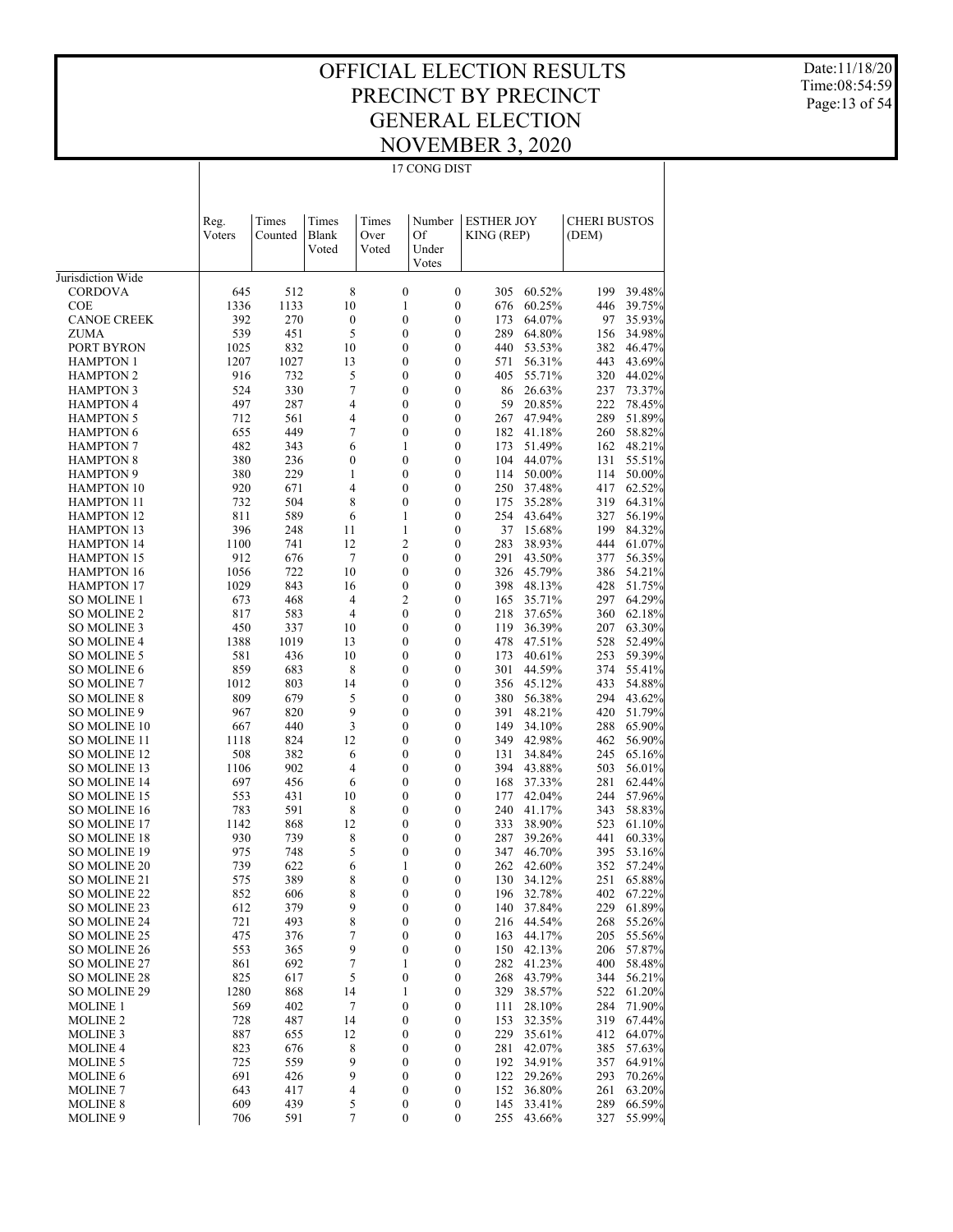17 CONG DIST

Date:11/18/20 Time:08:54:59 Page:14 of 54

|                                                    | Reg.<br>Voters | Times<br>Counted | Times<br>Blank<br>Voted | Times<br>Over<br>Voted               | Number<br>Of<br>Under<br>Votes       | <b>ESTHER JOY</b><br>KING (REP) |                  | <b>CHERI BUSTOS</b><br>(DEM) |                  |
|----------------------------------------------------|----------------|------------------|-------------------------|--------------------------------------|--------------------------------------|---------------------------------|------------------|------------------------------|------------------|
| MOLINE 10                                          | 821            | 478              | 10                      | $\boldsymbol{0}$                     | $\boldsymbol{0}$                     | 144                             | 30.77%           | 322                          | 68.80%           |
| <b>MOLINE 11</b>                                   | 802            | 552              | 9                       | $\boldsymbol{0}$                     | $\boldsymbol{0}$                     | 183                             | 33.70%           | 360                          | 66.30%           |
| <b>MOLINE 12</b>                                   | 447            | 288              | $\mathbf{1}$            | $\boldsymbol{0}$                     | $\boldsymbol{0}$                     | 114                             | 39.72%           | 173                          | 60.28%           |
| <b>MOLINE 13</b>                                   | 700            | 552              | 10                      | $\boldsymbol{0}$                     | $\boldsymbol{0}$                     | 196                             | 36.16%           | 346                          | 63.84%           |
| <b>MOLINE 14</b>                                   | 403            | 266              | 5                       | $\boldsymbol{0}$                     | $\boldsymbol{0}$                     | 123                             | 47.13%           | 137                          | 52.49%           |
| MOLINE 15                                          | 677            | 446              | 3                       | 1                                    | $\boldsymbol{0}$                     | 173                             | 39.14%           | 265                          | 59.95%           |
| <b>MOLINE 16</b>                                   | 774            | 527              | $\overline{7}$          | $\boldsymbol{0}$                     | $\boldsymbol{0}$                     | 195                             | 37.50%           | 322                          | 61.92%           |
| <b>MOLINE 17</b>                                   | 618            | 465              | 6                       | $\boldsymbol{0}$                     | $\boldsymbol{0}$                     | 188                             | 40.96%           | 271                          | 59.04%           |
| MOLINE 18                                          | 737            | 545              | 6                       | $\boldsymbol{0}$                     | $\boldsymbol{0}$                     | 229                             | 42.49%           | 310                          | 57.51%           |
| <b>MOLINE 19</b>                                   | 428            | 275              | 5                       | $\boldsymbol{0}$                     | $\boldsymbol{0}$                     | 104                             | 38.52%           | 166                          | 61.48%           |
| <b>MOLINE 20</b>                                   | 675            | 543              | $\overline{4}$          | $\boldsymbol{0}$                     | $\boldsymbol{0}$                     | 224                             | 41.56%           | 315                          | 58.44%           |
| ROCK ISLAND 1                                      | 517            | 258              | 3                       | $\boldsymbol{0}$                     | $\boldsymbol{0}$                     | 33                              | 12.94%           | 221                          | 86.67%           |
| ROCK ISLAND 2                                      | 244            | 117              | 3                       | $\mathbf{1}$                         | $\boldsymbol{0}$                     | 16                              | 14.16%           | 97                           | 85.84%           |
| ROCK ISLAND 3                                      | 551            | 292              | 6                       | $\boldsymbol{0}$                     | $\boldsymbol{0}$                     | 40                              | 13.99%           | 246                          | 86.01%           |
| ROCK ISLAND 4                                      | 255            | 136              | 1                       | $\boldsymbol{0}$                     | $\boldsymbol{0}$                     | 29                              | 21.48%           | 106                          | 78.52%           |
| <b>ROCK ISLAND 5</b>                               | 671            | 363              | 11                      | $\boldsymbol{0}$                     | $\boldsymbol{0}$                     | 80                              | 22.73%           | 270                          | 76.70%           |
| ROCK ISLAND 6                                      | 756            | 483              | 6                       | $\boldsymbol{0}$                     | $\boldsymbol{0}$                     | 114                             | 23.90%           | 360                          | 75.47%           |
| <b>ROCK ISLAND 7</b>                               | 508            | 302              | $\overline{7}$          | 0                                    | $\boldsymbol{0}$                     | 65                              | 22.03%           | 229                          | 77.63%           |
| <b>ROCK ISLAND 8</b>                               | 377            | 258              | 7                       | $\boldsymbol{0}$                     | $\boldsymbol{0}$                     | 70                              | 27.89%           | 179                          | 71.31%           |
| ROCK ISLAND 9                                      | 722            | 406              | 8                       | $\boldsymbol{0}$                     | $\boldsymbol{0}$                     | 88                              | 22.11%           | 310                          | 77.89%           |
| ROCK ISLAND 10                                     | 902            | 685              | 10                      | 1                                    | $\boldsymbol{0}$                     | 243                             | 36.05%           | 428                          | 63.50%           |
| ROCK ISLAND 11                                     | 261            | 166              | 1                       | $\boldsymbol{0}$                     | $\boldsymbol{0}$                     | 51                              | 30.91%           | 114                          | 69.09%           |
| ROCK ISLAND 12                                     | 427            | 344              | $\overline{7}$          | $\boldsymbol{0}$                     | $\boldsymbol{0}$                     | 124                             | 36.80%           | 213                          | 63.20%           |
| ROCK ISLAND 13                                     | 390            | 275              | 3                       | $\boldsymbol{0}$                     | $\boldsymbol{0}$                     | 114                             | 41.91%           | 157                          | 57.72%           |
| ROCK ISLAND 14                                     | 548            | 346              | $\overline{7}$          | $\boldsymbol{0}$                     | $\boldsymbol{0}$                     | 81                              | 23.89%           | 256                          | 75.52%           |
| ROCK ISLAND 15                                     | 794            | 543              | 8                       | $\boldsymbol{0}$                     | $\boldsymbol{0}$                     | 190                             | 35.51%           | 345                          | 64.49%           |
| <b>SO ROCK ISLAND 1</b>                            | 662            | 416              | 7                       | 4                                    | $\boldsymbol{0}$                     | 93                              | 22.96%           | 310                          | 76.54%           |
| <b>SO ROCK ISLAND 2</b>                            | 566            | 397              | 11                      | $\boldsymbol{0}$                     | $\boldsymbol{0}$                     | 83                              | 21.50%           | 302                          | 78.24%           |
| <b>SO ROCK ISLAND 3</b>                            | 1015<br>847    | 774<br>681       | 25<br>5                 | $\boldsymbol{0}$<br>$\boldsymbol{0}$ | $\boldsymbol{0}$<br>$\boldsymbol{0}$ | 262<br>275                      | 34.98%           | 487<br>400                   | 65.02%           |
| <b>SO ROCK ISLAND 4</b><br><b>SO ROCK ISLAND 5</b> | 859            | 695              | 9                       | $\mathbf{1}$                         | $\boldsymbol{0}$                     | 255                             | 40.68%<br>37.23% | 429                          | 59.17%<br>62.63% |
| <b>SO ROCK ISLAND 6</b>                            | 812            | 674              | 13                      | 1                                    | $\boldsymbol{0}$                     | 248                             | 37.58%           | 412                          | 62.42%           |
| <b>SO ROCK ISLAND 7</b>                            | 632            | 504              | 7                       | $\boldsymbol{0}$                     | $\boldsymbol{0}$                     | 178                             | 35.81%           | 317                          | 63.78%           |
| <b>SO ROCK ISLAND 8</b>                            | 857            | 697              | 8                       | $\boldsymbol{0}$                     | $\boldsymbol{0}$                     | 297                             | 43.11%           | 392                          | 56.89%           |
| <b>SO ROCK ISLAND 9</b>                            | 562            | 460              | $\overline{4}$          | $\boldsymbol{0}$                     | $\boldsymbol{0}$                     | 164                             | 35.96%           | 291                          | 63.82%           |
| <b>SO ROCK ISLAND 10</b>                           | 790            | 636              | 6                       | $\boldsymbol{0}$                     | $\boldsymbol{0}$                     | 219                             | 34.76%           | 411                          | 65.24%           |
| <b>SO ROCK ISLAND 11</b>                           | 821            | 681              | 10                      | $\boldsymbol{0}$                     | $\boldsymbol{0}$                     | 296                             | 44.11%           | 374                          | 55.74%           |
| <b>SO ROCK ISLAND 12</b>                           | 1073           | 876              | 10                      | 0                                    | $\boldsymbol{0}$                     | 370                             | 42.73%           | 496                          | 57.27%           |
| <b>SO ROCK ISLAND 13</b>                           | 952            | 774              | 3                       | $\boldsymbol{0}$                     | $\boldsymbol{0}$                     | 362                             | 46.95%           | 409                          | 53.05%           |
| <b>SO ROCK ISLAND 14</b>                           | 820            | 693              | $\overline{4}$          | $\boldsymbol{0}$                     | $\boldsymbol{0}$                     | 290                             | 42.09%           | 398                          | 57.76%           |
| <b>SO ROCK ISLAND 15</b>                           | 610            | 391              | 5                       | $\mathbf{1}$                         | $\boldsymbol{0}$                     | 135                             | 35.06%           | 249                          | 64.68%           |
| <b>SO ROCK ISLAND 16</b>                           | 393            | 218              | 1                       | 1                                    | $\boldsymbol{0}$                     | 70                              | 32.41%           | 144                          | 66.67%           |
| <b>BLACKHAWK1</b>                                  | 528            | 394              | 6                       | $\boldsymbol{0}$                     | $\boldsymbol{0}$                     | 171                             | 44.07%           | 217                          | 55.93%           |
| <b>BLACKHAWK 2</b>                                 | 524            | 370              | $\overline{c}$          | $\boldsymbol{0}$                     | $\boldsymbol{0}$                     | 167                             | 45.38%           | 201                          | 54.62%           |
| <b>BLACKHAWK3</b>                                  | 1705           | 1348             | 10                      | $\boldsymbol{0}$                     | $\boldsymbol{0}$                     | 656                             | 49.03%           | 681                          | 50.90%           |
| <b>BLACKHAWK 4</b>                                 | 990            | 758              | 3                       | $\boldsymbol{0}$                     | $\boldsymbol{0}$                     |                                 | 419 55.50%       |                              | 335 44.37%       |
| <b>BLACKHAWK 5</b>                                 | 497            | 361              | 4                       | $\boldsymbol{0}$                     | $\boldsymbol{0}$                     | 176                             | 49.30%           | 181                          | 50.70%           |
| <b>BLACKHAWK 6</b>                                 | 894            | 620              | 7                       | 1                                    | $\boldsymbol{0}$                     | 285                             | 46.57%           | 327                          | 53.43%           |
| <b>BLACKHAWK 7</b>                                 | 1228           | 942              | 10                      | $\boldsymbol{0}$                     | $\boldsymbol{0}$                     | 414                             | 44.42%           | 517                          | 55.47%           |
| COAL VALLEY 1                                      | 904            | 721              | 6                       | $\boldsymbol{0}$                     | $\boldsymbol{0}$                     | 401                             | 56.08%           | 313                          | 43.78%           |
| <b>COAL VALLEY 2</b>                               | 624            | 438              | 5                       | $\boldsymbol{0}$                     | $\boldsymbol{0}$                     | 216                             | 49.88%           | 216                          | 49.88%           |
| <b>COAL VALLEY 3</b>                               | 1673           | 1371             | 14                      | 0                                    | $\boldsymbol{0}$                     | 738                             | 54.38%           | 618                          | 45.54%           |
| RURAL                                              | 763            | 651              | $\sqrt{5}$              | $\boldsymbol{0}$                     | $\boldsymbol{0}$                     | 400                             | 61.92%           | 246                          | 38.08%           |
| <b>BOWLING 1</b>                                   | 1427           | 1205             | 9                       | 0                                    | $\boldsymbol{0}$                     | 703                             | 58.78%           | 491                          | 41.05%           |
| <b>BOWLING 2</b>                                   | 1037           | 762              | $\overline{9}$          | $\boldsymbol{0}$                     | $\boldsymbol{0}$                     | 411                             | 54.58%           | 342                          | 45.42%           |
| <b>EDGINGTON 1</b>                                 | 574            | 475              | 12                      | 0                                    | $\boldsymbol{0}$                     | 298                             | 64.36%           | 165                          | 35.64%           |
| <b>EDGINGTON 2</b><br><b>ANDALUSIA</b>             | 485<br>1749    | 371              | 5                       | $\boldsymbol{0}$                     | $\boldsymbol{0}$                     | 214                             | 58.47%           | 150                          | 40.98%           |
| <b>BUFFALO PRAIRIE</b>                             | 624            | 1455<br>506      | 16<br>10                | $\boldsymbol{0}$<br>$\boldsymbol{0}$ | $\boldsymbol{0}$<br>$\boldsymbol{0}$ | 809<br>333                      | 56.22%<br>67.14% | 629<br>161                   | 43.71%<br>32.46% |
| DRURY                                              | 558            | 457              | 1                       | $\boldsymbol{0}$                     | $\boldsymbol{0}$                     | 285                             | 62.50%           | 170                          | 37.28%           |
| Total                                              | 90615          | 67337            | 877                     | 23                                   | $\mathbf{0}$                         | 28694                           | 43.19%           | 37651                        | 56.67%           |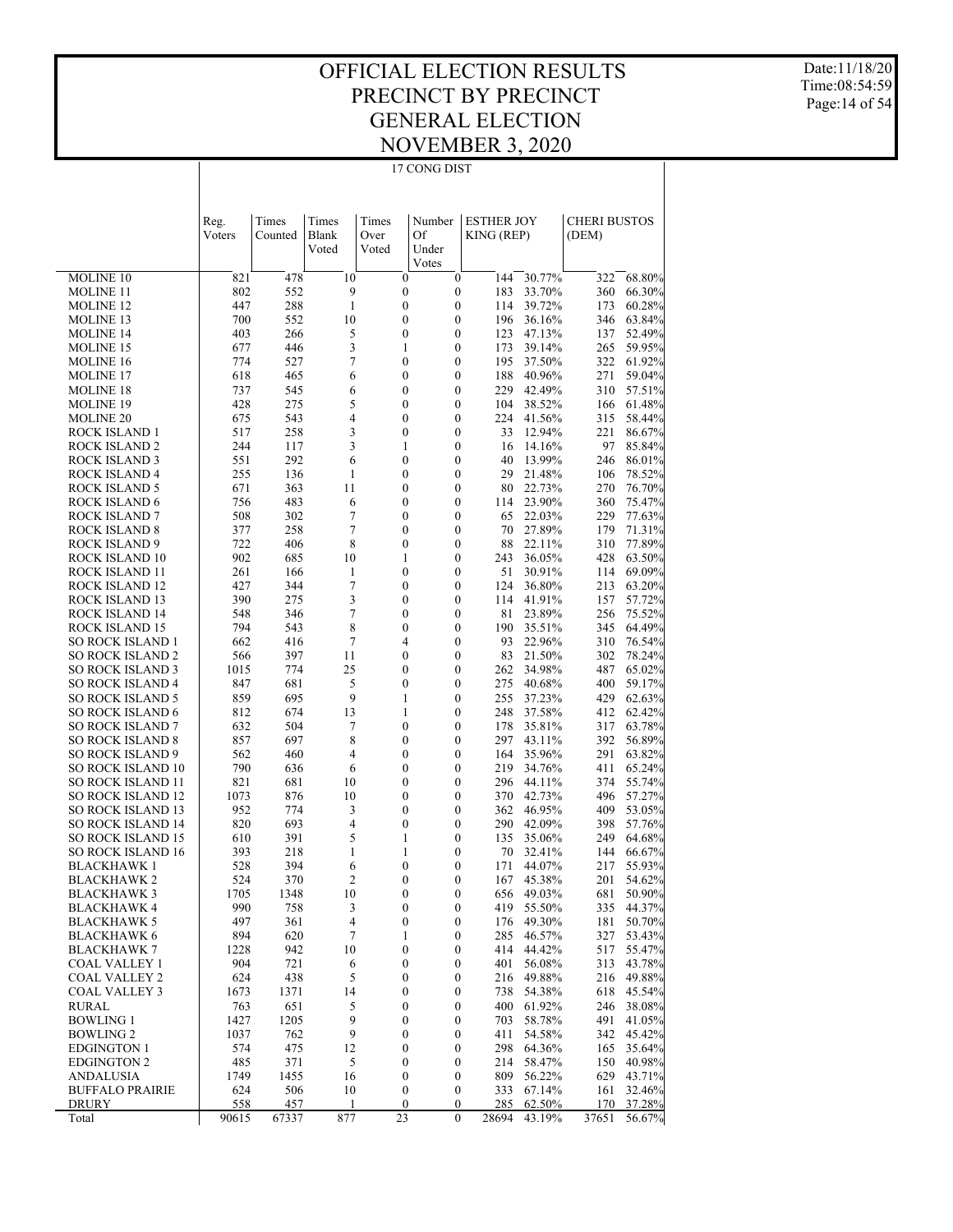71 REP DIST

Date:11/18/20 Time:08:54:59 Page:15 of 54

|                      | 71 REP DIST |         |                |                  |                  |             |        |                     |        |  |  |  |
|----------------------|-------------|---------|----------------|------------------|------------------|-------------|--------|---------------------|--------|--|--|--|
|                      |             |         |                |                  |                  |             |        |                     |        |  |  |  |
|                      |             |         |                |                  |                  |             |        |                     |        |  |  |  |
|                      | Reg.        | Times   | Times          | Times            | Number           | <b>TONY</b> |        | <b>JOAN PADILLA</b> |        |  |  |  |
|                      | Voters      | Counted | Blank          | Over             | Of               | McCOMBIE    |        | (DEM)               |        |  |  |  |
|                      |             |         | Voted          | Voted            | Under            | (REP)       |        |                     |        |  |  |  |
|                      |             |         |                |                  | Votes            |             |        |                     |        |  |  |  |
| Jurisdiction Wide    |             |         |                |                  |                  |             |        |                     |        |  |  |  |
| <b>CORDOVA</b>       | 640         | 511     | 12             | $\mathbf{0}$     | $\mathbf{0}$     | 373         | 74.75% | 126                 | 25.25% |  |  |  |
| <b>COE</b>           | 1322        | 1130    | 21             | $\boldsymbol{0}$ | $\boldsymbol{0}$ | 824         | 74.30% | 285                 | 25.70% |  |  |  |
| <b>CANOE CREEK</b>   | 387         | 270     | 4              | $\mathbf{0}$     | $\mathbf{0}$     | 196         | 73.68% | 70                  | 26.32% |  |  |  |
| <b>ZUMA</b>          | 537         | 451     | 7              | $\mathbf{0}$     | $\boldsymbol{0}$ | 336         | 75.68% | 108                 | 24.32% |  |  |  |
| PORT BYRON           | 1011        | 830     | 12             | $\overline{0}$   | $\mathbf{0}$     | 508         | 62.10% | 310                 | 37.90% |  |  |  |
| <b>HAMPTON 1</b>     | 1196        | 1025    | 25             | $\mathbf{0}$     | $\mathbf{0}$     | 657         | 65.70% | 343                 | 34.30% |  |  |  |
| <b>HAMPTON 2</b>     | 908         | 732     | 11             | 1                | $\mathbf{0}$     | 466         | 64.72% | 254                 | 35.28% |  |  |  |
| <b>HAMPTON 5</b>     | 703         | 561     | 12             | $\boldsymbol{0}$ | $\boldsymbol{0}$ | 322         | 58.65% | 227                 | 41.35% |  |  |  |
| <b>HAMPTON 6</b>     | 223         | 169     | 6              | $\mathbf{0}$     | $\boldsymbol{0}$ | 72          | 44.17% | 91                  | 55.83% |  |  |  |
| <b>HAMPTON 7</b>     | 292         | 212     | 5              | $\mathbf{0}$     | $\boldsymbol{0}$ | 115         | 55.56% | 92                  | 44.44% |  |  |  |
| <b>HAMPTON 8</b>     | 373         | 236     | 4              | 1                | $\boldsymbol{0}$ | 130         | 56.28% | 101                 | 43.72% |  |  |  |
| <b>HAMPTON 9</b>     | 379         | 229     | $\overline{2}$ | $\mathbf{0}$     | $\mathbf{0}$     | 121         | 53.30% | 106                 | 46.70% |  |  |  |
| HAMPTON 10           | 913         | 668     | 18             | $\overline{0}$   | $\boldsymbol{0}$ | 291         | 44.77% | 359                 | 55.23% |  |  |  |
| <b>HAMPTON 15</b>    | 905         | 676     | 12             | $\overline{0}$   | $\mathbf{0}$     | 343         | 51.66% | 321                 | 48.34% |  |  |  |
| <b>HAMPTON 16</b>    | 1040        | 721     | 14             | $\mathbf{0}$     | $\boldsymbol{0}$ | 364         | 51.49% | 343                 | 48.51% |  |  |  |
| <b>HAMPTON 17</b>    | 822         | 702     | 23             | $\mathbf{0}$     | $\mathbf{0}$     | 401         | 59.06% | 278                 | 40.94% |  |  |  |
| SO MOLINE 3          | 448         | 337     | 14             | $\boldsymbol{0}$ | $\boldsymbol{0}$ | 145         | 44.89% | 178                 | 55.11% |  |  |  |
| <b>SO MOLINE 7</b>   | 1003        | 800     | 21             | $\mathbf{0}$     | $\mathbf{0}$     | 401         | 51.48% | 378                 | 48.52% |  |  |  |
| SO MOLINE 9          | 271         | 227     | 3              | $\mathbf{0}$     | $\mathbf{0}$     | 116         | 51.79% | 108                 | 48.21% |  |  |  |
| SO MOLINE 11         | 1101        | 824     | 13             | $\overline{0}$   | $\mathbf{0}$     | 416         | 51.29% | 395                 | 48.71% |  |  |  |
| SO MOLINE 13         | 1090        | 902     | 16             | $\boldsymbol{0}$ | $\boldsymbol{0}$ | 462         | 52.14% | 424                 | 47.86% |  |  |  |
| <b>SO MOLINE 14</b>  | 683         | 456     | 10             | $\overline{0}$   | $\mathbf{0}$     | 199         | 44.62% | 247                 | 55.38% |  |  |  |
| SO MOLINE 19         | 967         | 748     | 10             | $\boldsymbol{0}$ | $\boldsymbol{0}$ | 386         | 52.30% | 352                 | 47.70% |  |  |  |
| SO MOLINE 20         | 722         | 621     | 13             | $\mathbf{0}$     | $\mathbf{0}$     | 323         | 53.13% | 285                 | 46.88% |  |  |  |
| SO MOLINE 21         | 571         | 388     | 15             | $\mathbf{0}$     | $\mathbf{0}$     | 154         | 41.29% | 219                 | 58.71% |  |  |  |
| SO MOLINE 23         | 186         | 123     | $\overline{2}$ | $\boldsymbol{0}$ | $\boldsymbol{0}$ | 54          | 44.63% | 67                  | 55.37% |  |  |  |
| <b>SO MOLINE 26</b>  | 543         | 365     | 12             | $\mathbf{0}$     | $\mathbf{0}$     | 176         | 49.86% | 177                 | 50.14% |  |  |  |
| <b>SO MOLINE 28</b>  | 809         | 614     | 13             | $\mathbf{0}$     | $\boldsymbol{0}$ | 336         | 55.91% | 265                 | 44.09% |  |  |  |
| SO MOLINE 29         | 1266        | 866     | 24             | $\mathbf{0}$     | $\mathbf{0}$     | 389         | 46.20% | 453                 | 53.80% |  |  |  |
| <b>BLACKHAWK3</b>    | 504         | 414     | 4              | $\mathbf{0}$     | $\mathbf{0}$     | 255         | 62.20% | 155                 | 37.80% |  |  |  |
| <b>BLACKHAWK 5</b>   | 104         | 80      | 2              | $\mathbf{0}$     | $\mathbf{0}$     | 47          | 60.26% | 31                  | 39.74% |  |  |  |
| <b>COAL VALLEY 1</b> | 893         | 720     | 16             | $\mathbf{0}$     | $\mathbf{0}$     | 465         | 66.05% | 239                 |        |  |  |  |
|                      |             |         |                |                  |                  |             |        |                     | 33.95% |  |  |  |
| <b>COAL VALLEY 2</b> | 615         | 434     | 12             | $\mathbf{0}$     | $\mathbf{0}$     | 234         | 55.45% | 188                 | 44.55% |  |  |  |
| <b>COAL VALLEY 3</b> | 1662        | 1370    | 34             | $\boldsymbol{0}$ | $\boldsymbol{0}$ | 838         | 62.72% | 498                 | 37.28% |  |  |  |
| <b>RURAL</b>         | 759         | 651     | 19             | $\mathbf{0}$     | $\mathbf{0}$     | 465         | 73.58% | 167                 | 26.42% |  |  |  |
| Total                | 25848       | 20063   | 441            | $\overline{2}$   | $\mathbf{0}$     | 11380       | 58.00% | 8240                | 42.00% |  |  |  |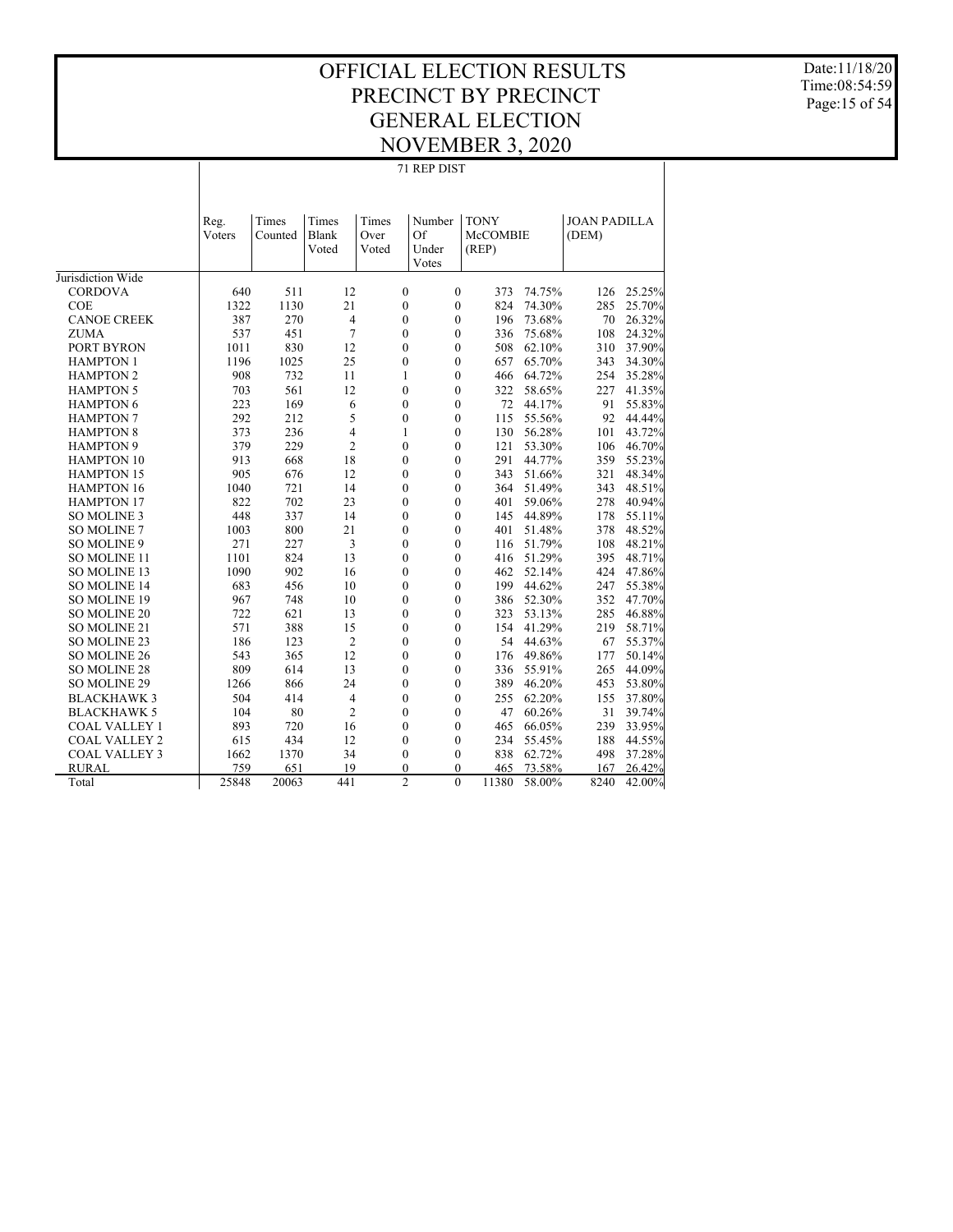72 REP DIST

Date:11/18/20 Time:08:54:59 Page:16 of 54

|                                        | Reg.<br>Voters | Times<br>Counted | Times<br>Blank       | Times<br>Over                        | Number<br>Of          | <b>GLEN EVANS</b><br>SR. (REP) |                      | MICHAEL W.<br>HALPIN (DEM) |                  |
|----------------------------------------|----------------|------------------|----------------------|--------------------------------------|-----------------------|--------------------------------|----------------------|----------------------------|------------------|
|                                        |                |                  | Voted                | Voted                                | Under<br>Votes        |                                |                      |                            |                  |
| Jurisdiction Wide                      |                |                  |                      |                                      |                       |                                |                      |                            |                  |
| <b>HAMPTON 3</b>                       | 519            | 329              | 5                    | $\boldsymbol{0}$                     | 0                     | 90                             | 27.78%               | 234                        | 72.22%           |
| <b>HAMPTON 4</b>                       | 487            | 287              | 12                   | $\boldsymbol{0}$                     | 0                     | 59                             | 21.45%               | 216                        | 78.55%           |
| <b>HAMPTON 6</b>                       | 422            | 280              | 8                    | $\boldsymbol{0}$                     | 0                     | 104                            | 38.24%               | 168                        | 61.76%           |
| <b>HAMPTON 7</b>                       | 186            | 131              | 5                    | $\boldsymbol{0}$                     | 0                     | 67                             | 53.17%               | 59                         | 46.83%           |
| <b>HAMPTON 11</b>                      | 728            | 503              | 14                   | $\boldsymbol{0}$                     | 0                     | 165                            | 33.74%               | 324                        | 66.26%           |
| <b>HAMPTON 12</b>                      | 802            | 586              | 15                   | $\boldsymbol{0}$                     | 0                     | 246                            | 43.08%               | 325                        | 56.92%           |
| <b>HAMPTON 13</b>                      | 387            | 248              | 13                   | $\boldsymbol{0}$                     | 0                     | 40                             | 17.02%               | 195                        | 82.98%           |
| <b>HAMPTON 14</b><br><b>HAMPTON 17</b> | 1078<br>192    | 741<br>138       | 25<br>$\overline{4}$ | $\boldsymbol{0}$<br>$\boldsymbol{0}$ | 0<br>0                | 270<br>45                      | 37.71%<br>33.58%     | 446<br>89                  | 62.29%           |
| <b>SO MOLINE 1</b>                     | 665            | 468              | 10                   | $\boldsymbol{0}$                     | $\boldsymbol{0}$      | 157                            | 34.28%               | 301                        | 66.42%<br>65.72% |
| <b>SO MOLINE 2</b>                     | 809            | 583              | 19                   | $\boldsymbol{0}$                     | 0                     | 210                            | 37.23%               | 354                        | 62.77%           |
| <b>SO MOLINE 4</b>                     | 1366           | 1019             | 24                   | $\boldsymbol{0}$                     | 0                     | 457                            | 45.93%               | 538                        | 54.07%           |
| <b>SO MOLINE 5</b>                     | 565            | 435              | 19                   | $\boldsymbol{0}$                     | 0                     | 174                            | 41.83%               | 242                        | 58.17%           |
| <b>SO MOLINE 6</b>                     | 850            | 683              | 15                   | $\boldsymbol{0}$                     | $\boldsymbol{0}$      | 276                            | 41.32%               | 392                        | 58.68%           |
| <b>SO MOLINE 8</b>                     | 796            | 677              | 14                   | $\boldsymbol{0}$                     | 0                     | 376                            | 56.71%               | 287                        | 43.29%           |
| <b>SO MOLINE 9</b>                     | 687            | 593              | 18                   | $\boldsymbol{0}$                     | $\boldsymbol{0}$      | 296                            | 51.48%               | 279                        | 48.52%           |
| <b>SO MOLINE 10</b>                    | 657            | 440              | 10                   | $\boldsymbol{0}$                     | 0                     | 147                            | 34.19%               | 283                        | 65.81%           |
| <b>SO MOLINE 12</b>                    | 501            | 381              | 8                    | $\boldsymbol{0}$                     | $\boldsymbol{0}$      | 120                            | 32.17%               | 253                        | 67.83%           |
| <b>SO MOLINE 15</b>                    | 547            | 431              | 11                   | $\boldsymbol{0}$                     | 0                     | 183                            | 43.57%               | 237                        | 56.43%           |
| <b>SO MOLINE 16</b>                    | 776            | 591              | 13                   | $\boldsymbol{0}$                     | $\boldsymbol{0}$      | 219                            | 37.89%               | 359                        | 62.11%           |
| <b>SO MOLINE 17</b>                    | 1134           | 868              | 23                   | $\boldsymbol{0}$                     | 0                     | 315                            | 37.28%               | 530                        | 62.72%           |
| <b>SO MOLINE 18</b>                    | 921            | 737              | 19                   | $\boldsymbol{0}$                     | $\boldsymbol{0}$      | 285                            | 39.69%               | 433                        | 60.31%           |
| <b>SO MOLINE 22</b>                    | 839            | 606              | 21                   | $\boldsymbol{0}$                     | 0                     | 200                            | 34.19%               | 385                        | 65.81%           |
| SO MOLINE 23                           | 423            | 256              | 11                   | $\boldsymbol{0}$                     | 0                     | 93                             | 37.96%               | 152                        | 62.04%           |
| <b>SO MOLINE 24</b>                    | 708            | 492              | 17                   | $\boldsymbol{0}$                     | 0                     | 207                            | 43.58%               | 268                        | 56.42%           |
| SO MOLINE 25                           | 469            | 375              | 15                   | $\boldsymbol{0}$<br>$\boldsymbol{0}$ | $\boldsymbol{0}$      | 154                            | 42.78%               | 206                        | 57.22%           |
| SO MOLINE 27<br><b>MOLINE 1</b>        | 852<br>563     | 692<br>402       | 20<br>17             | $\boldsymbol{0}$                     | 0<br>$\boldsymbol{0}$ | 265<br>115                     | 39.43%<br>29.87%     | 407<br>270                 | 60.57%<br>70.13% |
| <b>MOLINE 2</b>                        | 722            | 487              | 20                   | $\boldsymbol{0}$                     | 0                     | 145                            | 31.05%               | 322                        | 68.95%           |
| <b>MOLINE 3</b>                        | 882            | 654              | 23                   | $\boldsymbol{0}$                     | $\boldsymbol{0}$      | 221                            | 35.02%               | 410                        | 64.98%           |
| <b>MOLINE 4</b>                        | 816            | 676              | 17                   | $\boldsymbol{0}$                     | 0                     | 270                            | 40.97%               | 389                        | 59.03%           |
| <b>MOLINE 5</b>                        | 714            | 558              | 19                   | $\boldsymbol{0}$                     | $\boldsymbol{0}$      | 192                            | 35.62%               | 347                        | 64.38%           |
| <b>MOLINE 6</b>                        | 681            | 426              | 18                   | $\boldsymbol{0}$                     | 0                     | 129                            | 31.62%               | 279                        | 68.38%           |
| <b>MOLINE 7</b>                        | 628            | 413              | 7                    | $\boldsymbol{0}$                     | $\boldsymbol{0}$      | 142                            | 34.98%               | 264                        | 65.02%           |
| <b>MOLINE 8</b>                        | 595            | 439              | 6                    | $\boldsymbol{0}$                     | 0                     | 140                            | 32.33%               | 293                        | 67.67%           |
| MOLINE 9                               | 691            | 588              | 17                   | $\boldsymbol{0}$                     | 0                     | 261                            | 45.71%               | 310                        | 54.29%           |
| <b>MOLINE 10</b>                       | 803            | 477              | 19                   | $\boldsymbol{0}$                     | 0                     | 139                            | 30.35%               | 319                        | 69.65%           |
| <b>MOLINE 11</b>                       | 789            | 552              | 11                   | $\boldsymbol{0}$                     | $\boldsymbol{0}$      | 185                            | 34.20%               | 356                        | 65.80%           |
| <b>MOLINE 12</b>                       | 441            | 288              | 6                    | $\boldsymbol{0}$                     | 0                     | 111                            | 39.36%               | 171                        | 60.64%           |
| MOLINE 13                              | 690            | 552              | 13                   | $\boldsymbol{0}$                     | $\boldsymbol{0}$      | 197                            | 36.55%               | 342                        | 63.45%           |
| <b>MOLINE 14</b>                       | 391            | 266              | 9                    | $\boldsymbol{0}$                     | 0                     | 119                            | 46.30%               | 138                        | 53.70%           |
| <b>MOLINE 15</b>                       | 670            | 442              | 8                    | $\boldsymbol{0}$                     | 0                     | 161                            | 37.10%               | 273                        | 62.90%           |
| <b>MOLINE 16</b>                       | 760<br>608     | 525              | 8<br>7               | $\boldsymbol{0}$<br>0                | 0<br>$\boldsymbol{0}$ | 195                            | 37.72%               | 322<br>271                 | 62.28%<br>59.17% |
| MOLINE 17<br><b>MOLINE 18</b>          | 732            | 465<br>545       | 12                   | $\boldsymbol{0}$                     | 0                     | 227                            | 187 40.83%<br>42.59% |                            | 306 57.41%       |
| <b>MOLINE 19</b>                       | 424            | 274              | 9                    | $\boldsymbol{0}$                     | 0                     | 102                            | 38.49%               | 163                        | 61.51%           |
| MOLINE 20                              | 666            | 543              | 11                   | 1                                    | 0                     | 232                            | 43.69%               | 299                        | 56.31%           |
| ROCK ISLAND 1                          | 497            | 257              | 9                    | $\boldsymbol{0}$                     | 0                     | 37                             | 14.92%               | 211                        | 85.08%           |
| <b>ROCK ISLAND 2</b>                   | 236            | 117              | 5                    | $\boldsymbol{0}$                     | 0                     | 19                             | 16.96%               | 93                         | 83.04%           |
| <b>ROCK ISLAND 3</b>                   | 534            | 292              | 4                    | $\boldsymbol{0}$                     | 0                     | 58                             | 20.14%               | 230                        | 79.86%           |
| ROCK ISLAND 4                          | 249            | 136              | 1                    | $\boldsymbol{0}$                     | 0                     | 32                             | 23.70%               | 103                        | 76.30%           |
| <b>ROCK ISLAND 5</b>                   | 655            | 363              | 13                   | $\boldsymbol{0}$                     | 0                     | 99                             | 28.29%               | 251                        | 71.71%           |
| ROCK ISLAND 6                          | 742            | 482              | 17                   | $\boldsymbol{0}$                     | 0                     | 115                            | 24.73%               | 350                        | 75.27%           |
| <b>ROCK ISLAND 7</b>                   | 502            | 300              | 12                   | $\boldsymbol{0}$                     | 0                     | 62                             | 21.53%               | 226                        | 78.47%           |
| <b>ROCK ISLAND 8</b>                   | 370            | 254              | 7                    | 1                                    | 0                     | 67                             | 27.24%               | 179                        | 72.76%           |
| ROCK ISLAND 9                          | 710            | 403              | 18                   | $\boldsymbol{0}$                     | 0                     | 88                             | 22.86%               | 297                        | 77.14%           |
| ROCK ISLAND 10                         | 884            | 685              | 12                   | 1                                    | 0                     | 236                            | 35.12%               | 436                        | 64.88%           |
| <b>ROCK ISLAND 11</b>                  | 259            | 165              | 4                    | $\boldsymbol{0}$                     | 0                     | 51                             | 31.68%               | 110                        | 68.32%           |
| ROCK ISLAND 12                         | 421            | 343              | 14                   | $\boldsymbol{0}$                     | 0                     | 113                            | 34.35%               | 216                        | 65.65%           |
| ROCK ISLAND 13                         | 385            | 275              | 7                    | $\boldsymbol{0}$                     | 0                     | 106                            | 39.55%               | 162                        | 60.45%           |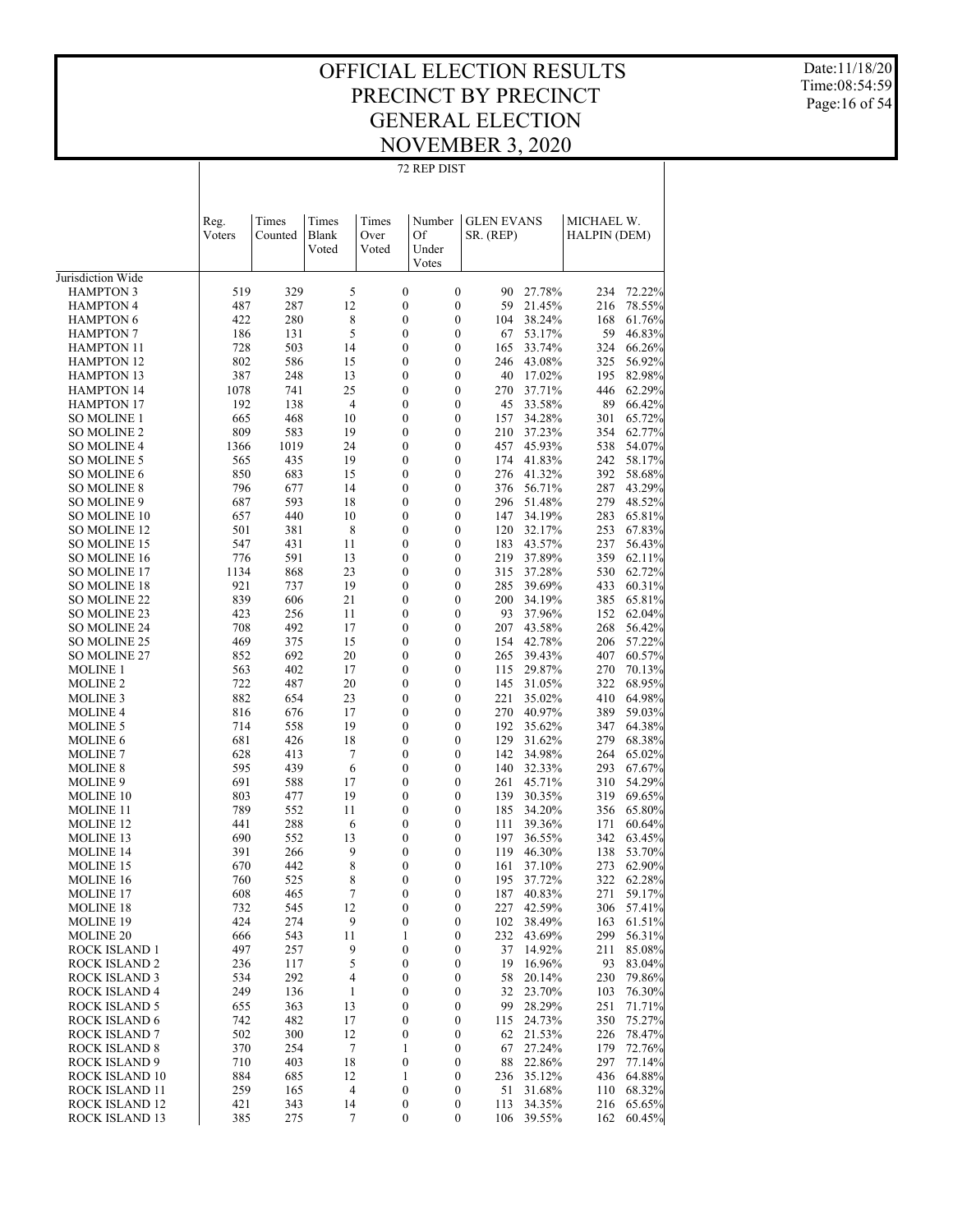Date:11/18/20 Time:08:54:59 Page:17 of 54

|                          | Reg.<br>Voters | Times<br>Counted | Times<br>Blank<br>Voted | Times<br>Over<br>Voted | Number<br>Of<br>Under<br>Votes |              | <b>GLEN EVANS</b><br>SR. (REP) |        | MICHAEL W.<br><b>HALPIN (DEM)</b> |        |
|--------------------------|----------------|------------------|-------------------------|------------------------|--------------------------------|--------------|--------------------------------|--------|-----------------------------------|--------|
| <b>ROCK ISLAND 14</b>    | 533            | 345              | 8                       |                        | $\mathbf{0}$                   | $\mathbf{0}$ | 91                             | 27.00% | 246                               | 73.00% |
| <b>ROCK ISLAND 15</b>    | 775            | 542              | 16                      |                        | $\mathbf{0}$                   | $\mathbf{0}$ | 190                            | 36.12% | 336                               | 63.88% |
| <b>SO ROCK ISLAND 1</b>  | 648            | 416              | 7                       |                        | $\theta$                       | $\mathbf{0}$ | 110                            | 26.89% | 299                               | 73.11% |
| <b>SO ROCK ISLAND 2</b>  | 560            | 397              | 12                      |                        | $\mathbf{0}$                   | $\mathbf{0}$ | 93                             | 24.16% | 292                               | 75.84% |
| <b>SO ROCK ISLAND 3</b>  | 996            | 769              | 36                      |                        | $\mathbf{0}$                   | $\mathbf{0}$ | 257                            | 35.06% | 476                               | 64.94% |
| <b>SO ROCK ISLAND 4</b>  | 836            | 680              | 20                      |                        | $\theta$                       | $\mathbf{0}$ | 252                            | 38.18% | 408                               | 61.82% |
| <b>SO ROCK ISLAND 5</b>  | 852            | 695              | 16                      |                        | $\theta$                       | $\mathbf{0}$ | 230                            | 33.87% | 449                               | 66.13% |
| <b>SO ROCK ISLAND 6</b>  | 803            | 673              | 12                      |                        | $\mathbf{0}$                   | $\theta$     | 246                            | 37.22% | 415                               | 62.78% |
| <b>SO ROCK ISLAND 7</b>  | 625            | 503              | 8                       |                        | $\theta$                       | $\theta$     | 178                            | 35.96% | 317                               | 64.04% |
| <b>SO ROCK ISLAND 8</b>  | 849            | 697              | 23                      |                        | $\mathbf{0}$                   | $\mathbf{0}$ | 265                            | 39.32% | 409                               | 60.68% |
| <b>SO ROCK ISLAND 9</b>  | 556            | 460              | 7                       |                        | $\mathbf{0}$                   | $\mathbf{0}$ | 152                            | 33.55% | 301                               | 66.45% |
| SO ROCK ISLAND 10        | 783            | 635              | 12                      |                        | $\mathbf{0}$                   | $\mathbf{0}$ | 212                            | 34.03% | 411                               | 65.97% |
| <b>SO ROCK ISLAND 11</b> | 813            | 681              | 22                      |                        | $\mathbf{0}$                   | $\mathbf{0}$ | 297                            | 45.07% | 362                               | 54.93% |
| <b>SO ROCK ISLAND 12</b> | 1066           | 875              | 17                      |                        | $\mathbf{0}$                   | $\mathbf{0}$ | 366                            | 42.66% | 492                               | 57.34% |
| <b>SO ROCK ISLAND 13</b> | 941            | 773              | 11                      |                        | $\mathbf{0}$                   | $\mathbf{0}$ | 325                            | 42.65% | 437                               | 57.35% |
| <b>SO ROCK ISLAND 14</b> | 813            | 688              | 10                      |                        | $\mathbf{0}$                   | $\mathbf{0}$ | 290                            | 42.77% | 388                               | 57.23% |
| <b>SO ROCK ISLAND 15</b> | 604            | 390              | $\overline{4}$          |                        | $\mathbf{0}$                   | $\mathbf{0}$ | 146                            | 37.82% | 240                               | 62.18% |
| SO ROCK ISLAND 16        | 383            | 218              | 3                       |                        | $\mathbf{0}$                   | $\mathbf{0}$ | 71                             | 33.02% | 144                               | 66.98% |
| <b>BLACKHAWK1</b>        | 523            | 394              | 11                      |                        | $\theta$                       | $\mathbf{0}$ | 176                            | 45.95% | 207                               | 54.05% |
| <b>BLACKHAWK2</b>        | 516            | 370              | 15                      |                        | $\theta$                       | $\mathbf{0}$ | 154                            | 43.38% | 201                               | 56.62% |
| <b>BLACKHAWK3</b>        | 1182           | 933              | 20                      |                        | $\theta$                       | $\theta$     | 427                            | 46.77% | 486                               | 53.23% |
| <b>BLACKHAWK4</b>        | 968            | 757              | 15                      |                        | $\mathbf{0}$                   | $\mathbf{0}$ | 396                            | 53.37% | 346                               | 46.63% |
| <b>BLACKHAWK 5</b>       | 385            | 280              | 5                       |                        | 1                              | $\mathbf{0}$ | 114                            | 41.61% | 160                               | 58.39% |
| <b>BLACKHAWK 6</b>       | 881            | 619              | 18                      |                        | $\mathbf{0}$                   | $\mathbf{0}$ | 281                            | 46.76% | 320                               | 53.24% |
| <b>BLACKHAWK 7</b>       | 1216           | 942              | 23                      |                        | $\mathbf{0}$                   | $\mathbf{0}$ | 401                            | 43.63% | 518                               | 56.37% |
| <b>BOWLING 1</b>         | 1413           | 1204             | 28                      |                        | $\mathbf{0}$                   | $\mathbf{0}$ | 691                            | 58.76% | 485                               | 41.24% |
| <b>BOWLING 2</b>         | 1023           | 761              | 12                      |                        | $\mathbf{0}$                   | $\mathbf{0}$ | 398                            | 53.14% | 351                               | 46.86% |
| <b>EDGINGTON 1</b>       | 568            | 475              | 27                      |                        | $\mathbf{0}$                   | $\mathbf{0}$ | 281                            | 62.72% | 167                               | 37.28% |
| <b>EDGINGTON 2</b>       | 477            | 371              | 8                       |                        | $\mathbf{0}$                   | $\mathbf{0}$ | 204                            | 56.20% | 159                               | 43.80% |
| <b>ANDALUSIA</b>         | 1730           | 1455             | 53                      |                        | 1                              | $\mathbf{0}$ | 783                            | 55.89% | 618                               | 44.11% |
| <b>BUFFALO PRAIRIE</b>   | 616            | 506              | 22                      |                        | $\mathbf{0}$                   | $\mathbf{0}$ | 328                            | 67.77% | 156                               | 32.23% |
| <b>DRURY</b>             | 549            | 457              | 17                      |                        | $\mathbf{0}$                   | $\Omega$     | 293                            | 66.59% | 147                               | 33.41% |
| Total                    | 63559          | 47175            | 1286                    |                        | 5                              | $\theta$     | 18471                          | 40.26% | 27413                             | 59.74% |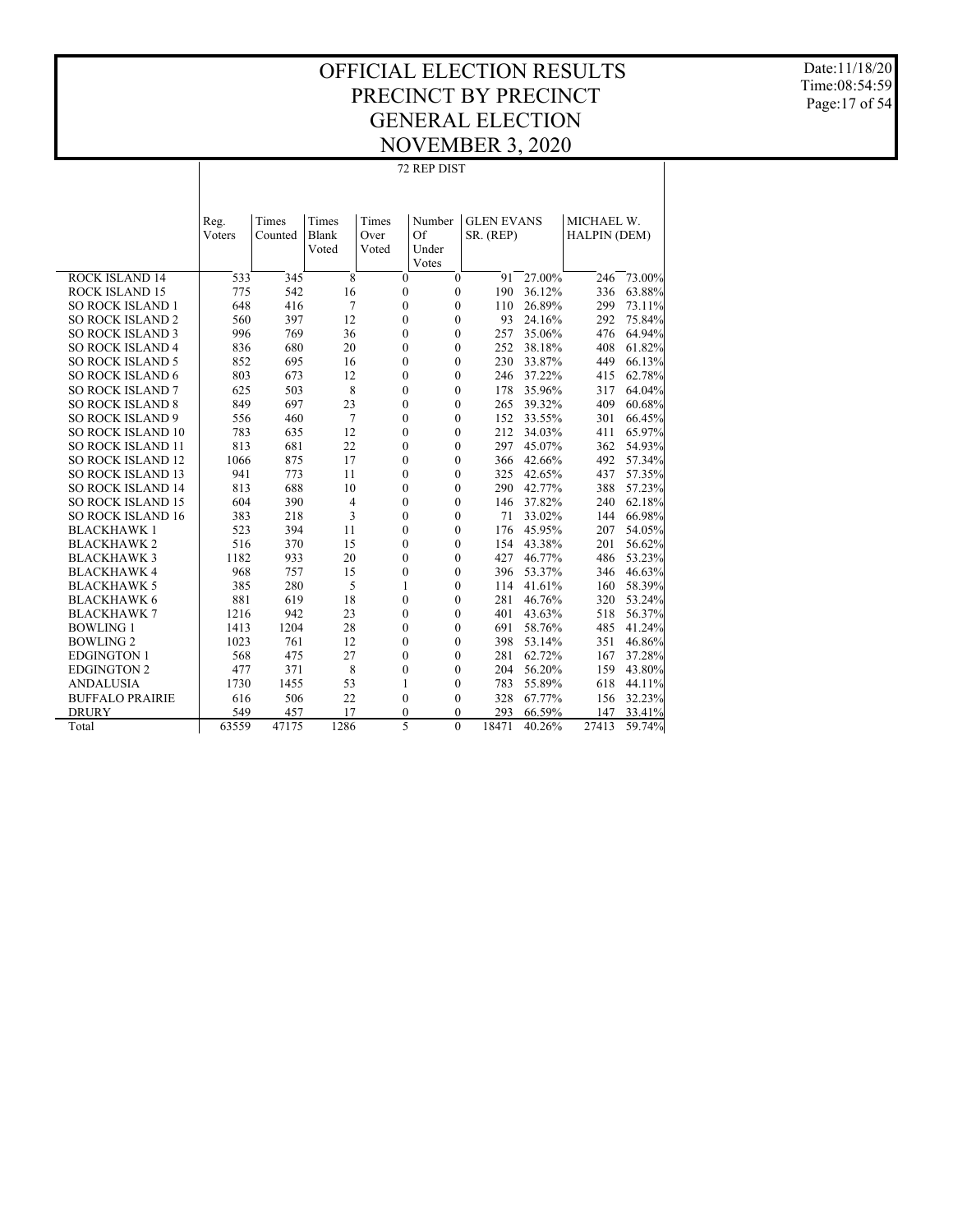$\overline{1}$ 

AUDITOR

 $\overline{\phantom{a}}$ 

Date:11/18/20 Time:08:54:59 Page:18 of 54

|                                          | Reg.<br>Voters | Times<br>Counted | Times<br><b>Blank</b><br>Voted | Times<br>Over<br>Voted               | Number<br>Of<br>Under | <b>APRIL L</b><br>PALMER (DEM) |                            |
|------------------------------------------|----------------|------------------|--------------------------------|--------------------------------------|-----------------------|--------------------------------|----------------------------|
|                                          |                |                  |                                |                                      | Votes                 |                                |                            |
| Jurisdiction Wide                        |                |                  |                                |                                      |                       |                                |                            |
| <b>CORDOVA</b>                           | 640            | 511              | 196                            | $\boldsymbol{0}$                     | $\boldsymbol{0}$      |                                | 315 100.00%                |
| <b>COE</b>                               | 1322           | 1130             | 401                            | $\mathbf{0}$                         | 0                     |                                | 729 100.00%<br>178 100.00% |
| <b>CANOE CREEK</b><br><b>ZUMA</b>        | 387<br>537     | 270<br>451       | 92<br>159                      | $\mathbf{0}$<br>$\mathbf{0}$         | 0<br>0                |                                | 292 100.00%                |
| PORT BYRON                               | 1011           | 830              | 248                            | $\boldsymbol{0}$                     | 0                     |                                | 582 100.00%                |
| <b>HAMPTON 1</b>                         | 1196           | 1025             | 306                            | $\boldsymbol{0}$                     | 0                     |                                | 719 100.00%                |
| <b>HAMPTON 2</b>                         | 908            | 732              | 232                            | $\boldsymbol{0}$                     | 0                     |                                | 500 100.00%                |
| <b>HAMPTON 3</b>                         | 519            | 329              | 48                             | $\boldsymbol{0}$                     | 0                     |                                | 281 100.00%                |
| <b>HAMPTON 4</b>                         | 487            | 287              | 28                             | $\boldsymbol{0}$                     | 0                     |                                | 259 100.00%                |
| <b>HAMPTON 5</b>                         | 703            | 561              | 154                            | $\boldsymbol{0}$                     | 0                     |                                | 407 100.00%                |
| <b>HAMPTON 6</b>                         | 645            | 449              | 98                             | $\boldsymbol{0}$                     | 0                     |                                | 351 100.00%                |
| <b>HAMPTON 7</b>                         | 478            | 343              | 91                             | $\boldsymbol{0}$                     | 0                     |                                | 252 100.00%                |
| <b>HAMPTON 8</b>                         | 373            | 236              | 60                             | $\boldsymbol{0}$                     | $\boldsymbol{0}$      |                                | 176 100.00%                |
| <b>HAMPTON 9</b><br><b>HAMPTON 10</b>    | 379<br>913     | 229<br>668       | 55                             | $\boldsymbol{0}$<br>$\boldsymbol{0}$ | 0<br>0                |                                | 174 100.00%<br>531 100.00% |
| <b>HAMPTON 11</b>                        | 728            | 503              | 137<br>92                      | $\boldsymbol{0}$                     | 0                     |                                | 411 100.00%                |
| <b>HAMPTON 12</b>                        | 802            | 586              | 150                            | $\boldsymbol{0}$                     | 0                     |                                | 436 100.00%                |
| <b>HAMPTON 13</b>                        | 387            | 248              | 35                             | $\boldsymbol{0}$                     | 0                     |                                | 213 100.00%                |
| <b>HAMPTON 14</b>                        | 1078           | 741              | 142                            | $\boldsymbol{0}$                     | 0                     |                                | 599 100.00%                |
| <b>HAMPTON 15</b>                        | 905            | 676              | 156                            | $\boldsymbol{0}$                     | 0                     |                                | 520 100.00%                |
| <b>HAMPTON 16</b>                        | 1040           | 721              | 184                            | $\boldsymbol{0}$                     | 0                     |                                | 537 100.00%                |
| <b>HAMPTON 17</b>                        | 1014           | 840              | 245                            | $\boldsymbol{0}$                     | 0                     |                                | 595 100.00%                |
| <b>SO MOLINE 1</b>                       | 665            | 468              | 84                             | $\boldsymbol{0}$                     | 0                     |                                | 384 100.00%                |
| <b>SO MOLINE 2</b>                       | 809            | 583              | 142                            | $\boldsymbol{0}$                     | 0                     |                                | 441 100.00%                |
| <b>SO MOLINE 3</b>                       | 448            | 337              | 84                             | $\boldsymbol{0}$                     | 0                     |                                | 253 100.00%                |
| <b>SO MOLINE 4</b>                       | 1366           | 1019             | 270                            | $\boldsymbol{0}$                     | 0                     |                                | 749 100.00%                |
| <b>SO MOLINE 5</b><br><b>SO MOLINE 6</b> | 565<br>850     | 435<br>683       | 111<br>162                     | $\boldsymbol{0}$<br>$\boldsymbol{0}$ | 0<br>0                |                                | 324 100.00%<br>521 100.00% |
| <b>SO MOLINE 7</b>                       | 1003           | 800              | 230                            | $\boldsymbol{0}$                     | 0                     |                                | 570 100.00%                |
| <b>SO MOLINE 8</b>                       | 796            | 677              | 232                            | $\boldsymbol{0}$                     | 0                     |                                | 445 100.00%                |
| SO MOLINE 9                              | 958            | 820              | 238                            | $\boldsymbol{0}$                     | 0                     |                                | 582 100.00%                |
| <b>SO MOLINE 10</b>                      | 657            | 440              | 75                             | $\boldsymbol{0}$                     | 0                     |                                | 365 100.00%                |
| SO MOLINE 11                             | 1101           | 824              | 226                            | $\boldsymbol{0}$                     | 0                     |                                | 598 100.00%                |
| <b>SO MOLINE 12</b>                      | 501            | 381              | 63                             | $\boldsymbol{0}$                     | 0                     |                                | 318 100.00%                |
| SO MOLINE 13                             | 1090           | 902              | 235                            | $\boldsymbol{0}$                     | 0                     |                                | 667 100.00%                |
| <b>SO MOLINE 14</b>                      | 683            | 456              | 89                             | $\boldsymbol{0}$                     | 0                     |                                | 367 100.00%                |
| <b>SO MOLINE 15</b>                      | 547            | 431              | 108                            | $\boldsymbol{0}$                     | 0                     |                                | 323 100.00%                |
| <b>SO MOLINE 16</b><br>SO MOLINE 17      | 776<br>1134    | 591<br>868       | 144<br>185                     | $\boldsymbol{0}$<br>$\boldsymbol{0}$ | 0<br>0                |                                | 447 100.00%<br>683 100.00% |
| <b>SO MOLINE 18</b>                      | 921            | 737              | 172                            | $\boldsymbol{0}$                     | 0                     |                                | 565 100.00%                |
| SO MOLINE 19                             | 967            | 748              | 189                            | $\boldsymbol{0}$                     | 0                     |                                | 559 100.00%                |
| <b>SO MOLINE 20</b>                      | 722            | 621              | 149                            | $\boldsymbol{0}$                     | 0                     |                                | 472 100.00%                |
| SO MOLINE 21                             | 571            | 388              | 76                             | $\boldsymbol{0}$                     | 0                     |                                | 312 100.00%                |
| SO MOLINE 22                             | 839            | 606              | 131                            | $\boldsymbol{0}$                     | $\boldsymbol{0}$      |                                | 475 100.00%                |
| SO MOLINE 23                             | 609            | 379              | 70                             | $\boldsymbol{0}$                     | $\boldsymbol{0}$      |                                | 309 100.00%                |
| SO MOLINE 24                             | 708            | 492              | 107                            | $\boldsymbol{0}$                     | $\boldsymbol{0}$      |                                | 385 100.00%                |
| SO MOLINE 25                             | 469            | 375              | 102                            | $\boldsymbol{0}$                     | 0                     |                                | 273 100.00%                |
| SO MOLINE 26                             | 543            | 365              | 93                             | $\boldsymbol{0}$                     | 0                     |                                | 272 100.00%                |
| SO MOLINE 27                             | 852            | 692              | 154                            | $\boldsymbol{0}$                     | 0                     |                                | 538 100.00%<br>448 100.00% |
| <b>SO MOLINE 28</b><br>SO MOLINE 29      | 809<br>1266    | 614<br>866       | 166<br>220                     | $\boldsymbol{0}$<br>$\boldsymbol{0}$ | $\boldsymbol{0}$<br>0 |                                | 646 100.00%                |
| <b>MOLINE 1</b>                          | 563            | 402              | 83                             | $\boldsymbol{0}$                     | 0                     |                                | 319 100.00%                |
| <b>MOLINE 2</b>                          | 722            | 487              | 103                            | $\boldsymbol{0}$                     | 0                     |                                | 384 100.00%                |
| <b>MOLINE 3</b>                          | 882            | 654              | 124                            | $\boldsymbol{0}$                     | $\boldsymbol{0}$      |                                | 530 100.00%                |
| <b>MOLINE 4</b>                          | 816            | 676              | 172                            | $\boldsymbol{0}$                     | 0                     |                                | 504 100.00%                |
| <b>MOLINE 5</b>                          | 714            | 558              | 116                            | $\boldsymbol{0}$                     | $\boldsymbol{0}$      |                                | 442 100.00%                |
| <b>MOLINE 6</b>                          | 681            | 426              | 82                             | $\boldsymbol{0}$                     | 0                     |                                | 344 100.00%                |
| <b>MOLINE 7</b>                          | 628            | 413              | 78                             | $\boldsymbol{0}$                     | $\boldsymbol{0}$      |                                | 335 100.00%                |
| <b>MOLINE 8</b>                          | 595            | 439              | 80                             | $\boldsymbol{0}$                     | 0                     |                                | 359 100.00%                |
| MOLINE 9                                 | 691            | 588              | 158                            | $\boldsymbol{0}$                     | 0                     |                                | 430 100.00%                |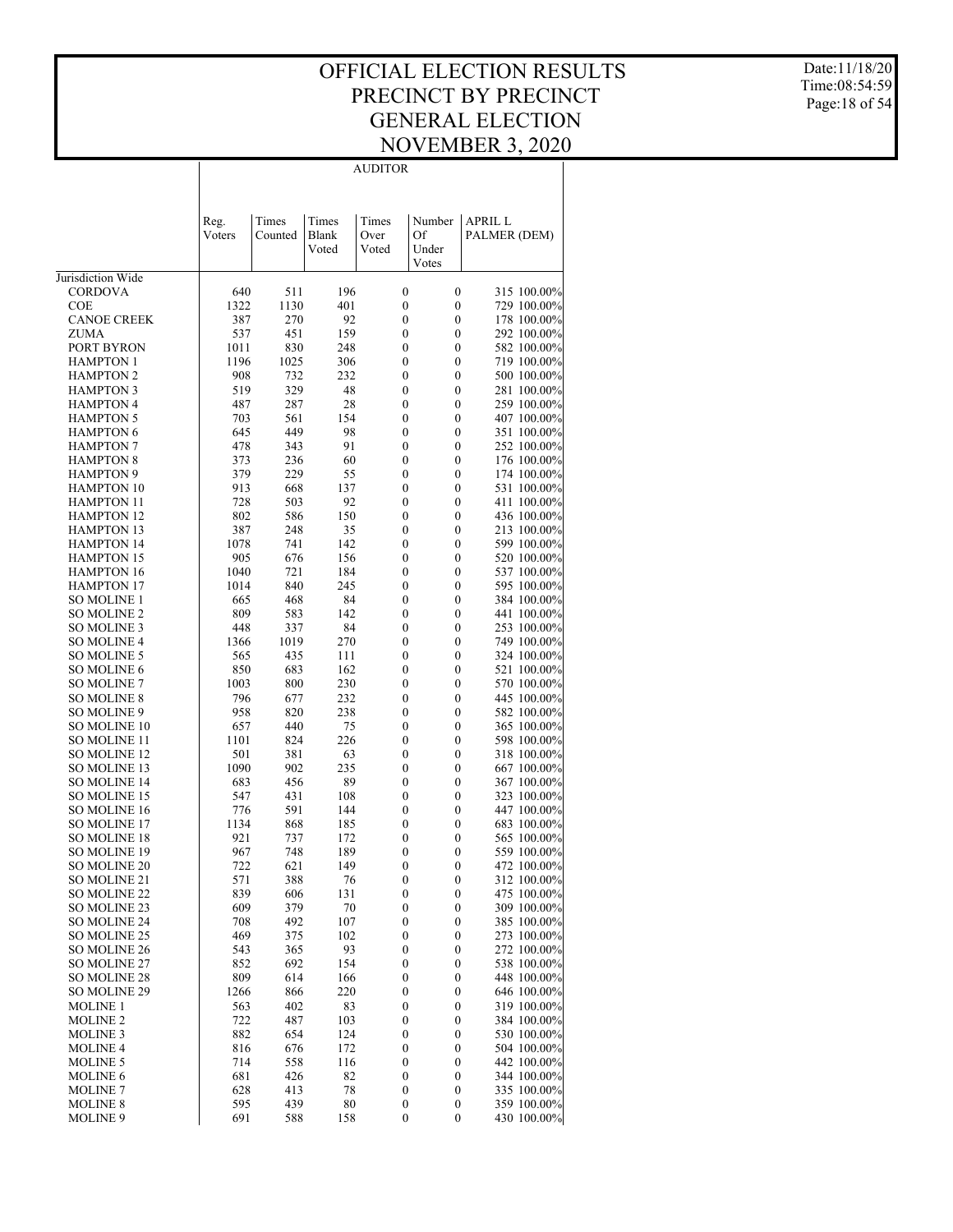AUDITOR

Date:11/18/20 Time:08:54:59 Page:19 of 54

|                                                      | Reg.        | Times       | Times          | Times                                | Number                               | <b>APRIL L</b>             |
|------------------------------------------------------|-------------|-------------|----------------|--------------------------------------|--------------------------------------|----------------------------|
|                                                      | Voters      | Counted     | Blank<br>Voted | Over<br>Voted                        | Of<br>Under                          | PALMER (DEM)               |
|                                                      |             |             |                |                                      | Votes                                |                            |
| MOLINE 10                                            | 803         | 477         | 87             | $\boldsymbol{0}$                     | $\boldsymbol{0}$                     | 390 100.00%                |
| <b>MOLINE 11</b>                                     | 789         | 552         | 99             | $\boldsymbol{0}$                     | $\boldsymbol{0}$                     | 453 100.00%                |
| <b>MOLINE 12</b>                                     | 441         | 288         | 60             | $\boldsymbol{0}$                     | $\boldsymbol{0}$                     | 228 100.00%                |
| <b>MOLINE 13</b>                                     | 690         | 552         | 122            | $\boldsymbol{0}$                     | $\boldsymbol{0}$                     | 430 100.00%                |
| <b>MOLINE 14</b><br><b>MOLINE 15</b>                 | 391<br>670  | 266<br>442  | 67<br>97       | $\boldsymbol{0}$<br>$\boldsymbol{0}$ | $\boldsymbol{0}$<br>0                | 199 100.00%<br>345 100.00% |
| <b>MOLINE 16</b>                                     | 760         | 525         | 102            | $\boldsymbol{0}$                     | $\boldsymbol{0}$                     | 423 100.00%                |
| <b>MOLINE 17</b>                                     | 608         | 465         | 93             | $\boldsymbol{0}$                     | 0                                    | 372 100.00%                |
| <b>MOLINE 18</b>                                     | 732         | 545         | 123            | $\boldsymbol{0}$                     | $\boldsymbol{0}$                     | 422 100.00%                |
| <b>MOLINE 19</b>                                     | 424         | 274         | 60             | $\boldsymbol{0}$                     | $\boldsymbol{0}$                     | 214 100.00%                |
| <b>MOLINE 20</b>                                     | 666         | 543         | 121            | $\boldsymbol{0}$                     | $\boldsymbol{0}$                     | 422 100.00%                |
| ROCK ISLAND 1                                        | 497         | 257         | 16             | $\boldsymbol{0}$                     | 0                                    | 241 100.00%                |
| <b>ROCK ISLAND 2</b>                                 | 236         | 117         | 15             | $\boldsymbol{0}$                     | $\boldsymbol{0}$                     | 102 100.00%                |
| <b>ROCK ISLAND 3</b><br>ROCK ISLAND 4                | 534<br>249  | 292<br>136  | 28<br>21       | $\boldsymbol{0}$<br>$\boldsymbol{0}$ | $\boldsymbol{0}$<br>$\boldsymbol{0}$ | 264 100.00%<br>115 100.00% |
| <b>ROCK ISLAND 5</b>                                 | 655         | 363         | 62             | $\boldsymbol{0}$                     | $\boldsymbol{0}$                     | 301 100.00%                |
| <b>ROCK ISLAND 6</b>                                 | 742         | 482         | 82             | $\boldsymbol{0}$                     | $\boldsymbol{0}$                     | 400 100.00%                |
| <b>ROCK ISLAND 7</b>                                 | 502         | 300         | 42             | $\boldsymbol{0}$                     | $\boldsymbol{0}$                     | 258 100.00%                |
| <b>ROCK ISLAND 8</b>                                 | 370         | 254         | 50             | $\boldsymbol{0}$                     | $\boldsymbol{0}$                     | 204 100.00%                |
| ROCK ISLAND 9                                        | 710         | 403         | 70             | $\boldsymbol{0}$                     | 0                                    | 333 100.00%                |
| ROCK ISLAND 10                                       | 884         | 685         | 126            | $\boldsymbol{0}$                     | $\boldsymbol{0}$                     | 559 100.00%                |
| ROCK ISLAND 11                                       | 259         | 165         | 29             | $\boldsymbol{0}$                     | $\boldsymbol{0}$                     | 136 100.00%                |
| <b>ROCK ISLAND 12</b><br>ROCK ISLAND 13              | 421<br>385  | 343<br>275  | 63<br>54       | $\boldsymbol{0}$<br>$\boldsymbol{0}$ | $\boldsymbol{0}$<br>0                | 280 100.00%<br>221 100.00% |
| <b>ROCK ISLAND 14</b>                                | 533         | 345         | 53             | $\boldsymbol{0}$                     | $\boldsymbol{0}$                     | 292 100.00%                |
| ROCK ISLAND 15                                       | 775         | 542         | 99             | $\boldsymbol{0}$                     | 0                                    | 443 100.00%                |
| <b>SO ROCK ISLAND 1</b>                              | 648         | 416         | 68             | $\boldsymbol{0}$                     | $\boldsymbol{0}$                     | 348 100.00%                |
| <b>SO ROCK ISLAND 2</b>                              | 560         | 397         | 42             | $\boldsymbol{0}$                     | 0                                    | 355 100.00%                |
| <b>SO ROCK ISLAND 3</b>                              | 996         | 769         | 185            | $\boldsymbol{0}$                     | $\boldsymbol{0}$                     | 584 100.00%                |
| <b>SO ROCK ISLAND 4</b>                              | 836         | 680         | 162            | $\boldsymbol{0}$                     | $\boldsymbol{0}$                     | 518 100.00%                |
| SO ROCK ISLAND 5<br>SO ROCK ISLAND 6                 | 852<br>803  | 695<br>673  | 147<br>135     | $\boldsymbol{0}$<br>$\boldsymbol{0}$ | $\boldsymbol{0}$<br>0                | 548 100.00%<br>538 100.00% |
| <b>SO ROCK ISLAND 7</b>                              | 625         | 503         | 97             | $\boldsymbol{0}$                     | $\boldsymbol{0}$                     | 406 100.00%                |
| <b>SO ROCK ISLAND 8</b>                              | 849         | 697         | 182            | $\boldsymbol{0}$                     | $\boldsymbol{0}$                     | 515 100.00%                |
| SO ROCK ISLAND 9                                     | 556         | 460         | 81             | $\boldsymbol{0}$                     | $\boldsymbol{0}$                     | 379 100.00%                |
| <b>SO ROCK ISLAND 10</b>                             | 783         | 635         | 123            | $\boldsymbol{0}$                     | 0                                    | 512 100.00%                |
| <b>SO ROCK ISLAND 11</b>                             | 813         | 681         | 183            | $\boldsymbol{0}$                     | $\boldsymbol{0}$                     | 498 100.00%                |
| <b>SO ROCK ISLAND 12</b>                             | 1066        | 875         | 229            | $\boldsymbol{0}$                     | $\boldsymbol{0}$                     | 646 100.00%                |
| <b>SO ROCK ISLAND 13</b>                             | 941         | 773         | 175            | $\boldsymbol{0}$                     | $\boldsymbol{0}$                     | 598 100.00%                |
| <b>SO ROCK ISLAND 14</b><br><b>SO ROCK ISLAND 15</b> | 813<br>604  | 688<br>390  | 203<br>67      | 0<br>$\boldsymbol{0}$                | $\boldsymbol{0}$<br>$\boldsymbol{0}$ | 485 100.00%<br>323 100.00% |
| <b>SO ROCK ISLAND 16</b>                             | 383         | 218         | 32             | 0                                    | 0                                    | 186 100.00%                |
| BLACKHAWK 1                                          | 523         | 394         | 96             | $\boldsymbol{0}$                     | $\boldsymbol{0}$                     | 298 100.00%                |
| <b>BLACKHAWK2</b>                                    | 516         | 370         | 89             | $\theta$                             | 0                                    | 281 100.00%                |
| <b>BLACKHAWK 3</b>                                   | 1686        | 1347        | 356            | $\boldsymbol{0}$                     | $\boldsymbol{0}$                     | 991 100.00%                |
| BLACKHAWK 4                                          | 968         | 757         | 231            | 0                                    | 0                                    | 526 100.00%                |
| <b>BLACKHAWK 5</b>                                   | 489         | 360         | 89             | $\boldsymbol{0}$                     | $\boldsymbol{0}$                     | 271 100.00%                |
| <b>BLACKHAWK 6</b>                                   | 881         | 619         | 149            | 0                                    | 0                                    | 470 100.00%                |
| <b>BLACKHAWK 7</b><br>COAL VALLEY 1                  | 1216<br>893 | 942<br>720  | 211<br>224     | $\boldsymbol{0}$<br>0                | $\boldsymbol{0}$<br>0                | 731 100.00%<br>496 100.00% |
| <b>COAL VALLEY 2</b>                                 | 615         | 434         | 118            | $\boldsymbol{0}$                     | $\boldsymbol{0}$                     | 316 100.00%                |
| <b>COAL VALLEY 3</b>                                 | 1662        | 1370        | 394            | 0                                    | 0                                    | 976 100.00%                |
| <b>RURAL</b>                                         | 759         | 651         | 238            | $\boldsymbol{0}$                     | $\boldsymbol{0}$                     | 413 100.00%                |
| <b>BOWLING 1</b>                                     | 1413        | 1204        | 387            | 0                                    | 0                                    | 817 100.00%                |
| <b>BOWLING 2</b>                                     | 1023        | 761         | 210            | $\boldsymbol{0}$                     | $\boldsymbol{0}$                     | 551 100.00%                |
| <b>EDGINGTON 1</b>                                   | 568         | 475         | 179            | 0                                    | 0                                    | 296 100.00%                |
| <b>EDGINGTON 2</b>                                   | 477         | 371         | 101            | $\boldsymbol{0}$                     | 0                                    | 270 100.00%                |
| <b>ANDALUSIA</b><br><b>BUFFALO PRAIRIE</b>           | 1730<br>616 | 1455<br>506 | 477            | 0<br>$\boldsymbol{0}$                | 0                                    | 978 100.00%                |
| DRURY                                                | 549         | 457         | 193<br>163     | $\boldsymbol{0}$                     | $\boldsymbol{0}$<br>0                | 313 100.00%<br>294 100.00% |
| Total                                                | 89407       | 67238       | 16469          | $\boldsymbol{0}$                     | $\boldsymbol{0}$                     | 50769 100.00%              |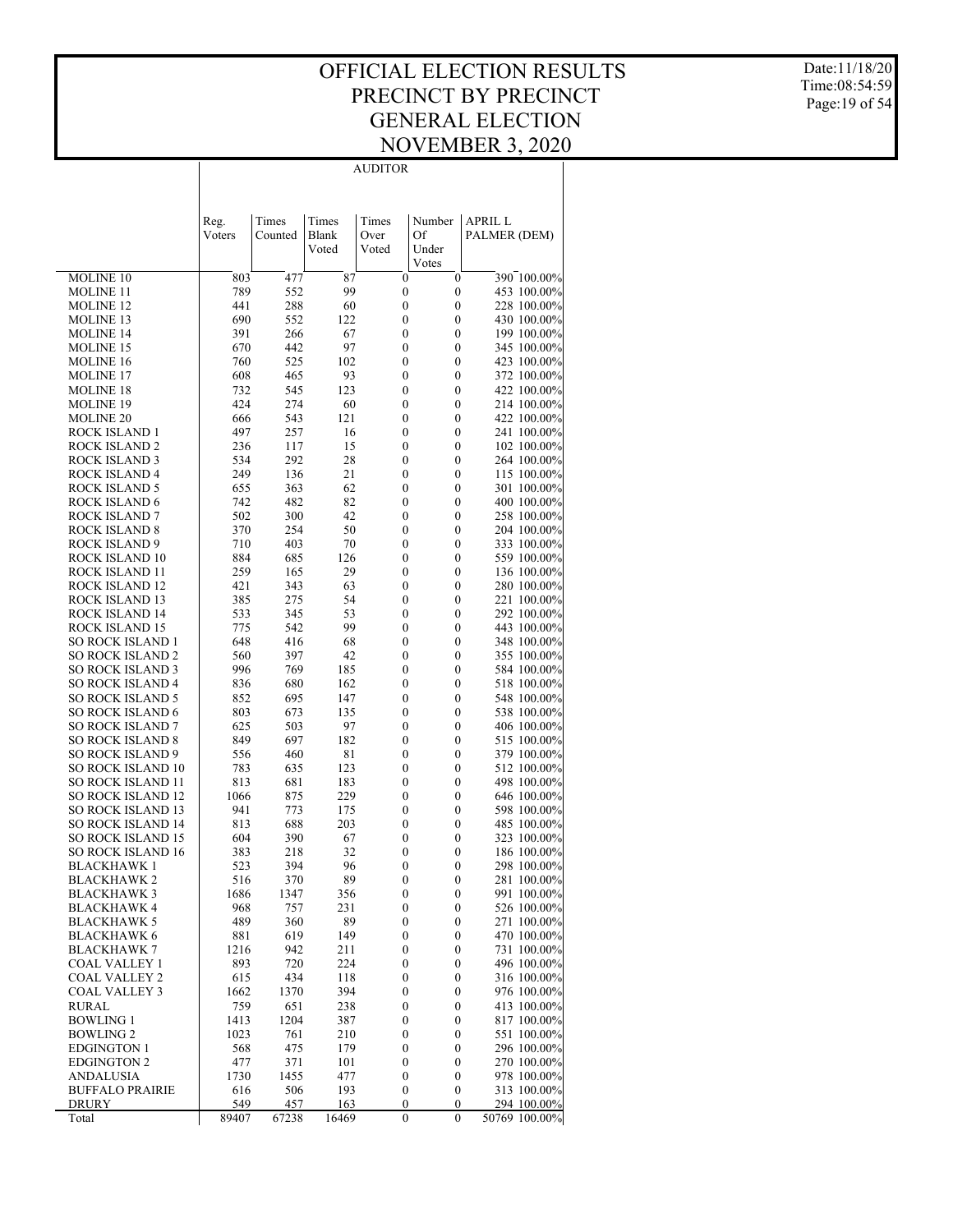#### OFFICIAL ELECTION RESULTS PRECINCT BY PRECINCT GENERAL ELECTION NOVEMBER 3, 2020 CIRCUIT CLERK

Date:11/18/20 Time:08:54:59 Page:20 of 54

|                                        | Reg.<br>Voters | Times<br>Counted | Times<br>Blank | Times<br>Over                        | Number<br>Of                         | <b>B MCGUIRE</b><br><b>MADUNIC (REP)</b> |                  | TAMMY R<br>WEIKERT |                  |
|----------------------------------------|----------------|------------------|----------------|--------------------------------------|--------------------------------------|------------------------------------------|------------------|--------------------|------------------|
|                                        |                |                  | Voted          | Voted                                | Under<br>Votes                       |                                          |                  | (DEM)              |                  |
| Jurisdiction Wide                      |                |                  |                |                                      |                                      |                                          |                  |                    |                  |
| <b>CORDOVA</b>                         | 640            | 511              | 24             | $\boldsymbol{0}$                     | $\mathbf{0}$                         | 304                                      | 62.42%           | 183                | 37.58%           |
| <b>COE</b>                             | 1322           | 1130             | 55             | $\mathbf{0}$                         | $\mathbf{0}$                         | 684                                      | 63.63%           | 391                | 36.37%           |
| <b>CANOE CREEK</b>                     | 387            | 270              | 14             | $\boldsymbol{0}$                     | $\boldsymbol{0}$                     | 174                                      | 67.97%           | 82                 | 32.03%           |
| ZUMA                                   | 537            | 451              | 22             | $\mathbf{0}$                         | $\boldsymbol{0}$                     | 288                                      | 67.13%           | 141                | 32.87%           |
| PORT BYRON                             | 1011           | 830              | 27             | $\boldsymbol{0}$                     | $\boldsymbol{0}$                     | 444                                      | 55.29%           | 359                | 44.71%           |
| <b>HAMPTON 1</b><br><b>HAMPTON 2</b>   | 1196<br>908    | 1025<br>732      | 42<br>36       | $\mathbf{0}$<br>$\mathbf{0}$         | $\boldsymbol{0}$<br>$\boldsymbol{0}$ | 567<br>364                               | 57.68%<br>52.30% | 416<br>332         | 42.32%<br>47.70% |
| <b>HAMPTON 3</b>                       | 519            | 329              | 9              | $\mathbf{0}$                         | $\mathbf{0}$                         | 83                                       | 25.94%           | 237                | 74.06%           |
| <b>HAMPTON 4</b>                       | 487            | 287              | 13             | $\mathbf{0}$                         | $\boldsymbol{0}$                     | 52                                       | 18.98%           | 222                | 81.02%           |
| <b>HAMPTON 5</b>                       | 703            | 561              | 26             | $\mathbf{0}$                         | $\boldsymbol{0}$                     | 269                                      | 50.28%           | 266                | 49.72%           |
| <b>HAMPTON 6</b>                       | 645            | 449              | 22             | $\mathbf{0}$                         | $\boldsymbol{0}$                     | 166                                      | 38.88%           | 261                | 61.12%           |
| HAMPTON 7                              | 478            | 343              | 16             | $\mathbf{0}$                         | $\mathbf{0}$                         | 168                                      | 51.38%           | 159                | 48.62%           |
| <b>HAMPTON 8</b>                       | 373            | 236              | 7              | $\mathbf{0}$                         | $\boldsymbol{0}$                     | 112                                      | 48.91%           | 117                | 51.09%           |
| <b>HAMPTON 9</b>                       | 379            | 229              | 7              | $\mathbf{0}$                         | $\mathbf{0}$                         | 104                                      | 46.85%           | 118                | 53.15%           |
| <b>HAMPTON 10</b>                      | 913            | 668              | 29             | $\mathbf{0}$                         | $\boldsymbol{0}$                     | 230                                      | 35.99%           | 409                | 64.01%           |
| <b>HAMPTON 11</b><br><b>HAMPTON 12</b> | 728<br>802     | 503<br>586       | 17<br>26       | $\mathbf{0}$<br>$\boldsymbol{0}$     | $\mathbf{0}$<br>$\boldsymbol{0}$     | 174<br>247                               | 35.80%<br>44.11% | 312<br>313         | 64.20%<br>55.89% |
| <b>HAMPTON 13</b>                      | 387            | 248              | 13             | $\mathbf{0}$                         | $\boldsymbol{0}$                     | 39                                       | 16.60%           | 196                | 83.40%           |
| <b>HAMPTON 14</b>                      | 1078           | 741              | 25             | $\mathbf{0}$                         | $\boldsymbol{0}$                     | 273                                      | 38.13%           | 443                | 61.87%           |
| <b>HAMPTON 15</b>                      | 905            | 676              | 24             | $\boldsymbol{0}$                     | $\boldsymbol{0}$                     | 295                                      | 45.25%           | 357                | 54.75%           |
| <b>HAMPTON 16</b>                      | 1040           | 721              | 33             | $\mathbf{1}$                         | $\boldsymbol{0}$                     | 297                                      | 43.23%           | 390                | 56.77%           |
| <b>HAMPTON 17</b>                      | 1014           | 840              | 50             | $\mathbf{0}$                         | $\boldsymbol{0}$                     | 378                                      | 47.85%           | 412                | 52.15%           |
| SO MOLINE 1                            | 665            | 468              | 21             | $\mathbf{0}$                         | $\boldsymbol{0}$                     | 167                                      | 37.36%           | 280                | 62.64%           |
| <b>SO MOLINE 2</b>                     | 809            | 583              | 29             | $\mathbf{0}$                         | $\mathbf{0}$                         | 219                                      | 39.53%           | 335                | 60.47%           |
| SO MOLINE 3                            | 448            | 337              | 13             | $\boldsymbol{0}$                     | $\boldsymbol{0}$                     | 122                                      | 37.65%           | 202                | 62.35%           |
| <b>SO MOLINE 4</b>                     | 1366           | 1019             | 41<br>30       | 1<br>$\mathbf{0}$                    | $\boldsymbol{0}$<br>$\boldsymbol{0}$ | 473<br>164                               | 48.41%<br>40.49% | 504<br>241         | 51.59%<br>59.51% |
| SO MOLINE 5<br><b>SO MOLINE 6</b>      | 565<br>850     | 435<br>683       | 21             | $\mathbf{0}$                         | $\boldsymbol{0}$                     | 289                                      | 43.66%           | 373                | 56.34%           |
| <b>SO MOLINE 7</b>                     | 1003           | 800              | 36             | $\boldsymbol{0}$                     | $\boldsymbol{0}$                     | 345                                      | 45.16%           | 419                | 54.84%           |
| <b>SO MOLINE 8</b>                     | 796            | 677              | 24             | $\boldsymbol{0}$                     | $\boldsymbol{0}$                     | 359                                      | 54.98%           | 294                | 45.02%           |
| SO MOLINE 9                            | 958            | 820              | 32             | 1                                    | $\boldsymbol{0}$                     | 375                                      | 47.65%           | 412                | 52.35%           |
| SO MOLINE 10                           | 657            | 440              | 13             | $\boldsymbol{0}$                     | $\boldsymbol{0}$                     | 142                                      | 33.26%           | 285                | 66.74%           |
| SO MOLINE 11                           | 1101           | 824              | 38             | $\mathbf{1}$                         | $\boldsymbol{0}$                     | 338                                      | 43.06%           | 447                | 56.94%           |
| SO MOLINE 12                           | 501            | 381              | 10             | $\mathbf{0}$                         | $\boldsymbol{0}$                     | 136                                      | 36.66%           | 235                | 63.34%           |
| SO MOLINE 13                           | 1090           | 902              | 38             | $\mathbf{0}$                         | $\boldsymbol{0}$                     | 384                                      | 44.44%           | 480                | 55.56%           |
| SO MOLINE 14<br>SO MOLINE 15           | 683<br>547     | 456<br>431       | 16<br>17       | $\mathbf{0}$<br>$\boldsymbol{0}$     | $\boldsymbol{0}$<br>$\boldsymbol{0}$ | 182<br>187                               | 41.36%<br>45.17% | 258<br>227         | 58.64%<br>54.83% |
| SO MOLINE 16                           | 776            | 591              | 19             | $\mathbf{0}$                         | $\boldsymbol{0}$                     | 222                                      | 38.81%           | 350                | 61.19%           |
| SO MOLINE 17                           | 1134           | 868              | 33             | $\boldsymbol{0}$                     | $\boldsymbol{0}$                     | 335                                      | 40.12%           | 500                | 59.88%           |
| SO MOLINE 18                           | 921            | 737              | 27             | $\boldsymbol{0}$                     | $\boldsymbol{0}$                     | 292                                      | 41.13%           | 418                | 58.87%           |
| SO MOLINE 19                           | 967            | 748              | 24             | $\overline{c}$                       | $\boldsymbol{0}$                     | 340                                      | 47.09%           | 382                | 52.91%           |
| SO MOLINE 20                           | 722            | 621              | 24             | $\mathbf{0}$                         | $\boldsymbol{0}$                     | 263                                      | 44.05%           | 334                | 55.95%           |
| SO MOLINE 21                           | 571            | 388              | 25             | $\theta$                             | $\theta$                             | 135                                      | 37.19%           | 228                | 62.81%           |
| SO MOLINE 22                           | 839            | 606              | 34             | $\boldsymbol{0}$                     | $\boldsymbol{0}$                     |                                          | 205 35.84%       |                    | 367 64.16%       |
| SO MOLINE 23                           | 609            | 379<br>492       | 18             | $\boldsymbol{0}$                     | $\boldsymbol{0}$                     | 142<br>202                               | 39.34%<br>42.44% | 219                | 60.66%           |
| SO MOLINE 24<br>SO MOLINE 25           | 708<br>469     | 375              | 16<br>16       | $\boldsymbol{0}$<br>$\boldsymbol{0}$ | $\boldsymbol{0}$<br>$\boldsymbol{0}$ | 160                                      | 44.57%           | 274<br>199         | 57.56%<br>55.43% |
| <b>SO MOLINE 26</b>                    | 543            | 365              | 20             | $\boldsymbol{0}$                     | $\boldsymbol{0}$                     | 137                                      | 39.71%           | 208                | 60.29%           |
| SO MOLINE 27                           | 852            | 692              | 25             | $\boldsymbol{0}$                     | $\boldsymbol{0}$                     | 284                                      | 42.58%           | 383                | 57.42%           |
| <b>SO MOLINE 28</b>                    | 809            | 614              | 24             | $\boldsymbol{0}$                     | $\boldsymbol{0}$                     | 286                                      | 48.47%           | 304                | 51.53%           |
| SO MOLINE 29                           | 1266           | 866              | 34             | $\boldsymbol{0}$                     | $\boldsymbol{0}$                     | 343                                      | 41.23%           | 489                | 58.77%           |
| <b>MOLINE 1</b>                        | 563            | 402              | 23             | $\boldsymbol{0}$                     | $\boldsymbol{0}$                     | 104                                      | 27.44%           | 275                | 72.56%           |
| <b>MOLINE 2</b>                        | 722            | 487              | 22             | $\boldsymbol{0}$                     | $\boldsymbol{0}$                     | 164                                      | 35.27%           | 301                | 64.73%           |
| <b>MOLINE 3</b>                        | 882            | 654              | 29             | $\boldsymbol{0}$                     | $\boldsymbol{0}$                     | 226                                      | 36.16%           | 399                | 63.84%           |
| <b>MOLINE 4</b><br><b>MOLINE 5</b>     | 816<br>714     | 676              | 22<br>21       | $\boldsymbol{0}$<br>$\boldsymbol{0}$ | $\boldsymbol{0}$<br>$\boldsymbol{0}$ | 280<br>209                               | 42.81%<br>38.92% | 374                | 57.19%           |
| <b>MOLINE 6</b>                        | 681            | 558<br>426       | 16             | $\boldsymbol{0}$                     | $\boldsymbol{0}$                     | 135                                      | 32.93%           | 328<br>275         | 61.08%<br>67.07% |
| <b>MOLINE 7</b>                        | 628            | 413              | 16             | $\boldsymbol{0}$                     | $\boldsymbol{0}$                     | 147                                      | 37.03%           | 250                | 62.97%           |
| <b>MOLINE 8</b>                        | 595            | 439              | 10             | $\boldsymbol{0}$                     | $\boldsymbol{0}$                     | 141                                      | 32.87%           | 288                | 67.13%           |
| <b>MOLINE 9</b>                        | 691            | 588              | 24             | 1                                    | $\boldsymbol{0}$                     | 271                                      | 48.13%           | 292                | 51.87%           |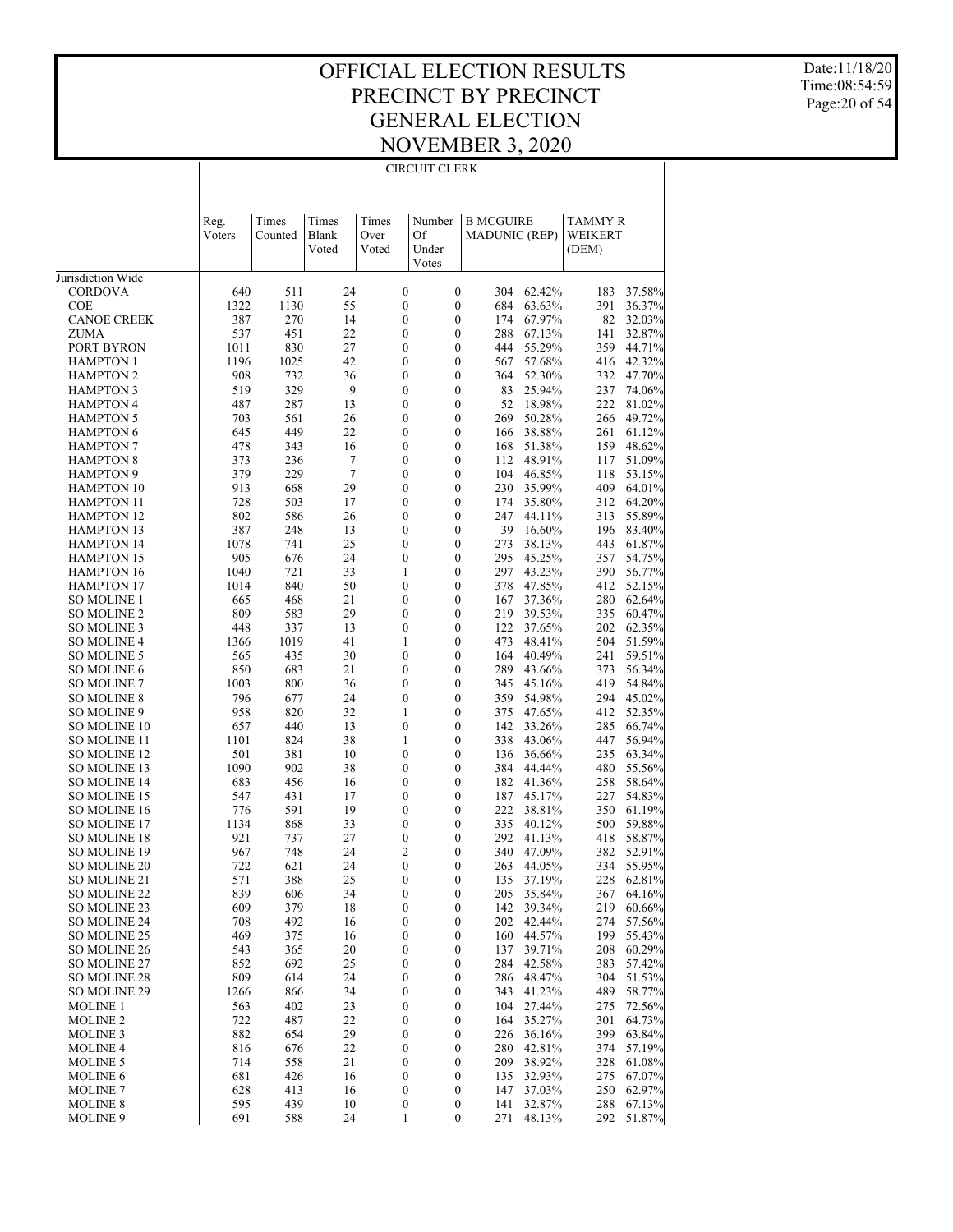#### OFFICIAL ELECTION RESULTS PRECINCT BY PRECINCT GENERAL ELECTION NOVEMBER 3, 2020 CIRCUIT CLERK

Date:11/18/20 Time:08:54:59 Page:21 of 54

|                                                      | Reg.        | Times      | Times        | Times                                | Number                               | <b>B MCGUIRE</b>     |                  | TAMMY R    |                  |
|------------------------------------------------------|-------------|------------|--------------|--------------------------------------|--------------------------------------|----------------------|------------------|------------|------------------|
|                                                      | Voters      | Counted    | <b>Blank</b> | Over                                 | Of                                   | <b>MADUNIC (REP)</b> |                  | WEIKERT    |                  |
|                                                      |             |            | Voted        | Voted                                | Under<br>Votes                       |                      |                  | (DEM)      |                  |
| <b>MOLINE 10</b>                                     | 803         | 477        | 25           | $\boldsymbol{0}$                     | $\mathbf{0}$                         | 144                  | 31.86%           | 308        | 68.14%           |
| <b>MOLINE 11</b>                                     | 789         | 552        | 16           | $\boldsymbol{0}$                     | $\boldsymbol{0}$                     | 192                  | 35.82%           | 344        | 64.18%           |
| <b>MOLINE 12</b>                                     | 441         | 288        | 7            | $\boldsymbol{0}$                     | $\mathbf{0}$                         | 110                  | 39.15%           | 171        | 60.85%           |
| MOLINE 13                                            | 690<br>391  | 552<br>266 | 20<br>6      | 0<br>0                               | $\mathbf{0}$<br>$\mathbf{0}$         | 203<br>126           | 38.16%<br>48.46% | 329<br>134 | 61.84%<br>51.54% |
| <b>MOLINE 14</b><br>MOLINE 15                        | 670         | 442        | 18           | 0                                    | $\overline{0}$                       | 169                  | 39.86%           | 255        | 60.14%           |
| MOLINE 16                                            | 760         | 525        | 12           | 0                                    | $\mathbf{0}$                         | 198                  | 38.60%           | 315        | 61.40%           |
| <b>MOLINE 17</b>                                     | 608         | 465        | 20           | 0                                    | $\mathbf{0}$                         | 171                  | 38.43%           | 274        | 61.57%           |
| MOLINE 18                                            | 732         | 545        | 16           | 0                                    | $\boldsymbol{0}$                     | 235                  | 44.42%           | 294        | 55.58%           |
| MOLINE 19                                            | 424         | 274        | 9            | 0                                    | $\boldsymbol{0}$                     | 104                  | 39.25%           | 161        | 60.75%           |
| <b>MOLINE 20</b><br>ROCK ISLAND 1                    | 666<br>497  | 543<br>257 | 19<br>11     | 0<br>0                               | $\boldsymbol{0}$<br>$\boldsymbol{0}$ | 237<br>25            | 45.23%<br>10.16% | 287<br>221 | 54.77%<br>89.84% |
| <b>ROCK ISLAND 2</b>                                 | 236         | 117        | 9            | 0                                    | $\boldsymbol{0}$                     | 12                   | 11.11%           | 96         | 88.89%           |
| ROCK ISLAND 3                                        | 534         | 292        | 11           | 0                                    | $\boldsymbol{0}$                     | 33                   | 11.74%           | 248        | 88.26%           |
| <b>ROCK ISLAND 4</b>                                 | 249         | 136        | 6            | 0                                    | $\mathbf{0}$                         | 25                   | 19.23%           | 105        | 80.77%           |
| ROCK ISLAND 5                                        | 655         | 363        | 18           | 0                                    | $\overline{0}$                       | 77                   | 22.32%           | 268        | 77.68%           |
| ROCK ISLAND 6                                        | 742         | 482        | 27           | 0                                    | $\boldsymbol{0}$                     | 121                  | 26.59%           | 334        | 73.41%           |
| <b>ROCK ISLAND 7</b>                                 | 502         | 300        | 11           | 0                                    | $\overline{0}$<br>$\mathbf{0}$       | 66                   | 22.84%<br>31.30% | 223        | 77.16%           |
| <b>ROCK ISLAND 8</b><br>ROCK ISLAND 9                | 370<br>710  | 254<br>403 | 8<br>21      | 0<br>0                               | $\overline{0}$                       | 77<br>90             | 23.56%           | 169<br>292 | 68.70%<br>76.44% |
| ROCK ISLAND 10                                       | 884         | 685        | 20           | 0                                    | $\boldsymbol{0}$                     | 242                  | 36.39%           | 423        | 63.61%           |
| ROCK ISLAND 11                                       | 259         | 165        | 6            | 0                                    | $\boldsymbol{0}$                     | 50                   | 31.45%           | 109        | 68.55%           |
| ROCK ISLAND 12                                       | 421         | 343        | 21           | 0                                    | $\mathbf{0}$                         | 123                  | 38.20%           | 199        | 61.80%           |
| ROCK ISLAND 13                                       | 385         | 275        | 8            | 0                                    | $\mathbf{0}$                         | 116                  | 43.45%           | 151        | 56.55%           |
| ROCK ISLAND 14                                       | 533         | 345        | 13           | 0                                    | $\mathbf{0}$                         | 90                   | 27.11%           | 242        | 72.89%           |
| ROCK ISLAND 15<br><b>SO ROCK ISLAND 1</b>            | 775<br>648  | 542<br>416 | 16<br>14     | 0<br>0                               | $\overline{0}$<br>$\mathbf{0}$       | 183<br>95            | 34.79%<br>23.63% | 343<br>307 | 65.21%<br>76.37% |
| <b>SO ROCK ISLAND 2</b>                              | 560         | 397        | 13           | 0                                    | $\boldsymbol{0}$                     | 80                   | 20.83%           | 304        | 79.17%           |
| <b>SO ROCK ISLAND 3</b>                              | 996         | 769        | 38           | 1                                    | $\boldsymbol{0}$                     | 261                  | 35.75%           | 469        | 64.25%           |
| <b>SO ROCK ISLAND 4</b>                              | 836         | 680        | 23           | $\boldsymbol{0}$                     | $\boldsymbol{0}$                     | 265                  | 40.33%           | 392        | 59.67%           |
| <b>SO ROCK ISLAND 5</b>                              | 852         | 695        | 25           | $\boldsymbol{0}$                     | $\mathbf{0}$                         | 255                  | 38.06%           | 415        | 61.94%           |
| <b>SO ROCK ISLAND 6</b>                              | 803         | 673        | 19           | 1                                    | $\overline{0}$                       | 250                  | 38.28%           | 403        | 61.72%           |
| <b>SO ROCK ISLAND 7</b><br><b>SO ROCK ISLAND 8</b>   | 625<br>849  | 503<br>697 | 11<br>30     | $\boldsymbol{0}$<br>0                | $\boldsymbol{0}$<br>$\overline{0}$   | 177<br>292           | 35.98%<br>43.78% | 315<br>375 | 64.02%<br>56.22% |
| <b>SO ROCK ISLAND 9</b>                              | 556         | 460        | 13           | 0                                    | $\mathbf{0}$                         | 149                  | 33.33%           | 298        | 66.67%           |
| <b>SO ROCK ISLAND 10</b>                             | 783         | 635        | 22           | 0                                    | $\overline{0}$                       | 231                  | 37.68%           | 382        | 62.32%           |
| <b>SO ROCK ISLAND 11</b>                             | 813         | 681        | 26           | 0                                    | $\boldsymbol{0}$                     | 300                  | 45.80%           | 355        | 54.20%           |
| <b>SO ROCK ISLAND 12</b>                             | 1066        | 875        | 27           | 0                                    | $\boldsymbol{0}$                     | 385                  | 45.40%           | 463        | 54.60%           |
| <b>SO ROCK ISLAND 13</b>                             | 941         | 773        | 14           | 0                                    | $\mathbf{0}$                         | 357                  | 47.04%           | 402        | 52.96%           |
| <b>SO ROCK ISLAND 14</b><br><b>SO ROCK ISLAND 15</b> | 813<br>604  | 688<br>390 | 22<br>13     | 1<br>1                               | $\boldsymbol{0}$<br>$\boldsymbol{0}$ | 296<br>127           | 44.51%<br>33.78% | 369<br>249 | 55.49%<br>66.22% |
| <b>SO ROCK ISLAND 16</b>                             | 383         | 218        | 9            | $\boldsymbol{0}$                     | $\overline{0}$                       | 67                   | 32.06%           | 142        | 67.94%           |
| <b>BLACKHAWK1</b>                                    | 523         | 394        | 18           | 0                                    | $\mathbf{0}$                         | 184                  | 48.94%           | 192        | 51.06%           |
| <b>BLACKHAWK 2</b>                                   | 516         | 370        | 13           | $\mathbf{0}$                         | $\overline{0}$                       | 160                  | 44.82%           | 197        | 55.18%           |
| <b>BLACKHAWK3</b>                                    | 1686        | 1347       | 44           | $\boldsymbol{0}$                     | $\boldsymbol{0}$                     |                      | 623 47.81%       | 680        | 52.19%           |
| <b>BLACKHAWK 4</b>                                   | 968         | 757        | 20           | $\boldsymbol{0}$                     | $\boldsymbol{0}$                     | 405                  | 54.95%           | 332        | 45.05%           |
| <b>BLACKHAWK 5</b>                                   | 489         | 360        | 13           | $\boldsymbol{0}$                     | $\boldsymbol{0}$                     | 160                  | 46.11%           | 187        | 53.89%           |
| <b>BLACKHAWK 6</b><br><b>BLACKHAWK 7</b>             | 881<br>1216 | 619<br>942 | 24<br>35     | 1<br>1                               | $\boldsymbol{0}$<br>$\boldsymbol{0}$ | 265<br>396           | 44.61%<br>43.71% | 329<br>510 | 55.39%<br>56.29% |
| COAL VALLEY 1                                        | 893         | 720        | 37           | $\boldsymbol{0}$                     | $\boldsymbol{0}$                     | 395                  | 57.83%           | 288        | 42.17%           |
| <b>COAL VALLEY 2</b>                                 | 615         | 434        | 16           | $\boldsymbol{0}$                     | $\boldsymbol{0}$                     | 216                  | 51.67%           | 202        | 48.33%           |
| <b>COAL VALLEY 3</b>                                 | 1662        | 1370       | 56           | $\boldsymbol{0}$                     | $\boldsymbol{0}$                     | 730                  | 55.56%           | 584        | 44.44%           |
| <b>RURAL</b>                                         | 759         | 651        | 32           | $\boldsymbol{0}$                     | $\boldsymbol{0}$                     | 388                  | 62.68%           | 231        | 37.32%           |
| <b>BOWLING 1</b>                                     | 1413        | 1204       | 47           | $\boldsymbol{0}$                     | $\boldsymbol{0}$                     | 675                  | 58.34%           | 482        | 41.66%           |
| <b>BOWLING 2</b><br><b>EDGINGTON 1</b>               | 1023<br>568 | 761<br>475 | 21<br>25     | $\boldsymbol{0}$<br>$\boldsymbol{0}$ | $\boldsymbol{0}$<br>$\boldsymbol{0}$ | 389<br>275           | 52.57%<br>61.11% | 351<br>175 | 47.43%<br>38.89% |
| <b>EDGINGTON 2</b>                                   | 477         | 371        | 9            | $\boldsymbol{0}$                     | $\boldsymbol{0}$                     | 198                  | 54.70%           | 164        | 45.30%           |
| <b>ANDALUSIA</b>                                     | 1730        | 1455       | 57           | $\boldsymbol{0}$                     | $\boldsymbol{0}$                     | 745                  | 53.29%           | 653        | 46.71%           |
| <b>BUFFALO PRAIRIE</b>                               | 616         | 506        | 27           | $\boldsymbol{0}$                     | $\boldsymbol{0}$                     | 312                  | 65.14%           | 167        | 34.86%           |
| <b>DRURY</b>                                         | 549         | 457        | 20           | $\boldsymbol{0}$                     | $\boldsymbol{0}$                     | 276                  | 63.16%           | 161        | 36.84%           |
| Total                                                | 89407       | 67238      | 2645         | 13                                   | $\mathbf{0}$                         | 28215                | 43.69%           | 36365      | 56.31%           |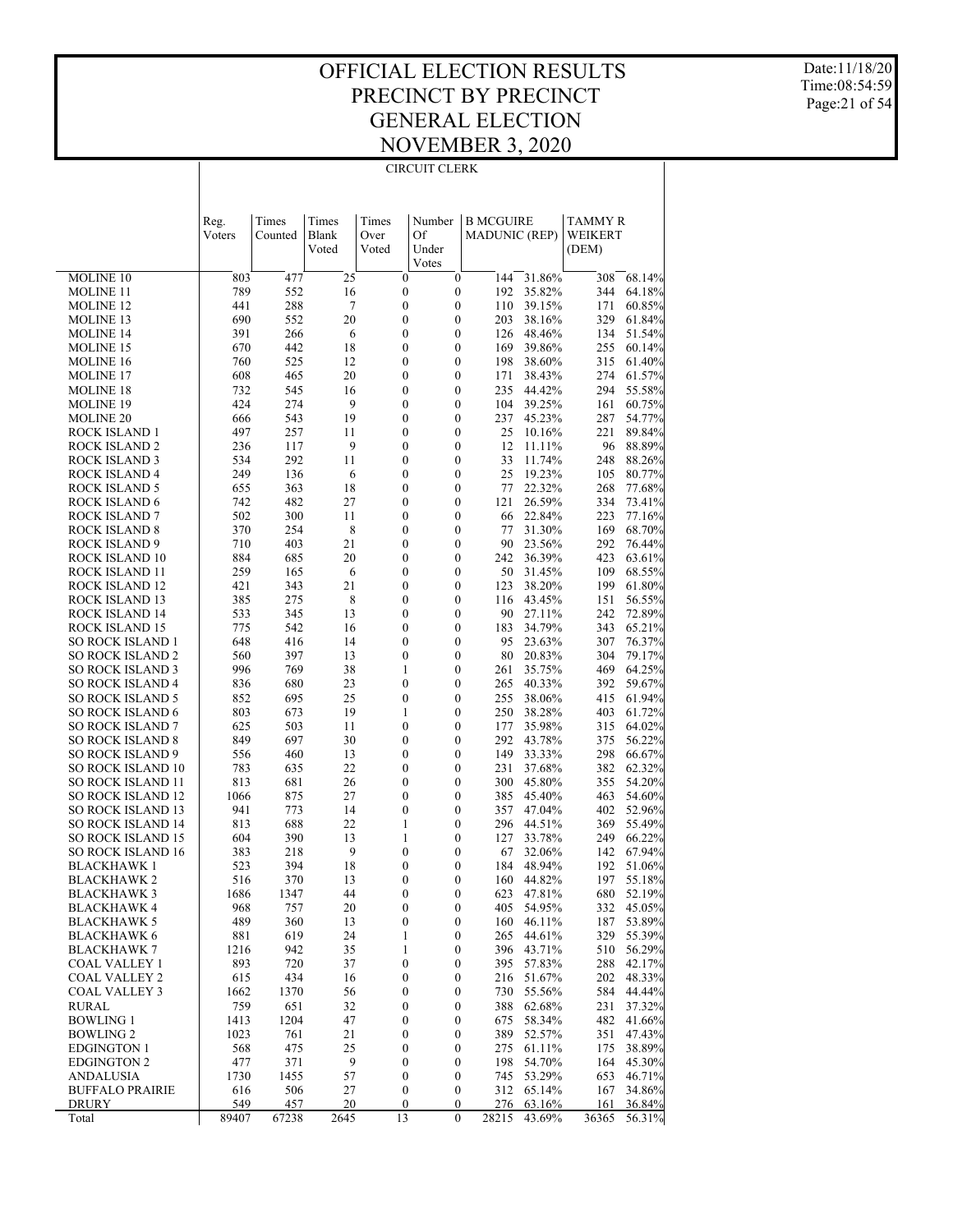**CORONER** 

Date:11/18/20 Time:08:54:59 Page:22 of 54

|                                       |                |                  |                         | <b>CORONER</b>                       |                                      |                                           |
|---------------------------------------|----------------|------------------|-------------------------|--------------------------------------|--------------------------------------|-------------------------------------------|
|                                       |                |                  |                         |                                      |                                      |                                           |
|                                       | Reg.<br>Voters | Times<br>Counted | Times<br>Blank<br>Voted | Times<br>Over<br>Voted               | Number<br>Of<br>Under<br>Votes       | <b>BRIAN</b><br><b>GUSTAFSON</b><br>(DEM) |
| Jurisdiction Wide                     |                |                  |                         |                                      |                                      |                                           |
| CORDOVA                               | 640            | 511              | 176                     | $\boldsymbol{0}$                     | $\boldsymbol{0}$                     | 335 100.00%                               |
| COE                                   | 1322           | 1130             | 369                     | $\boldsymbol{0}$                     | $\boldsymbol{0}$                     | 761 100.00%                               |
| <b>CANOE CREEK</b>                    | 387            | 270              | 87                      | $\boldsymbol{0}$                     | $\boldsymbol{0}$                     | 183 100.00%                               |
| <b>ZUMA</b>                           | 537            | 451              | 142                     | 0                                    | $\boldsymbol{0}$                     | 309 100.00%                               |
| PORT BYRON<br><b>HAMPTON 1</b>        | 1011<br>1196   | 830<br>1025      | 222<br>280              | $\boldsymbol{0}$<br>0                | $\boldsymbol{0}$<br>$\boldsymbol{0}$ | 608 100.00%<br>745 100.00%                |
| <b>HAMPTON 2</b>                      | 908            | 732              | 217                     | $\boldsymbol{0}$                     | $\boldsymbol{0}$                     | 515 100.00%                               |
| <b>HAMPTON 3</b>                      | 519            | 329              | 51                      | 0                                    | $\boldsymbol{0}$                     | 278 100.00%                               |
| <b>HAMPTON 4</b>                      | 487            | 287              | 27                      | $\boldsymbol{0}$                     | $\boldsymbol{0}$                     | 260 100.00%                               |
| <b>HAMPTON 5</b>                      | 703            | 561              | 139                     | 0                                    | $\boldsymbol{0}$                     | 422 100.00%                               |
| <b>HAMPTON 6</b>                      | 645            | 449              | 87                      | $\boldsymbol{0}$                     | $\boldsymbol{0}$                     | 362 100.00%                               |
| <b>HAMPTON 7</b>                      | 478            | 343              | 85                      | $\boldsymbol{0}$                     | 0                                    | 258 100.00%                               |
| <b>HAMPTON 8</b>                      | 373            | 236              | 57                      | $\boldsymbol{0}$                     | $\boldsymbol{0}$                     | 179 100.00%                               |
| <b>HAMPTON 9</b><br><b>HAMPTON 10</b> | 379<br>913     | 229<br>668       | 49<br>126               | $\boldsymbol{0}$<br>$\boldsymbol{0}$ | $\boldsymbol{0}$<br>$\boldsymbol{0}$ | 180 100.00%<br>542 100.00%                |
| <b>HAMPTON 11</b>                     | 728            | 503              | 83                      | $\boldsymbol{0}$                     | $\boldsymbol{0}$                     | 420 100.00%                               |
| <b>HAMPTON 12</b>                     | 802            | 586              | 139                     | $\boldsymbol{0}$                     | $\boldsymbol{0}$                     | 447 100.00%                               |
| <b>HAMPTON 13</b>                     | 387            | 248              | 27                      | 0                                    | $\boldsymbol{0}$                     | 221 100.00%                               |
| <b>HAMPTON 14</b>                     | 1078           | 741              | 136                     | $\boldsymbol{0}$                     | $\boldsymbol{0}$                     | 605 100.00%                               |
| <b>HAMPTON 15</b>                     | 905            | 676              | 135                     | 0                                    | $\boldsymbol{0}$                     | 541 100.00%                               |
| <b>HAMPTON 16</b>                     | 1040           | 721              | 160                     | $\boldsymbol{0}$                     | $\boldsymbol{0}$                     | 561 100.00%                               |
| <b>HAMPTON 17</b>                     | 1014           | 840              | 222                     | 0                                    | $\boldsymbol{0}$                     | 618 100.00%                               |
| SO MOLINE 1<br><b>SO MOLINE 2</b>     | 665<br>809     | 468              | 79<br>116               | $\boldsymbol{0}$<br>$\boldsymbol{0}$ | $\boldsymbol{0}$<br>$\boldsymbol{0}$ | 389 100.00%                               |
| <b>SO MOLINE 3</b>                    | 448            | 583<br>337       | 72                      | $\boldsymbol{0}$                     | $\boldsymbol{0}$                     | 467 100.00%<br>265 100.00%                |
| <b>SO MOLINE 4</b>                    | 1366           | 1019             | 247                     | 0                                    | $\boldsymbol{0}$                     | 772 100.00%                               |
| <b>SO MOLINE 5</b>                    | 565            | 435              | 98                      | $\boldsymbol{0}$                     | $\boldsymbol{0}$                     | 337 100.00%                               |
| <b>SO MOLINE 6</b>                    | 850            | 683              | 140                     | $\boldsymbol{0}$                     | $\boldsymbol{0}$                     | 543 100.00%                               |
| <b>SO MOLINE 7</b>                    | 1003           | 800              | 210                     | $\boldsymbol{0}$                     | $\boldsymbol{0}$                     | 590 100.00%                               |
| <b>SO MOLINE 8</b>                    | 796            | 677              | 202                     | 0                                    | $\boldsymbol{0}$                     | 475 100.00%                               |
| SO MOLINE 9                           | 958            | 820              | 203                     | $\boldsymbol{0}$                     | $\boldsymbol{0}$                     | 617 100.00%                               |
| SO MOLINE 10<br>SO MOLINE 11          | 657<br>1101    | 440<br>824       | 74<br>203               | $\boldsymbol{0}$<br>$\boldsymbol{0}$ | $\boldsymbol{0}$<br>$\boldsymbol{0}$ | 366 100.00%<br>621 100.00%                |
| SO MOLINE 12                          | 501            | 381              | 58                      | $\boldsymbol{0}$                     | $\boldsymbol{0}$                     | 323 100.00%                               |
| SO MOLINE 13                          | 1090           | 902              | 210                     | $\boldsymbol{0}$                     | $\boldsymbol{0}$                     | 692 100.00%                               |
| <b>SO MOLINE 14</b>                   | 683            | 456              | 91                      | $\boldsymbol{0}$                     | $\boldsymbol{0}$                     | 365 100.00%                               |
| SO MOLINE 15                          | 547            | 431              | 90                      | $\boldsymbol{0}$                     | $\boldsymbol{0}$                     | 341 100.00%                               |
| <b>SO MOLINE 16</b>                   | 776            | 591              | 134                     | $\boldsymbol{0}$                     | $\boldsymbol{0}$                     | 457 100.00%                               |
| <b>SO MOLINE 17</b>                   | 1134           | 868              | 181                     | $\boldsymbol{0}$                     | $\boldsymbol{0}$                     | 687 100.00%                               |
| <b>SO MOLINE 18</b><br>SO MOLINE 19   | 921<br>967     | 737<br>748       | 163<br>187              | 0<br>0                               | 0<br>$\mathbf{0}$                    | 574 100.00%<br>561 100.00%                |
| SO MOLINE 20                          | 722            | 621              | 139                     | $\boldsymbol{0}$                     | 0                                    | 482 100.00%                               |
| SO MOLINE 21                          | 571            | 388              | 75                      | $\boldsymbol{0}$                     | $\boldsymbol{0}$                     | 313 100.00%                               |
| SO MOLINE 22                          | 839            | 606              | 121                     | $\boldsymbol{0}$                     | $\boldsymbol{0}$                     | 485 100.00%                               |
| SO MOLINE 23                          | 609            | 379              | 68                      | $\boldsymbol{0}$                     | $\boldsymbol{0}$                     | 311 100.00%                               |
| SO MOLINE 24                          | 708            | 492              | 97                      | $\boldsymbol{0}$                     | $\boldsymbol{0}$                     | 395 100.00%                               |
| SO MOLINE 25                          | 469            | 375              | 95                      | $\boldsymbol{0}$                     | $\boldsymbol{0}$                     | 280 100.00%                               |
| <b>SO MOLINE 26</b><br>SO MOLINE 27   | 543<br>852     | 365<br>692       | 91<br>130               | $\boldsymbol{0}$<br>$\boldsymbol{0}$ | $\boldsymbol{0}$<br>$\boldsymbol{0}$ | 274 100.00%<br>562 100.00%                |
| SO MOLINE 28                          | 809            | 614              | 153                     | $\boldsymbol{0}$                     | $\boldsymbol{0}$                     | 461 100.00%                               |
| <b>SO MOLINE 29</b>                   | 1266           | 866              | 195                     | $\boldsymbol{0}$                     | $\boldsymbol{0}$                     | 671 100.00%                               |
| MOLINE 1                              | 563            | 402              | 74                      | $\boldsymbol{0}$                     | $\boldsymbol{0}$                     | 328 100.00%                               |
| <b>MOLINE 2</b>                       | 722            | 487              | 90                      | $\boldsymbol{0}$                     | $\boldsymbol{0}$                     | 397 100.00%                               |
| <b>MOLINE 3</b>                       | 882            | 654              | 110                     | $\boldsymbol{0}$                     | $\boldsymbol{0}$                     | 544 100.00%                               |
| <b>MOLINE 4</b>                       | 816            | 676              | 142                     | $\boldsymbol{0}$                     | $\boldsymbol{0}$                     | 534 100.00%                               |
| <b>MOLINE 5</b>                       | 714            | 558              | 93<br>79                | $\boldsymbol{0}$                     | $\boldsymbol{0}$                     | 465 100.00%                               |
| <b>MOLINE 6</b><br><b>MOLINE 7</b>    | 681<br>628     | 426<br>413       | 70                      | $\boldsymbol{0}$<br>$\boldsymbol{0}$ | $\boldsymbol{0}$<br>$\boldsymbol{0}$ | 347 100.00%<br>343 100.00%                |
| <b>MOLINE 8</b>                       | 595            | 439              | 69                      | $\boldsymbol{0}$                     | $\boldsymbol{0}$                     | 370 100.00%                               |
| <b>MOLINE 9</b>                       | 691            | 588              | 131                     | 0                                    | $\boldsymbol{0}$                     | 457 100.00%                               |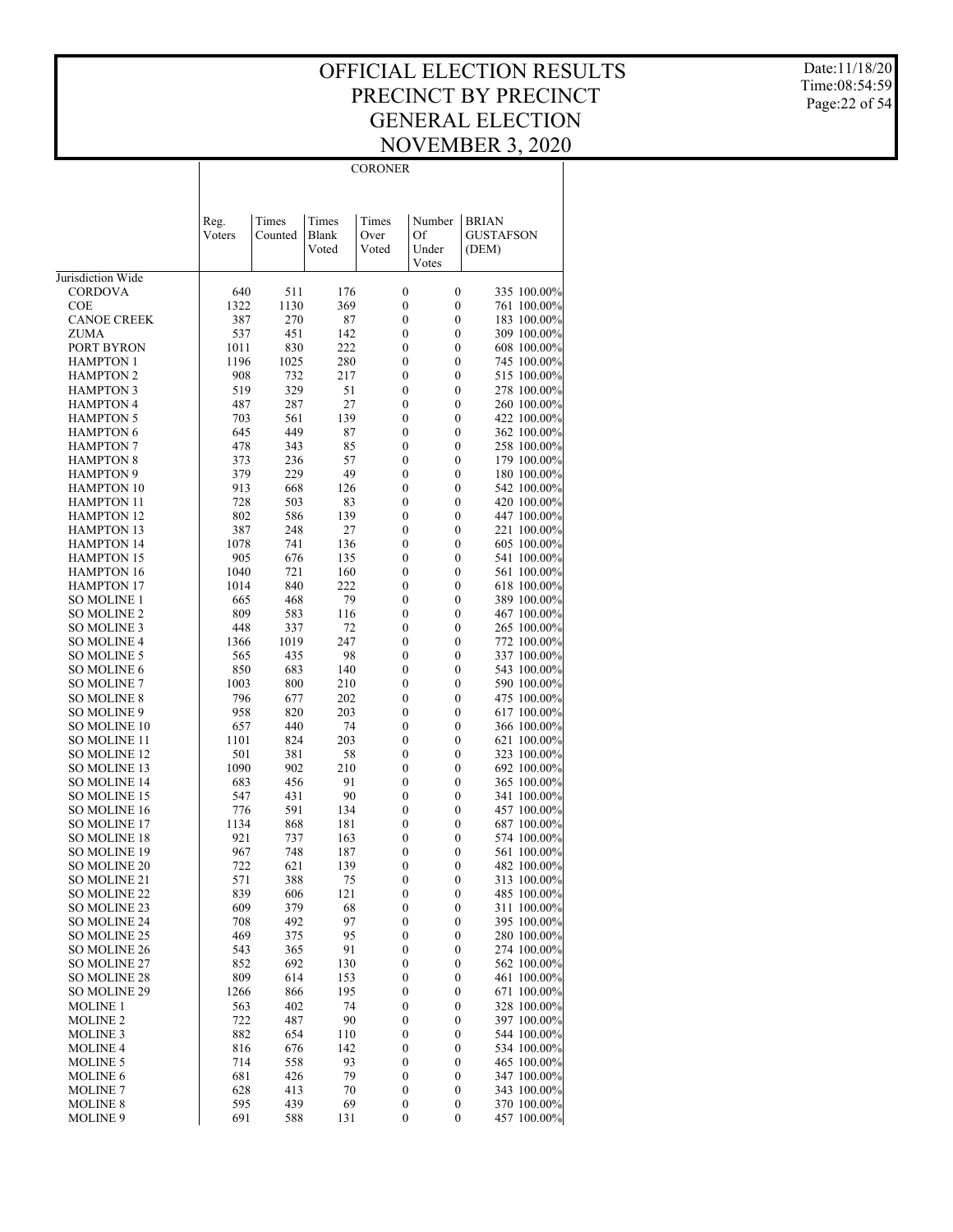**CORONER** 

Date:11/18/20 Time:08:54:59 Page:23 of 54

|                                                      | Reg.        | Times       | Times      | Times                                | Number                               | <b>BRIAN</b>                |
|------------------------------------------------------|-------------|-------------|------------|--------------------------------------|--------------------------------------|-----------------------------|
|                                                      | Voters      | Counted     | Blank      | Over                                 | Of                                   | <b>GUSTAFSON</b>            |
|                                                      |             |             | Voted      | Voted                                | Under                                | (DEM)                       |
| <b>MOLINE 10</b>                                     | 803         | 477         | 80         | $\boldsymbol{0}$                     | Votes<br>$\boldsymbol{0}$            | 397 100.00%                 |
| <b>MOLINE 11</b>                                     | 789         | 552         | 87         | $\boldsymbol{0}$                     | $\boldsymbol{0}$                     | 465 100.00%                 |
| <b>MOLINE 12</b>                                     | 441         | 288         | 50         | $\boldsymbol{0}$                     | $\boldsymbol{0}$                     | 238 100.00%                 |
| MOLINE 13                                            | 690         | 552         | 108        | $\boldsymbol{0}$                     | 0                                    | 444 100.00%                 |
| <b>MOLINE 14</b>                                     | 391         | 266         | 58         | $\boldsymbol{0}$                     | $\boldsymbol{0}$                     | 208 100.00%                 |
| <b>MOLINE 15</b><br><b>MOLINE 16</b>                 | 670<br>760  | 442<br>525  | 90<br>85   | $\boldsymbol{0}$<br>$\boldsymbol{0}$ | 0<br>$\boldsymbol{0}$                | 352 100.00%<br>440 100.00%  |
| <b>MOLINE 17</b>                                     | 608         | 465         | 87         | $\boldsymbol{0}$                     | 0                                    | 378 100.00%                 |
| <b>MOLINE 18</b>                                     | 732         | 545         | 113        | $\boldsymbol{0}$                     | $\boldsymbol{0}$                     | 432 100.00%                 |
| MOLINE 19                                            | 424         | 274         | 54         | $\boldsymbol{0}$                     | 0                                    | 220 100.00%                 |
| <b>MOLINE 20</b>                                     | 666         | 543         | 111        | $\boldsymbol{0}$                     | $\boldsymbol{0}$                     | 432 100.00%                 |
| ROCK ISLAND 1<br>ROCK ISLAND 2                       | 497<br>236  | 257<br>117  | 19<br>13   | $\boldsymbol{0}$<br>$\boldsymbol{0}$ | 0<br>$\boldsymbol{0}$                | 238 100.00%<br>104 100.00%  |
| ROCK ISLAND 3                                        | 534         | 292         | 22         | $\boldsymbol{0}$                     | 0                                    | 270 100.00%                 |
| ROCK ISLAND 4                                        | 249         | 136         | 17         | $\boldsymbol{0}$                     | $\boldsymbol{0}$                     | 119 100.00%                 |
| ROCK ISLAND 5                                        | 655         | 363         | 60         | $\boldsymbol{0}$                     | 0                                    | 303 100.00%                 |
| ROCK ISLAND 6                                        | 742         | 482         | 75         | $\boldsymbol{0}$                     | $\boldsymbol{0}$                     | 407 100.00%                 |
| ROCK ISLAND 7                                        | 502         | 300         | 42         | $\boldsymbol{0}$                     | 0                                    | 258 100.00%                 |
| ROCK ISLAND 8<br>ROCK ISLAND 9                       | 370<br>710  | 254<br>403  | 43<br>68   | $\boldsymbol{0}$<br>$\boldsymbol{0}$ | $\boldsymbol{0}$<br>0                | 211 100.00%<br>335 100.00%  |
| ROCK ISLAND 10                                       | 884         | 685         | 107        | $\boldsymbol{0}$                     | $\boldsymbol{0}$                     | 578 100.00%                 |
| ROCK ISLAND 11                                       | 259         | 165         | 28         | $\boldsymbol{0}$                     | 0                                    | 137 100.00%                 |
| ROCK ISLAND 12                                       | 421         | 343         | 58         | $\boldsymbol{0}$                     | $\boldsymbol{0}$                     | 285 100.00%                 |
| ROCK ISLAND 13                                       | 385         | 275         | 42         | $\boldsymbol{0}$                     | 0                                    | 233 100.00%                 |
| ROCK ISLAND 14<br>ROCK ISLAND 15                     | 533<br>775  | 345<br>542  | 51<br>87   | $\boldsymbol{0}$<br>$\boldsymbol{0}$ | $\boldsymbol{0}$<br>0                | 294 100.00%<br>455 100.00%  |
| SO ROCK ISLAND 1                                     | 648         | 416         | 57         | $\boldsymbol{0}$                     | $\boldsymbol{0}$                     | 359 100.00%                 |
| <b>SO ROCK ISLAND 2</b>                              | 560         | 397         | 40         | $\boldsymbol{0}$                     | 0                                    | 357 100.00%                 |
| <b>SO ROCK ISLAND 3</b>                              | 996         | 769         | 163        | $\boldsymbol{0}$                     | $\boldsymbol{0}$                     | 606 100.00%                 |
| <b>SO ROCK ISLAND 4</b>                              | 836         | 680         | 129        | $\boldsymbol{0}$                     | 0                                    | 551 100.00%                 |
| <b>SO ROCK ISLAND 5</b>                              | 852         | 695         | 116        | $\boldsymbol{0}$                     | $\boldsymbol{0}$                     | 579 100.00%                 |
| <b>SO ROCK ISLAND 6</b><br><b>SO ROCK ISLAND 7</b>   | 803<br>625  | 673<br>503  | 122<br>89  | $\boldsymbol{0}$<br>$\boldsymbol{0}$ | 0<br>$\boldsymbol{0}$                | 551 100.00%<br>414 100.00%  |
| <b>SO ROCK ISLAND 8</b>                              | 849         | 697         | 151        | $\boldsymbol{0}$                     | 0                                    | 546 100.00%                 |
| <b>SO ROCK ISLAND 9</b>                              | 556         | 460         | 66         | $\boldsymbol{0}$                     | $\boldsymbol{0}$                     | 394 100.00%                 |
| <b>SO ROCK ISLAND 10</b>                             | 783         | 635         | 113        | $\boldsymbol{0}$                     | 0                                    | 522 100.00%                 |
| SO ROCK ISLAND 11                                    | 813         | 681         | 158        | $\boldsymbol{0}$                     | $\boldsymbol{0}$                     | 523 100.00%                 |
| <b>SO ROCK ISLAND 12</b><br><b>SO ROCK ISLAND 13</b> | 1066<br>941 | 875<br>773  | 189<br>150 | $\boldsymbol{0}$<br>$\boldsymbol{0}$ | 0<br>$\boldsymbol{0}$                | 686 100.00%<br>623 100.00%  |
| <b>SO ROCK ISLAND 14</b>                             | 813         | 688         | 171        | $\boldsymbol{0}$                     | 0                                    | 517 100.00%                 |
| <b>SO ROCK ISLAND 15</b>                             | 604         | 390         | 57         | $\boldsymbol{0}$                     | $\boldsymbol{0}$                     | 333 100.00%                 |
| <b>SO ROCK ISLAND 16</b>                             | 383         | 218         | 28         | $\boldsymbol{0}$                     | 0                                    | 190 100.00%                 |
| <b>BLACKHAWK</b> 1                                   | 523         | 394         | 84         | $\boldsymbol{0}$                     | 0                                    | 310 100.00%                 |
| <b>BLACKHAWK 2</b>                                   | 516         | 370         | 75         | $\mathbf{0}$                         | 0                                    | 295 100.00%                 |
| BLACKHAWK 3<br><b>BLACKHAWK 4</b>                    | 1686<br>968 | 1347<br>757 | 325<br>200 | 0<br>$\boldsymbol{0}$                | $\boldsymbol{0}$<br>$\boldsymbol{0}$ | 1022 100.00%<br>557 100.00% |
| <b>BLACKHAWK 5</b>                                   | 489         | 360         | 79         | $\boldsymbol{0}$                     | $\boldsymbol{0}$                     | 281 100.00%                 |
| <b>BLACKHAWK 6</b>                                   | 881         | 619         | 129        | $\boldsymbol{0}$                     | $\boldsymbol{0}$                     | 490 100.00%                 |
| <b>BLACKHAWK 7</b>                                   | 1216        | 942         | 191        | $\boldsymbol{0}$                     | $\boldsymbol{0}$                     | 751 100.00%                 |
| COAL VALLEY 1                                        | 893         | 720         | 199        | $\boldsymbol{0}$                     | $\boldsymbol{0}$                     | 521 100.00%                 |
| <b>COAL VALLEY 2</b><br><b>COAL VALLEY 3</b>         | 615<br>1662 | 434<br>1370 | 112<br>360 | $\boldsymbol{0}$<br>$\boldsymbol{0}$ | $\boldsymbol{0}$<br>$\boldsymbol{0}$ | 322 100.00%<br>1010 100.00% |
| <b>RURAL</b>                                         | 759         | 651         | 210        | $\boldsymbol{0}$                     | $\boldsymbol{0}$                     | 441 100.00%                 |
| <b>BOWLING 1</b>                                     | 1413        | 1204        | 358        | $\boldsymbol{0}$                     | $\boldsymbol{0}$                     | 846 100.00%                 |
| <b>BOWLING 2</b>                                     | 1023        | 761         | 187        | $\boldsymbol{0}$                     | $\boldsymbol{0}$                     | 574 100.00%                 |
| <b>EDGINGTON 1</b>                                   | 568         | 475         | 163        | $\boldsymbol{0}$                     | $\boldsymbol{0}$                     | 312 100.00%                 |
| <b>EDGINGTON 2</b>                                   | 477         | 371         | 94         | $\boldsymbol{0}$                     | $\boldsymbol{0}$                     | 277 100.00%                 |
| <b>ANDALUSIA</b><br><b>BUFFALO PRAIRIE</b>           | 1730<br>616 | 1455<br>506 | 419<br>178 | $\boldsymbol{0}$<br>$\boldsymbol{0}$ | $\boldsymbol{0}$<br>$\boldsymbol{0}$ | 1036 100.00%<br>328 100.00% |
| <b>DRURY</b>                                         | 549         | 457         | 154        | $\boldsymbol{0}$                     | $\boldsymbol{0}$                     | 303 100.00%                 |
| Total                                                | 89407       | 67238       | 14767      | $\boldsymbol{0}$                     | $\mathbf{0}$                         | 52471 100.00%               |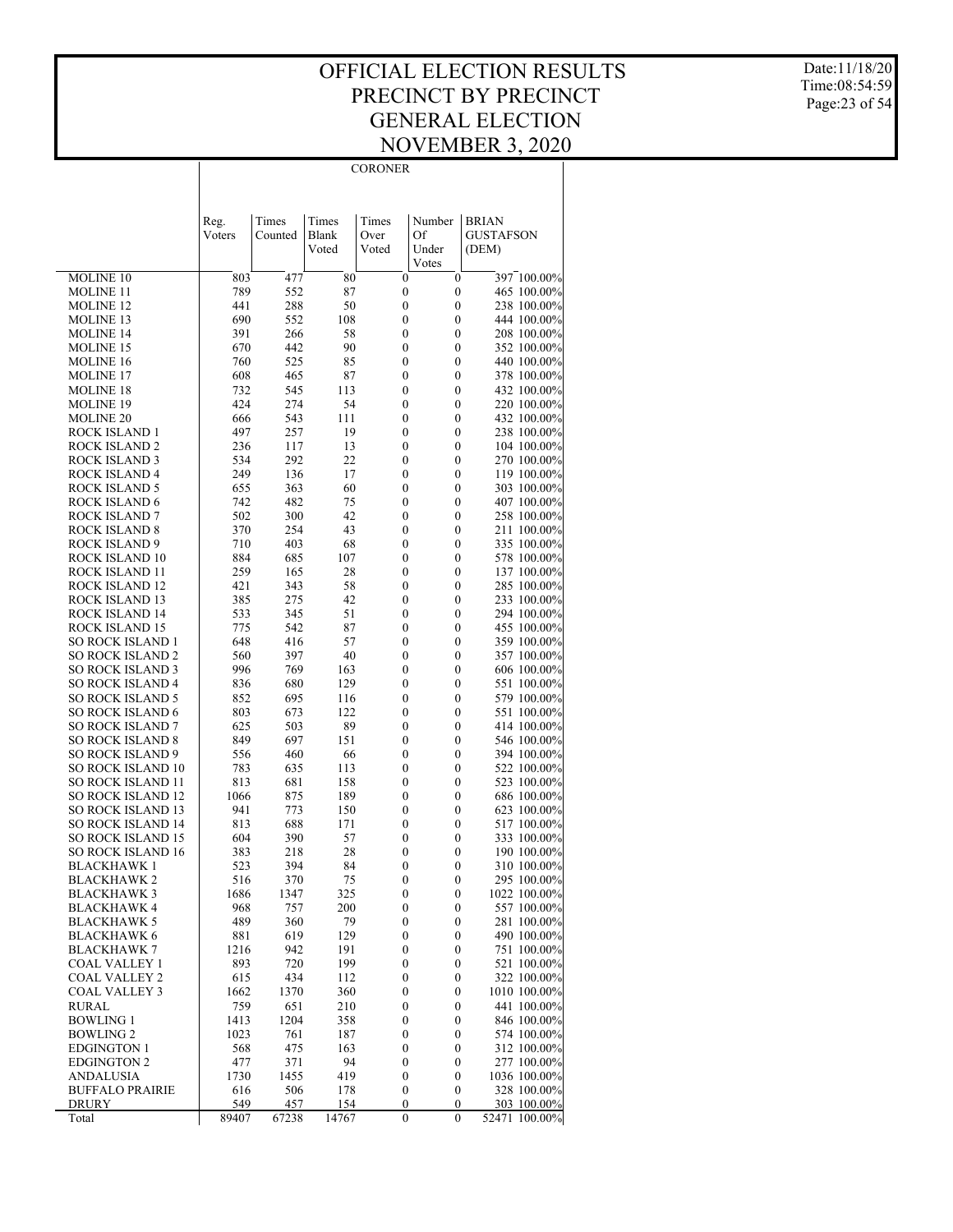$\overline{\phantom{a}}$ 

Date:11/18/20 Time:08:54:59 Page:24 of 54

|                                       | Reg.        | Times       | Times          | Times            | Number           | KELLY K.                   |
|---------------------------------------|-------------|-------------|----------------|------------------|------------------|----------------------------|
|                                       | Voters      | Counted     | Blank<br>Voted | Over<br>Voted    | Of<br>Under      | <b>FISHER (DEM)</b>        |
|                                       |             |             |                |                  | Votes            |                            |
| Jurisdiction Wide                     |             |             |                |                  |                  |                            |
| <b>CORDOVA</b>                        | 640         | 511         | 195            | 0                | 0                | 316 100.00%                |
| <b>COE</b>                            | 1322        | 1130        | 395            | 0                | 0                | 735 100.00%                |
| <b>CANOE CREEK</b><br>ZUMA            | 387<br>537  | 270<br>451  | 88<br>152      | 0<br>0           | 0<br>0           | 182 100.00%<br>299 100.00% |
| PORT BYRON                            | 1011        | 830         | 243            | 0                | 0                | 587 100.00%                |
| <b>HAMPTON 1</b>                      | 1196        | 1025        | 300            | 0                | 0                | 725 100.00%                |
| <b>HAMPTON 2</b>                      | 908         | 732         | 226            | 0                | 0                | 506 100.00%                |
| <b>HAMPTON 3</b>                      | 519         | 329         | 50             | 0                | 0                | 279 100.00%                |
| <b>HAMPTON 4</b>                      | 487         | 287         | 30             | 0                | 0                | 257 100.00%                |
| <b>HAMPTON 5</b>                      | 703         | 561         | 153            | 0                | 0                | 408 100.00%                |
| <b>HAMPTON 6</b>                      | 645         | 449         | 99             | 0                | 0                | 350 100.00%                |
| <b>HAMPTON 7</b>                      | 478         | 343         | 91             | 0                | 0                | 252 100.00%                |
| <b>HAMPTON 8</b>                      | 373         | 236         | 60             | 0                | $\boldsymbol{0}$ | 176 100.00%                |
| <b>HAMPTON 9</b><br><b>HAMPTON 10</b> | 379<br>913  | 229<br>668  | 51<br>143      | 0<br>0           | 0<br>0           | 178 100.00%<br>525 100.00% |
| <b>HAMPTON 11</b>                     | 728         | 503         | 92             | 0                | 0                | 411 100.00%                |
| <b>HAMPTON 12</b>                     | 802         | 586         | 154            | 0                | 0                | 432 100.00%                |
| <b>HAMPTON 13</b>                     | 387         | 248         | 32             | 0                | 0                | 216 100.00%                |
| <b>HAMPTON 14</b>                     | 1078        | 741         | 136            | 0                | 0                | 605 100.00%                |
| <b>HAMPTON 15</b>                     | 905         | 676         | 154            | 0                | 0                | 522 100.00%                |
| <b>HAMPTON 16</b>                     | 1040        | 721         | 179            | 0                | 0                | 542 100.00%                |
| <b>HAMPTON 17</b>                     | 1014        | 840         | 235            | 0                | 0                | 605 100.00%                |
| <b>SO MOLINE 1</b>                    | 665         | 468         | 89             | 0                | 0                | 379 100.00%                |
| <b>SO MOLINE 2</b>                    | 809         | 583         | 130            | 0                | 0                | 453 100.00%                |
| SO MOLINE 3<br><b>SO MOLINE 4</b>     | 448<br>1366 | 337<br>1019 | 81<br>268      | 0<br>0           | 0<br>0           | 256 100.00%                |
| SO MOLINE 5                           | 565         | 435         | 116            | 0                | 0                | 751 100.00%<br>319 100.00% |
| <b>SO MOLINE 6</b>                    | 850         | 683         | 158            | 0                | 0                | 525 100.00%                |
| <b>SO MOLINE 7</b>                    | 1003        | 800         | 224            | 0                | 0                | 576 100.00%                |
| <b>SO MOLINE 8</b>                    | 796         | 677         | 229            | 0                | 0                | 448 100.00%                |
| SO MOLINE 9                           | 958         | 820         | 230            | 0                | 0                | 590 100.00%                |
| <b>SO MOLINE 10</b>                   | 657         | 440         | 78             | 0                | 0                | 362 100.00%                |
| <b>SO MOLINE 11</b>                   | 1101        | 824         | 222            | 0                | 0                | 602 100.00%                |
| <b>SO MOLINE 12</b>                   | 501         | 381         | 64             | 0                | 0                | 317 100.00%                |
| SO MOLINE 13                          | 1090        | 902         | 222            | 0                | 0                | 680 100.00%                |
| <b>SO MOLINE 14</b><br>SO MOLINE 15   | 683<br>547  | 456<br>431  | 93<br>103      | 0<br>0           | 0<br>0           | 363 100.00%<br>328 100.00% |
| <b>SO MOLINE 16</b>                   | 776         | 591         | 140            | 0                | 0                | 451 100.00%                |
| <b>SO MOLINE 17</b>                   | 1134        | 868         | 181            | 0                | 0                | 687 100.00%                |
| <b>SO MOLINE 18</b>                   | 921         | 737         | 176            | 0                | 0                | 561 100.00%                |
| <b>SO MOLINE 19</b>                   | 967         | 748         | 188            | 0                | 0                | 560 100.00%                |
| <b>SO MOLINE 20</b>                   | 722         | 621         | 141            | 0                | 0                | 480 100.00%                |
| SO MOLINE 21                          | 571         | 388         | 77             | 0                | $\boldsymbol{0}$ | 311 100.00%                |
| SO MOLINE 22                          | 839         | 606         | 136            | $\boldsymbol{0}$ | 0                | 470 100.00%                |
| SO MOLINE 23<br>SO MOLINE 24          | 609<br>708  | 379<br>492  | 72<br>103      | 0<br>0           | 0<br>0           | 307 100.00%<br>389 100.00% |
| SO MOLINE 25                          | 469         | 375         | 101            | 0                | 0                | 274 100.00%                |
| SO MOLINE 26                          | 543         | 365         | 95             | 0                | 0                | 270 100.00%                |
| <b>SO MOLINE 27</b>                   | 852         | 692         | 147            | 0                | 0                | 545 100.00%                |
| SO MOLINE 28                          | 809         | 614         | 168            | 0                | 0                | 446 100.00%                |
| <b>SO MOLINE 29</b>                   | 1266        | 866         | 218            | 0                | 0                | 648 100.00%                |
| <b>MOLINE 1</b>                       | 563         | 402         | 85             | 0                | 0                | 317 100.00%                |
| <b>MOLINE 2</b>                       | 722         | 487         | 104            | 0                | 0                | 383 100.00%                |
| <b>MOLINE 3</b>                       | 882         | 654         | 122            | 0                | 0                | 532 100.00%                |
| MOLINE 4<br><b>MOLINE 5</b>           | 816<br>714  | 676<br>558  | 163<br>105     | 0<br>0           | 0<br>0           | 513 100.00%<br>453 100.00% |
| MOLINE 6                              | 681         | 426         | 87             | 0                | 0                | 339 100.00%                |
| <b>MOLINE 7</b>                       | 628         | 413         | 74             | 0                | 0                | 339 100.00%                |
| <b>MOLINE 8</b>                       | 595         | 439         | 81             | 0                | 0                | 358 100.00%                |
| <b>MOLINE 9</b>                       | 691         | 588         | 154            | 0                | 0                | 434 100.00%                |

 $\overline{\phantom{a}}$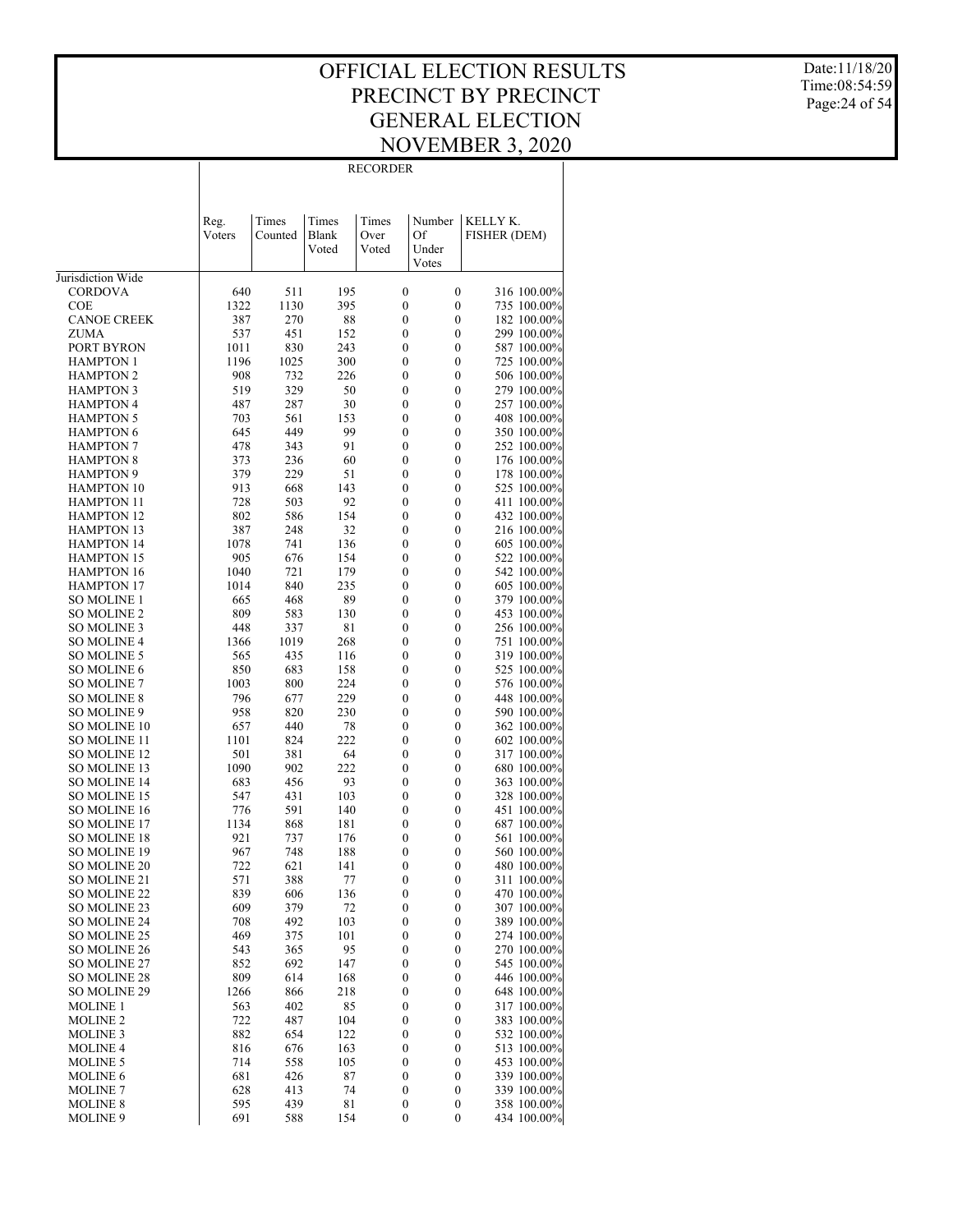Date:11/18/20 Time:08:54:59 Page:25 of 54

|                                                      | Reg.        | Times       | Times      | Times                                | Number                               | KELLY K.                   |
|------------------------------------------------------|-------------|-------------|------------|--------------------------------------|--------------------------------------|----------------------------|
|                                                      | Voters      | Counted     | Blank      | Over<br>Voted                        | Of                                   | FISHER (DEM)               |
|                                                      |             |             | Voted      |                                      | Under<br>Votes                       |                            |
| MOLINE 10                                            | 803         | 477         | 84         | $\boldsymbol{0}$                     | $\boldsymbol{0}$                     | 393 100.00%                |
| <b>MOLINE 11</b>                                     | 789         | 552         | 98         | $\boldsymbol{0}$                     | $\boldsymbol{0}$                     | 454 100.00%                |
| <b>MOLINE 12</b>                                     | 441         | 288         | 59         | $\boldsymbol{0}$                     | $\boldsymbol{0}$                     | 229 100.00%                |
| MOLINE 13                                            | 690         | 552         | 121        | $\boldsymbol{0}$                     | $\boldsymbol{0}$                     | 431 100.00%                |
| <b>MOLINE 14</b>                                     | 391         | 266         | 64         | $\boldsymbol{0}$                     | $\boldsymbol{0}$                     | 202 100.00%                |
| MOLINE 15                                            | 670<br>760  | 442<br>525  | 101<br>94  | $\boldsymbol{0}$<br>$\boldsymbol{0}$ | $\boldsymbol{0}$<br>$\boldsymbol{0}$ | 341 100.00%<br>431 100.00% |
| <b>MOLINE 16</b><br>MOLINE 17                        | 608         | 465         | 96         | $\boldsymbol{0}$                     | $\boldsymbol{0}$                     | 369 100.00%                |
| <b>MOLINE 18</b>                                     | 732         | 545         | 116        | $\boldsymbol{0}$                     | $\boldsymbol{0}$                     | 429 100.00%                |
| <b>MOLINE 19</b>                                     | 424         | 274         | 58         | $\boldsymbol{0}$                     | $\boldsymbol{0}$                     | 216 100.00%                |
| <b>MOLINE 20</b>                                     | 666         | 543         | 127        | $\boldsymbol{0}$                     | $\boldsymbol{0}$                     | 416 100.00%                |
| <b>ROCK ISLAND 1</b>                                 | 497         | 257         | 23         | $\boldsymbol{0}$                     | $\boldsymbol{0}$                     | 234 100.00%                |
| <b>ROCK ISLAND 2</b>                                 | 236         | 117         | 14         | $\boldsymbol{0}$                     | $\boldsymbol{0}$                     | 103 100.00%                |
| <b>ROCK ISLAND 3</b>                                 | 534         | 292         | 24         | $\boldsymbol{0}$                     | $\boldsymbol{0}$                     | 268 100.00%                |
| ROCK ISLAND 4                                        | 249         | 136         | 21         | $\boldsymbol{0}$                     | $\boldsymbol{0}$                     | 115 100.00%                |
| <b>ROCK ISLAND 5</b>                                 | 655         | 363         | 65         | $\boldsymbol{0}$                     | $\boldsymbol{0}$                     | 298 100.00%                |
| <b>ROCK ISLAND 6</b><br><b>ROCK ISLAND 7</b>         | 742<br>502  | 482<br>300  | 84<br>41   | $\boldsymbol{0}$<br>$\boldsymbol{0}$ | $\boldsymbol{0}$<br>$\boldsymbol{0}$ | 398 100.00%<br>259 100.00% |
| <b>ROCK ISLAND 8</b>                                 | 370         | 254         | 49         | $\boldsymbol{0}$                     | $\boldsymbol{0}$                     | 205 100.00%                |
| ROCK ISLAND 9                                        | 710         | 403         | 74         | $\boldsymbol{0}$                     | $\boldsymbol{0}$                     | 329 100.00%                |
| ROCK ISLAND 10                                       | 884         | 685         | 125        | $\boldsymbol{0}$                     | $\boldsymbol{0}$                     | 560 100.00%                |
| ROCK ISLAND 11                                       | 259         | 165         | 30         | $\boldsymbol{0}$                     | $\boldsymbol{0}$                     | 135 100.00%                |
| ROCK ISLAND 12                                       | 421         | 343         | 61         | $\boldsymbol{0}$                     | $\boldsymbol{0}$                     | 282 100.00%                |
| ROCK ISLAND 13                                       | 385         | 275         | 54         | $\boldsymbol{0}$                     | $\boldsymbol{0}$                     | 221 100.00%                |
| ROCK ISLAND 14                                       | 533         | 345         | 52         | $\boldsymbol{0}$                     | $\boldsymbol{0}$                     | 293 100.00%                |
| ROCK ISLAND 15                                       | 775         | 542         | 99         | $\boldsymbol{0}$                     | $\boldsymbol{0}$                     | 443 100.00%                |
| <b>SO ROCK ISLAND 1</b><br><b>SO ROCK ISLAND 2</b>   | 648<br>560  | 416<br>397  | 63<br>41   | $\boldsymbol{0}$<br>$\boldsymbol{0}$ | $\boldsymbol{0}$<br>$\boldsymbol{0}$ | 353 100.00%<br>356 100.00% |
| <b>SO ROCK ISLAND 3</b>                              | 996         | 769         | 180        | $\boldsymbol{0}$                     | $\boldsymbol{0}$                     | 589 100.00%                |
| <b>SO ROCK ISLAND 4</b>                              | 836         | 680         | 155        | $\boldsymbol{0}$                     | $\boldsymbol{0}$                     | 525 100.00%                |
| <b>SO ROCK ISLAND 5</b>                              | 852         | 695         | 145        | $\boldsymbol{0}$                     | $\boldsymbol{0}$                     | 550 100.00%                |
| <b>SO ROCK ISLAND 6</b>                              | 803         | 673         | 130        | $\boldsymbol{0}$                     | $\boldsymbol{0}$                     | 543 100.00%                |
| <b>SO ROCK ISLAND 7</b>                              | 625         | 503         | 96         | $\boldsymbol{0}$                     | $\boldsymbol{0}$                     | 407 100.00%                |
| <b>SO ROCK ISLAND 8</b>                              | 849         | 697         | 172        | $\boldsymbol{0}$                     | $\boldsymbol{0}$                     | 525 100.00%                |
| <b>SO ROCK ISLAND 9</b>                              | 556         | 460         | 77         | $\boldsymbol{0}$                     | $\boldsymbol{0}$                     | 383 100.00%                |
| <b>SO ROCK ISLAND 10</b>                             | 783         | 635<br>681  | 122<br>184 | $\boldsymbol{0}$<br>$\boldsymbol{0}$ | $\boldsymbol{0}$<br>$\boldsymbol{0}$ | 513 100.00%                |
| <b>SO ROCK ISLAND 11</b><br><b>SO ROCK ISLAND 12</b> | 813<br>1066 | 875         | 227        | $\boldsymbol{0}$                     | $\boldsymbol{0}$                     | 497 100.00%<br>648 100.00% |
| <b>SO ROCK ISLAND 13</b>                             | 941         | 773         | 176        | $\boldsymbol{0}$                     | $\boldsymbol{0}$                     | 597 100.00%                |
| <b>SO ROCK ISLAND 14</b>                             | 813         | 688         | 194        | $\boldsymbol{0}$                     | $\boldsymbol{0}$                     | 494 100.00%                |
| <b>SO ROCK ISLAND 15</b>                             | 604         | 390         | 67         | $\boldsymbol{0}$                     | $\boldsymbol{0}$                     | 323 100.00%                |
| <b>SO ROCK ISLAND 16</b>                             | 383         | 218         | 31         | $\boldsymbol{0}$                     | $\boldsymbol{0}$                     | 187 100.00%                |
| <b>BLACKHAWK1</b>                                    | 523         | 394         | 97         | $\boldsymbol{0}$                     | $\boldsymbol{0}$                     | 297 100.00%                |
| <b>BLACKHAWK2</b>                                    | 516         | 370         | 81         | $\mathbf{0}$                         | 0                                    | 289 100.00%                |
| <b>BLACKHAWK3</b>                                    | 1686        | 1347        | 351        | $\boldsymbol{0}$                     | 0                                    | 996 100.00%                |
| <b>BLACKHAWK 4</b>                                   | 968         | 757         | 224        | 0                                    | $\boldsymbol{0}$                     | 533 100.00%                |
| <b>BLACKHAWK 5</b><br><b>BLACKHAWK 6</b>             | 489<br>881  | 360<br>619  | 87<br>145  | $\boldsymbol{0}$<br>$\boldsymbol{0}$ | $\boldsymbol{0}$<br>$\boldsymbol{0}$ | 273 100.00%<br>474 100.00% |
| <b>BLACKHAWK 7</b>                                   | 1216        | 942         | 208        | $\boldsymbol{0}$                     | $\boldsymbol{0}$                     | 734 100.00%                |
| COAL VALLEY 1                                        | 893         | 720         | 218        | $\boldsymbol{0}$                     | $\boldsymbol{0}$                     | 502 100.00%                |
| <b>COAL VALLEY 2</b>                                 | 615         | 434         | 115        | $\boldsymbol{0}$                     | $\boldsymbol{0}$                     | 319 100.00%                |
| <b>COAL VALLEY 3</b>                                 | 1662        | 1370        | 392        | $\boldsymbol{0}$                     | $\boldsymbol{0}$                     | 978 100.00%                |
| RURAL                                                | 759         | 651         | 228        | $\boldsymbol{0}$                     | $\boldsymbol{0}$                     | 423 100.00%                |
| <b>BOWLING 1</b>                                     | 1413        | 1204        | 383        | $\boldsymbol{0}$                     | $\boldsymbol{0}$                     | 821 100.00%                |
| <b>BOWLING 2</b>                                     | 1023        | 761         | 209        | $\boldsymbol{0}$                     | $\boldsymbol{0}$                     | 552 100.00%                |
| <b>EDGINGTON 1</b>                                   | 568         | 475         | 183        | $\boldsymbol{0}$                     | $\boldsymbol{0}$                     | 292 100.00%                |
| <b>EDGINGTON 2</b><br><b>ANDALUSIA</b>               | 477<br>1730 | 371<br>1455 | 101<br>482 | $\boldsymbol{0}$<br>$\boldsymbol{0}$ | $\boldsymbol{0}$<br>$\boldsymbol{0}$ | 270 100.00%<br>973 100.00% |
| <b>BUFFALO PRAIRIE</b>                               | 616         | 506         | 190        | $\boldsymbol{0}$                     | $\boldsymbol{0}$                     | 316 100.00%                |
| DRURY                                                | 549         | 457         | 166        | $\boldsymbol{0}$                     | 0                                    | 291 100.00%                |
| Total                                                | 89407       | 67238       | 16237      | $\boldsymbol{0}$                     | $\boldsymbol{0}$                     | 51001 100.00%              |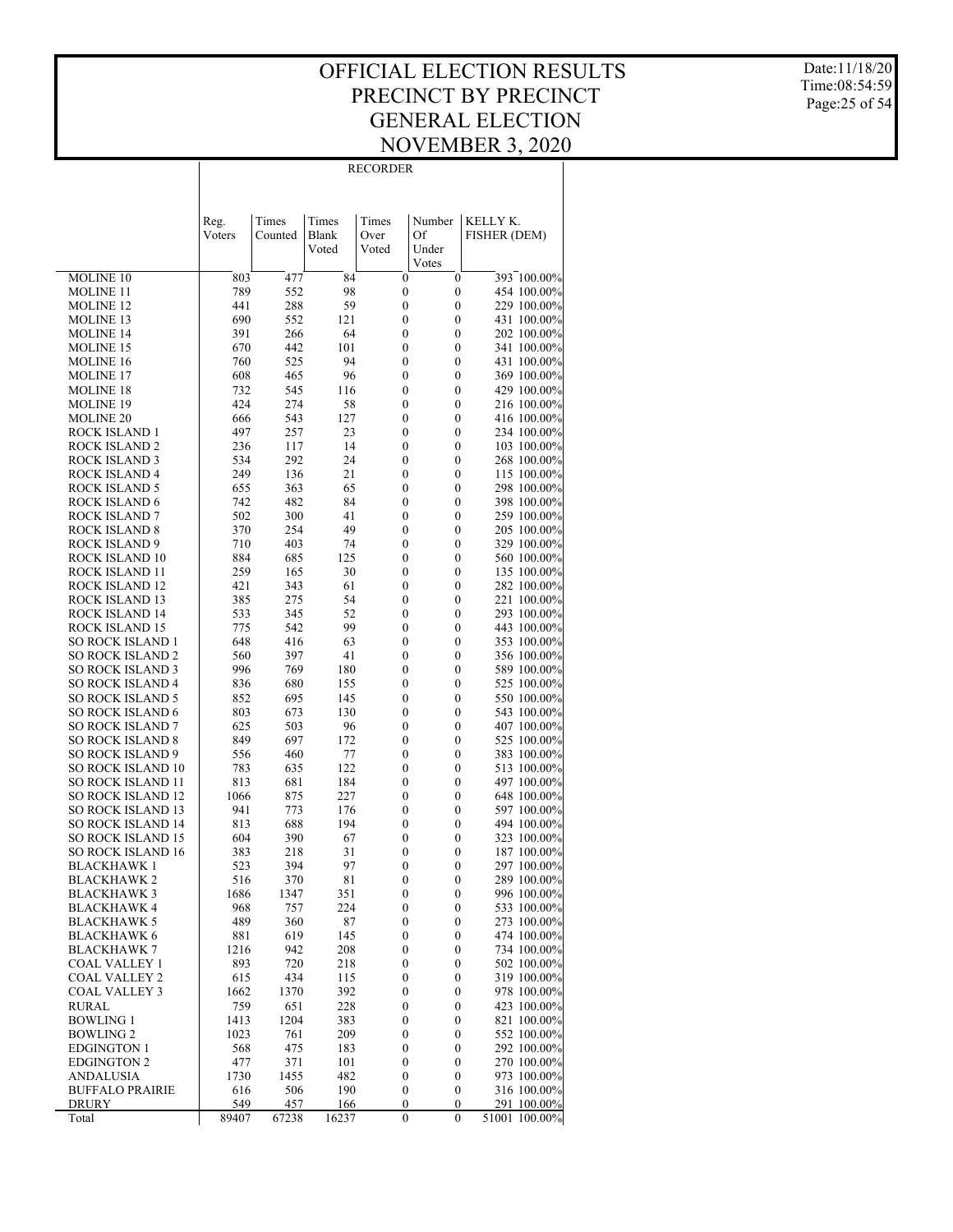STATES ATTORNEY

Date:11/18/20 Time:08:54:59 Page:26 of 54

|                                        | Reg.         | Times       | Times          | Times                                | Number                               | KATHLEEN            |                      | <b>DORA NIEMAN</b> |                  |
|----------------------------------------|--------------|-------------|----------------|--------------------------------------|--------------------------------------|---------------------|----------------------|--------------------|------------------|
|                                        | Voters       | Counted     | <b>Blank</b>   | Over                                 | Of                                   | <b>BAILEY (REP)</b> |                      | (DEM)              |                  |
|                                        |              |             | Voted          | Voted                                | Under<br>Votes                       |                     |                      |                    |                  |
| Jurisdiction Wide                      |              |             |                |                                      |                                      |                     |                      |                    |                  |
| CORDOVA                                | 640          | 511         | 21             | $\boldsymbol{0}$                     | $\boldsymbol{0}$                     | 335                 | 68.37%               | 155                | 31.63%           |
| <b>COE</b>                             | 1322         | 1130        | 56             | $\boldsymbol{0}$                     | 0                                    | 722                 | 67.23%               | 352                | 32.77%           |
| <b>CANOE CREEK</b>                     | 387          | 270         | 13             | $\boldsymbol{0}$                     | 0                                    | 182                 | 70.82%               | 75                 | 29.18%           |
| ZUMA                                   | 537          | 451         | 25             | $\boldsymbol{0}$                     | 0                                    | 312                 | 73.24%               | 114                | 26.76%           |
| PORT BYRON<br><b>HAMPTON 1</b>         | 1011<br>1196 | 830<br>1025 | 29<br>31       | $\boldsymbol{0}$<br>$\boldsymbol{0}$ | 0<br>$\boldsymbol{0}$                | 476<br>604          | 59.43%<br>60.76%     | 325<br>390         | 40.57%<br>39.24% |
| <b>HAMPTON 2</b>                       | 908          | 732         | 30             | $\boldsymbol{0}$                     | 0                                    | 414                 | 58.97%               | 288                | 41.03%           |
| <b>HAMPTON 3</b>                       | 519          | 329         | 9              | $\boldsymbol{0}$                     | 0                                    | 87                  | 27.19%               | 233                | 72.81%           |
| <b>HAMPTON 4</b>                       | 487          | 287         | 10             | $\boldsymbol{0}$                     | $\boldsymbol{0}$                     | 49                  | 17.69%               | 228                | 82.31%           |
| <b>HAMPTON 5</b>                       | 703          | 561         | 26             | $\boldsymbol{0}$                     | $\boldsymbol{0}$                     | 289                 | 54.02%               | 246                | 45.98%           |
| <b>HAMPTON 6</b>                       | 645          | 449         | 23             | $\boldsymbol{0}$                     | 0                                    | 170                 | 39.91%               | 256                | 60.09%           |
| <b>HAMPTON 7</b><br><b>HAMPTON 8</b>   | 478<br>373   | 343<br>236  | 15<br>5        | $\boldsymbol{0}$<br>$\boldsymbol{0}$ | $\boldsymbol{0}$<br>$\boldsymbol{0}$ | 184<br>119          | 56.10%<br>51.52%     | 144<br>112         | 43.90%<br>48.48% |
| <b>HAMPTON 9</b>                       | 379          | 229         | $\overline{7}$ | $\boldsymbol{0}$                     | $\boldsymbol{0}$                     | 116                 | 52.25%               | 106                | 47.75%           |
| <b>HAMPTON 10</b>                      | 913          | 668         | 23             | $\boldsymbol{0}$                     | $\boldsymbol{0}$                     | 275                 | 42.64%               | 370                | 57.36%           |
| <b>HAMPTON 11</b>                      | 728          | 503         | 20             | $\boldsymbol{0}$                     | $\boldsymbol{0}$                     | 178                 | 36.85%               | 305                | 63.15%           |
| <b>HAMPTON 12</b>                      | 802          | 586         | 25             | $\boldsymbol{0}$                     | $\boldsymbol{0}$                     | 269                 | 47.95%               | 292                | 52.05%           |
| <b>HAMPTON 13</b>                      | 387          | 248         | 15             | $\boldsymbol{0}$                     | $\boldsymbol{0}$                     | 37                  | 15.88%               | 196                | 84.12%           |
| <b>HAMPTON 14</b>                      | 1078         | 741         | 30             | $\boldsymbol{0}$                     | $\boldsymbol{0}$                     | 295                 | 41.49%               | 416                | 58.51%           |
| <b>HAMPTON 15</b><br><b>HAMPTON 16</b> | 905<br>1040  | 676<br>721  | 17<br>27       | $\boldsymbol{0}$<br>$\boldsymbol{0}$ | $\boldsymbol{0}$<br>$\boldsymbol{0}$ | 319<br>336          | 48.41%<br>48.41%     | 340<br>358         | 51.59%<br>51.59% |
| <b>HAMPTON 17</b>                      | 1014         | 840         | 42             | $\boldsymbol{0}$                     | $\boldsymbol{0}$                     | 414                 | 51.88%               | 384                | 48.12%           |
| SO MOLINE 1                            | 665          | 468         | 19             | $\boldsymbol{0}$                     | $\boldsymbol{0}$                     | 174                 | 38.75%               | 275                | 61.25%           |
| SO MOLINE 2                            | 809          | 583         | 20             | $\boldsymbol{0}$                     | $\boldsymbol{0}$                     | 245                 | 43.52%               | 318                | 56.48%           |
| SO MOLINE 3                            | 448          | 337         | 19             | $\boldsymbol{0}$                     | $\boldsymbol{0}$                     | 131                 | 41.19%               | 187                | 58.81%           |
| SO MOLINE 4                            | 1366         | 1019        | 44             | 1                                    | $\boldsymbol{0}$                     | 507                 | 52.05%               | 467                | 47.95%           |
| SO MOLINE 5                            | 565          | 435         | 28             | $\boldsymbol{0}$                     | $\boldsymbol{0}$                     | 191                 | 46.93%               | 216                | 53.07%           |
| SO MOLINE 6<br>SO MOLINE 7             | 850<br>1003  | 683<br>800  | 20<br>40       | $\boldsymbol{0}$<br>$\boldsymbol{0}$ | $\boldsymbol{0}$<br>$\boldsymbol{0}$ | 317<br>366          | 47.81%<br>48.16%     | 346<br>394         | 52.19%<br>51.84% |
| SO MOLINE 8                            | 796          | 677         | 26             | $\boldsymbol{0}$                     | $\boldsymbol{0}$                     | 399                 | 61.29%               | 252                | 38.71%           |
| SO MOLINE 9                            | 958          | 820         | 24             | $\boldsymbol{0}$                     | 0                                    | 415                 | 52.14%               | 381                | 47.86%           |
| SO MOLINE 10                           | 657          | 440         | 14             | $\boldsymbol{0}$                     | $\boldsymbol{0}$                     | 144                 | 33.80%               | 282                | 66.20%           |
| SO MOLINE 11                           | 1101         | 824         | 36             | $\boldsymbol{0}$                     | $\boldsymbol{0}$                     | 381                 | 48.35%               | 407                | 51.65%           |
| SO MOLINE 12                           | 501          | 381         | 13             | $\boldsymbol{0}$                     | $\boldsymbol{0}$                     | 144                 | 39.13%               | 224                | 60.87%           |
| SO MOLINE 13<br>SO MOLINE 14           | 1090<br>683  | 902<br>456  | 37<br>13       | $\boldsymbol{0}$<br>$\boldsymbol{0}$ | $\boldsymbol{0}$<br>$\boldsymbol{0}$ | 414<br>188          | 47.86%<br>42.44%     | 451<br>255         | 52.14%<br>57.56% |
| SO MOLINE 15                           | 547          | 431         | 19             | $\boldsymbol{0}$                     | $\boldsymbol{0}$                     | 196                 | 47.57%               | 216                | 52.43%           |
| SO MOLINE 16                           | 776          | 591         | 21             | $\boldsymbol{0}$                     | $\boldsymbol{0}$                     | 243                 | 42.63%               | 327                | 57.37%           |
| SO MOLINE 17                           | 1134         | 868         | 27             | $\boldsymbol{0}$                     | 0                                    | 372                 | 44.23%               | 469                | 55.77%           |
| SO MOLINE 18                           | 921          | 737         | 21             | 0                                    | 0                                    | 312                 | 43.58%               | 404                | 56.42%           |
| SO MOLINE 19                           | 967          | 748         | 15             | $\boldsymbol{0}$                     | 0                                    | 369                 | 50.34%               | 364                | 49.66%           |
| SO MOLINE 20                           | 722          | 621         | 17             | 0<br>$\overline{0}$                  | 0<br>$\overline{0}$                  | 300                 | 49.67%               | 304                | 50.33%<br>58.11% |
| SO MOLINE 21<br>SO MOLINE 22           | 571<br>839   | 388<br>606  | 18<br>32       | 0                                    | 0                                    | 155                 | 41.89%<br>214 37.28% | 215                | 360 62.72%       |
| SO MOLINE 23                           | 609          | 379         | 13             | $\boldsymbol{0}$                     | $\boldsymbol{0}$                     | 149                 | 40.71%               | 217                | 59.29%           |
| SO MOLINE 24                           | 708          | 492         | 22             | $\boldsymbol{0}$                     | 0                                    | 222                 | 47.23%               | 248                | 52.77%           |
| SO MOLINE 25                           | 469          | 375         | 17             | $\boldsymbol{0}$                     | $\boldsymbol{0}$                     | 163                 | 45.53%               | 195                | 54.47%           |
| SO MOLINE 26                           | 543          | 365         | 19             | 0                                    | 0                                    | 159                 | 45.95%               | 187                | 54.05%           |
| SO MOLINE 27                           | 852          | 692         | 22             | $\boldsymbol{0}$                     | 0                                    | 309                 | 46.12%               | 361                | 53.88%           |
| SO MOLINE 28<br><b>SO MOLINE 29</b>    | 809          | 614         | 24             | 0                                    | 0                                    | 301                 | 51.02%<br>43.92%     | 289                | 48.98%           |
| <b>MOLINE 1</b>                        | 1266<br>563  | 866<br>402  | 35<br>26       | $\boldsymbol{0}$<br>0                | 0<br>0                               | 365<br>123          | 32.71%               | 466<br>253         | 56.08%<br>67.29% |
| <b>MOLINE 2</b>                        | 722          | 487         | 20             | $\boldsymbol{0}$                     | 0                                    | 169                 | 36.19%               | 298                | 63.81%           |
| <b>MOLINE 3</b>                        | 882          | 654         | 21             | $\boldsymbol{0}$                     | 0                                    | 241                 | 38.07%               | 392                | 61.93%           |
| <b>MOLINE 4</b>                        | 816          | 676         | 27             | $\mathbf{1}$                         | 0                                    | 303                 | 46.76%               | 345                | 53.24%           |
| <b>MOLINE 5</b>                        | 714          | 558         | 22             | 1                                    | 0                                    | 224                 | 41.87%               | 311                | 58.13%           |
| MOLINE 6                               | 681          | 426         | 20             | $\boldsymbol{0}$                     | 0                                    | 132                 | 32.51%               | 274                | 67.49%           |
| <b>MOLINE 7</b><br><b>MOLINE 8</b>     | 628<br>595   | 413<br>439  | 11<br>12       | 0                                    | 0                                    | 148<br>146          | 36.82%<br>34.19%     | 254<br>281         | 63.18%<br>65.81% |
| MOLINE 9                               | 691          | 588         | 21             | $\boldsymbol{0}$<br>0                | 0<br>$\boldsymbol{0}$                | 275                 | 48.50%               | 292                | 51.50%           |
|                                        |              |             |                |                                      |                                      |                     |                      |                    |                  |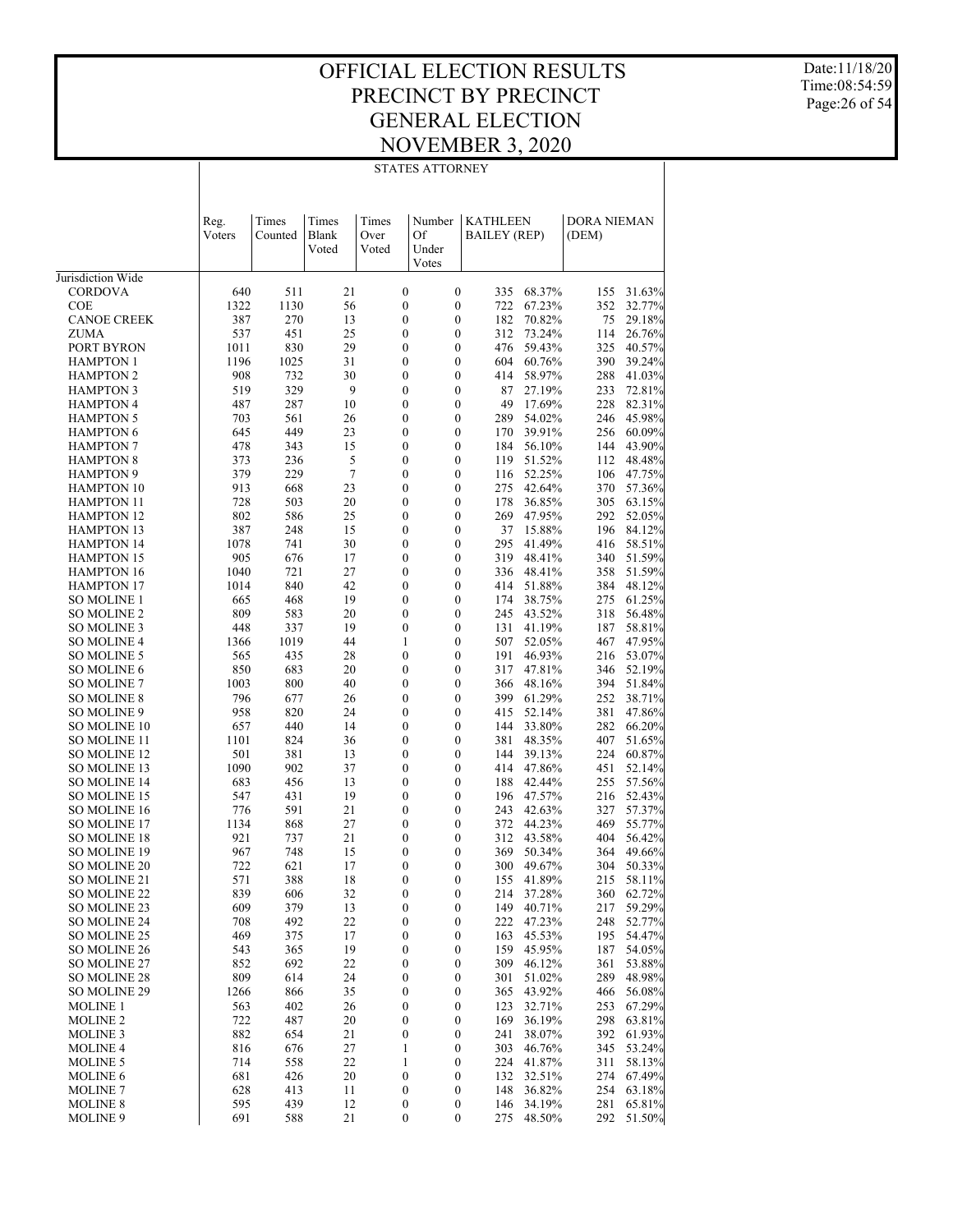#### OFFICIAL ELECTION RESULTS PRECINCT BY PRECINCT GENERAL ELECTION NOVEMBER 3, 2020 STATES ATTORNEY

Date:11/18/20 Time:08:54:59 Page:27 of 54

|                                                      | Reg.<br>Voters | Times<br>Counted | Times<br>Blank<br>Voted | Times<br>Over<br>Voted               | Number<br>Of<br>Under<br>Votes   | <b>KATHLEEN</b><br><b>BAILEY (REP)</b> |                  | DORA NIEMAN<br>(DEM) |                  |
|------------------------------------------------------|----------------|------------------|-------------------------|--------------------------------------|----------------------------------|----------------------------------------|------------------|----------------------|------------------|
| MOLINE 10                                            | 803            | 477              | 24                      | $\boldsymbol{0}$                     | $\boldsymbol{0}$                 | 158                                    | 34.88%           | 295                  | 65.12%           |
| <b>MOLINE 11</b>                                     | 789            | 552              | 15                      | $\boldsymbol{0}$                     | $\boldsymbol{0}$                 | 201                                    | 37.43%           | 336                  | 62.57%           |
| <b>MOLINE 12</b>                                     | 441            | 288              | $\overline{4}$          | $\boldsymbol{0}$                     | $\mathbf{0}$                     | 121                                    | 42.61%           | 163                  | 57.39%           |
| <b>MOLINE 13</b>                                     | 690            | 552              | 23                      | $\boldsymbol{0}$                     | $\mathbf{0}$                     | 203                                    | 38.37%           | 326                  | 61.63%           |
| <b>MOLINE 14</b>                                     | 391            | 266              | 8                       | $\boldsymbol{0}$                     | $\mathbf{0}$                     |                                        | 122 47.29%       | 136                  | 52.71%           |
| <b>MOLINE 15</b>                                     | 670            | 442              | 10                      | $\boldsymbol{0}$                     | $\mathbf{0}$                     | 187                                    | 43.29%           | 245                  | 56.71%           |
| MOLINE 16                                            | 760            | 525              | 11                      | $\boldsymbol{0}$                     | $\mathbf{0}$                     | 205                                    | 39.88%           | 309                  | 60.12%           |
| <b>MOLINE 17</b>                                     | 608            | 465              | 15                      | $\boldsymbol{0}$                     | $\mathbf{0}$                     | 197                                    | 43.78%           | 253                  | 56.22%           |
| <b>MOLINE 18</b>                                     | 732            | 545              | 19                      | $\boldsymbol{0}$                     | $\mathbf{0}$                     | 233                                    | 44.30%           | 293                  | 55.70%           |
| <b>MOLINE 19</b>                                     | 424            | 274              | $\tau$                  | $\boldsymbol{0}$                     | $\mathbf{0}$                     | 110                                    | 41.20%           | 157                  | 58.80%           |
| MOLINE 20                                            | 666<br>497     | 543              | 18                      | $\boldsymbol{0}$<br>$\boldsymbol{0}$ | $\mathbf{0}$<br>$\boldsymbol{0}$ | 240<br>30                              | 45.71%           | 285<br>211           | 54.29%<br>87.55% |
| ROCK ISLAND 1<br><b>ROCK ISLAND 2</b>                | 236            | 257<br>117       | 16<br>6                 | $\boldsymbol{0}$                     | $\boldsymbol{0}$                 | 15                                     | 12.45%<br>13.51% | 96                   | 86.49%           |
| ROCK ISLAND 3                                        | 534            | 292              | 11                      | $\boldsymbol{0}$                     | $\boldsymbol{0}$                 | 39                                     | 13.88%           | 242                  | 86.12%           |
| ROCK ISLAND 4                                        | 249            | 136              | 3                       | $\boldsymbol{0}$                     | $\boldsymbol{0}$                 | 32                                     | 24.06%           | 101                  | 75.94%           |
| <b>ROCK ISLAND 5</b>                                 | 655            | 363              | 17                      | $\boldsymbol{0}$                     | $\mathbf{0}$                     | 82                                     | 23.70%           | 264                  | 76.30%           |
| ROCK ISLAND 6                                        | 742            | 482              | 26                      | $\boldsymbol{0}$                     | $\boldsymbol{0}$                 | 137                                    | 30.04%           | 319                  | 69.96%           |
| ROCK ISLAND 7                                        | 502            | 300              | 9                       | $\boldsymbol{0}$                     | $\boldsymbol{0}$                 | 70                                     | 24.05%           | 221                  | 75.95%           |
| <b>ROCK ISLAND 8</b>                                 | 370            | 254              | 9                       | $\boldsymbol{0}$                     | $\boldsymbol{0}$                 | 83                                     | 33.88%           | 162                  | 66.12%           |
| <b>ROCK ISLAND 9</b>                                 | 710            | 403              | 29                      | $\boldsymbol{0}$                     | $\mathbf{0}$                     | 86                                     | 22.99%           | 288                  | 77.01%           |
| ROCK ISLAND 10                                       | 884            | 685              | 22                      | $\boldsymbol{0}$                     | $\boldsymbol{0}$                 | 253                                    | 38.16%           | 410                  | 61.84%           |
| ROCK ISLAND 11                                       | 259            | 165              | 4                       | $\boldsymbol{0}$                     | $\boldsymbol{0}$                 | 52                                     | 32.30%           | 109                  | 67.70%           |
| <b>ROCK ISLAND 12</b>                                | 421            | 343              | 21                      | $\boldsymbol{0}$                     | $\mathbf{0}$                     | 124                                    | 38.51%           | 198                  | 61.49%           |
| <b>ROCK ISLAND 13</b>                                | 385            | 275              | 6                       | $\boldsymbol{0}$                     | $\mathbf{0}$                     | 118                                    | 43.87%           | 151                  | 56.13%           |
| ROCK ISLAND 14                                       | 533            | 345              | 9                       | $\boldsymbol{0}$                     | $\mathbf{0}$                     | 102                                    | 30.36%           | 234                  | 69.64%           |
| ROCK ISLAND 15                                       | 775            | 542              | 18                      | $\boldsymbol{0}$                     | $\mathbf{0}$                     | 215                                    | 41.03%           | 309                  | 58.97%           |
| <b>SO ROCK ISLAND 1</b>                              | 648            | 416              | 18                      | $\overline{c}$                       | $\mathbf{0}$                     | 110                                    | 27.78%           | 286                  | 72.22%           |
| <b>SO ROCK ISLAND 2</b>                              | 560            | 397              | 18                      | $\boldsymbol{0}$                     | $\mathbf{0}$                     | 88                                     | 23.22%           | 291                  | 76.78%           |
| <b>SO ROCK ISLAND 3</b>                              | 996            | 769              | 36                      | $\mathbf{1}$                         | $\mathbf{0}$                     |                                        | 312 42.62%       | 420                  | 57.38%           |
| <b>SO ROCK ISLAND 4</b>                              | 836            | 680              | 22                      | $\boldsymbol{0}$                     | $\mathbf{0}$                     | 282                                    | 42.86%           | 376                  | 57.14%           |
| <b>SO ROCK ISLAND 5</b>                              | 852            | 695              | 25                      | $\boldsymbol{0}$                     | $\mathbf{0}$                     | 277                                    | 41.34%           | 393                  | 58.66%           |
| <b>SO ROCK ISLAND 6</b>                              | 803            | 673              | 27                      | $\boldsymbol{0}$                     | $\mathbf{0}$                     | 279                                    | 43.19%           | 367                  | 56.81%           |
| <b>SO ROCK ISLAND 7</b>                              | 625            | 503              | 12                      | $\boldsymbol{0}$                     | $\boldsymbol{0}$                 | 195                                    | 39.71%           | 296                  | 60.29%           |
| <b>SO ROCK ISLAND 8</b>                              | 849            | 697              | 31                      | $\boldsymbol{0}$                     | $\mathbf{0}$                     | 333                                    | 50.00%           | 333                  | 50.00%           |
| <b>SO ROCK ISLAND 9</b>                              | 556            | 460              | 16                      | $\boldsymbol{0}$                     | $\mathbf{0}$                     | 165                                    | 37.16%           | 279                  | 62.84%           |
| <b>SO ROCK ISLAND 10</b>                             | 783            | 635              | 19                      | $\boldsymbol{0}$                     | $\mathbf{0}$                     | 256                                    | 41.56%           | 360                  | 58.44%           |
| <b>SO ROCK ISLAND 11</b>                             | 813            | 681              | 23                      | $\boldsymbol{0}$                     | $\boldsymbol{0}$                 | 340                                    | 51.67%           | 318                  | 48.33%           |
| <b>SO ROCK ISLAND 12</b>                             | 1066<br>941    | 875              | 23<br>14                | 1<br>$\boldsymbol{0}$                | $\mathbf{0}$<br>$\mathbf{0}$     | 420<br>379                             | 49.35%           | 431                  | 50.65%           |
| <b>SO ROCK ISLAND 13</b><br><b>SO ROCK ISLAND 14</b> | 813            | 773<br>688       | 23                      | $\boldsymbol{0}$                     | $\mathbf{0}$                     | 337                                    | 49.93%<br>50.68% | 380<br>328           | 50.07%<br>49.32% |
| <b>SO ROCK ISLAND 15</b>                             | 604            | 390              | 14                      | $\boldsymbol{0}$                     | $\mathbf{0}$                     | 138                                    | 36.70%           | 238                  | 63.30%           |
| <b>SO ROCK ISLAND 16</b>                             | 383            | 218              | 10                      | $\boldsymbol{0}$                     | $\boldsymbol{0}$                 | 74                                     | 35.58%           | 134                  | 64.42%           |
| <b>BLACKHAWK 1</b>                                   | 523            | 394              | 11                      | $\boldsymbol{0}$                     | $\mathbf{0}$                     | 206                                    | 53.79%           | 177                  | 46.21%           |
| <b>BLACKHAWK 2</b>                                   | 516            | 370              | 13                      | $\boldsymbol{0}$                     | $\boldsymbol{0}$                 | 178                                    | 49.86%           | 179                  | 50.14%           |
| <b>BLACKHAWK 3</b>                                   | 1686           | 1347             | 39                      | 0                                    | $\boldsymbol{0}$                 |                                        | 687 52.52%       | 621                  | 47.48%           |
| <b>BLACKHAWK 4</b>                                   | 968            | 757              | 19                      | $\boldsymbol{0}$                     | $\boldsymbol{0}$                 |                                        | 454 61.52%       | 284                  | 38.48%           |
| <b>BLACKHAWK 5</b>                                   | 489            | 360              | 11                      | $\boldsymbol{0}$                     | $\boldsymbol{0}$                 | 177                                    | 50.72%           | 172                  | 49.28%           |
| <b>BLACKHAWK 6</b>                                   | 881            | 619              | 16                      | $\boldsymbol{0}$                     | $\boldsymbol{0}$                 | 290                                    | 48.09%           | 313                  | 51.91%           |
| <b>BLACKHAWK 7</b>                                   | 1216           | 942              | 34                      | $\boldsymbol{0}$                     | $\boldsymbol{0}$                 | 442                                    | 48.68%           | 466                  | 51.32%           |
| <b>COAL VALLEY 1</b>                                 | 893            | 720              | 30                      | $\boldsymbol{0}$                     | $\boldsymbol{0}$                 | 428                                    | 62.03%           | 262                  | 37.97%           |
| <b>COAL VALLEY 2</b>                                 | 615            | 434              | 15                      | $\boldsymbol{0}$                     | $\boldsymbol{0}$                 | 227                                    | 54.18%           | 192                  | 45.82%           |
| <b>COAL VALLEY 3</b>                                 | 1662           | 1370             | 54                      | $\boldsymbol{0}$                     | $\boldsymbol{0}$                 | 769                                    | 58.43%           | 547                  | 41.57%           |
| <b>RURAL</b>                                         | 759            | 651              | 20                      | $\boldsymbol{0}$                     | $\boldsymbol{0}$                 | 431                                    | 68.30%           | 200                  | 31.70%           |
| <b>BOWLING 1</b>                                     | 1413           | 1204             | 46                      | $\boldsymbol{0}$                     | $\boldsymbol{0}$                 | 772                                    | 66.67%           | 386                  | 33.33%           |
| <b>BOWLING 2</b>                                     | 1023           | 761              | 20                      | $\boldsymbol{0}$                     | $\boldsymbol{0}$                 | 450                                    | 60.73%           | 291                  | 39.27%           |
| <b>EDGINGTON 1</b>                                   | 568            | 475              | 33                      | $\boldsymbol{0}$                     | $\boldsymbol{0}$                 | 312                                    | 70.59%           | 130                  | 29.41%           |
| EDGINGTON 2                                          | 477            | 371              | 16                      | $\boldsymbol{0}$                     | $\boldsymbol{0}$                 | 230                                    | 64.79%           | 125                  | 35.21%           |
| <b>ANDALUSIA</b>                                     | 1730           | 1455             | 77                      | $\boldsymbol{0}$                     | $\boldsymbol{0}$                 | 874                                    | 63.43%           | 504                  | 36.57%           |
| <b>BUFFALO PRAIRIE</b>                               | 616            | 506              | 27                      | $\boldsymbol{0}$                     | $\boldsymbol{0}$                 | 370                                    | 77.24%           | 109                  | 22.76%           |
| <b>DRURY</b>                                         | 549            | 457              | 23                      | $\boldsymbol{0}$                     | $\boldsymbol{0}$                 | 302                                    | 69.59%           | 132                  | 30.41%           |
| Total                                                | 89407          | 67238            | 2549                    | $\tau$                               | $\mathbf{0}$                     | 30787                                  | 47.60%           | 33895                | 52.40%           |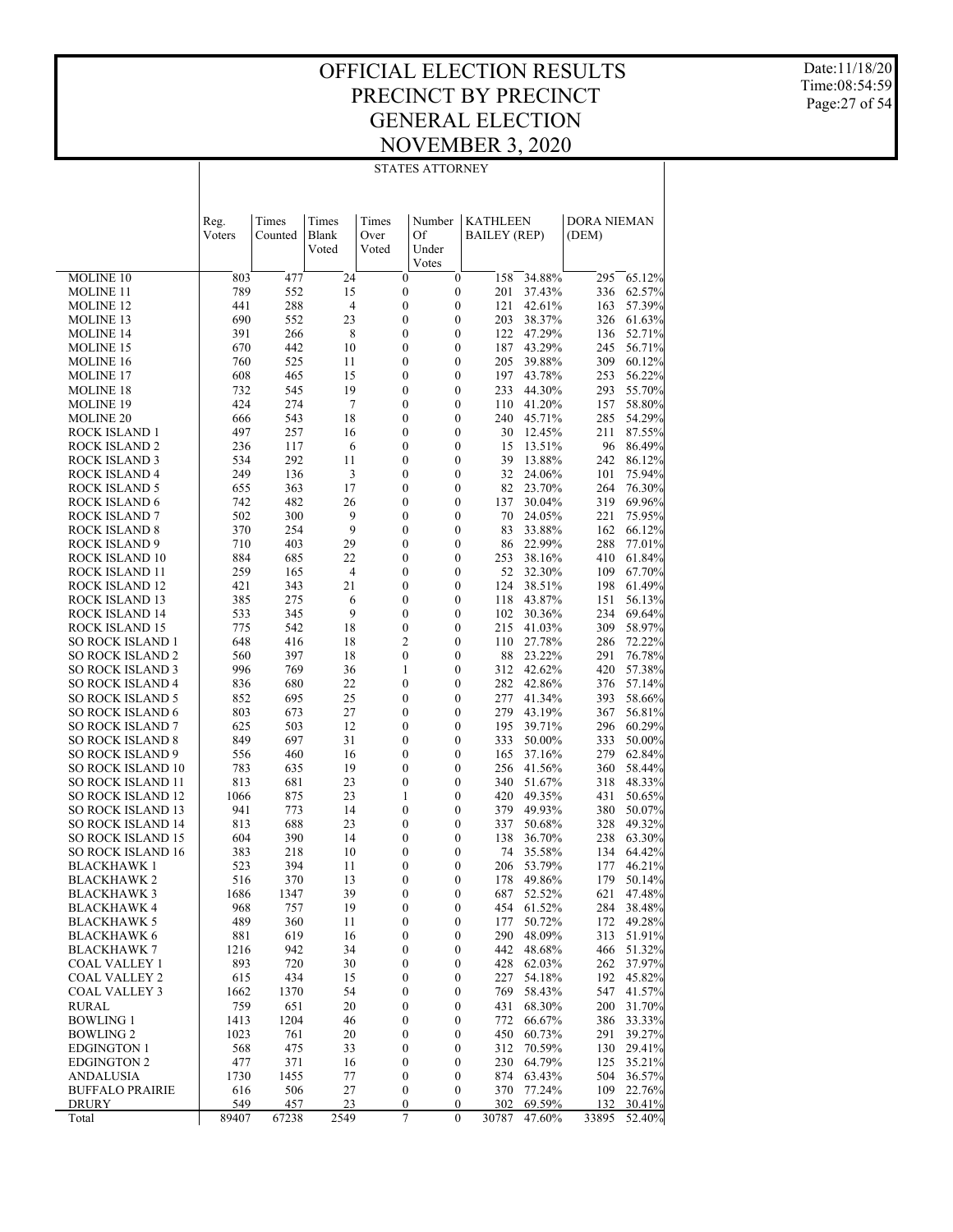Date:11/18/20 Time:08:54:59 Page:28 of 54

|                    |        | CO BD DIST 1 |       |          |          |                  |  |  |  |  |
|--------------------|--------|--------------|-------|----------|----------|------------------|--|--|--|--|
|                    |        |              |       |          |          |                  |  |  |  |  |
|                    |        |              |       |          |          |                  |  |  |  |  |
|                    | Reg.   | Times        | Times | Times    | Number   | <b>RICH</b>      |  |  |  |  |
|                    | Voters | Counted      | Blank | Over     | Of       | <b>MORTHLAND</b> |  |  |  |  |
|                    |        |              | Voted | Voted    | Under    | (REP)            |  |  |  |  |
|                    |        |              |       |          | Votes    |                  |  |  |  |  |
| Jurisdiction Wide  |        |              |       |          |          |                  |  |  |  |  |
| <b>CORDOVA</b>     | 640    | 511          | 75    | $\theta$ | $\theta$ | 436 100.00%      |  |  |  |  |
| <b>COE</b>         | 1322   | 1130         | 206   | 0        |          | 924 100.00%      |  |  |  |  |
| <b>CANOE CREEK</b> | 387    | 270          | 34    | 0        | $\Omega$ | 236 100.00%      |  |  |  |  |
| ZUMA               | 537    | 451          | 65    | 0        | $\Omega$ | 386 100.00%      |  |  |  |  |
| PORT BYRON         | 1011   | 830          | 179   | 0        | $\Omega$ | 651 100.00%      |  |  |  |  |
| <b>HAMPTON 9</b>   | 379    | 229          | 43    | 0        | 0        | 186 100.00%      |  |  |  |  |
| Total              | 4276   | 3421         | 602   | $\theta$ | $\Omega$ | 2819 100.00%     |  |  |  |  |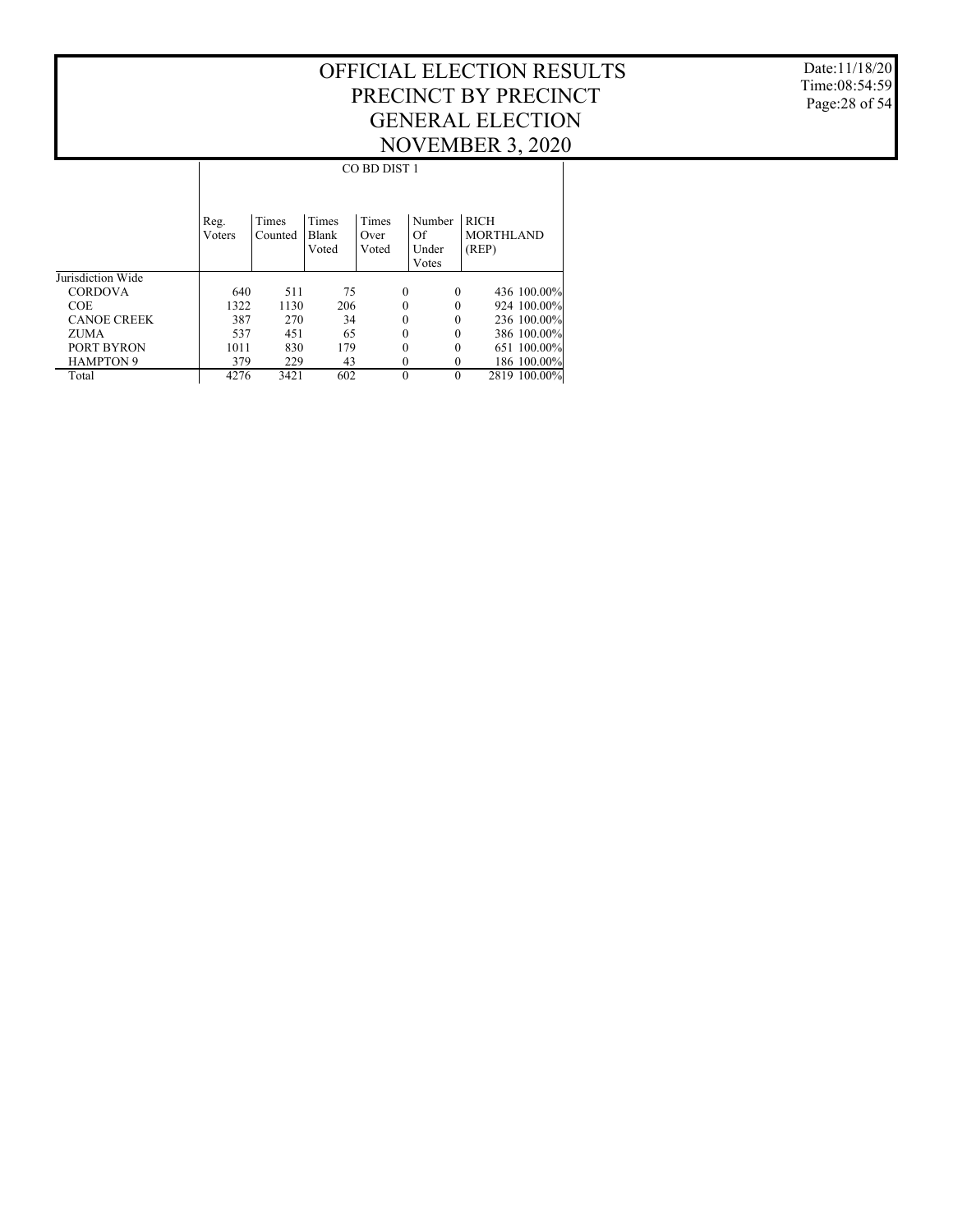Date:11/18/20 Time:08:54:59 Page:29 of 54

|                     |                |                  |                                | CO BD DIST 6           |                                |                                |
|---------------------|----------------|------------------|--------------------------------|------------------------|--------------------------------|--------------------------------|
|                     | Reg.<br>Voters | Times<br>Counted | Times<br><b>Blank</b><br>Voted | Times<br>Over<br>Voted | Number<br>Of<br>Under<br>Votes | LUIS S.<br><b>MORENO (DEM)</b> |
| Jurisdiction Wide   |                |                  |                                |                        |                                |                                |
| <b>SO MOLINE 1</b>  | 665            | 468              | 83                             | 0                      | $\theta$                       | 385 100.00%                    |
| SO MOLINE 2         | 809            | 583              | 130                            | 0                      | $\theta$                       | 453 100.00%                    |
| <b>SO MOLINE 10</b> | 657            | 440              | 77                             | 0                      | $\theta$                       | 363 100.00%                    |
| <b>SO MOLINE 15</b> | 547            | 431              | 99                             | 0                      | $\theta$                       | 332 100.00%                    |
| SO MOLINE 16        | 776            | 591              | 130                            | 0                      | $\theta$                       | 461 100.00%                    |
| Total               | 3454           | 2513             | 519                            | $\theta$               | $\theta$                       | 1994 100.00%                   |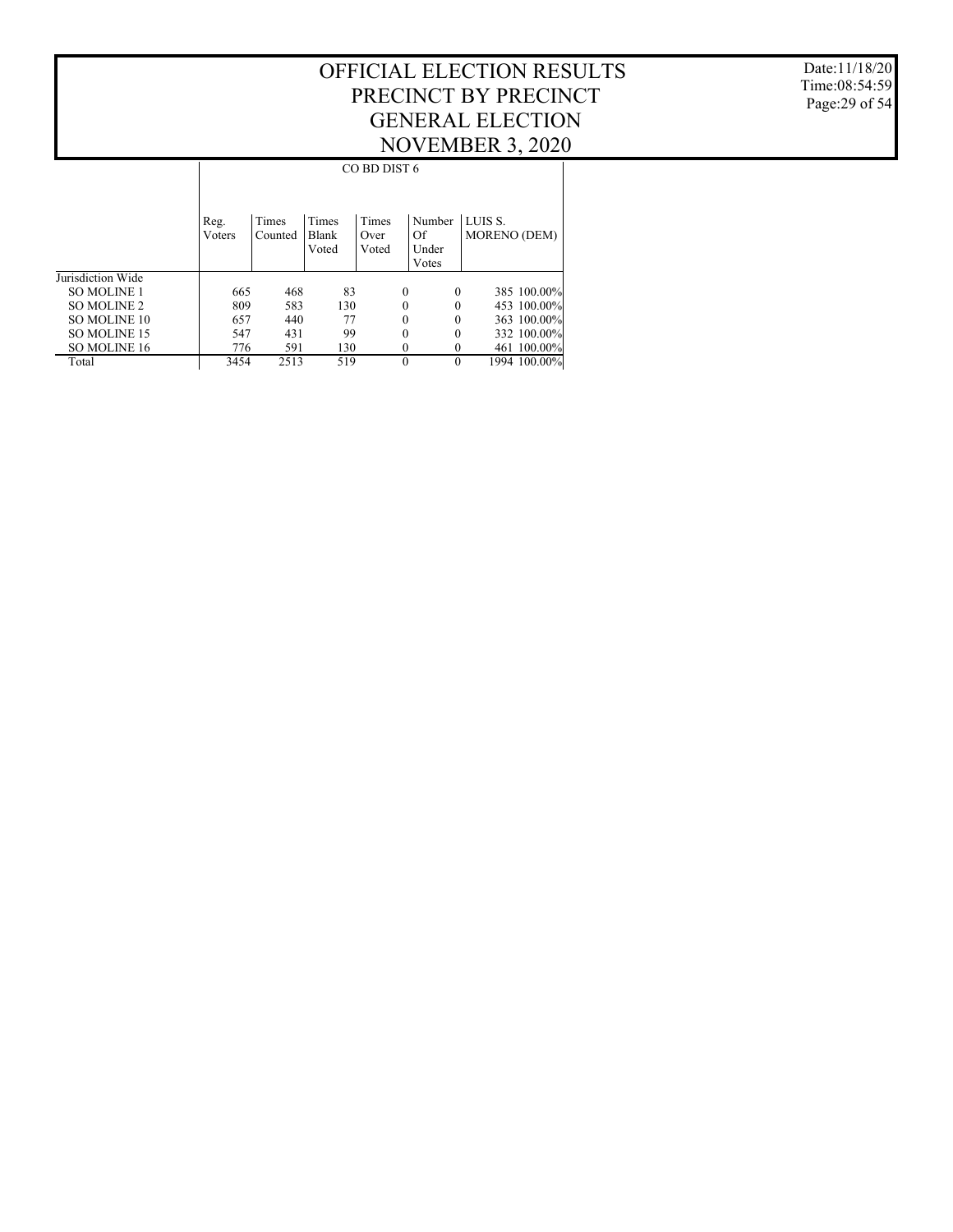Date:11/18/20 Time:08:54:59 Page:30 of 54

|                    |                |                  |                                | CO BD DIST 7           |                                |                                     |        |
|--------------------|----------------|------------------|--------------------------------|------------------------|--------------------------------|-------------------------------------|--------|
|                    | Reg.<br>Voters | Times<br>Counted | Times<br><b>Blank</b><br>Voted | Times<br>Over<br>Voted | Number<br>Of<br>Under<br>Votes | <b>CARLA</b><br><b>ENBURG (DEM)</b> |        |
| Jurisdiction Wide  |                |                  |                                |                        |                                |                                     |        |
| SO MOLINE 4        | 1366           | 1019             | 266                            | 2                      | $\theta$                       | 736                                 | 98.00% |
| <b>SO MOLINE 7</b> | 1003           | 800              | 224                            | 0                      | $\theta$                       | 567                                 | 98.44% |
| SO MOLINE 13       | 1090           | 902              | 211                            | 0                      | $\theta$                       | 674                                 | 97.54% |
| SO MOLINE 21       | 571            | 388              | 76                             | 0                      | 0                              | 310                                 | 99.36% |
| Total              | 4030           | 3109             | 777                            | $\mathcal{D}_{\alpha}$ | $\theta$                       | 2287                                | 98.15% |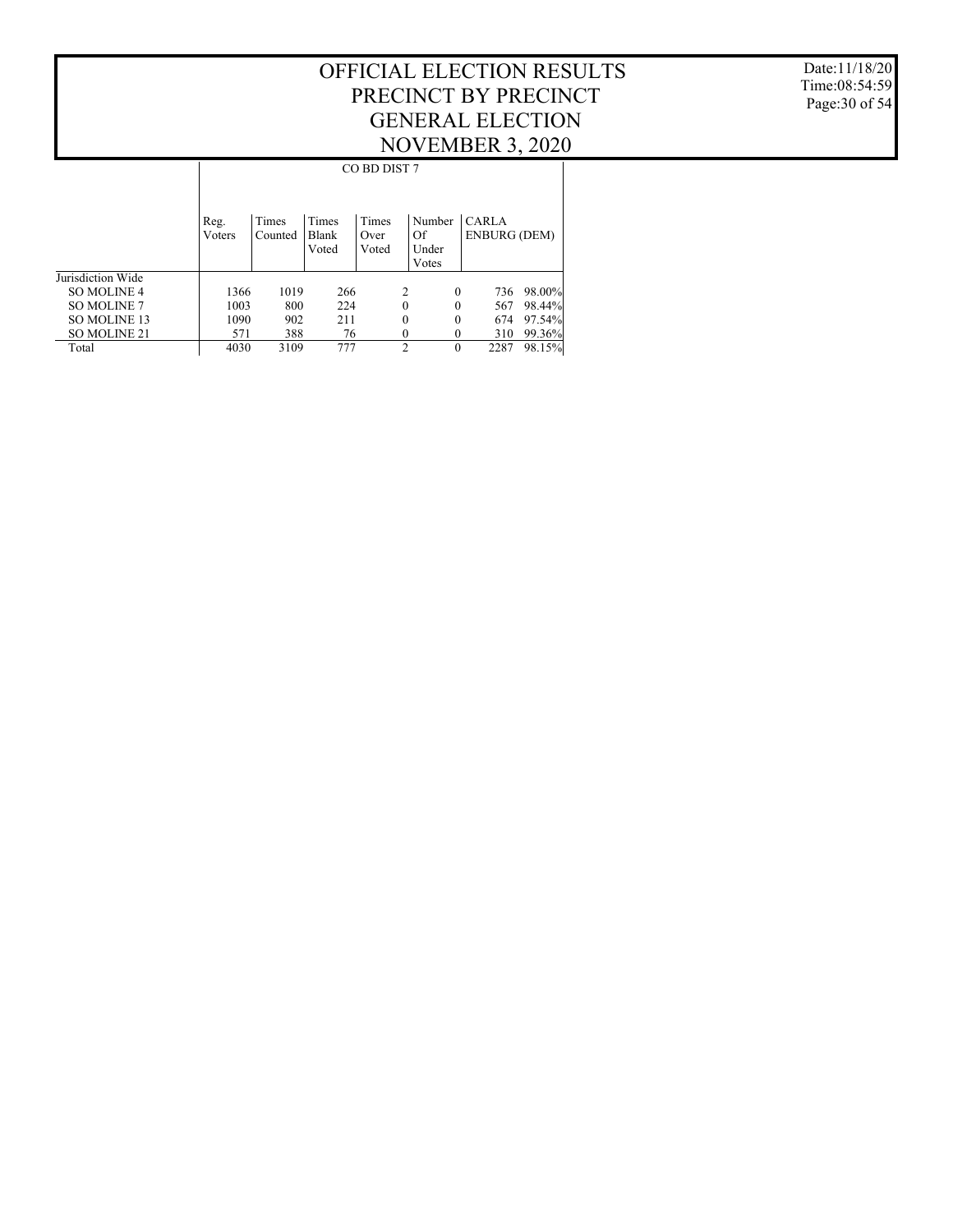Date:11/18/20 Time:08:54:59 Page:31 of 54

|                     |                |                  |                         |                        | CO BD DIST 8                   |                                  |        |                                       |        |
|---------------------|----------------|------------------|-------------------------|------------------------|--------------------------------|----------------------------------|--------|---------------------------------------|--------|
|                     | Reg.<br>Voters | Times<br>Counted | Times<br>Blank<br>Voted | Times<br>Over<br>Voted | Number<br>Of<br>Under<br>Votes | <b>SHARON K</b><br>DIEKMAN (REP) |        | <b>BRIAND.</b><br><b>VYNCKE (DEM)</b> |        |
| Jurisdiction Wide   |                |                  |                         |                        |                                |                                  |        |                                       |        |
| <b>HAMPTON 5</b>    | 703            | 561              | 20                      | $\mathbf{0}$           | $\Omega$                       | 251                              | 46.40% | 290                                   | 53.60% |
| <b>SO MOLINE 19</b> | 967            | 748              | 16                      | $\mathbf{0}$           | $\theta$                       | 354                              | 48.36% | 378                                   | 51.64% |
| SO MOLINE 28        | 809            | 614              | 17                      | $\theta$               | $\theta$                       | 266                              | 44.56% | 331                                   | 55.44% |
| SO MOLINE 29        | 1266           | 866              | 34                      | $\mathbf{0}$           | $\mathbf{0}$                   | 341                              | 40.99% | 491                                   | 59.01% |
| Total               | 3745           | 2789             | 87                      | $\theta$               | $\Omega$                       | 1212                             | 44.86% | 1490                                  | 55.14% |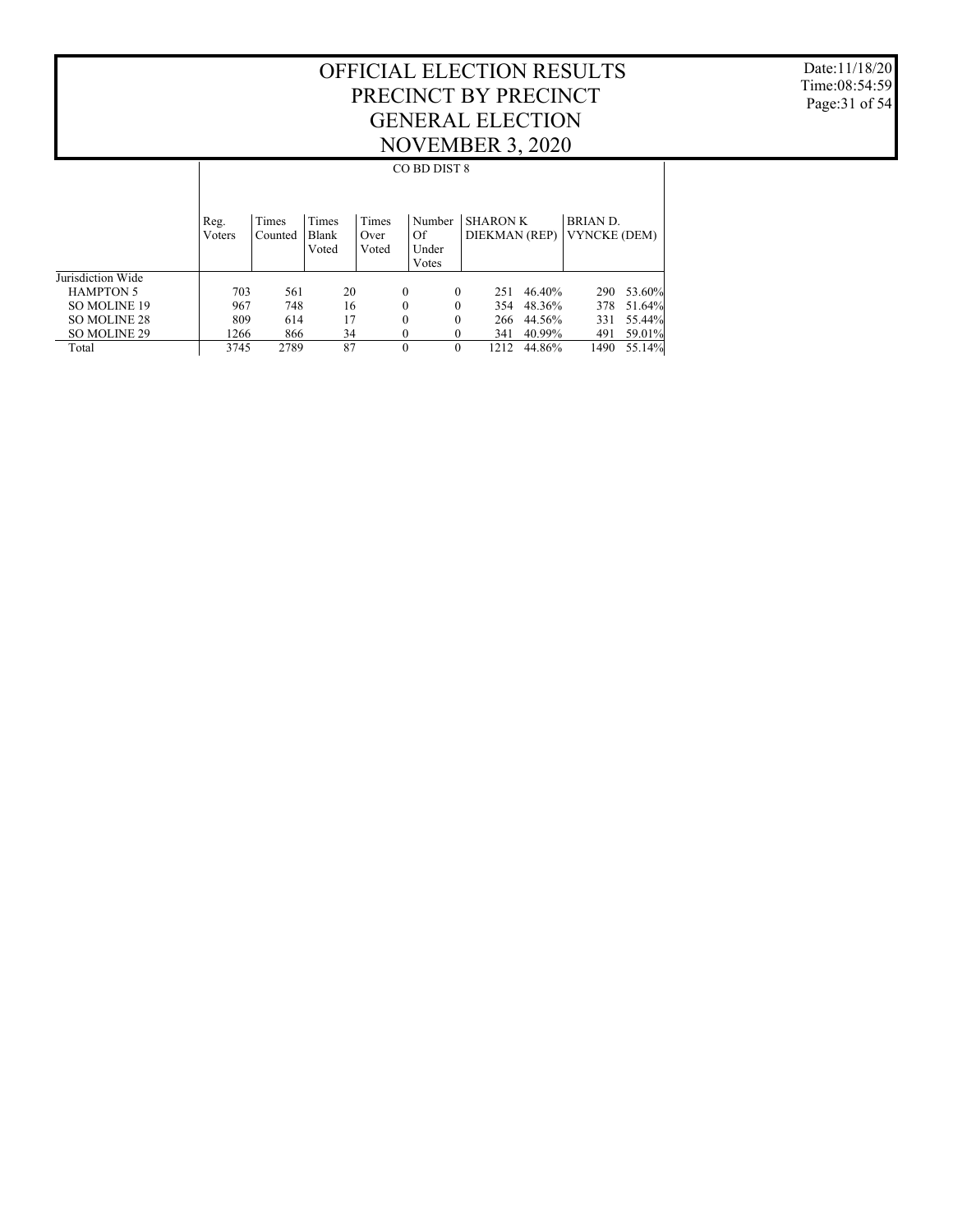Date:11/18/20 Time:08:54:59 Page:32 of 54

|                     |                |                  |                         |                        | CO BD DIST 9                   |                              |        |                        |        |
|---------------------|----------------|------------------|-------------------------|------------------------|--------------------------------|------------------------------|--------|------------------------|--------|
|                     | Reg.<br>Voters | Times<br>Counted | Times<br>Blank<br>Voted | Times<br>Over<br>Voted | Number<br>Of<br>Under<br>Votes | <b>MARK</b><br>LUNDAHL (REP) |        | JEFF D. DEPPE<br>(DEM) |        |
| Jurisdiction Wide   |                |                  |                         |                        |                                |                              |        |                        |        |
| SO MOLINE 3         | 448            | 337              | 15                      |                        | $\mathbf{0}$<br>$\theta$       | 134                          | 41.61% | 188                    | 58.39% |
| <b>SO MOLINE 11</b> | 1101           | 824              | 34                      |                        | $\mathbf{0}$<br>$\theta$       | 355                          | 44.94% | 435                    | 55.06% |
| <b>SO MOLINE 17</b> | 1134           | 868              | 24                      |                        | $\mathbf{0}$<br>$\theta$       | 328                          | 38.86% | 516                    | 61.14% |
| SO MOLINE 20        | 722            | 621              | 18                      |                        | $\mathbf{0}$<br>0              | 297                          | 49.25% | 306                    | 50.75% |
| SO MOLINE 26        | 543            | 365              | 18                      |                        | $\mathbf{0}$<br>$\theta$       | 170                          | 48.99% | 177                    | 51.01% |
| Total               | 3948           | 3015             | 109                     |                        | $\theta$<br>$\theta$           | 1284                         | 44.18% | 1622                   | 55.82% |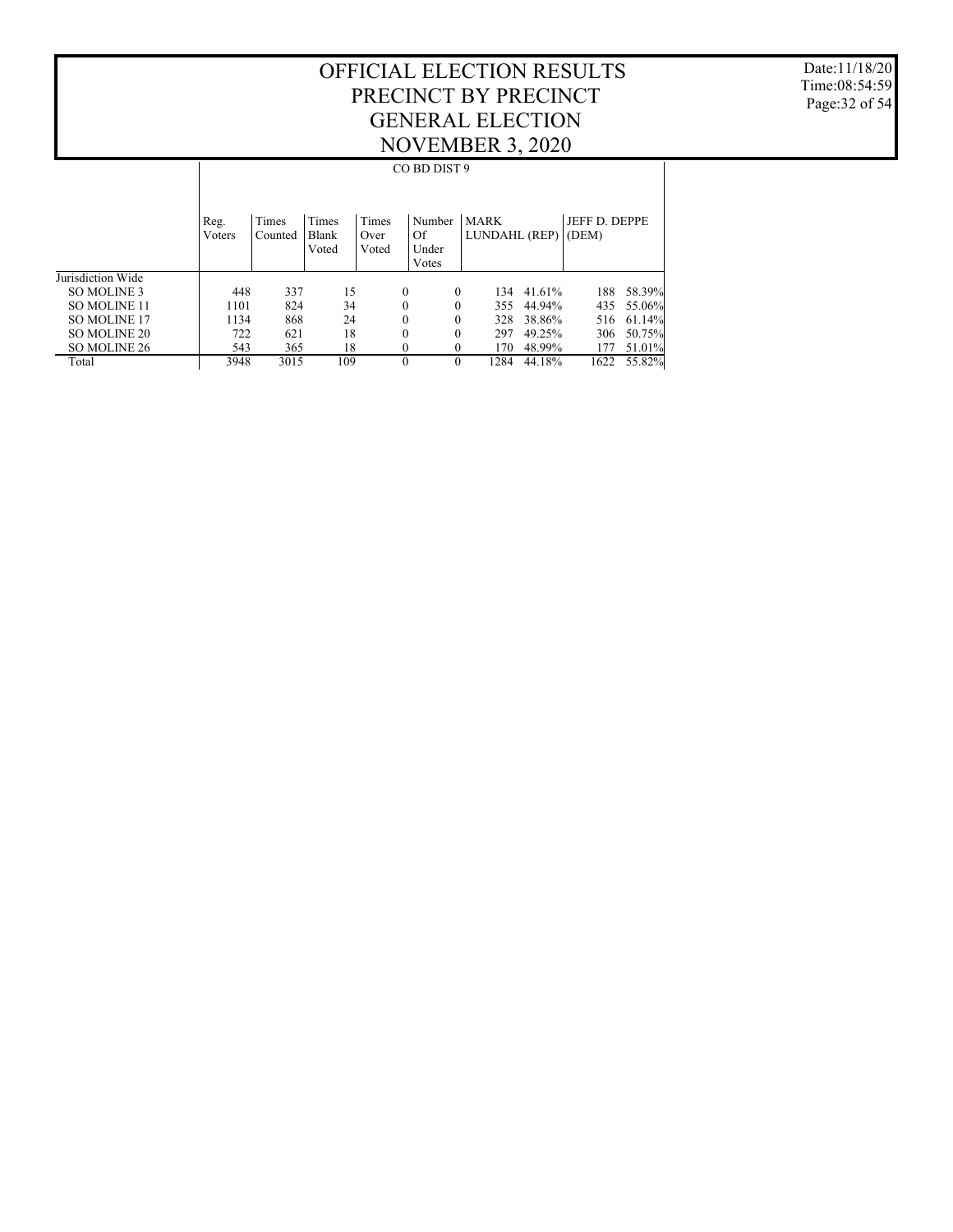Date:11/18/20 Time:08:54:59 Page:33 of 54

|                   |        | CO BD DIST 10 |       |          |          |                    |  |  |  |  |  |
|-------------------|--------|---------------|-------|----------|----------|--------------------|--|--|--|--|--|
|                   |        |               |       |          |          |                    |  |  |  |  |  |
|                   |        |               |       |          |          |                    |  |  |  |  |  |
|                   | Reg.   | Times         | Times | Times    | Number   | <b>PAT O'BRIEN</b> |  |  |  |  |  |
|                   | Voters | Counted       | Blank | Over     | Of       | (DEM)              |  |  |  |  |  |
|                   |        |               | Voted | Voted    | Under    |                    |  |  |  |  |  |
|                   |        |               |       |          | Votes    |                    |  |  |  |  |  |
| Jurisdiction Wide |        |               |       |          |          |                    |  |  |  |  |  |
| SO MOLINE 5       | 565    | 435           | 110   | $\theta$ | $\theta$ | 325 100.00%        |  |  |  |  |  |
| SO MOLINE 22      | 839    | 606           | 130   | 0        | $\Omega$ | 476 100.00%        |  |  |  |  |  |
| SO MOLINE 25      | 469    | 375           | 101   | 0        | $\Omega$ | 274 100.00%        |  |  |  |  |  |
| <b>MOLINE 18</b>  | 732    | 545           | 127   | 0        | $\Omega$ | 418 100.00%        |  |  |  |  |  |
| <b>MOLINE 19</b>  | 424    | 274           | 58    | 0        | $\Omega$ | 216 100.00%        |  |  |  |  |  |
| <b>MOLINE 20</b>  | 666    | 543           | 116   | 0        | $\Omega$ | 427 100.00%        |  |  |  |  |  |
| Total             | 3695   | 2778          | 642   | $\Omega$ | $\Omega$ | 2136 100.00%       |  |  |  |  |  |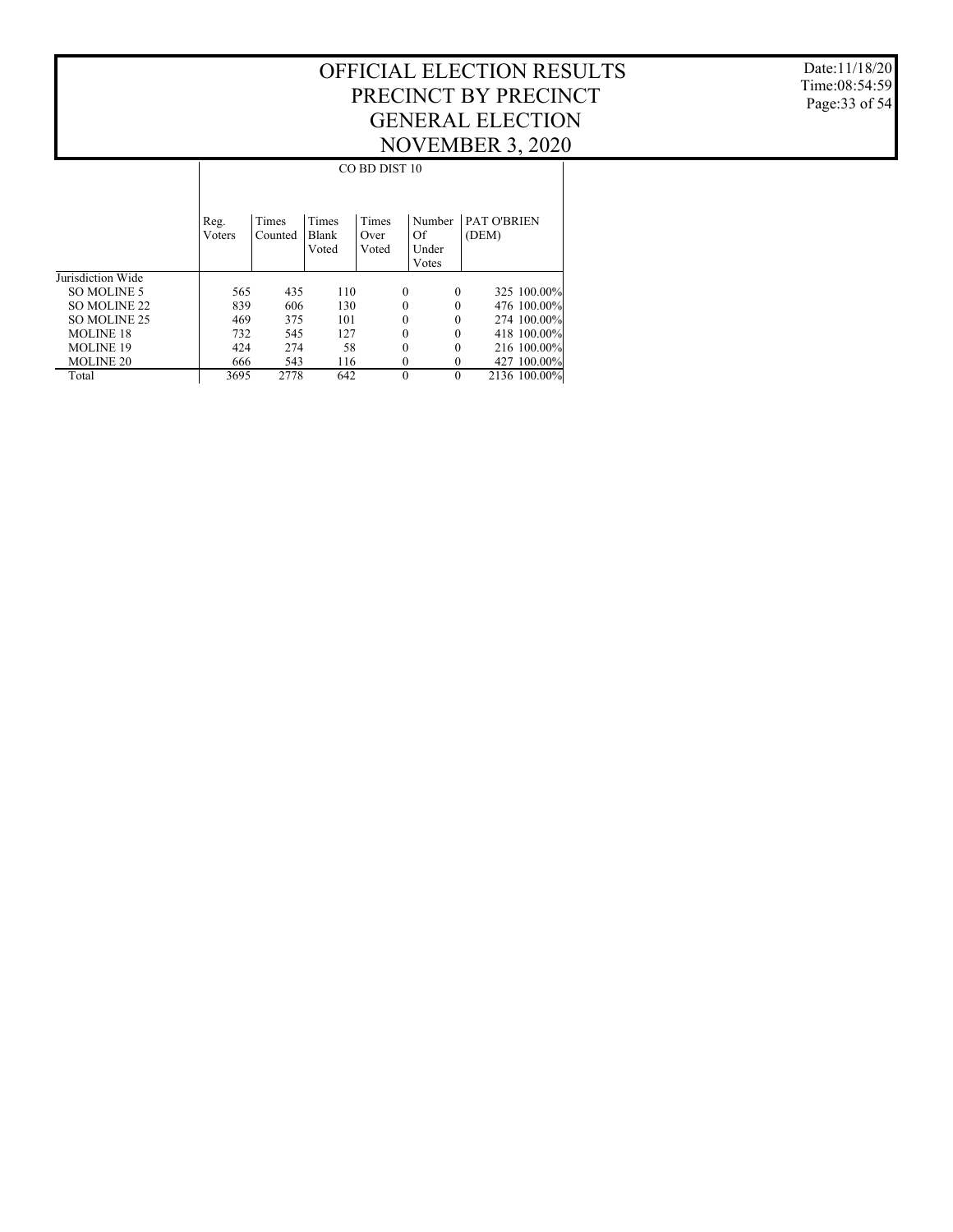Date:11/18/20 Time:08:54:59 Page:34 of 54

|                   |                |                  |                         |                        | CO BD DIST 13                  |                                   |        |                                      |        |
|-------------------|----------------|------------------|-------------------------|------------------------|--------------------------------|-----------------------------------|--------|--------------------------------------|--------|
|                   | Reg.<br>Voters | Times<br>Counted | Times<br>Blank<br>Voted | Times<br>Over<br>Voted | Number<br>Of<br>Under<br>Votes | ARSENIO G.<br><b>MORENO</b> (REP) |        | <b>RICHARD</b><br><b>BRUNK (DEM)</b> |        |
| Jurisdiction Wide |                |                  |                         |                        |                                |                                   |        |                                      |        |
| <b>MOLINE 1</b>   | 563            | 402              | 22                      | $\theta$               | $\theta$                       | 128.                              | 33.68% | 252                                  | 66.32% |
| <b>MOLINE 2</b>   | 722            | 487              | 23                      | $\theta$               | $\theta$                       | 167                               | 35.99% | 297                                  | 64.01% |
| <b>MOLINE 6</b>   | 681            | 426              | 15                      | $\theta$               | $\theta$                       | 138                               | 33.58% | 273                                  | 66.42% |
| <b>MOLINE 10</b>  | 803            | 477              | 25                      | 0                      | $\mathbf{0}$                   | 150                               | 33.19% | 302                                  | 66.81% |
| Total             | 2769           | 1792             | 85                      | $\theta$               | $\theta$                       | 583                               | 34.15% | 1124                                 | 65.85% |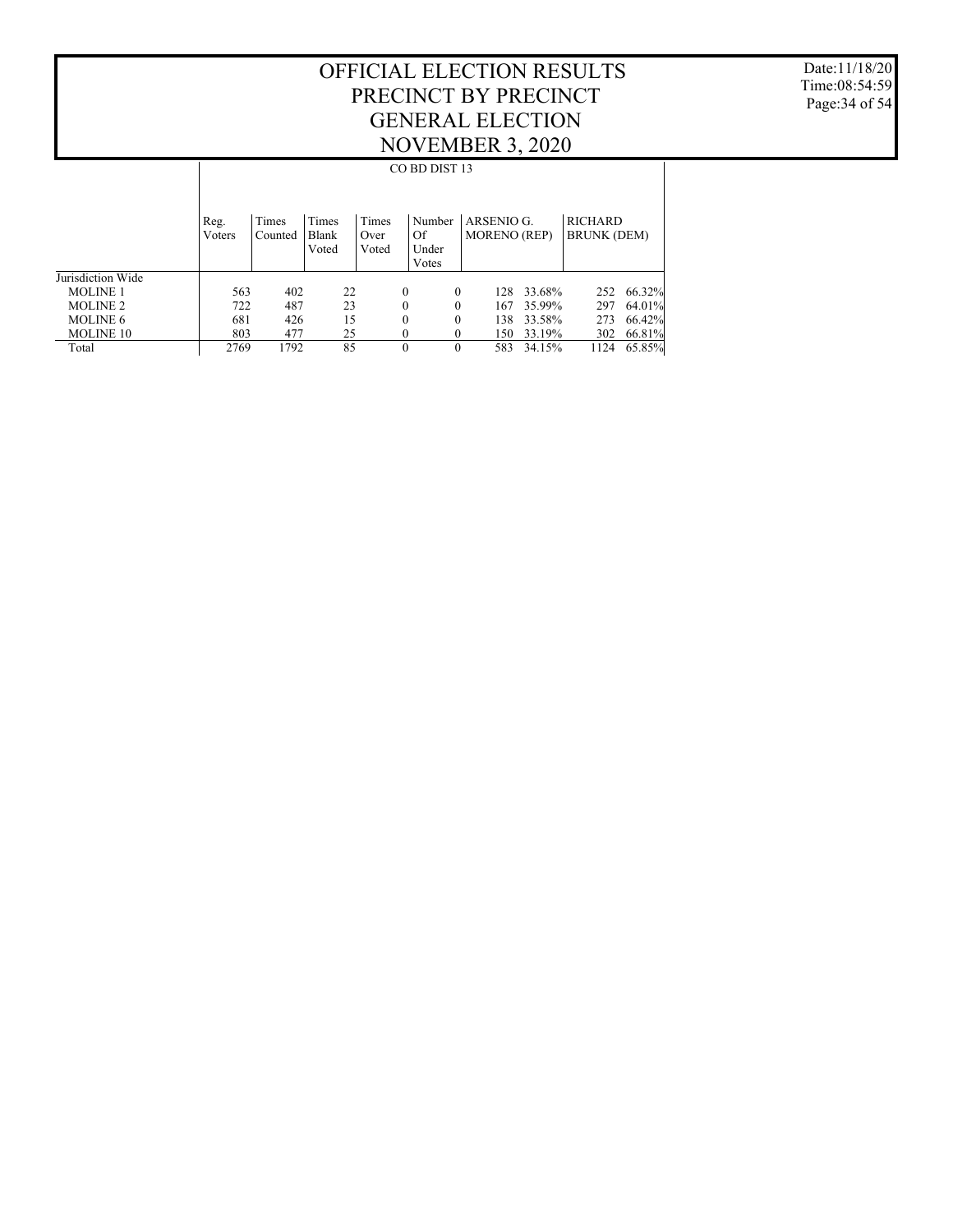Date:11/18/20 Time:08:55:00 Page:35 of 54

|                         |                |                  |                                |                        | CO BD DIST 16                  |                           |        |                             |        |
|-------------------------|----------------|------------------|--------------------------------|------------------------|--------------------------------|---------------------------|--------|-----------------------------|--------|
|                         | Reg.<br>Voters | Times<br>Counted | Times<br><b>Blank</b><br>Voted | Times<br>Over<br>Voted | Number<br>Of<br>Under<br>Votes | <b>JIM URIBE</b><br>(REP) |        | <b>KAI SWANSON</b><br>(DEM) |        |
| Jurisdiction Wide       |                |                  |                                |                        |                                |                           |        |                             |        |
| ROCK ISLAND 9           | 710            | 403              | 28                             | $\theta$               | $\Omega$                       | 79.                       | 21.07% | 296                         | 78.93% |
| ROCK ISLAND 10          | 884            | 685              | 17                             | 0                      | $\theta$                       | 250                       | 37.43% | 418                         | 62.57% |
| <b>SO ROCK ISLAND 5</b> | 852            | 695              | 22                             | $\theta$               | $\theta$                       | 263                       | 39.08% | 410                         | 60.92% |
| <b>SO ROCK ISLAND 6</b> | 803            | 673              | 17                             | 0                      | $\Omega$                       | 268                       | 40.85% | 388                         | 59.15% |
| Total                   | 3249           | 2456             | 84                             | $\mathbf{0}$           | $\theta$                       | 860                       | 36.26% | 1512                        | 63.74% |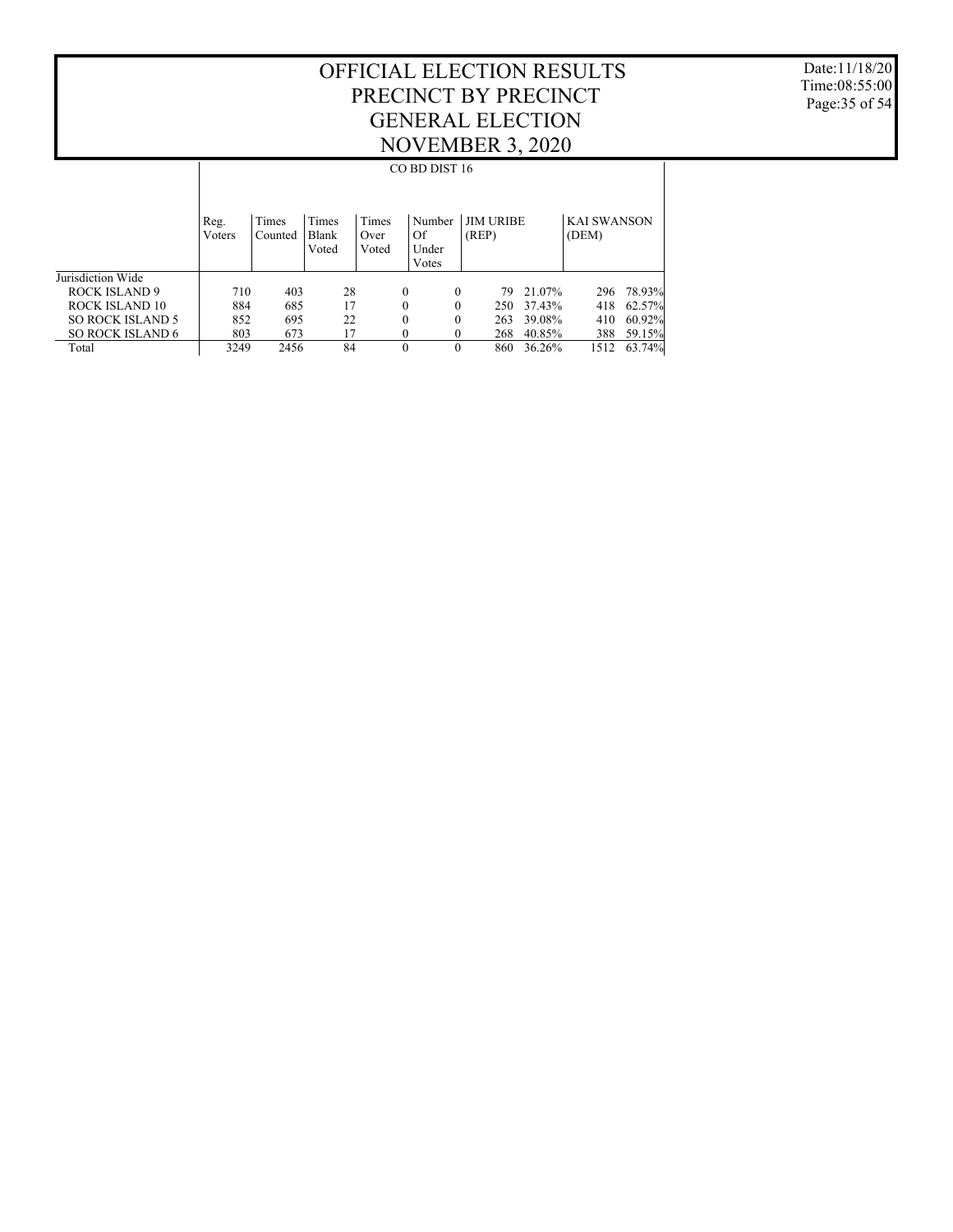Date:11/18/20 Time:08:55:00 Page:36 of 54

|                   |                |                  |                                       |                        | CO BD DIST 17                  |                                        |        |                                      |        |
|-------------------|----------------|------------------|---------------------------------------|------------------------|--------------------------------|----------------------------------------|--------|--------------------------------------|--------|
|                   | Reg.<br>Voters | Times<br>Counted | <b>Times</b><br><b>Blank</b><br>Voted | Times<br>Over<br>Voted | Number<br>Of<br>Under<br>Votes | <b>EDWARD</b><br>MICKEY CLARK<br>(REP) |        | <b>EDWIN</b><br>LANGDON JR.<br>(DEM) |        |
| Jurisdiction Wide |                |                  |                                       |                        |                                |                                        |        |                                      |        |
| ROCK ISLAND 11    | 259            | 165              | 4                                     | $\mathbf{0}$           | 0                              | 51                                     | 31.68% | 110                                  | 68.32% |
| ROCK ISLAND 12    | 421            | 343              | 22                                    | $\mathbf{0}$           | $\theta$                       | 110                                    | 34.27% | 211                                  | 65.73% |
| ROCK ISLAND 14    | 533            | 345              | 13                                    | $\theta$               | 0                              | 95                                     | 28.61% | 237                                  | 71.39% |
| ROCK ISLAND 15    | 775            | 542              | 22                                    | $\theta$               | $\theta$                       | 186                                    | 35.77% | 334                                  | 64.23% |
| Total             | 1988           | 1395             | 61                                    | $\theta$               | $\theta$                       | 442                                    | 33.13% | 892                                  | 66.87% |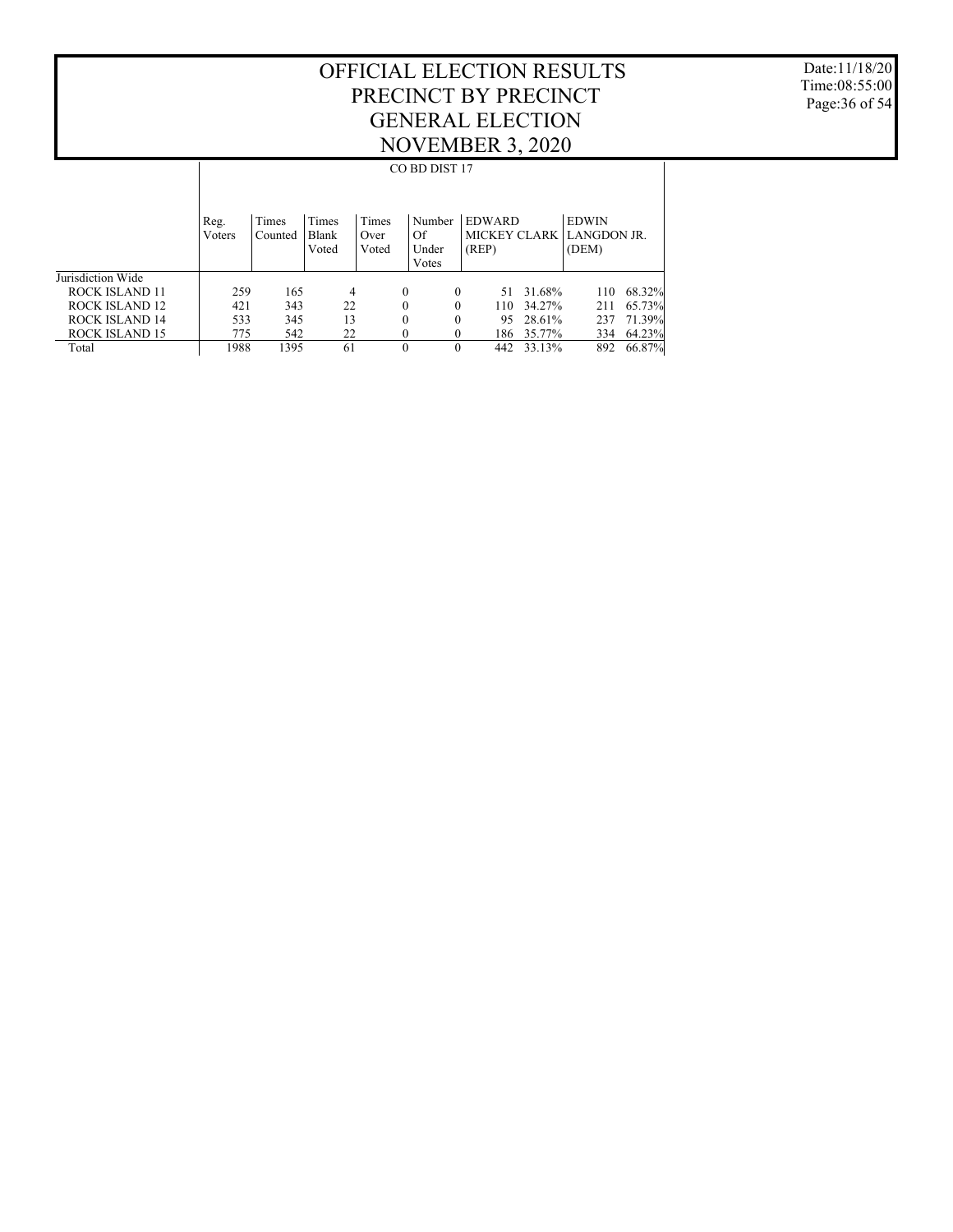Date:11/18/20 Time:08:55:00 Page:37 of 54

|                         |                        |                  |                                | CO BD DIST 20          |                                |                                 |
|-------------------------|------------------------|------------------|--------------------------------|------------------------|--------------------------------|---------------------------------|
|                         | Reg.<br><b>V</b> oters | Times<br>Counted | Times<br><b>Blank</b><br>Voted | Times<br>Over<br>Voted | Number<br>Of<br>Under<br>Votes | <b>JOHNNIE M</b><br>WOODS (DEM) |
| Jurisdiction Wide       |                        |                  |                                |                        |                                |                                 |
| ROCK ISLAND 1           | 497                    | 257              | 16                             | $\Omega$               | $\theta$                       | 241 100.00%                     |
| ROCK ISLAND 2           | 236                    | 117              | 9                              | $\Omega$               | $\theta$                       | 108 100.00%                     |
| <b>SO ROCK ISLAND 1</b> | 648                    | 416              | 59                             | $\Omega$               | $\theta$                       | 357 100.00%                     |
| <b>SO ROCK ISLAND 2</b> | 560                    | 397              | 33                             | $\Omega$               | $\theta$                       | 364 100,00%                     |
| <b>SO ROCK ISLAND 3</b> | 996                    | 769              | 184                            | $\theta$               | $\theta$                       | 585 100.00%                     |
| Total                   | 2937                   | 1956             | 301                            | $\Omega$               | $\theta$                       | 1655 100.00%                    |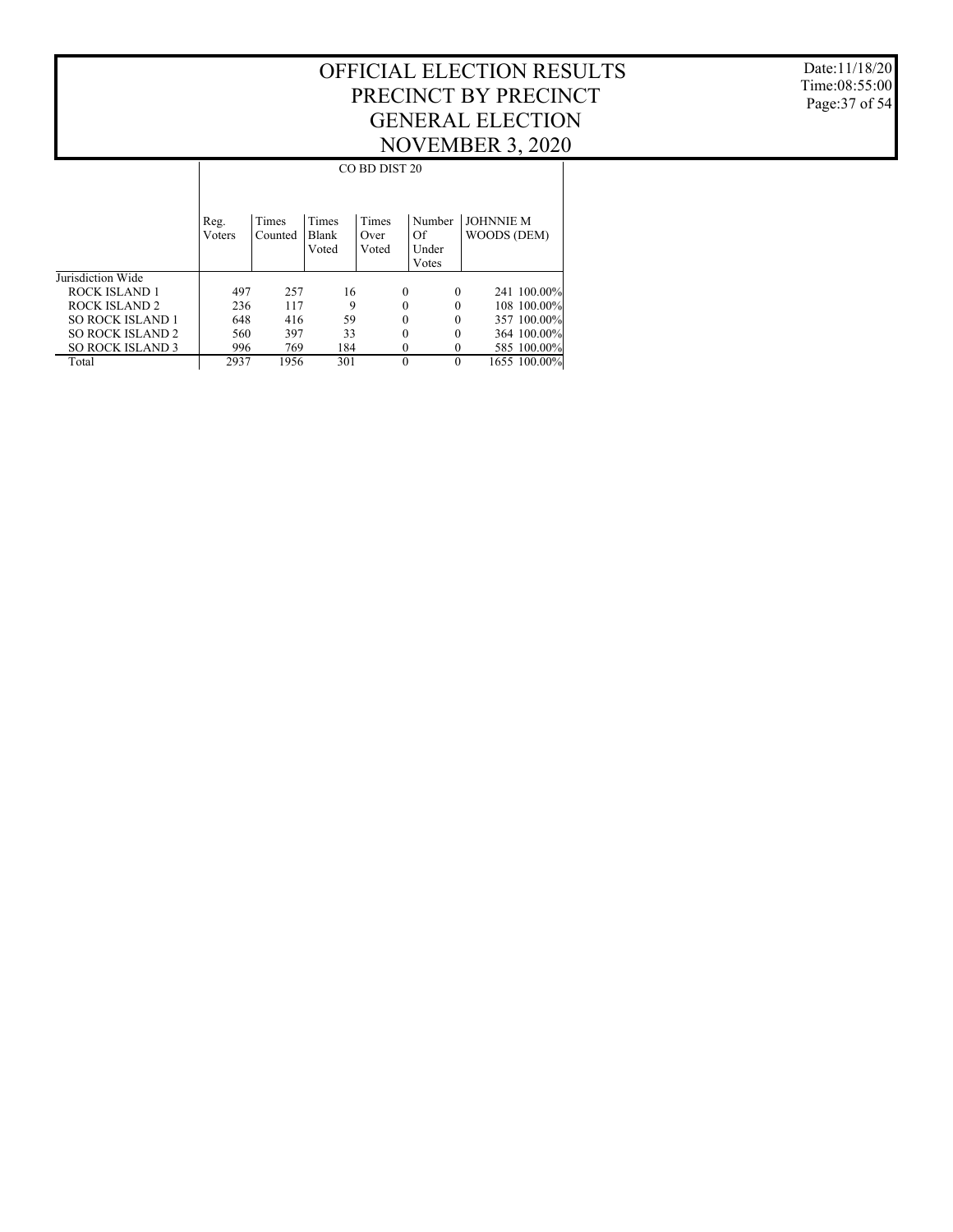Date:11/18/20 Time:08:55:00 Page:38 of 54

|                      |                |                  |                         | CO BD DIST 22          |                                |                             |
|----------------------|----------------|------------------|-------------------------|------------------------|--------------------------------|-----------------------------|
|                      | Reg.<br>Voters | Times<br>Counted | Times<br>Blank<br>Voted | Times<br>Over<br>Voted | Number<br>Of<br>Under<br>Votes | <b>DRUE MIELKE</b><br>(REP) |
| Jurisdiction Wide    |                |                  |                         |                        |                                |                             |
| <b>SO MOLINE 24</b>  | 708            | 492              | 100                     | $\theta$               | $\theta$                       | 392 100.00%                 |
| COAL VALLEY 1        | 893            | 720              | 138                     | $\Omega$               | 0                              | 582 100.00%                 |
| COAL VALLEY 2        | 615            | 434              | 83                      | $\theta$               | 0                              | 351 100.00%                 |
| <b>COAL VALLEY 3</b> | 1662           | 1370             | 265                     | $\Omega$               |                                | 1105 100.00%                |
| Total                | 3878           | 3016             | 586                     | $\Omega$               | $\Omega$                       | 2430 100.00%                |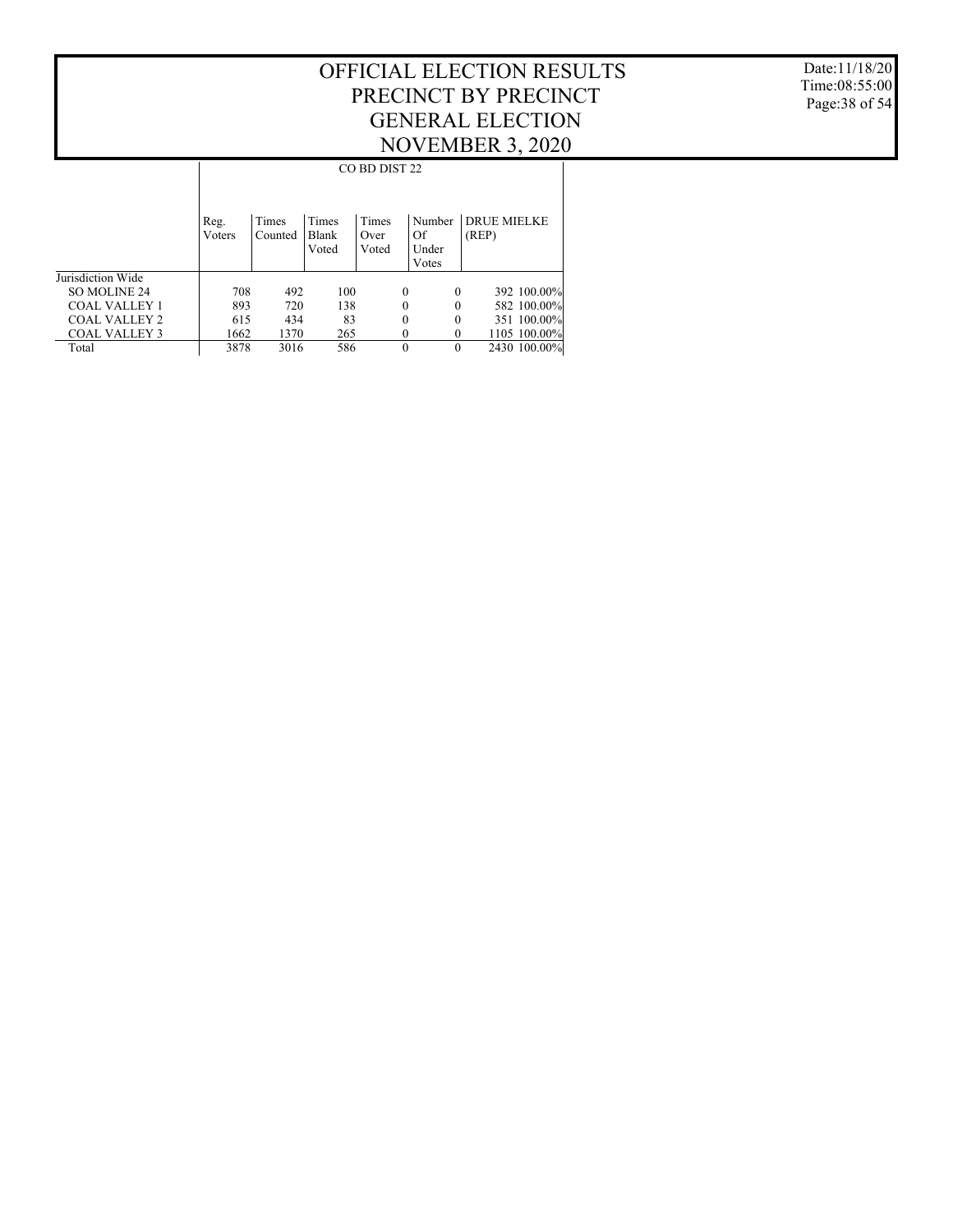Date:11/18/20 Time:08:55:00 Page:39 of 54

|                    |                | CO BD DIST 24    |                                |                        |                                |                                          |        |  |  |  |  |  |
|--------------------|----------------|------------------|--------------------------------|------------------------|--------------------------------|------------------------------------------|--------|--|--|--|--|--|
|                    | Reg.<br>Voters | Times<br>Counted | Times<br><b>Blank</b><br>Voted | Times<br>Over<br>Voted | Number<br>Of<br>Under<br>Votes | <b>DREW</b><br><b>CLEVENGER</b><br>(DEM) |        |  |  |  |  |  |
| Jurisdiction Wide  |                |                  |                                |                        |                                |                                          |        |  |  |  |  |  |
| <b>BLACKHAWK1</b>  | 523            | 394              | 101                            | 0                      | $\Omega$                       | 289                                      | 98.63% |  |  |  |  |  |
| <b>BLACKHAWK 2</b> | 516            | 370              | 79                             | 0                      | $\Omega$                       | 288                                      | 98.97% |  |  |  |  |  |
| <b>BLACKHAWK 4</b> | 968            | 757              | 194                            | 0                      | $\theta$                       | 488                                      | 86.68% |  |  |  |  |  |
| <b>ANDALUSIA</b>   | 1730           | 1455             | 374                            |                        |                                | 781                                      | 72.31% |  |  |  |  |  |
| Total              | 3737           | 2976             | 748                            |                        | $\Omega$                       | 1846                                     | 82.89% |  |  |  |  |  |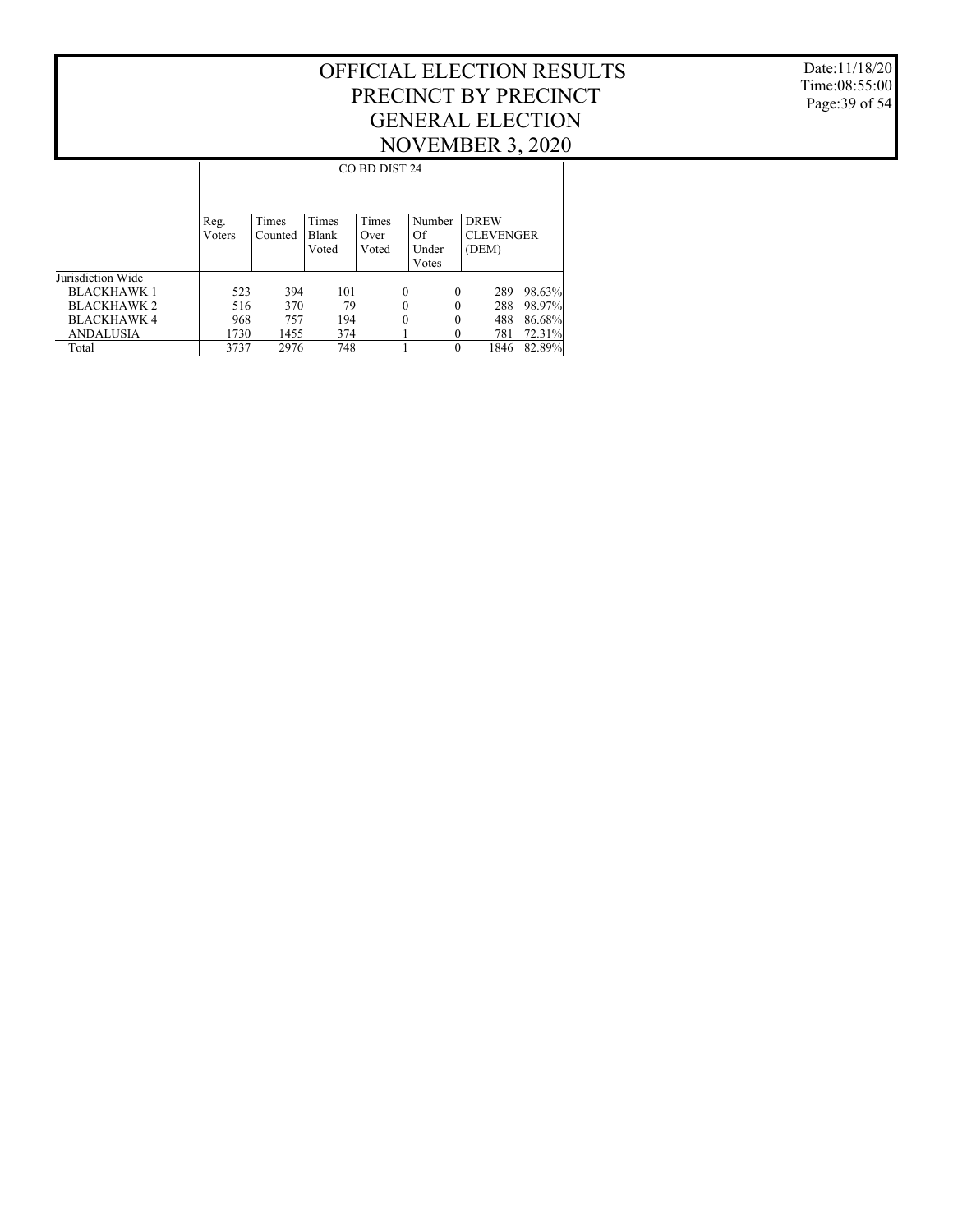#### OFFICIAL ELECTION RESULTS PRECINCT BY PRECINCT GENERAL ELECTION NOVEMBER 3, 2020 14 JUDICIAL CIRCUIT BRAUD VAC

Date:11/18/20 Time:08:55:00 Page:40 of 54

|                                         | Reg.<br>Voters | Times<br>Counted | Times<br>Blank | Times<br>Over                        | Number<br>Of                         | PETER W.<br>CHURCH (DEM)   |
|-----------------------------------------|----------------|------------------|----------------|--------------------------------------|--------------------------------------|----------------------------|
|                                         |                |                  | Voted          | Voted                                | Under<br>Votes                       |                            |
| Jurisdiction Wide                       |                |                  |                |                                      |                                      |                            |
| <b>CORDOVA</b>                          | 640            | 511              | 200            | $\boldsymbol{0}$                     | $\boldsymbol{0}$                     | 311 100.00%                |
| COE                                     | 1322           | 1130             | 409            | $\boldsymbol{0}$                     | $\boldsymbol{0}$                     | 721 100.00%                |
| <b>CANOE CREEK</b>                      | 387            | 270              | 92             | 0                                    | $\mathbf{0}$                         | 178 100.00%                |
| ZUMA                                    | 537            | 451              | 157            | 0                                    | $\boldsymbol{0}$                     | 294 100.00%                |
| PORT BYRON                              | 1011           | 830              | 261            | 0                                    | $\boldsymbol{0}$                     | 569 100.00%                |
| <b>HAMPTON 1</b>                        | 1196           | 1025             | 299            | 0                                    | $\boldsymbol{0}$                     | 726 100.00%                |
| <b>HAMPTON 2</b>                        | 908            | 732              | 224            | 0                                    | $\boldsymbol{0}$                     | 508 100.00%                |
| <b>HAMPTON 3</b>                        | 519            | 329              | 49             | 0                                    | $\boldsymbol{0}$                     | 280 100.00%                |
| <b>HAMPTON 4</b>                        | 487            | 287              | 28             | 0                                    | $\boldsymbol{0}$                     | 259 100.00%                |
| <b>HAMPTON 5</b>                        | 703            | 561              | 149            | 0                                    | $\boldsymbol{0}$                     | 412 100.00%                |
| <b>HAMPTON 6</b>                        | 645            | 449              | 101            | 0                                    | $\boldsymbol{0}$                     | 348 100.00%                |
| <b>HAMPTON 7</b>                        | 478            | 343              | 94             | 0                                    | $\boldsymbol{0}$                     | 249 100.00%                |
| <b>HAMPTON 8</b>                        | 373            | 236              | 60             | 0                                    | $\boldsymbol{0}$                     | 176 100.00%                |
| <b>HAMPTON 9</b>                        | 379            | 229              | 53             | 0                                    | $\boldsymbol{0}$                     | 176 100.00%                |
| <b>HAMPTON 10</b>                       | 913            | 668              | 141            | 0                                    | $\boldsymbol{0}$                     | 527 100.00%                |
| <b>HAMPTON 11</b>                       | 728            | 503              | 95             | 0                                    | $\boldsymbol{0}$                     | 408 100.00%                |
| <b>HAMPTON 12</b>                       | 802            | 586              | 157            | 0                                    | $\boldsymbol{0}$                     | 429 100.00%                |
| <b>HAMPTON 13</b>                       | 387            | 248              | 33             | 0                                    | $\boldsymbol{0}$                     | 215 100.00%                |
| <b>HAMPTON 14</b>                       | 1078           | 741              | 141            | 0                                    | $\boldsymbol{0}$                     | 600 100.00%                |
| <b>HAMPTON 15</b>                       | 905            | 676              | 153            | 0                                    | $\boldsymbol{0}$                     | 523 100.00%                |
| <b>HAMPTON 16</b>                       | 1040           | 721              | 175            | 0                                    | $\boldsymbol{0}$                     | 546 100.00%                |
| <b>HAMPTON 17</b><br><b>SO MOLINE 1</b> | 1014           | 840              | 237            | 0                                    | $\boldsymbol{0}$                     | 603 100.00%                |
| <b>SO MOLINE 2</b>                      | 665            | 468<br>583       | 83             | 0                                    | $\boldsymbol{0}$                     | 385 100.00%<br>447 100.00% |
| <b>SO MOLINE 3</b>                      | 809<br>448     | 337              | 136            | 0<br>0                               | $\boldsymbol{0}$<br>$\boldsymbol{0}$ | 264 100.00%                |
| SO MOLINE 4                             | 1366           | 1019             | 73<br>273      | 0                                    | $\boldsymbol{0}$                     | 746 100.00%                |
| <b>SO MOLINE 5</b>                      | 565            | 435              | 111            | 0                                    | $\boldsymbol{0}$                     | 324 100.00%                |
| SO MOLINE 6                             | 850            | 683              | 159            | 0                                    | $\boldsymbol{0}$                     | 524 100.00%                |
| <b>SO MOLINE 7</b>                      | 1003           | 800              | 224            | 0                                    | $\boldsymbol{0}$                     | 576 100.00%                |
| SO MOLINE 8                             | 796            | 677              | 223            | 0                                    | $\boldsymbol{0}$                     | 454 100.00%                |
| SO MOLINE 9                             | 958            | 820              | 230            | 0                                    | $\boldsymbol{0}$                     | 590 100.00%                |
| SO MOLINE 10                            | 657            | 440              | 77             | 0                                    | $\boldsymbol{0}$                     | 363 100.00%                |
| SO MOLINE 11                            | 1101           | 824              | 219            | 0                                    | $\boldsymbol{0}$                     | 605 100.00%                |
| SO MOLINE 12                            | 501            | 381              | 61             | 0                                    | $\boldsymbol{0}$                     | 320 100.00%                |
| SO MOLINE 13                            | 1090           | 902              | 222            | 0                                    | $\boldsymbol{0}$                     | 680 100.00%                |
| SO MOLINE 14                            | 683            | 456              | 94             | 0                                    | $\boldsymbol{0}$                     | 362 100.00%                |
| SO MOLINE 15                            | 547            | 431              | 110            | 0                                    | $\boldsymbol{0}$                     | 321 100.00%                |
| SO MOLINE 16                            | 776            | 591              | 140            | 0                                    | $\boldsymbol{0}$                     | 451 100.00%                |
| <b>SO MOLINE 17</b>                     | 1134           | 868              | 182            | 0                                    | $\boldsymbol{0}$                     | 686 100.00%                |
| SO MOLINE 18                            | 921            | 737              | 182            | 0                                    | $\boldsymbol{0}$                     | 555 100.00%                |
| SO MOLINE 19                            | 967            | 748              | 193            | 0                                    | $\boldsymbol{0}$                     | 555 100.00%                |
| SO MOLINE 20                            | 722            | 621              | 147            | 0                                    | $\boldsymbol{0}$                     | 474 100.00%                |
| SO MOLINE 21                            | 571            | 388              | 79             | 0                                    | $\boldsymbol{0}$                     | 309 100.00%                |
| SO MOLINE 22                            | 839            | 606              | 136            | 0                                    | 0                                    | 470 100.00%                |
| SO MOLINE 23                            | 609            | 379              | 76             | $\boldsymbol{0}$                     | $\boldsymbol{0}$                     | 303 100.00%                |
| <b>SO MOLINE 24</b>                     | 708            | 492              | 104            | 0                                    | $\boldsymbol{0}$                     | 388 100.00%                |
| SO MOLINE 25                            | 469            | 375              | 99             | 0                                    | $\boldsymbol{0}$                     | 276 100.00%                |
| SO MOLINE 26                            | 543            | 365              | 92             | $\boldsymbol{0}$                     | $\boldsymbol{0}$                     | 273 100.00%                |
| SO MOLINE 27                            | 852            | 692              | 144            | 0                                    | $\boldsymbol{0}$                     | 548 100.00%                |
| SO MOLINE 28                            | 809            | 614              | 166            | 0                                    | $\boldsymbol{0}$                     | 448 100.00%                |
| SO MOLINE 29                            | 1266           | 866              | 218            | $\boldsymbol{0}$                     | $\boldsymbol{0}$                     | 648 100.00%                |
| MOLINE 1                                | 563            | 402              | 89             | $\boldsymbol{0}$                     | $\boldsymbol{0}$                     | 313 100.00%                |
| <b>MOLINE 2</b>                         | 722            | 487              | 106            | $\boldsymbol{0}$                     | $\boldsymbol{0}$                     | 381 100.00%                |
| <b>MOLINE 3</b>                         | 882            | 654              | 120            | $\boldsymbol{0}$                     | $\boldsymbol{0}$                     | 534 100.00%                |
| <b>MOLINE 4</b>                         | 816            | 676              | 169            | 0                                    | $\boldsymbol{0}$                     | 507 100.00%                |
| <b>MOLINE 5</b>                         | 714            | 558              | 108            | $\boldsymbol{0}$                     | $\boldsymbol{0}$                     | 450 100.00%                |
| <b>MOLINE 6</b>                         | 681            | 426              | 85<br>79       | 0                                    | $\boldsymbol{0}$                     | 341 100.00%<br>334 100.00% |
| <b>MOLINE 7</b><br><b>MOLINE 8</b>      | 628<br>595     | 413<br>439       | 83             | $\boldsymbol{0}$<br>$\boldsymbol{0}$ | $\boldsymbol{0}$<br>$\boldsymbol{0}$ | 356 100.00%                |
| MOLINE 9                                | 691            | 588              | 158            | $\boldsymbol{0}$                     | $\boldsymbol{0}$                     | 430 100.00%                |
|                                         |                |                  |                |                                      |                                      |                            |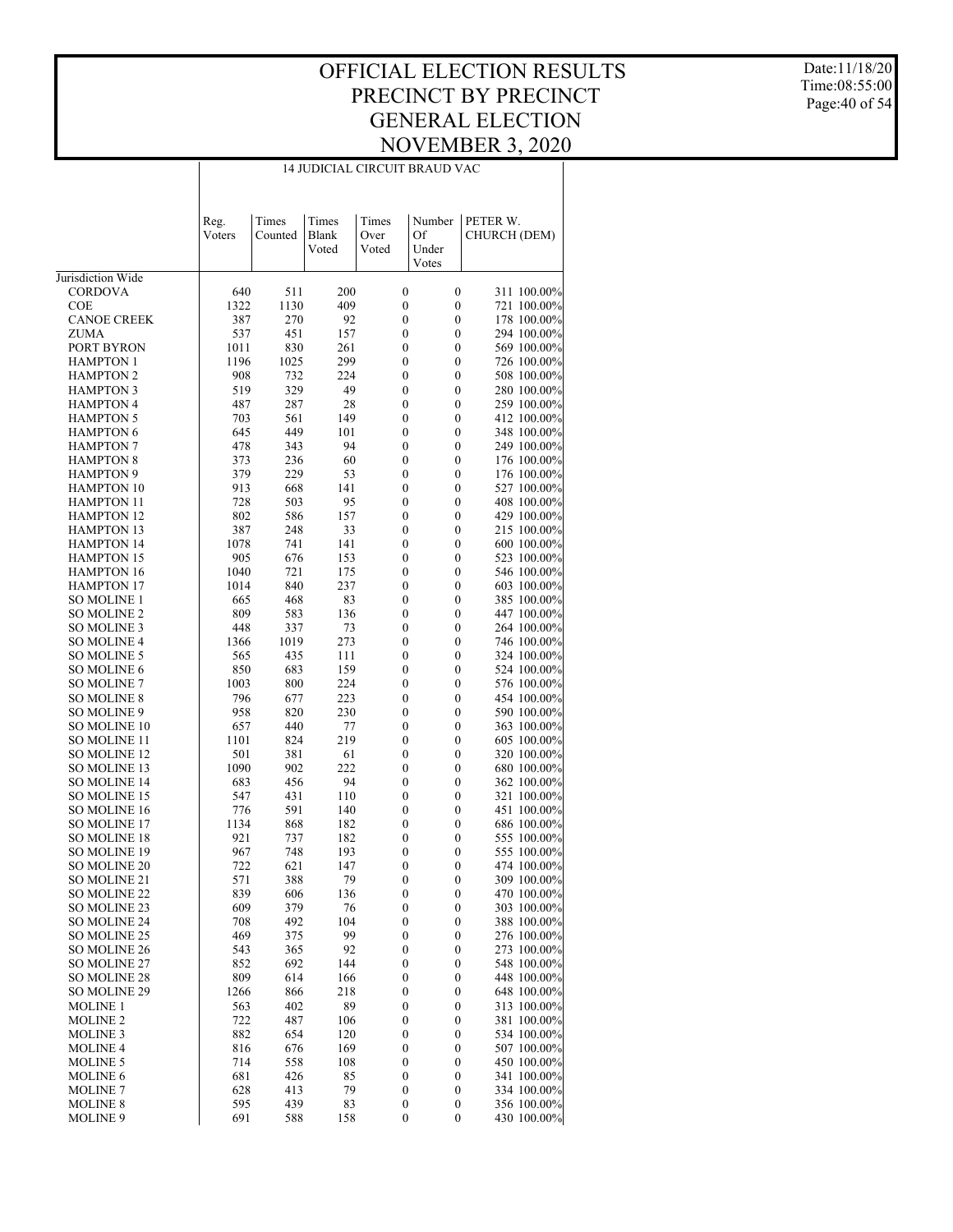#### OFFICIAL ELECTION RESULTS PRECINCT BY PRECINCT GENERAL ELECTION NOVEMBER 3, 2020 14 JUDICIAL CIRCUIT BRAUD VAC

Date:11/18/20 Time:08:55:00 Page:41 of 54

|                                                    | Reg.         | Times        | Times        | Times                                | Number                           | PETER W.                     |
|----------------------------------------------------|--------------|--------------|--------------|--------------------------------------|----------------------------------|------------------------------|
|                                                    | Voters       | Counted      | Blank        | Over                                 | Of                               | CHURCH (DEM)                 |
|                                                    |              |              | Voted        | Voted                                | Under                            |                              |
|                                                    |              |              |              |                                      | Votes                            |                              |
| <b>MOLINE 10</b>                                   | 803          | 477          | 84           | $\mathbf{0}$                         | $\mathbf{0}$                     | 393 100.00%                  |
| <b>MOLINE 11</b>                                   | 789          | 552          | 101          | $\boldsymbol{0}$                     | $\boldsymbol{0}$                 | 451 100.00%                  |
| <b>MOLINE 12</b>                                   | 441          | 288          | 56           | $\boldsymbol{0}$                     | $\boldsymbol{0}$                 | 232 100.00%                  |
| MOLINE 13                                          | 690          | 552          | 120          | $\boldsymbol{0}$                     | 0                                | 432 100.00%                  |
| <b>MOLINE 14</b>                                   | 391          | 266          | 65           | $\boldsymbol{0}$                     | 0                                | 201 100.00%                  |
| <b>MOLINE 15</b>                                   | 670          | 442          | 98           | $\boldsymbol{0}$                     | 0                                | 344 100.00%                  |
| <b>MOLINE 16</b>                                   | 760          | 525          | 99           | $\boldsymbol{0}$                     | 0                                | 426 100.00%                  |
| <b>MOLINE 17</b>                                   | 608          | 465          | 92           | $\boldsymbol{0}$                     | 0                                | 373 100.00%                  |
| <b>MOLINE 18</b>                                   | 732          | 545          | 126          | 0                                    | 0                                | 419 100.00%                  |
| <b>MOLINE 19</b>                                   | 424          | 274          | 61           | 0                                    | 0                                | 213 100.00%                  |
| <b>MOLINE 20</b>                                   | 666<br>497   | 543          | 123<br>19    | $\boldsymbol{0}$                     | 0                                | 420 100.00%                  |
| <b>ROCK ISLAND 1</b><br><b>ROCK ISLAND 2</b>       | 236          | 257<br>117   | 11           | 0<br>0                               | 0<br>0                           | 238 100.00%<br>106 100.00%   |
| <b>ROCK ISLAND 3</b>                               | 534          | 292          | 23           | 0                                    | 0                                | 269 100.00%                  |
| <b>ROCK ISLAND 4</b>                               | 249          | 136          | 20           | $\boldsymbol{0}$                     | 0                                | 116 100.00%                  |
| <b>ROCK ISLAND 5</b>                               | 655          | 363          | 63           | 0                                    | 0                                | 300 100.00%                  |
| <b>ROCK ISLAND 6</b>                               | 742          | 482          | 82           | 0                                    | 0                                | 400 100.00%                  |
| <b>ROCK ISLAND 7</b>                               | 502          | 300          | 39           | 0                                    | 0                                | 261 100.00%                  |
| <b>ROCK ISLAND 8</b>                               | 370          | 254          | 50           | $\boldsymbol{0}$                     | 0                                | 204 100.00%                  |
| ROCK ISLAND 9                                      | 710          | 403          | 71           | 0                                    | 0                                | 332 100.00%                  |
| <b>ROCK ISLAND 10</b>                              | 884          | 685          | 125          | 0                                    | 0                                | 560 100.00%                  |
| <b>ROCK ISLAND 11</b>                              | 259          | 165          | 33           | 0                                    | 0                                | 132 100.00%                  |
| <b>ROCK ISLAND 12</b>                              | 421          | 343          | 61           | $\boldsymbol{0}$                     | 0                                | 282 100.00%                  |
| ROCK ISLAND 13                                     | 385          | 275          | 50           | 0                                    | 0                                | 225 100.00%                  |
| <b>ROCK ISLAND 14</b>                              | 533          | 345          | 57           | 0                                    | 0                                | 288 100.00%                  |
| <b>ROCK ISLAND 15</b>                              | 775          | 542          | 99           | $\boldsymbol{0}$                     | 0                                | 443 100.00%                  |
| <b>SO ROCK ISLAND 1</b>                            | 648          | 416          | 63           | $\boldsymbol{0}$                     | 0                                | 353 100.00%                  |
| <b>SO ROCK ISLAND 2</b><br><b>SO ROCK ISLAND 3</b> | 560<br>996   | 397<br>769   | 44<br>182    | 0<br>0                               | 0<br>0                           | 353 100.00%                  |
| <b>SO ROCK ISLAND 4</b>                            | 836          | 680          | 151          | 0                                    | 0                                | 587 100.00%<br>529 100.00%   |
| <b>SO ROCK ISLAND 5</b>                            | 852          | 695          | 147          | $\boldsymbol{0}$                     | 0                                | 548 100.00%                  |
| <b>SO ROCK ISLAND 6</b>                            | 803          | 673          | 137          | 0                                    | 0                                | 536 100.00%                  |
| <b>SO ROCK ISLAND 7</b>                            | 625          | 503          | 93           | $\boldsymbol{0}$                     | 0                                | 410 100.00%                  |
| <b>SO ROCK ISLAND 8</b>                            | 849          | 697          | 175          | 0                                    | 0                                | 522 100.00%                  |
| <b>SO ROCK ISLAND 9</b>                            | 556          | 460          | 77           | $\boldsymbol{0}$                     | 0                                | 383 100.00%                  |
| <b>SO ROCK ISLAND 10</b>                           | 783          | 635          | 124          | 0                                    | 0                                | 511 100.00%                  |
| <b>SO ROCK ISLAND 11</b>                           | 813          | 681          | 187          | 0                                    | 0                                | 494 100.00%                  |
| <b>SO ROCK ISLAND 12</b>                           | 1066         | 875          | 228          | 0                                    | 0                                | 647 100.00%                  |
| <b>SO ROCK ISLAND 13</b>                           | 941          | 773          | 172          | $\boldsymbol{0}$                     | 0                                | 601 100.00%                  |
| <b>SO ROCK ISLAND 14</b>                           | 813          | 688          | 189          | 0                                    | 0                                | 499 100.00%                  |
| <b>SO ROCK ISLAND 15</b>                           | 604          | 390          | 66           | $\boldsymbol{0}$                     | 0                                | 324 100.00%                  |
| <b>SO ROCK ISLAND 16</b>                           | 383          | 218          | 33           | 0                                    | 0                                | 185 100.00%                  |
| <b>BLACKHAWK1</b>                                  | 523          | 394          | 101          | $\boldsymbol{0}$                     | 0                                | 293 100.00%                  |
| <b>BLACKHAWK2</b>                                  | 516          | 370          | 86           | 0                                    | 0                                | 284 100.00%                  |
| BLACKHAWK 3<br>BLACKHAWK 4                         | 1686<br>968  | 1347<br>757  | 356<br>236   | $\mathbf{0}$<br>$\boldsymbol{0}$     | $\mathbf{0}$<br>$\boldsymbol{0}$ | 991 100.00%<br>521 100.00%   |
| <b>BLACKHAWK 5</b>                                 | 489          | 360          | 92           | $\boldsymbol{0}$                     | 0                                | 268 100.00%                  |
| <b>BLACKHAWK 6</b>                                 | 881          | 619          | 145          | $\boldsymbol{0}$                     | 0                                | 474 100.00%                  |
| <b>BLACKHAWK 7</b>                                 | 1216         | 942          | 211          | $\boldsymbol{0}$                     | $\boldsymbol{0}$                 | 731 100.00%                  |
| COAL VALLEY 1                                      | 893          | 720          | 226          | $\boldsymbol{0}$                     | 0                                | 494 100.00%                  |
| <b>COAL VALLEY 2</b>                               | 615          | 434          | 112          | $\boldsymbol{0}$                     | 0                                | 322 100.00%                  |
| COAL VALLEY 3                                      | 1662         | 1370         | 400          | $\boldsymbol{0}$                     | 0                                | 970 100.00%                  |
| <b>RURAL</b>                                       | 759          | 651          | 233          | $\boldsymbol{0}$                     | $\boldsymbol{0}$                 | 418 100.00%                  |
| <b>BOWLING 1</b>                                   | 1413         | 1204         | 371          | $\boldsymbol{0}$                     | 0                                | 833 100.00%                  |
| <b>BOWLING 2</b>                                   | 1023         | 761          | 201          | $\boldsymbol{0}$                     | 0                                | 560 100.00%                  |
| <b>EDGINGTON 1</b>                                 | 568          | 475          | 174          | $\boldsymbol{0}$                     | 0                                | 301 100.00%                  |
| <b>EDGINGTON 2</b>                                 | 477          | 371          | 108          | $\boldsymbol{0}$                     | $\boldsymbol{0}$                 | 263 100.00%                  |
| <b>ANDALUSIA</b>                                   | 1730         | 1455         | 497          | $\boldsymbol{0}$                     | 0                                | 958 100.00%                  |
| <b>BUFFALO PRAIRIE</b>                             | 616          | 506          | 190          | $\boldsymbol{0}$                     | 0                                | 316 100.00%                  |
| DRURY<br>Total                                     | 549<br>89407 | 457<br>67238 | 166<br>16359 | $\boldsymbol{0}$<br>$\boldsymbol{0}$ | 0<br>$\boldsymbol{0}$            | 291 100.00%<br>50879 100.00% |
|                                                    |              |              |              |                                      |                                  |                              |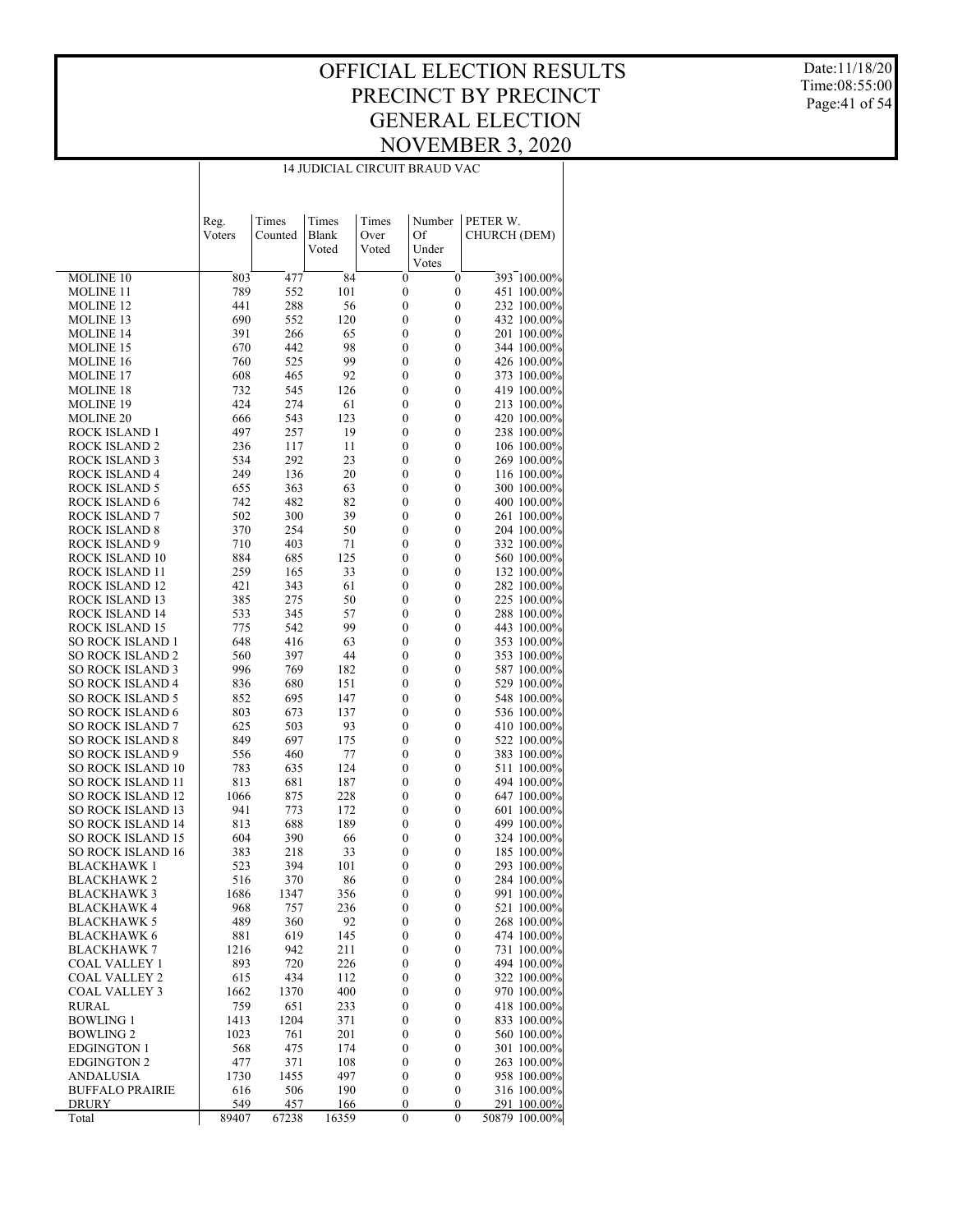#### OFFICIAL ELECTION RESULTS PRECINCT BY PRECINCT GENERAL ELECTION NOVEMBER 3, 2020 14 JUDICIAL CIRCUIT LEFSTEIN VAC

Date:11/18/20 Time:08:55:00 Page:42 of 54

|                     | Reg.<br>Voters | Times<br>Counted | Times<br><b>Blank</b><br>Voted | Times<br>Over<br>Voted | Number<br>Of<br>Under<br>Votes | <b>JOHN McGEHEE</b><br>(DEM) |
|---------------------|----------------|------------------|--------------------------------|------------------------|--------------------------------|------------------------------|
| Jurisdiction Wide   |                |                  |                                |                        |                                |                              |
| CORDOVA             | 640            | 511              | 195                            | $\boldsymbol{0}$       | $\boldsymbol{0}$               | 316 100.00%                  |
| <b>COE</b>          | 1322           | 1130             | 374                            | 0                      | $\mathbf{0}$                   | 756 100.00%                  |
| <b>CANOE CREEK</b>  | 387            | 270              | 92                             | $\boldsymbol{0}$       | $\mathbf{0}$                   | 178 100.00%                  |
| <b>ZUMA</b>         | 537            | 451              | 146                            | 0                      | $\mathbf{0}$                   | 305 100.00%                  |
| PORT BYRON          | 1011           | 830              | 248                            | $\boldsymbol{0}$       | $\mathbf{0}$                   | 582 100.00%                  |
| <b>HAMPTON 1</b>    | 1196           | 1025             | 287                            | 0                      | $\mathbf{0}$                   | 738 100.00%                  |
| <b>HAMPTON 2</b>    | 908            | 732              | 224                            | $\boldsymbol{0}$       | $\mathbf{0}$                   | 508 100.00%                  |
| <b>HAMPTON 3</b>    | 519            | 329              | 47                             | 0                      | $\mathbf{0}$                   | 282 100.00%                  |
| <b>HAMPTON 4</b>    | 487            | 287              | 28                             | $\boldsymbol{0}$       | $\mathbf{0}$                   | 259 100.00%                  |
| <b>HAMPTON 5</b>    | 703            | 561              | 147                            | 0                      | $\mathbf{0}$                   | 414 100.00%                  |
| <b>HAMPTON 6</b>    | 645            | 449              | 83                             | $\boldsymbol{0}$       | $\mathbf{0}$                   | 366 100.00%                  |
| <b>HAMPTON 7</b>    | 478            | 343              | 92                             | 0                      | $\mathbf{0}$                   | 251 100.00%                  |
| <b>HAMPTON 8</b>    | 373            | 236              | 59                             | $\boldsymbol{0}$       | $\mathbf{0}$                   | 177 100.00%                  |
| <b>HAMPTON 9</b>    | 379            | 229              | 47                             | 0                      | $\mathbf{0}$                   | 182 100.00%                  |
| <b>HAMPTON 10</b>   | 913            | 668              | 126                            | $\boldsymbol{0}$       | $\mathbf{0}$                   | 542 100.00%                  |
| <b>HAMPTON 11</b>   | 728            | 503              | 82                             | 0                      | $\mathbf{0}$                   | 421 100.00%                  |
| <b>HAMPTON 12</b>   | 802            | 586              | 141                            | $\boldsymbol{0}$       | $\mathbf{0}$                   | 445 100.00%                  |
| <b>HAMPTON 13</b>   | 387            | 248              | 34                             | 0                      | $\mathbf{0}$                   | 214 100.00%                  |
| <b>HAMPTON 14</b>   | 1078           | 741              | 135                            | $\boldsymbol{0}$       | $\mathbf{0}$                   | 606 100.00%                  |
| <b>HAMPTON 15</b>   | 905            | 676              | 137                            | 0                      | $\mathbf{0}$                   | 539 100.00%                  |
| <b>HAMPTON 16</b>   | 1040           | 721              | 165                            | $\boldsymbol{0}$       | $\mathbf{0}$                   | 556 100.00%                  |
| <b>HAMPTON 17</b>   | 1014           | 840              | 239                            | 0                      | $\mathbf{0}$                   | 601 100.00%                  |
| SO MOLINE 1         | 665            | 468              | 80                             | $\boldsymbol{0}$       | $\mathbf{0}$                   | 388 100.00%                  |
| <b>SO MOLINE 2</b>  | 809            | 583              | 128                            | 0                      | $\mathbf{0}$                   | 455 100.00%                  |
| SO MOLINE 3         | 448            | 337              | 77                             | $\boldsymbol{0}$       | $\mathbf{0}$                   | 260 100.00%                  |
| <b>SO MOLINE 4</b>  | 1366           | 1019             | 237                            | 0                      | $\mathbf{0}$                   | 782 100.00%                  |
| SO MOLINE 5         | 565            | 435              | 108                            | $\boldsymbol{0}$       | $\mathbf{0}$                   | 327 100.00%                  |
| <b>SO MOLINE 6</b>  | 850            | 683              | 157                            | 0                      | $\mathbf{0}$                   | 526 100.00%                  |
| <b>SO MOLINE 7</b>  | 1003           | 800              | 218                            | $\boldsymbol{0}$       | $\mathbf{0}$                   | 582 100.00%                  |
| <b>SO MOLINE 8</b>  | 796            | 677              | 222                            | 0                      | $\mathbf{0}$                   | 455 100.00%                  |
| SO MOLINE 9         | 958            | 820              | 217                            | $\boldsymbol{0}$       | $\mathbf{0}$                   | 603 100.00%                  |
| SO MOLINE 10        | 657            | 440              | 76                             | 0                      | $\mathbf{0}$                   | 364 100.00%                  |
| SO MOLINE 11        | 1101           | 824              | 210                            | $\boldsymbol{0}$       | $\mathbf{0}$                   | 614 100.00%                  |
| SO MOLINE 12        | 501            | 381              | 57                             | 0                      | $\mathbf{0}$                   | 324 100.00%                  |
| SO MOLINE 13        | 1090           | 902              | 198                            | $\boldsymbol{0}$       | $\mathbf{0}$                   | 704 100.00%                  |
| <b>SO MOLINE 14</b> | 683            | 456              | 98                             | 0                      | $\mathbf{0}$                   | 358 100.00%                  |
| SO MOLINE 15        | 547            | 431              | 97                             | $\boldsymbol{0}$       | $\mathbf{0}$                   | 334 100.00%                  |
| <b>SO MOLINE 16</b> | 776            | 591              | 133                            | 0                      | $\mathbf{0}$                   | 458 100.00%                  |
| <b>SO MOLINE 17</b> | 1134           | 868              | 182                            | $\boldsymbol{0}$       | $\mathbf{0}$                   | 686 100.00%                  |
| SO MOLINE 18        | 921            | 737              | 171                            | 0                      | $\mathbf{0}$                   | 566 100.00%                  |
| SO MOLINE 19        | 967            | 748              | 188                            | $\boldsymbol{0}$       | $\mathbf{0}$                   | 560 100.00%                  |
| SO MOLINE 20        | 722            | 621              | 130                            | 0                      | $\mathbf{0}$                   | 491 100.00%                  |
| SO MOLINE 21        | 571            | 388              | 75                             | $\boldsymbol{0}$       | $\boldsymbol{0}$               | 313 100.00%                  |
| <b>SO MOLINE 22</b> | 839            | 606              | 128                            | 0                      | $\boldsymbol{0}$               | 478 100.00%                  |
| SO MOLINE 23        | 609            | 379              | 78                             | $\boldsymbol{0}$       | $\boldsymbol{0}$               | 301 100.00%                  |
| SO MOLINE 24        | 708            | 492              | 105                            | 0                      | 0                              | 387 100.00%                  |
| SO MOLINE 25        | 469            | 375              | 95                             | $\boldsymbol{0}$       | 0                              | 280 100.00%                  |
| SO MOLINE 26        | 543            | 365              | 90                             | $\boldsymbol{0}$       | $\boldsymbol{0}$               | 275 100.00%                  |
| SO MOLINE 27        | 852            | 692              | 138                            | $\boldsymbol{0}$       | $\boldsymbol{0}$               | 554 100.00%                  |
| SO MOLINE 28        | 809            | 614              | 155                            | $\boldsymbol{0}$       | $\boldsymbol{0}$               | 459 100.00%                  |
| SO MOLINE 29        | 1266           | 866              | 199                            | $\boldsymbol{0}$       | $\boldsymbol{0}$               | 667 100.00%                  |
| MOLINE 1            | 563            | 402              | 90                             | $\boldsymbol{0}$       | $\boldsymbol{0}$               | 312 100.00%                  |
| <b>MOLINE 2</b>     | 722            | 487              | 104                            | $\boldsymbol{0}$       | $\boldsymbol{0}$               | 383 100.00%                  |
| MOLINE 3            | 882            | 654              | 113                            | 0                      | $\boldsymbol{0}$               | 541 100.00%                  |
| <b>MOLINE 4</b>     | 816            | 676              | 164                            | $\boldsymbol{0}$       | $\boldsymbol{0}$               | 512 100.00%                  |
| <b>MOLINE 5</b>     | 714            | 558              | 98                             | $\boldsymbol{0}$       | $\boldsymbol{0}$               | 460 100.00%                  |
| <b>MOLINE 6</b>     | 681            | 426              | 87                             | $\boldsymbol{0}$       | $\boldsymbol{0}$               | 339 100.00%                  |
| MOLINE 7            | 628            | 413              | 80                             | $\boldsymbol{0}$       | $\boldsymbol{0}$               | 333 100.00%                  |
| <b>MOLINE 8</b>     | 595            | 439              | 83                             | $\boldsymbol{0}$       | $\boldsymbol{0}$               | 356 100.00%                  |
| MOLINE 9            | 691            | 588              | 143                            | 0                      | $\boldsymbol{0}$               | 445 100.00%                  |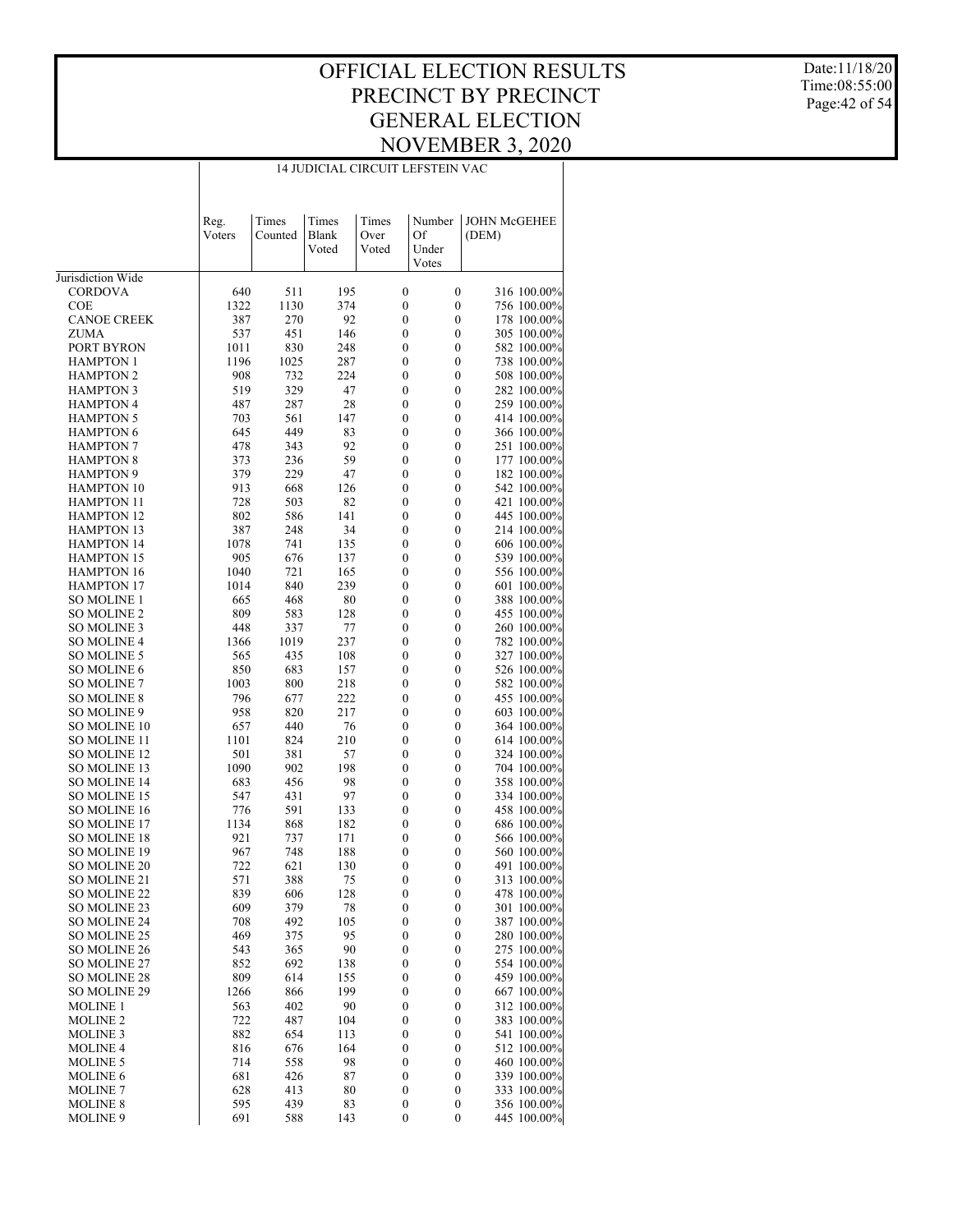#### OFFICIAL ELECTION RESULTS PRECINCT BY PRECINCT GENERAL ELECTION NOVEMBER 3, 2020 14 JUDICIAL CIRCUIT LEFSTEIN VAC

Date:11/18/20 Time:08:55:00 Page:43 of 54

|                                                    | Reg.<br>Voters | Times<br>Counted | Times<br>Blank<br>Voted | Times<br>Over<br>Voted | Number<br>Of<br>Under<br>Votes | <b>JOHN McGEHEE</b><br>(DEM) |
|----------------------------------------------------|----------------|------------------|-------------------------|------------------------|--------------------------------|------------------------------|
| MOLINE <sub>10</sub>                               | 803            | 477              | 83                      | $\mathbf{0}$           | $\mathbf{0}$                   | 394 100.00%                  |
| <b>MOLINE 11</b>                                   | 789            | 552              | 99                      | $\mathbf{0}$           | $\boldsymbol{0}$               | 453 100.00%                  |
| <b>MOLINE 12</b>                                   | 441            | 288              | 63                      | 0                      | $\mathbf{0}$                   | 225 100.00%                  |
| <b>MOLINE 13</b>                                   | 690            | 552              | 114                     | 0                      | $\mathbf{0}$                   | 438 100.00%                  |
| <b>MOLINE 14</b>                                   | 391            | 266              | 66                      | 0                      | $\mathbf{0}$                   | 200 100.00%                  |
| <b>MOLINE 15</b>                                   | 670            | 442              | 98                      | $\mathbf{0}$           | $\mathbf{0}$                   | 344 100.00%                  |
| <b>MOLINE 16</b>                                   | 760            | 525              | 98                      | 0                      | $\mathbf{0}$                   | 427 100.00%                  |
| <b>MOLINE 17</b>                                   | 608            | 465              | 94                      | 0                      | $\mathbf{0}$                   | 371 100.00%                  |
| <b>MOLINE 18</b>                                   | 732            | 545              | 121                     | 0                      | $\mathbf{0}$                   | 424 100.00%                  |
| <b>MOLINE 19</b>                                   | 424            | 274              | 58                      | $\mathbf{0}$           | $\mathbf{0}$                   | 216 100.00%                  |
| <b>MOLINE 20</b>                                   | 666            | 543              | 105                     | 0                      | $\mathbf{0}$                   | 438 100.00%                  |
| ROCK ISLAND 1                                      | 497            | 257              | 18                      | $\mathbf{0}$           | $\mathbf{0}$                   | 239 100.00%                  |
| <b>ROCK ISLAND 2</b>                               | 236            | 117              | 12                      | 0                      | $\mathbf{0}$                   | 105 100.00%                  |
| <b>ROCK ISLAND 3</b>                               | 534            | 292              | 29                      | $\mathbf{0}$           | $\mathbf{0}$                   | 263 100.00%                  |
| <b>ROCK ISLAND 4</b>                               | 249            | 136              | 20                      | 0                      | $\mathbf{0}$                   | 116 100.00%                  |
| <b>ROCK ISLAND 5</b>                               | 655            | 363              | 68                      | $\mathbf{0}$           | $\mathbf{0}$                   | 295 100.00%                  |
| <b>ROCK ISLAND 6</b>                               | 742            | 482              | 89                      | 0                      | $\mathbf{0}$                   | 393 100.00%                  |
| <b>ROCK ISLAND 7</b>                               | 502            | 300              | 48                      | $\mathbf{0}$           | $\mathbf{0}$                   | 252 100.00%                  |
| <b>ROCK ISLAND 8</b>                               | 370            | 254              | 52                      | 0                      | $\mathbf{0}$                   | 202 100.00%                  |
| <b>ROCK ISLAND 9</b>                               | 710            | 403              | 72                      | $\mathbf{0}$           | $\mathbf{0}$                   | 331 100.00%                  |
| ROCK ISLAND 10                                     | 884            | 685              | 123                     | 0                      | $\mathbf{0}$                   | 562 100.00%                  |
| ROCK ISLAND 11                                     | 259            | 165              | 32                      | $\mathbf{0}$           | $\mathbf{0}$                   | 133 100.00%                  |
| ROCK ISLAND 12                                     | 421            | 343              | 61                      | 0                      | $\mathbf{0}$                   | 282 100.00%                  |
| ROCK ISLAND 13                                     | 385            | 275              | 49                      | $\mathbf{0}$           | $\mathbf{0}$                   | 226 100.00%                  |
| ROCK ISLAND 14                                     | 533            | 345              | 56                      | 0                      | $\mathbf{0}$                   | 289 100.00%                  |
| ROCK ISLAND 15                                     | 775            | 542              | 98                      | $\mathbf{0}$           | $\mathbf{0}$                   | 444 100.00%                  |
| <b>SO ROCK ISLAND 1</b>                            | 648            | 416              | 61                      | 0                      | $\mathbf{0}$                   | 355 100.00%                  |
| <b>SO ROCK ISLAND 2</b>                            | 560            | 397              | 45                      | $\mathbf{0}$           | $\mathbf{0}$                   | 352 100.00%                  |
| <b>SO ROCK ISLAND 3</b>                            | 996            | 769              | 173                     | 0                      | $\mathbf{0}$                   | 596 100.00%                  |
| <b>SO ROCK ISLAND 4</b>                            | 836            | 680              | 148                     | $\mathbf{0}$           | $\mathbf{0}$                   | 532 100.00%                  |
| <b>SO ROCK ISLAND 5</b>                            | 852            | 695              | 149                     | 0                      | $\mathbf{0}$                   | 546 100.00%                  |
| <b>SO ROCK ISLAND 6</b><br><b>SO ROCK ISLAND 7</b> | 803<br>625     | 673<br>503       | 136<br>94               | $\mathbf{0}$<br>0      | $\mathbf{0}$<br>$\mathbf{0}$   | 537 100.00%                  |
| <b>SO ROCK ISLAND 8</b>                            | 849            | 697              | 175                     | $\mathbf{0}$           | $\mathbf{0}$                   | 409 100.00%<br>522 100.00%   |
| <b>SO ROCK ISLAND 9</b>                            | 556            | 460              | 82                      | 0                      | $\mathbf{0}$                   | 378 100.00%                  |
| <b>SO ROCK ISLAND 10</b>                           | 783            | 635              | 119                     | 0                      | $\mathbf{0}$                   | 516 100.00%                  |
| <b>SO ROCK ISLAND 11</b>                           | 813            | 681              | 185                     | 0                      | $\mathbf{0}$                   | 496 100.00%                  |
| <b>SO ROCK ISLAND 12</b>                           | 1066           | 875              | 225                     | $\boldsymbol{0}$       | $\mathbf{0}$                   | 650 100.00%                  |
| <b>SO ROCK ISLAND 13</b>                           | 941            | 773              | 167                     | 0                      | $\mathbf{0}$                   | 606 100.00%                  |
| <b>SO ROCK ISLAND 14</b>                           | 813            | 688              | 195                     | 0                      | $\mathbf{0}$                   | 493 100.00%                  |
| <b>SO ROCK ISLAND 15</b>                           | 604            | 390              | 68                      | 0                      | $\mathbf{0}$                   | 322 100.00%                  |
| <b>SO ROCK ISLAND 16</b>                           | 383            | 218              | 33                      | 0                      | $\mathbf{0}$                   | 185 100.00%                  |
| <b>BLACKHAWK1</b>                                  | 523            | 394              | 94                      | 0                      | $\mathbf{0}$                   | 300 100.00%                  |
| <b>BLACKHAWK2</b>                                  | 516            | 370              | 82                      | 0                      | $\mathbf{0}$                   | 288 100.00%                  |
| <b>BLACKHAWK 3</b>                                 | 1686           | 1347             | 357                     | $\boldsymbol{0}$       | $\boldsymbol{0}$               | 990 100.00%                  |
| BLACKHAWK 4                                        | 968            | 757              | 233                     | 0                      | $\boldsymbol{0}$               | 524 100.00%                  |
| <b>BLACKHAWK 5</b>                                 | 489            | 360              | 88                      | 0                      | $\boldsymbol{0}$               | 272 100.00%                  |
| <b>BLACKHAWK 6</b>                                 | 881            | 619              | 147                     | $\boldsymbol{0}$       | $\boldsymbol{0}$               | 472 100.00%                  |
| <b>BLACKHAWK 7</b>                                 | 1216           | 942              | 218                     | $\boldsymbol{0}$       | $\boldsymbol{0}$               | 724 100.00%                  |
| COAL VALLEY 1                                      | 893            | 720              | 217                     | 0                      | $\boldsymbol{0}$               | 503 100.00%                  |
| <b>COAL VALLEY 2</b>                               | 615            | 434              | 117                     | $\boldsymbol{0}$       | $\boldsymbol{0}$               | 317 100.00%                  |
| COAL VALLEY 3                                      | 1662           | 1370             | 388                     | $\boldsymbol{0}$       | $\boldsymbol{0}$               | 982 100.00%                  |
| <b>RURAL</b>                                       | 759            | 651              | 227                     | $\boldsymbol{0}$       | $\boldsymbol{0}$               | 424 100.00%                  |
| <b>BOWLING 1</b>                                   | 1413           | 1204             | 374                     | 0                      | $\boldsymbol{0}$               | 830 100.00%                  |
| <b>BOWLING 2</b>                                   | 1023           | 761              | 214                     | 0                      | $\boldsymbol{0}$               | 547 100.00%                  |
| <b>EDGINGTON 1</b>                                 | 568            | 475              | 181                     | $\boldsymbol{0}$       | $\boldsymbol{0}$               | 294 100.00%                  |
| <b>EDGINGTON 2</b>                                 | 477            | 371              | 107                     | $\boldsymbol{0}$       | $\boldsymbol{0}$               | 264 100.00%                  |
| <b>ANDALUSIA</b>                                   | 1730           | 1455             | 499                     | 0                      | $\boldsymbol{0}$               | 956 100.00%                  |
| <b>BUFFALO PRAIRIE</b>                             | 616            | 506              | 190                     | 0                      | $\boldsymbol{0}$               | 316 100.00%                  |
| <b>DRURY</b>                                       | 549            | 457              | 168                     | $\boldsymbol{0}$       | $\boldsymbol{0}$               | 289 100.00%                  |
| Total                                              | 89407          | 67238            | 15919                   | $\boldsymbol{0}$       | $\mathbf{0}$                   | 51319 100.00%                |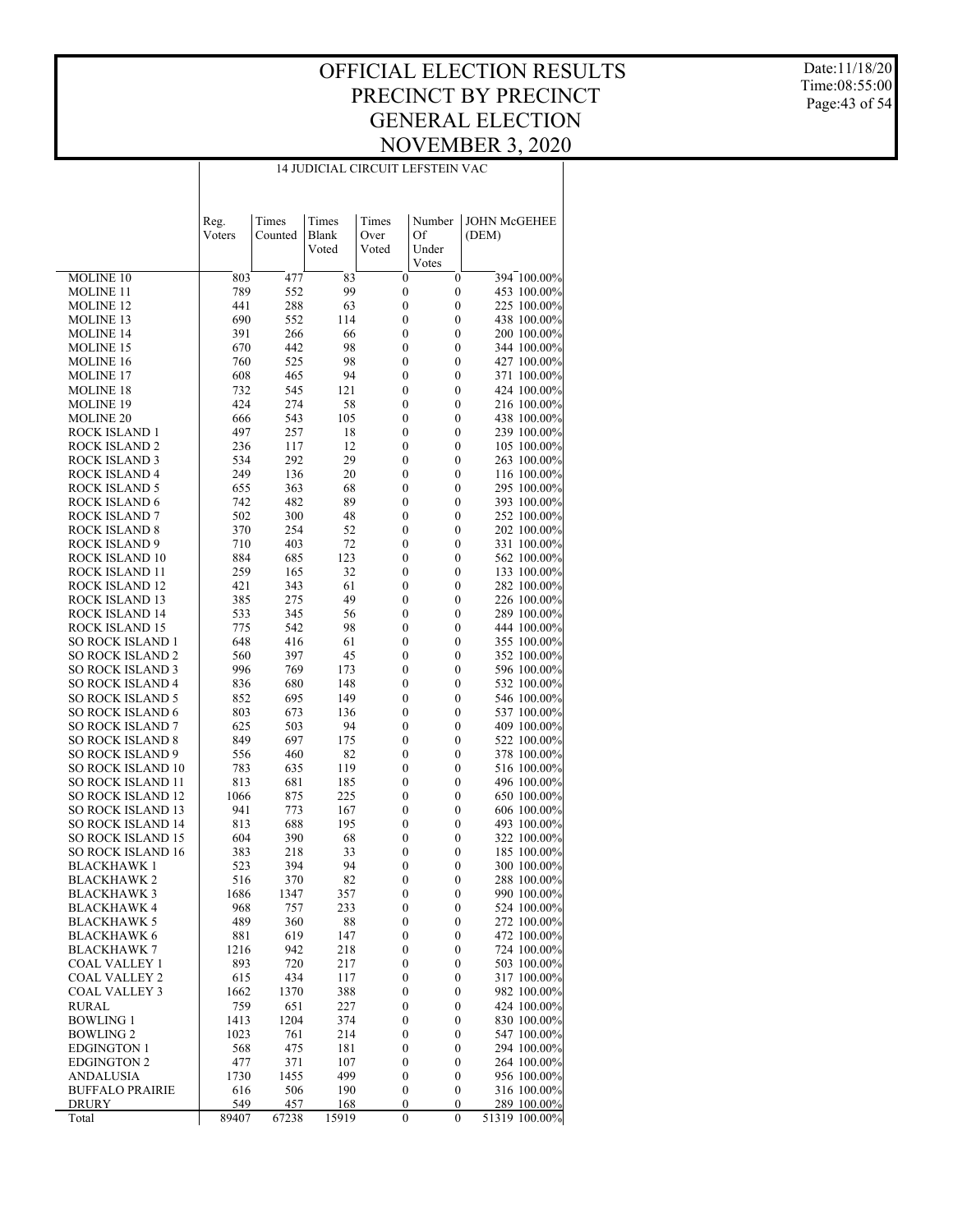3 RET SUPREME KILBRIDE

Date:11/18/20 Time:08:55:00 Page:44 of 54

|                                          |                |                  |                         |                        | 3 RET SUPREME KILBRIDE               |                                      |            |                  |            |                  |
|------------------------------------------|----------------|------------------|-------------------------|------------------------|--------------------------------------|--------------------------------------|------------|------------------|------------|------------------|
|                                          |                |                  |                         |                        |                                      |                                      |            |                  |            |                  |
|                                          | Reg.<br>Voters | Times<br>Counted | Times<br>Blank<br>Voted | Times<br>Over<br>Voted | Number<br>Of<br>Under                | <b>YES</b>                           |            |                  | NO         |                  |
| Jurisdiction Wide                        |                |                  |                         |                        | Votes                                |                                      |            |                  |            |                  |
| <b>CORDOVA</b>                           | 640            | 511              | 42                      |                        | $\boldsymbol{0}$                     | $\boldsymbol{0}$                     | 249        | 53.09%           | 220        | 46.91%           |
| <b>COE</b>                               | 1322           | 1130             | 97                      |                        | 1                                    | $\boldsymbol{0}$                     | 583        | 56.49%           | 449        | 43.51%           |
| <b>CANOE CREEK</b>                       | 387            | 270              | 19                      |                        | $\boldsymbol{0}$                     | $\boldsymbol{0}$                     | 142        | 56.57%           | 109        | 43.43%           |
| <b>ZUMA</b>                              | 537            | 451              | 39                      |                        | $\boldsymbol{0}$                     | $\boldsymbol{0}$                     | 234        | 56.80%           | 178        | 43.20%           |
| PORT BYRON                               | 1011           | 830              | 53                      |                        | 0                                    | $\boldsymbol{0}$                     | 470        | 60.49%           | 307        | 39.51%           |
| <b>HAMPTON 1</b>                         | 1196           | 1025             | 82                      |                        | 0                                    | $\boldsymbol{0}$                     | 609        | 64.58%           | 334        | 35.42%           |
| <b>HAMPTON 2</b>                         | 908            | 732              | 50                      |                        | 0                                    | $\boldsymbol{0}$                     | 412        | 60.41%           | 270        | 39.59%           |
| <b>HAMPTON 3</b>                         | 519            | 329<br>287       | 21<br>22                |                        | 0                                    | $\boldsymbol{0}$<br>$\boldsymbol{0}$ | 218        | 70.78%           | 90         | 29.22%           |
| <b>HAMPTON 4</b><br><b>HAMPTON 5</b>     | 487<br>703     | 561              | 33                      |                        | 0<br>0                               | $\boldsymbol{0}$                     | 201<br>343 | 75.85%<br>64.96% | 64<br>185  | 24.15%<br>35.04% |
| <b>HAMPTON 6</b>                         | 645            | 449              | 35                      |                        | 0                                    | $\boldsymbol{0}$                     | 293        | 70.77%           | 121        | 29.23%           |
| <b>HAMPTON 7</b>                         | 478            | 343              | 26                      |                        | 0                                    | $\boldsymbol{0}$                     | 200        | 63.09%           | 117        | 36.91%           |
| <b>HAMPTON 8</b>                         | 373            | 236              | 17                      |                        | 0                                    | $\boldsymbol{0}$                     | 167        | 76.26%           | 52         | 23.74%           |
| <b>HAMPTON 9</b>                         | 379            | 229              | 10                      |                        | 0                                    | $\boldsymbol{0}$                     | 154        | 70.32%           | 65         | 29.68%           |
| <b>HAMPTON 10</b>                        | 913            | 668              | 42                      |                        | 0                                    | $\boldsymbol{0}$                     | 462        | 73.80%           | 164        | 26.20%           |
| <b>HAMPTON 11</b>                        | 728            | 503              | 34                      |                        | 0                                    | $\boldsymbol{0}$                     | 332        | 70.79%           | 137        | 29.21%           |
| <b>HAMPTON 12</b>                        | 802            | 586              | 34                      |                        | 0                                    | $\boldsymbol{0}$                     | 378        | 68.48%           | 174        | 31.52%           |
| <b>HAMPTON 13</b>                        | 387            | 248              | 31                      |                        | 0                                    | $\boldsymbol{0}$                     | 166        | 76.50%           | 51         | 23.50%           |
| <b>HAMPTON 14</b><br><b>HAMPTON 15</b>   | 1078<br>905    | 741<br>676       | 55<br>41                |                        | $\boldsymbol{0}$<br>2                | $\boldsymbol{0}$<br>$\boldsymbol{0}$ | 495<br>450 | 72.16%<br>71.09% | 191<br>183 | 27.84%<br>28.91% |
| <b>HAMPTON 16</b>                        | 1040           | 721              | 48                      |                        | 1                                    | $\boldsymbol{0}$                     | 445        | 66.22%           | 227        | 33.78%           |
| <b>HAMPTON 17</b>                        | 1014           | 840              | 79                      |                        | $\boldsymbol{0}$                     | $\boldsymbol{0}$                     | 496        | 65.18%           | 265        | 34.82%           |
| <b>SO MOLINE 1</b>                       | 665            | 468              | 33                      |                        | $\boldsymbol{0}$                     | $\boldsymbol{0}$                     | 320        | 73.56%           | 115        | 26.44%           |
| <b>SO MOLINE 2</b>                       | 809            | 583              | 32                      |                        | $\boldsymbol{0}$                     | $\boldsymbol{0}$                     | 380        | 68.97%           | 171        | 31.03%           |
| SO MOLINE 3                              | 448            | 337              | 38                      |                        | 0                                    | $\boldsymbol{0}$                     | 212        | 70.90%           | 87         | 29.10%           |
| <b>SO MOLINE 4</b>                       | 1366           | 1019             | 63                      |                        | 1                                    | $\boldsymbol{0}$                     | 617        | 64.61%           | 338        | 35.39%           |
| <b>SO MOLINE 5</b>                       | 565            | 435              | 33                      |                        | $\boldsymbol{0}$                     | $\boldsymbol{0}$                     | 289        | 71.89%           | 113        | 28.11%           |
| <b>SO MOLINE 6</b>                       | 850            | 683              | 48                      |                        | $\boldsymbol{0}$                     | $\boldsymbol{0}$                     | 443        | 69.76%           | 192        | 30.24%           |
| <b>SO MOLINE 7</b><br><b>SO MOLINE 8</b> | 1003<br>796    | 800<br>677       | 66<br>35                |                        | 0<br>0                               | $\boldsymbol{0}$<br>$\boldsymbol{0}$ | 503<br>373 | 68.53%<br>58.10% | 231<br>269 | 31.47%<br>41.90% |
| SO MOLINE 9                              | 958            | 820              | 39                      |                        | 0                                    | $\boldsymbol{0}$                     | 535        | 68.50%           | 246        | 31.50%           |
| SO MOLINE 10                             | 657            | 440              | 28                      |                        | 0                                    | $\boldsymbol{0}$                     | 288        | 69.90%           | 124        | 30.10%           |
| SO MOLINE 11                             | 1101           | 824              | 43                      |                        | $\boldsymbol{0}$                     | $\boldsymbol{0}$                     | 546        | 69.91%           | 235        | 30.09%           |
| SO MOLINE 12                             | 501            | 381              | 24                      |                        | 1                                    | $\boldsymbol{0}$                     | 251        | 70.51%           | 105        | 29.49%           |
| SO MOLINE 13                             | 1090           | 902              | 60                      |                        | 1                                    | $\boldsymbol{0}$                     | 583        | 69.32%           | 258        | 30.68%           |
| <b>SO MOLINE 14</b>                      | 683            | 456              | 25                      |                        | $\boldsymbol{0}$                     | $\boldsymbol{0}$                     | 290        | 67.29%           | 141        | 32.71%           |
| SO MOLINE 15                             | 547            | 431              | 22                      |                        | 0                                    | $\boldsymbol{0}$                     | 283        | 69.19%           | 126        | 30.81%           |
| <b>SO MOLINE 16</b>                      | 776            | 591              | 40                      |                        | 1                                    | $\boldsymbol{0}$                     | 369        | 67.09%           | 181        | 32.91%           |
| SO MOLINE 17<br><b>SO MOLINE 18</b>      | 1134<br>921    | 868<br>737       | 53<br>35                |                        | 0<br>0                               | $\boldsymbol{0}$<br>$\boldsymbol{0}$ | 588<br>477 | 72.15%<br>67.95% | 227<br>225 | 27.85%<br>32.05% |
| SO MOLINE 19                             | 967            | 748              | 38                      |                        | $\boldsymbol{0}$                     | $\mathbf{0}$                         | 493        | 69.44%           | 217        | 30.56%           |
| SO MOLINE 20                             | 722            | 621              | 39                      |                        | 0                                    | 0                                    | 398        | 68.38%           | 184        | 31.62%           |
| SO MOLINE 21                             | 571            | 388              | 34                      |                        | 0                                    | $\boldsymbol{0}$                     | 247        | 69.77%           | 107        | 30.23%           |
| SO MOLINE 22                             | 839            | 606              | 54                      |                        | 0                                    | $\boldsymbol{0}$                     | 415        | 75.18%           | 137        | 24.82%           |
| SO MOLINE 23                             | 609            | 379              | 26                      |                        | 0                                    | $\boldsymbol{0}$                     | 251        | 71.10%           | 102        | 28.90%           |
| SO MOLINE 24                             | 708            | 492              | 32                      |                        | 0                                    | $\boldsymbol{0}$                     | 329        | 71.52%           | 131        | 28.48%           |
| SO MOLINE 25                             | 469            | 375              | 28                      |                        | 0                                    | $\boldsymbol{0}$                     | 230        | 66.28%           | 117        | 33.72%           |
| SO MOLINE 26                             | 543            | 365              | 34                      |                        | 0                                    | $\boldsymbol{0}$                     | 236        | 71.30%           | 95         | 28.70%           |
| SO MOLINE 27                             | 852            | 692              | 40                      |                        | 0                                    | $\boldsymbol{0}$                     | 459        | 70.40%<br>62.99% | 193        | 29.60%           |
| <b>SO MOLINE 28</b><br>SO MOLINE 29      | 809<br>1266    | 614<br>866       | 33<br>56                |                        | 0<br>1                               | $\boldsymbol{0}$<br>$\boldsymbol{0}$ | 366<br>556 | 68.73%           | 215<br>253 | 37.01%<br>31.27% |
| <b>MOLINE 1</b>                          | 563            | 402              | 28                      |                        | 0                                    | $\boldsymbol{0}$                     | 303        | 81.02%           | 71         | 18.98%           |
| MOLINE <sub>2</sub>                      | 722            | 487              | 32                      |                        | 0                                    | $\boldsymbol{0}$                     | 336        | 73.85%           | 119        | 26.15%           |
| <b>MOLINE 3</b>                          | 882            | 654              | 39                      |                        | 0                                    | $\boldsymbol{0}$                     | 429        | 69.76%           | 186        | 30.24%           |
| <b>MOLINE 4</b>                          | 816            | 676              | 37                      |                        | 0                                    | $\boldsymbol{0}$                     | 429        | 67.14%           | 210        | 32.86%           |
| <b>MOLINE 5</b>                          | 714            | 558              | 29                      |                        | 0                                    | $\boldsymbol{0}$                     | 378        | 71.46%           | 151        | 28.54%           |
| <b>MOLINE 6</b>                          | 681            | 426              | 49                      |                        | 0                                    | $\boldsymbol{0}$                     | 267        | 70.82%           | 110        | 29.18%           |
| <b>MOLINE 7</b>                          | 628            | 413              | 22                      |                        | 1                                    | $\boldsymbol{0}$                     | 282        | 72.31%           | 108        | 27.69%           |
| <b>MOLINE 8</b><br>MOLINE 9              | 595<br>691     | 439<br>588       | 24<br>43                |                        | $\boldsymbol{0}$<br>$\boldsymbol{0}$ | $\boldsymbol{0}$<br>$\boldsymbol{0}$ | 299<br>343 | 72.05%<br>62.94% | 116<br>202 | 27.95%<br>37.06% |
|                                          |                |                  |                         |                        |                                      |                                      |            |                  |            |                  |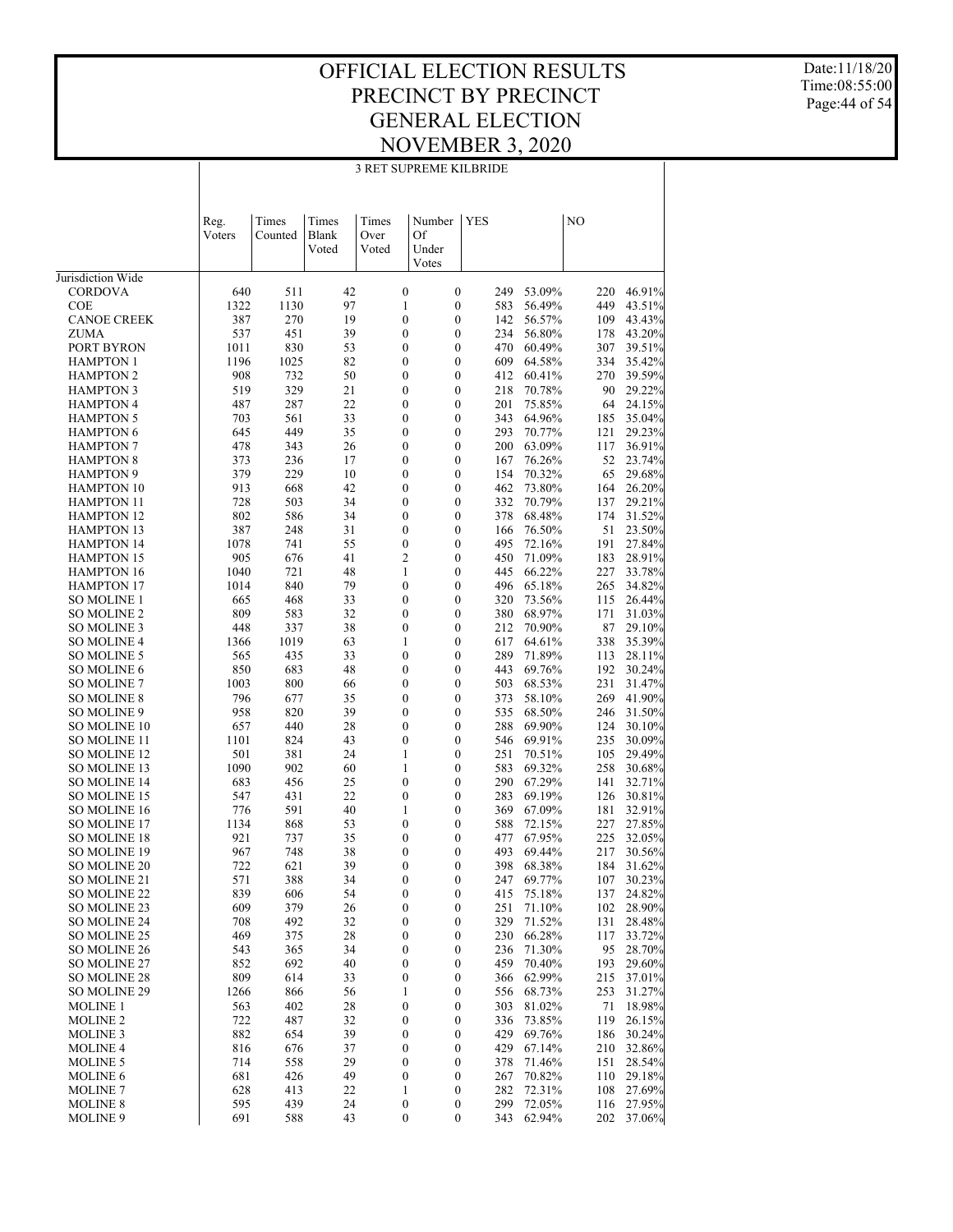#### OFFICIAL ELECTION RESULTS PRECINCT BY PRECINCT GENERAL ELECTION NOVEMBER 3, 2020 3 RET SUPREME KILBRIDE

Date:11/18/20 Time:08:55:00 Page:45 of 54

|                                              | Reg.        | Times       | Times    | Times                                | Number | <b>YES</b>                           |            |                  | NO         |                      |
|----------------------------------------------|-------------|-------------|----------|--------------------------------------|--------|--------------------------------------|------------|------------------|------------|----------------------|
|                                              | Voters      | Counted     | Blank    | Over                                 | Of     |                                      |            |                  |            |                      |
|                                              |             |             | Voted    | Voted                                | Under  |                                      |            |                  |            |                      |
| <b>MOLINE 10</b>                             | 803         | 477         | 32       | $\mathbf{1}$                         | Votes  | $\boldsymbol{0}$                     | 348        | 78.38%           | 96         | 21.62%               |
| <b>MOLINE 11</b>                             | 789         | 552         | 35       | $\boldsymbol{0}$                     |        | $\boldsymbol{0}$                     | 388        | 75.05%           | 129        | 24.95%               |
| MOLINE 12                                    | 441         | 288         | 19       | $\boldsymbol{0}$                     |        | $\boldsymbol{0}$                     | 197        | 73.23%           | 72         | 26.77%               |
| MOLINE 13                                    | 690         | 552         | 46       | $\boldsymbol{0}$                     |        | $\boldsymbol{0}$                     | 355        | 70.16%           | 151        | 29.84%               |
| MOLINE 14                                    | 391         | 266         | 17       | $\boldsymbol{0}$                     |        | $\boldsymbol{0}$                     | 152        | 61.04%           | 97         | 38.96%               |
| MOLINE 15                                    | 670         | 442         | 30       | $\boldsymbol{0}$                     |        | $\boldsymbol{0}$                     | 300        | 72.82%           | 112        | 27.18%               |
| MOLINE 16                                    | 760         | 525<br>465  | 29<br>29 | $\mathbf{1}$<br>$\boldsymbol{0}$     |        | $\boldsymbol{0}$<br>$\boldsymbol{0}$ | 348        | 70.30%           | 147        | 29.70%               |
| <b>MOLINE 17</b><br>MOLINE 18                | 608<br>732  | 545         | 27       | $\boldsymbol{0}$                     |        | $\boldsymbol{0}$                     | 305<br>353 | 69.95%<br>68.15% | 131<br>165 | 30.05%<br>31.85%     |
| MOLINE 19                                    | 424         | 274         | 16       | $\mathbf{1}$                         |        | $\boldsymbol{0}$                     | 185        | 71.98%           | 72         | 28.02%               |
| MOLINE 20                                    | 666         | 543         | 22       | $\boldsymbol{0}$                     |        | $\boldsymbol{0}$                     | 356        | 68.33%           | 165        | 31.67%               |
| ROCK ISLAND 1                                | 497         | 257         | 17       | $\mathbf{1}$                         |        | $\boldsymbol{0}$                     | 189        | 79.08%           | 50         | 20.92%               |
| ROCK ISLAND 2                                | 236         | 117         | 10       | $\boldsymbol{0}$                     |        | $\boldsymbol{0}$                     | 87         | 81.31%           | 20         | 18.69%               |
| <b>ROCK ISLAND 3</b>                         | 534         | 292         | 21       | $\boldsymbol{0}$                     |        | $\boldsymbol{0}$                     | 209        | 77.12%           | 62         | 22.88%               |
| <b>ROCK ISLAND 4</b>                         | 249         | 136         | 8        | $\boldsymbol{0}$                     |        | $\boldsymbol{0}$                     | 97         | 75.78%           | 31         | 24.22%               |
| ROCK ISLAND 5                                | 655         | 363<br>482  | 28<br>49 | $\boldsymbol{0}$<br>$\boldsymbol{0}$ |        | $\boldsymbol{0}$<br>$\boldsymbol{0}$ | 243        | 72.54%           | 92<br>90   | 27.46%               |
| ROCK ISLAND 6<br>ROCK ISLAND 7               | 742<br>502  | 300         | 15       | $\boldsymbol{0}$                     |        | $\boldsymbol{0}$                     | 343<br>224 | 79.21%<br>78.60% | 61         | 20.79%<br>21.40%     |
| <b>ROCK ISLAND 8</b>                         | 370         | 254         | 24       | $\mathbf{1}$                         |        | $\boldsymbol{0}$                     | 172        | 75.11%           | 57         | 24.89%               |
| ROCK ISLAND 9                                | 710         | 403         | 40       | $\boldsymbol{0}$                     |        | $\boldsymbol{0}$                     | 275        | 75.76%           | 88         | 24.24%               |
| ROCK ISLAND 10                               | 884         | 685         | 36       | $\boldsymbol{0}$                     |        | $\boldsymbol{0}$                     | 493        | 75.96%           | 156        | 24.04%               |
| ROCK ISLAND 11                               | 259         | 165         | 16       | $\boldsymbol{0}$                     |        | $\boldsymbol{0}$                     | 114        | 76.51%           | 35         | 23.49%               |
| ROCK ISLAND 12                               | 421         | 343         | 28       | $\boldsymbol{0}$                     |        | $\boldsymbol{0}$                     | 218        | 69.21%           | 97         | 30.79%               |
| ROCK ISLAND 13                               | 385         | 275         | 13       | $\mathbf{1}$                         |        | $\boldsymbol{0}$                     | 178        | 68.20%           | 83         | 31.80%               |
| ROCK ISLAND 14                               | 533         | 345         | 22       | $\boldsymbol{0}$                     |        | $\boldsymbol{0}$                     | 241        | 74.61%           | 82         | 25.39%               |
| ROCK ISLAND 15<br>SO ROCK ISLAND 1           | 775<br>648  | 542<br>416  | 25<br>31 | $\boldsymbol{0}$<br>$\overline{2}$   |        | $\boldsymbol{0}$<br>$\boldsymbol{0}$ | 379<br>292 | 73.31%<br>76.24% | 138<br>91  | 26.69%<br>23.76%     |
| SO ROCK ISLAND 2                             | 560         | 397         | 28       | $\boldsymbol{0}$                     |        | $\boldsymbol{0}$                     | 282        | 76.42%           | 87         | 23.58%               |
| SO ROCK ISLAND 3                             | 996         | 769         | 59       | $\boldsymbol{0}$                     |        | $\boldsymbol{0}$                     | 529        | 74.51%           | 181        | 25.49%               |
| SO ROCK ISLAND 4                             | 836         | 680         | 40       | $\boldsymbol{0}$                     |        | $\boldsymbol{0}$                     | 452        | 70.63%           | 188        | 29.38%               |
| SO ROCK ISLAND 5                             | 852         | 695         | 36       | $\boldsymbol{0}$                     |        | $\boldsymbol{0}$                     | 481        | 72.99%           | 178        | 27.01%               |
| SO ROCK ISLAND 6                             | 803         | 673         | 30       | $\boldsymbol{0}$                     |        | $\boldsymbol{0}$                     | 482        | 74.96%           | 161        | 25.04%               |
| SO ROCK ISLAND 7                             | 625         | 503         | 25       | $\boldsymbol{0}$                     |        | $\boldsymbol{0}$                     | 367        | 76.78%           | 111        | 23.22%               |
| <b>SO ROCK ISLAND 8</b>                      | 849         | 697<br>460  | 32<br>24 | $\boldsymbol{0}$<br>$\boldsymbol{0}$ |        | $\boldsymbol{0}$<br>$\boldsymbol{0}$ | 472<br>320 | 70.98%           | 193        | 29.02%               |
| <b>SO ROCK ISLAND 9</b><br>SO ROCK ISLAND 10 | 556<br>783  | 635         | 43       | $\boldsymbol{0}$                     |        | $\boldsymbol{0}$                     | 445        | 73.39%<br>75.17% | 116<br>147 | 26.61%<br>24.83%     |
| SO ROCK ISLAND 11                            | 813         | 681         | 43       | $\boldsymbol{0}$                     |        | $\boldsymbol{0}$                     | 418        | 65.52%           | 220        | 34.48%               |
| SO ROCK ISLAND 12                            | 1066        | 875         | $47\,$   | $\boldsymbol{0}$                     |        | $\boldsymbol{0}$                     | 544        | 65.70%           | 284        | 34.30%               |
| SO ROCK ISLAND 13                            | 941         | 773         | 33       | $\boldsymbol{0}$                     |        | $\boldsymbol{0}$                     | 539        | 72.84%           | 201        | 27.16%               |
| SO ROCK ISLAND 14                            | 813         | 688         | 44       | $\boldsymbol{0}$                     |        | $\boldsymbol{0}$                     | 420        | 65.22%           | 224        | 34.78%               |
| <b>SO ROCK ISLAND 15</b>                     | 604         | 390         | 30       | $\boldsymbol{0}$                     |        | $\boldsymbol{0}$                     | 266        | 73.89%           | 94         | 26.11%               |
| <b>SO ROCK ISLAND 16</b>                     | 383         | 218         | 14       | $\boldsymbol{0}$                     |        | $\mathbf{0}$                         | 168        | 82.35%           | 36         | 17.65%               |
| BLACKHAWK 1                                  | 523         | 394<br>370  | 23<br>20 | $\boldsymbol{0}$<br>$\theta$         |        | $\mathbf{0}$<br>$\theta$             | 260        | 70.08%<br>72.00% | 111        | 29.92%               |
| BLACKHAWK 2<br><b>BLACKHAWK3</b>             | 516<br>1686 | 1347        | 82       | $\boldsymbol{0}$                     |        | $\boldsymbol{0}$                     | 252        | 829 65.53%       | 98         | 28.00%<br>436 34.47% |
| <b>BLACKHAWK 4</b>                           | 968         | 757         | 41       | $\boldsymbol{0}$                     |        | $\boldsymbol{0}$                     | 413        | 57.68%           | 303        | 42.32%               |
| <b>BLACKHAWK 5</b>                           | 489         | 360         | 15       | 1                                    |        | $\boldsymbol{0}$                     | 228        | 66.28%           | 116        | 33.72%               |
| <b>BLACKHAWK 6</b>                           | 881         | 619         | 30       | $\mathbf{1}$                         |        | $\boldsymbol{0}$                     | 383        | 65.14%           | 205        | 34.86%               |
| <b>BLACKHAWK 7</b>                           | 1216        | 942         | 43       | $\boldsymbol{0}$                     |        | $\boldsymbol{0}$                     | 636        | 70.75%           | 263        | 29.25%               |
| <b>COAL VALLEY 1</b>                         | 893         | 720         | 49       | $\boldsymbol{0}$                     |        | $\boldsymbol{0}$                     | 421        | 62.74%           | 250        | 37.26%               |
| <b>COAL VALLEY 2</b>                         | 615         | 434         | 36       | $\boldsymbol{0}$                     |        | $\boldsymbol{0}$                     | 285        | 71.61%           | 113        | 28.39%               |
| <b>COAL VALLEY 3</b>                         | 1662        | 1370<br>651 | 86<br>50 | $\boldsymbol{0}$                     |        | $\boldsymbol{0}$<br>$\boldsymbol{0}$ | 828        | 64.49%<br>56.24% | 456        | 35.51%               |
| RURAL<br><b>BOWLING 1</b>                    | 759<br>1413 | 1204        | 74       | $\boldsymbol{0}$<br>$\overline{c}$   |        | $\boldsymbol{0}$                     | 338<br>679 | 60.20%           | 263<br>449 | 43.76%<br>39.80%     |
| <b>BOWLING 2</b>                             | 1023        | 761         | 44       | $\boldsymbol{0}$                     |        | $\boldsymbol{0}$                     | 493        | 68.76%           | 224        | 31.24%               |
| <b>EDGINGTON 1</b>                           | 568         | 475         | 48       | $\boldsymbol{0}$                     |        | $\boldsymbol{0}$                     | 237        | 55.50%           | 190        | 44.50%               |
| <b>EDGINGTON 2</b>                           | 477         | 371         | 19       | $\boldsymbol{0}$                     |        | $\boldsymbol{0}$                     | 212        | 60.23%           | 140        | 39.77%               |
| ANDALUSIA                                    | 1730        | 1455        | 122      | $\mathbf{1}$                         |        | $\boldsymbol{0}$                     | 825        | 61.94%           | 507        | 38.06%               |
| <b>BUFFALO PRAIRIE</b>                       | 616         | 506         | 45       | $\boldsymbol{0}$                     |        | $\boldsymbol{0}$                     | 249        | 54.01%           | 212        | 45.99%               |
| DRURY                                        | 549         | 457         | 42       | $\mathbf{0}$                         |        | $\boldsymbol{0}$                     | 259        | 62.41%           | 156        | 37.59%               |
| Total                                        | 89407       | 67238       | 4426     | 23                                   |        | $\mathbf{0}$                         | 42945      | 68.40%           | 19844      | 31.60%               |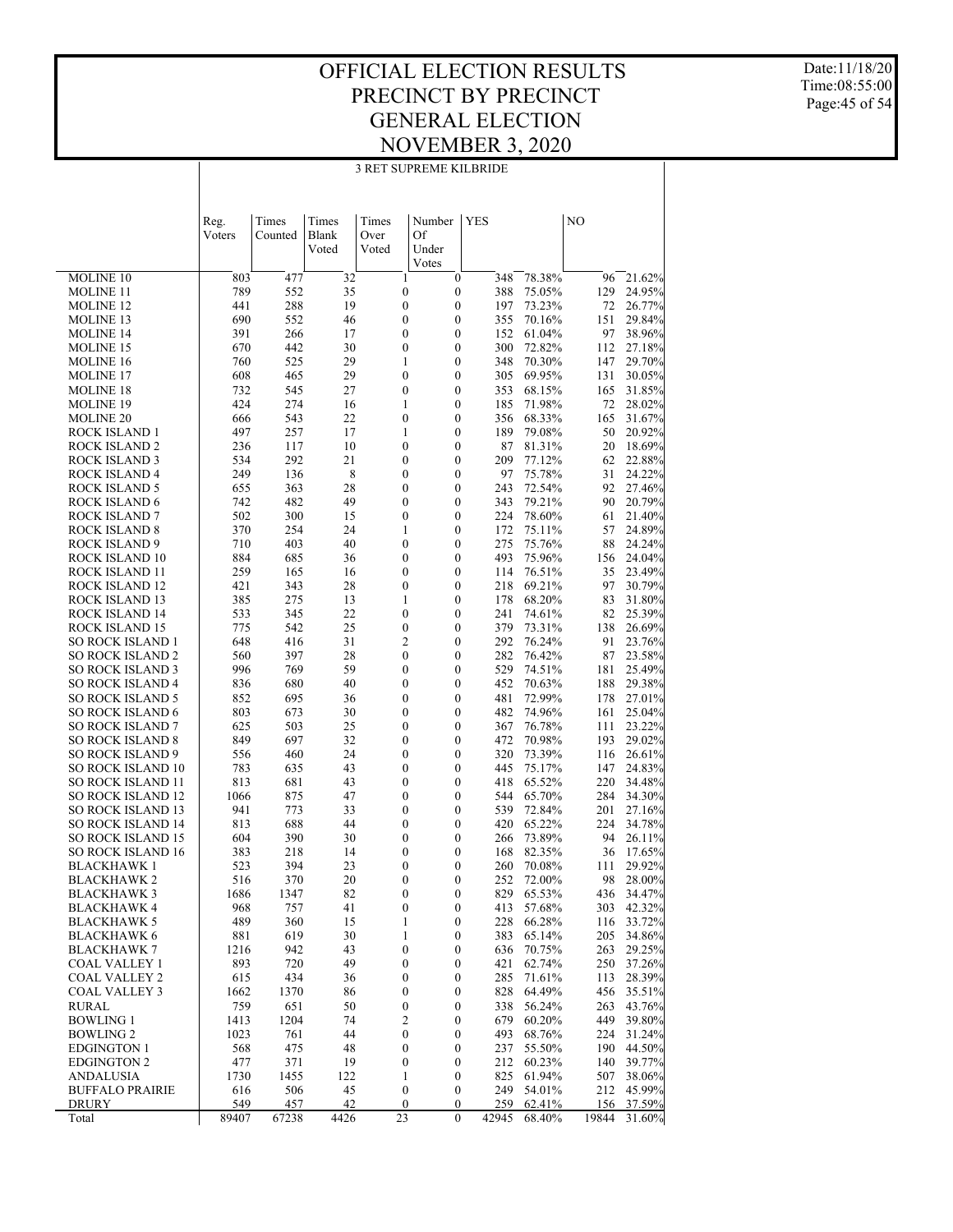3 RET JUDICIAL McDADE

Date:11/18/20 Time:08:55:00 Page:46 of 54

|                                          |                |                  |                         |                        | 3 RET JUDICIAL McDADE                |                                      |            |                  |            |                  |
|------------------------------------------|----------------|------------------|-------------------------|------------------------|--------------------------------------|--------------------------------------|------------|------------------|------------|------------------|
|                                          |                |                  |                         |                        |                                      |                                      |            |                  |            |                  |
|                                          | Reg.<br>Voters | Times<br>Counted | Times<br>Blank<br>Voted | Times<br>Over<br>Voted | Number<br>Of<br>Under                |                                      | <b>YES</b> |                  | NO         |                  |
| Jurisdiction Wide                        |                |                  |                         |                        | Votes                                |                                      |            |                  |            |                  |
| <b>CORDOVA</b>                           | 640            | 511              | 73                      |                        | $\mathbf{1}$                         | $\boldsymbol{0}$                     | 301        | 68.88%           | 136        | 31.12%           |
| <b>COE</b>                               | 1322           | 1130             | 171                     |                        | $\boldsymbol{0}$                     | $\boldsymbol{0}$                     | 707        | 73.72%           | 252        | 26.28%           |
| <b>CANOE CREEK</b>                       | 387            | 270              | 40                      |                        | $\boldsymbol{0}$                     | $\boldsymbol{0}$                     | 163        | 70.87%           | 67         | 29.13%           |
| <b>ZUMA</b>                              | 537            | 451              | 70                      |                        | $\boldsymbol{0}$                     | $\boldsymbol{0}$                     | 279        | 73.23%           | 102        | 26.77%           |
| PORT BYRON                               | 1011           | 830              | 109                     |                        | $\boldsymbol{0}$                     | $\boldsymbol{0}$                     | 537        | 74.48%           | 184        | 25.52%           |
| <b>HAMPTON 1</b>                         | 1196           | 1025             | 125                     |                        | $\boldsymbol{0}$                     | $\boldsymbol{0}$                     | 655        | 72.78%           | 245        | 27.22%           |
| <b>HAMPTON 2</b>                         | 908            | 732              | 80                      |                        | $\boldsymbol{0}$                     | $\boldsymbol{0}$                     | 473        | 72.55%           | 179        | 27.45%           |
| <b>HAMPTON 3</b>                         | 519            | 329              | 27                      |                        | $\boldsymbol{0}$                     | $\boldsymbol{0}$                     | 236        | 78.15%           | 66         | 21.85%           |
| <b>HAMPTON 4</b><br><b>HAMPTON 5</b>     | 487<br>703     | 287<br>561       | 23<br>62                |                        | $\boldsymbol{0}$<br>$\boldsymbol{0}$ | $\boldsymbol{0}$<br>$\boldsymbol{0}$ | 211<br>387 | 79.92%<br>77.56% | 53<br>112  | 20.08%<br>22.44% |
| <b>HAMPTON 6</b>                         | 645            | 449              | 48                      |                        | 1                                    | $\boldsymbol{0}$                     | 313        | 78.25%           | 87         | 21.75%           |
| <b>HAMPTON 7</b>                         | 478            | 343              | 37                      |                        | $\boldsymbol{0}$                     | $\boldsymbol{0}$                     | 227        | 74.18%           | 79         | 25.82%           |
| <b>HAMPTON 8</b>                         | 373            | 236              | 19                      |                        | $\boldsymbol{0}$                     | $\boldsymbol{0}$                     | 168        | 77.42%           | 49         | 22.58%           |
| <b>HAMPTON 9</b>                         | 379            | 229              | 16                      |                        | $\boldsymbol{0}$                     | $\boldsymbol{0}$                     | 168        | 78.87%           | 45         | 21.13%           |
| <b>HAMPTON 10</b>                        | 913            | 668              | 71                      |                        | $\boldsymbol{0}$                     | $\boldsymbol{0}$                     | 498        | 83.42%           | 99         | 16.58%           |
| <b>HAMPTON 11</b>                        | 728            | 503              | 40                      |                        | 1                                    | $\boldsymbol{0}$                     | 360        | 77.92%           | 102        | 22.08%           |
| <b>HAMPTON 12</b>                        | 802            | 586              | 60                      |                        | $\boldsymbol{0}$                     | $\boldsymbol{0}$                     | 417        | 79.28%           | 109        | 20.72%           |
| <b>HAMPTON 13</b>                        | 387            | 248              | 33                      |                        | $\boldsymbol{0}$                     | $\boldsymbol{0}$                     | 161        | 74.88%<br>79.07% | 54         | 25.12%           |
| <b>HAMPTON 14</b><br><b>HAMPTON 15</b>   | 1078<br>905    | 741<br>676       | 77<br>61                |                        | $\boldsymbol{0}$<br>$\boldsymbol{0}$ | $\boldsymbol{0}$<br>$\boldsymbol{0}$ | 525<br>486 | 79.02%           | 139<br>129 | 20.93%<br>20.98% |
| <b>HAMPTON 16</b>                        | 1040           | 721              | 75                      |                        | $\boldsymbol{0}$                     | $\boldsymbol{0}$                     | 500        | 77.40%           | 146        | 22.60%           |
| <b>HAMPTON 17</b>                        | 1014           | 840              | 119                     |                        | $\boldsymbol{0}$                     | $\boldsymbol{0}$                     | 534        | 74.06%           | 187        | 25.94%           |
| <b>SO MOLINE 1</b>                       | 665            | 468              | 39                      |                        | $\boldsymbol{0}$                     | $\boldsymbol{0}$                     | 338        | 78.79%           | 91         | 21.21%           |
| <b>SO MOLINE 2</b>                       | 809            | 583              | 70                      |                        | $\boldsymbol{0}$                     | $\boldsymbol{0}$                     | 413        | 80.51%           | 100        | 19.49%           |
| SO MOLINE 3                              | 448            | 337              | 49                      |                        | $\boldsymbol{0}$                     | $\boldsymbol{0}$                     | 240        | 83.33%           | 48         | 16.67%           |
| <b>SO MOLINE 4</b>                       | 1366           | 1019             | 128                     |                        | $\boldsymbol{0}$                     | $\boldsymbol{0}$                     | 717        | 80.47%           | 174        | 19.53%           |
| <b>SO MOLINE 5</b>                       | 565            | 435              | 52                      |                        | $\boldsymbol{0}$                     | $\boldsymbol{0}$                     | 319        | 83.29%           | 64         | 16.71%           |
| <b>SO MOLINE 6</b>                       | 850            | 683<br>800       | 77<br>91                |                        | $\boldsymbol{0}$                     | $\boldsymbol{0}$<br>$\boldsymbol{0}$ | 482        | 79.54%           | 124        | 20.46%           |
| <b>SO MOLINE 7</b><br><b>SO MOLINE 8</b> | 1003<br>796    | 677              | 89                      |                        | $\boldsymbol{0}$<br>$\boldsymbol{0}$ | $\boldsymbol{0}$                     | 556<br>437 | 78.42%<br>74.32% | 153<br>151 | 21.58%<br>25.68% |
| SO MOLINE 9                              | 958            | 820              | 97                      |                        | $\boldsymbol{0}$                     | $\boldsymbol{0}$                     | 578        | 79.94%           | 145        | 20.06%           |
| SO MOLINE 10                             | 657            | 440              | 41                      |                        | $\boldsymbol{0}$                     | $\boldsymbol{0}$                     | 309        | 77.44%           | 90         | 22.56%           |
| SO MOLINE 11                             | 1101           | 824              | 98                      |                        | $\boldsymbol{0}$                     | $\boldsymbol{0}$                     | 583        | 80.30%           | 143        | 19.70%           |
| SO MOLINE 12                             | 501            | 381              | 39                      |                        | $\boldsymbol{0}$                     | $\boldsymbol{0}$                     | 276        | 80.70%           | 66         | 19.30%           |
| SO MOLINE 13                             | 1090           | 902              | 115                     |                        | $\boldsymbol{0}$                     | $\boldsymbol{0}$                     | 631        | 80.18%           | 156        | 19.82%           |
| <b>SO MOLINE 14</b>                      | 683            | 456              | 40                      |                        | 1                                    | $\boldsymbol{0}$                     | 327        | 78.80%           | 88         | 21.20%           |
| SO MOLINE 15                             | 547            | 431              | 39                      |                        | $\boldsymbol{0}$                     | $\boldsymbol{0}$                     | 313        | 79.85%           | 79         | 20.15%           |
| <b>SO MOLINE 16</b><br>SO MOLINE 17      | 776<br>1134    | 591<br>868       | 58<br>87                |                        | $\boldsymbol{0}$<br>$\boldsymbol{0}$ | $\boldsymbol{0}$<br>$\boldsymbol{0}$ | 414<br>614 | 77.67%<br>78.62% | 119<br>167 | 22.33%<br>21.38% |
| <b>SO MOLINE 18</b>                      | 921            | 737              | 78                      |                        | $\boldsymbol{0}$                     | $\boldsymbol{0}$                     | 524        | 79.51%           | 135        | 20.49%           |
| SO MOLINE 19                             | 967            | 748              | 76                      |                        | 1                                    | $\mathbf{0}$                         | 518        | 77.20%           | 153        | 22.80%           |
| SO MOLINE 20                             | 722            | 621              | 73                      |                        | 0                                    | 0                                    | 461        | 84.12%           | 87         | 15.88%           |
| SO MOLINE 21                             | 571            | 388              | 45                      |                        | $\boldsymbol{0}$                     | $\boldsymbol{0}$                     | 269        | 78.43%           | 74         | 21.57%           |
| SO MOLINE 22                             | 839            | 606              | 74                      |                        | $\boldsymbol{0}$                     | $\boldsymbol{0}$                     | 447        | 84.02%           | 85         | 15.98%           |
| SO MOLINE 23                             | 609            | 379              | 37                      |                        | $\boldsymbol{0}$                     | $\boldsymbol{0}$                     | 263        | 76.90%           | 79         | 23.10%           |
| SO MOLINE 24                             | 708            | 492              | 44                      |                        | $\boldsymbol{0}$                     | $\boldsymbol{0}$                     | 368        | 82.14%           | 80         | 17.86%           |
| SO MOLINE 25<br>SO MOLINE 26             | 469<br>543     | 375<br>365       | 52<br>55                |                        | $\boldsymbol{0}$<br>$\boldsymbol{0}$ | $\boldsymbol{0}$<br>$\boldsymbol{0}$ | 265<br>249 | 82.04%<br>80.32% | 58<br>61   | 17.96%<br>19.68% |
| SO MOLINE 27                             | 852            | 692              | 56                      |                        | $\boldsymbol{0}$                     | $\boldsymbol{0}$                     | 507        | 79.72%           | 129        | 20.28%           |
| SO MOLINE 28                             | 809            | 614              | 66                      |                        | 1                                    | $\boldsymbol{0}$                     | 419        | 76.60%           | 128        | 23.40%           |
| SO MOLINE 29                             | 1266           | 866              | 84                      |                        | 1                                    | $\boldsymbol{0}$                     | 604        | 77.34%           | 177        | 22.66%           |
| <b>MOLINE 1</b>                          | 563            | 402              | 50                      |                        | $\boldsymbol{0}$                     | $\boldsymbol{0}$                     | 304        | 86.36%           | 48         | 13.64%           |
| MOLINE <sub>2</sub>                      | 722            | 487              | 56                      |                        | $\boldsymbol{0}$                     | $\boldsymbol{0}$                     | 341        | 79.12%           | 90         | 20.88%           |
| <b>MOLINE 3</b>                          | 882            | 654              | 65                      |                        | $\boldsymbol{0}$                     | $\boldsymbol{0}$                     | 471        | 79.97%           | 118        | 20.03%           |
| <b>MOLINE 4</b>                          | 816            | 676              | 69                      |                        | $\boldsymbol{0}$                     | $\boldsymbol{0}$                     | 470        | 77.43%           | 137        | 22.57%           |
| <b>MOLINE 5</b>                          | 714            | 558              | 53                      |                        | $\boldsymbol{0}$                     | $\boldsymbol{0}$                     | 416        | 82.38%           | 89         | 17.62%           |
| <b>MOLINE 6</b><br><b>MOLINE 7</b>       | 681<br>628     | 426<br>413       | 62<br>38                |                        | $\boldsymbol{0}$<br>$\boldsymbol{0}$ | $\boldsymbol{0}$<br>$\boldsymbol{0}$ | 283<br>299 | 77.75%<br>79.73% | 81<br>76   | 22.25%<br>20.27% |
| <b>MOLINE 8</b>                          | 595            | 439              | 36                      |                        | $\boldsymbol{0}$                     | $\boldsymbol{0}$                     | 321        | 79.65%           | 82         | 20.35%           |
| MOLINE 9                                 | 691            | 588              | 69                      |                        | $\boldsymbol{0}$                     | $\boldsymbol{0}$                     | 397        | 76.49%           | 122        | 23.51%           |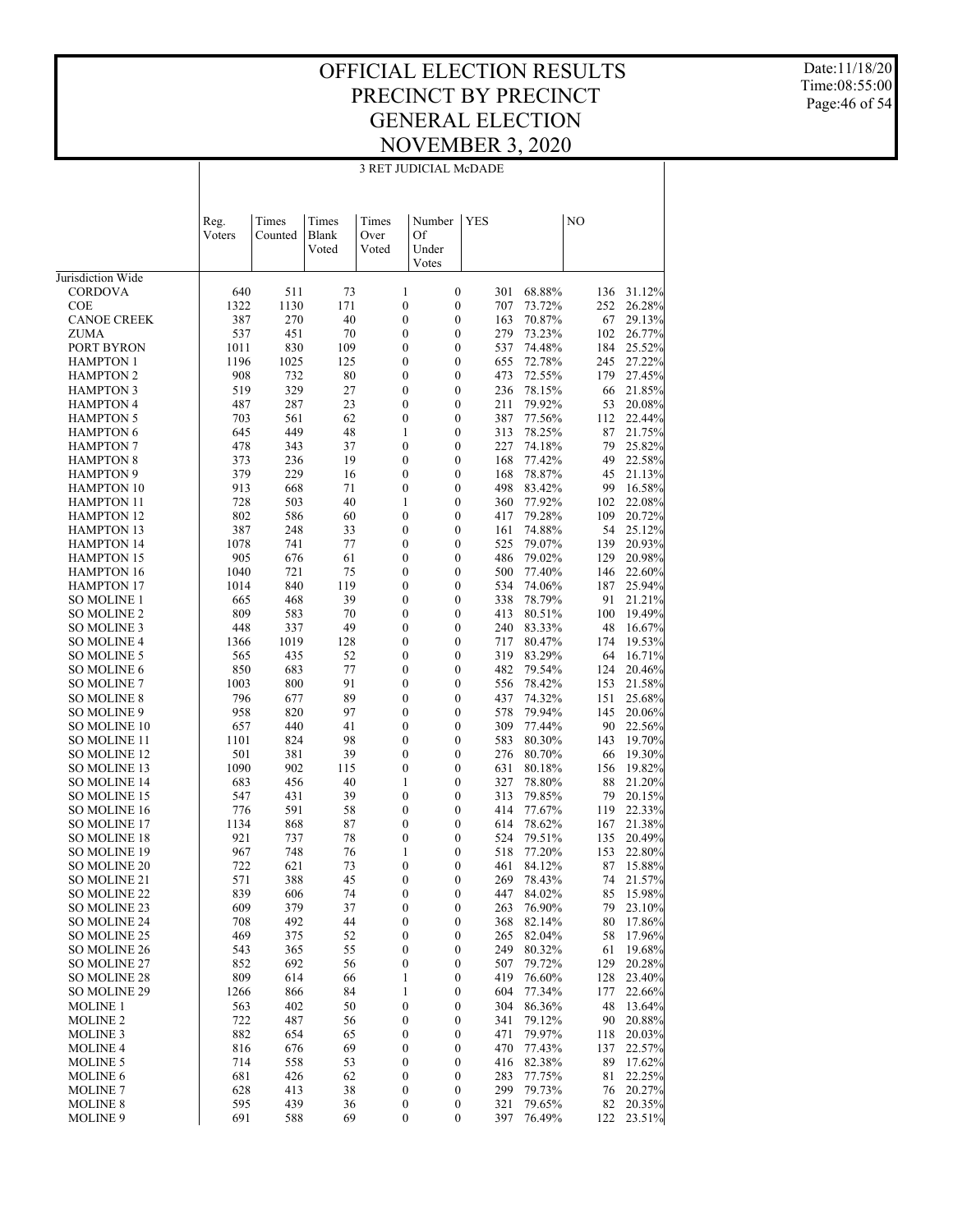#### OFFICIAL ELECTION RESULTS PRECINCT BY PRECINCT GENERAL ELECTION NOVEMBER 3, 2020 3 RET JUDICIAL McDADE

Date:11/18/20 Time:08:55:00 Page:47 of 54

|                                                      | Reg.<br>Voters | Times<br>Counted | Times<br>Blank<br>Voted | Times<br>Over<br>Voted               | Number<br>Of<br>Under                | <b>YES</b> |                  | NO         |                  |
|------------------------------------------------------|----------------|------------------|-------------------------|--------------------------------------|--------------------------------------|------------|------------------|------------|------------------|
|                                                      |                |                  |                         |                                      | Votes                                |            |                  |            |                  |
| MOLINE 10                                            | 803            | 477              | 46                      | $\boldsymbol{0}$                     | $\boldsymbol{0}$                     | 351        | 81.44%           | 80         | 18.56%           |
| <b>MOLINE 11</b>                                     | 789            | 552              | 46                      | $\boldsymbol{0}$                     | $\boldsymbol{0}$                     | 410        | 81.03%           | 96         | 18.97%           |
| <b>MOLINE 12</b>                                     | 441            | 288              | 27                      | $\mathbf{0}$                         | $\overline{0}$                       | 209        | 80.08%           | 52         | 19.92%           |
| MOLINE 13                                            | 690            | 552              | 61                      | $\boldsymbol{0}$                     | $\mathbf{0}$                         | 382        | 77.80%           | 109        | 22.20%           |
| <b>MOLINE 14</b>                                     | 391            | 266              | 25                      | $\mathbf{0}$                         | $\overline{0}$                       | 177        | 73.44%           | 64         | 26.56%           |
| <b>MOLINE 15</b><br><b>MOLINE 16</b>                 | 670<br>760     | 442<br>525       | 42<br>47                | $\boldsymbol{0}$<br>$\mathbf{0}$     | $\overline{0}$<br>$\overline{0}$     | 313<br>368 | 78.25%<br>76.99% | 87         | 21.75%<br>23.01% |
| MOLINE 17                                            | 608            | 465              | 45                      | $\boldsymbol{0}$                     | $\mathbf{0}$                         | 330        | 78.57%           | 110<br>90  | 21.43%           |
| <b>MOLINE 18</b>                                     | 732            | 545              | 59                      | $\mathbf{0}$                         | $\overline{0}$                       | 368        | 75.72%           | 118        | 24.28%           |
| <b>MOLINE 19</b>                                     | 424            | 274              | 26                      | $\boldsymbol{0}$                     | $\mathbf{0}$                         | 197        | 79.44%           | 51         | 20.56%           |
| <b>MOLINE 20</b>                                     | 666            | 543              | 47                      | $\mathbf{0}$                         | $\overline{0}$                       | 402        | 81.05%           | 94         | 18.95%           |
| ROCK ISLAND 1                                        | 497            | 257              | 20                      | $\boldsymbol{0}$                     | $\mathbf{0}$                         | 184        | 77.64%           | 53         | 22.36%           |
| <b>ROCK ISLAND 2</b>                                 | 236            | 117              | 13                      | $\mathbf{0}$                         | $\overline{0}$                       | 85         | 81.73%           | 19         | 18.27%           |
| <b>ROCK ISLAND 3</b>                                 | 534            | 292              | 26                      | $\boldsymbol{0}$                     | $\overline{0}$                       | 221        | 83.08%           | 45         | 16.92%           |
| <b>ROCK ISLAND 4</b>                                 | 249            | 136              | 8                       | $\mathbf{0}$                         | $\overline{0}$                       | 99         | 77.34%           | 29         | 22.66%           |
| <b>ROCK ISLAND 5</b><br><b>ROCK ISLAND 6</b>         | 655<br>742     | 363<br>482       | 42<br>73                | $\boldsymbol{0}$<br>$\mathbf{0}$     | $\mathbf{0}$<br>$\overline{0}$       | 246<br>341 | 76.64%<br>83.37% | 75<br>68   | 23.36%<br>16.63% |
| <b>ROCK ISLAND 7</b>                                 | 502            | 300              | 23                      | $\boldsymbol{0}$                     | $\mathbf{0}$                         | 226        | 81.59%           | 51         | 18.41%           |
| <b>ROCK ISLAND 8</b>                                 | 370            | 254              | 35                      | $\mathbf{0}$                         | $\overline{0}$                       | 186        | 84.93%           | 33         | 15.07%           |
| <b>ROCK ISLAND 9</b>                                 | 710            | 403              | 52                      | $\boldsymbol{0}$                     | $\mathbf{0}$                         | 288        | 82.05%           | 63         | 17.95%           |
| ROCK ISLAND 10                                       | 884            | 685              | 63                      | $\mathbf{0}$                         | $\overline{0}$                       | 486        | 78.14%           | 136        | 21.86%           |
| ROCK ISLAND 11                                       | 259            | 165              | 20                      | $\boldsymbol{0}$                     | $\mathbf{0}$                         | 116        | 80.00%           | 29         | 20.00%           |
| ROCK ISLAND 12                                       | 421            | 343              | 35                      | $\mathbf{0}$                         | $\overline{0}$                       | 245        | 79.55%           | 63         | 20.45%           |
| ROCK ISLAND 13                                       | 385            | 275              | 25                      | $\boldsymbol{0}$                     | $\mathbf{0}$                         | 188        | 75.20%           | 62         | 24.80%           |
| ROCK ISLAND 14                                       | 533            | 345              | 34                      | $\mathbf{0}$                         | $\overline{0}$                       | 243        | 78.14%           | 68         | 21.86%           |
| ROCK ISLAND 15                                       | 775            | 542              | 49<br>45                | $\boldsymbol{0}$<br>$\mathbf{0}$     | $\overline{0}$<br>$\overline{0}$     | 403<br>309 | 81.74%<br>83.29% | 90         | 18.26%           |
| <b>SO ROCK ISLAND 1</b><br><b>SO ROCK ISLAND 2</b>   | 648<br>560     | 416<br>397       | 33                      | $\mathfrak{2}$                       | $\mathbf{0}$                         | 289        | 79.83%           | 62<br>73   | 16.71%<br>20.17% |
| <b>SO ROCK ISLAND 3</b>                              | 996            | 769              | 101                     | $\mathbf{0}$                         | $\overline{0}$                       | 555        | 83.08%           | 113        | 16.92%           |
| <b>SO ROCK ISLAND 4</b>                              | 836            | 680              | 76                      | $\mathbf{1}$                         | $\mathbf{0}$                         | 487        | 80.76%           | 116        | 19.24%           |
| <b>SO ROCK ISLAND 5</b>                              | 852            | 695              | 67                      | $\mathbf{0}$                         | $\overline{0}$                       | 522        | 83.12%           | 106        | 16.88%           |
| <b>SO ROCK ISLAND 6</b>                              | 803            | 673              | 68                      | $\boldsymbol{0}$                     | $\mathbf{0}$                         | 498        | 82.31%           | 107        | 17.69%           |
| <b>SO ROCK ISLAND 7</b>                              | 625            | 503              | 40                      | $\mathbf{0}$                         | $\overline{0}$                       | 385        | 83.15%           | 78         | 16.85%           |
| <b>SO ROCK ISLAND 8</b>                              | 849            | 697              | 74                      | $\boldsymbol{0}$                     | $\overline{0}$                       | 496        | 79.61%           | 127        | 20.39%           |
| <b>SO ROCK ISLAND 9</b>                              | 556<br>783     | 460              | 38<br>76                | $\mathbf{0}$<br>$\boldsymbol{0}$     | $\overline{0}$<br>$\mathbf{0}$       | 340        | 80.57%           | 82         | 19.43%           |
| <b>SO ROCK ISLAND 10</b><br><b>SO ROCK ISLAND 11</b> | 813            | 635<br>681       | 84                      | $\mathbf{0}$                         | $\overline{0}$                       | 461<br>465 | 82.47%<br>77.89% | 98<br>132  | 17.53%<br>22.11% |
| <b>SO ROCK ISLAND 12</b>                             | 1066           | 875              | 90                      | $\mathfrak{2}$                       | $\mathbf{0}$                         | 587        | 74.97%           | 196        | 25.03%           |
| <b>SO ROCK ISLAND 13</b>                             | 941            | 773              | 65                      | $\mathbf{0}$                         | 0                                    | 569        | 80.37%           | 139        | 19.63%           |
| <b>SO ROCK ISLAND 14</b>                             | 813            | 688              | 89                      | $\boldsymbol{0}$                     | $\mathbf{0}$                         | 467        | 77.96%           | 132        | 22.04%           |
| <b>SO ROCK ISLAND 15</b>                             | 604            | 390              | 36                      | $\mathbf{0}$                         | 0                                    | 283        | 79.94%           | 71         | 20.06%           |
| <b>SO ROCK ISLAND 16</b>                             | 383            | 218              | 15                      | 1                                    | $\mathbf{0}$                         | 175        | 86.63%           | 27         | 13.37%           |
| <b>BLACKHAWK1</b>                                    | 523            | 394              | 42                      | $\mathbf{0}$                         | 0                                    | 270        | 76.70%           | 82         | 23.30%           |
| <b>BLACKHAWK 2</b><br><b>BLACKHAWK3</b>              | 516            | 370              | 32                      | $\mathbf{0}$                         | $\theta$                             | 269        | 79.59%           | 69         | 20.41%           |
| <b>BLACKHAWK 4</b>                                   | 1686<br>968    | 1347<br>757      | 146<br>72               | $\boldsymbol{0}$<br>$\boldsymbol{0}$ | $\boldsymbol{0}$<br>$\boldsymbol{0}$ | 910<br>496 | 75.77%<br>72.41% | 291<br>189 | 24.23%<br>27.59% |
| <b>BLACKHAWK 5</b>                                   | 489            | 360              | 31                      | $\boldsymbol{0}$                     | $\boldsymbol{0}$                     | 270        | 82.07%           | 59         | 17.93%           |
| <b>BLACKHAWK 6</b>                                   | 881            | 619              | 52                      | $\boldsymbol{0}$                     | $\boldsymbol{0}$                     | 428        | 75.49%           | 139        | 24.51%           |
| <b>BLACKHAWK 7</b>                                   | 1216           | 942              | 73                      | $\boldsymbol{0}$                     | $\boldsymbol{0}$                     | 696        | 80.09%           | 173        | 19.91%           |
| COAL VALLEY 1                                        | 893            | 720              | 91                      | $\boldsymbol{0}$                     | $\boldsymbol{0}$                     | 465        | 73.93%           | 164        | 26.07%           |
| <b>COAL VALLEY 2</b>                                 | 615            | 434              | 50                      | $\boldsymbol{0}$                     | $\boldsymbol{0}$                     | 298        | 77.60%           | 86         | 22.40%           |
| <b>COAL VALLEY 3</b>                                 | 1662           | 1370             | 168                     | $\boldsymbol{0}$                     | $\boldsymbol{0}$                     | 915        | 76.12%           | 287        | 23.88%           |
| <b>RURAL</b>                                         | 759            | 651              | 104                     | $\boldsymbol{0}$                     | $\boldsymbol{0}$                     | 400        | 73.13%           | 147        | 26.87%           |
| <b>BOWLING 1</b>                                     | 1413           | 1204             | 139                     | $\boldsymbol{0}$                     | $\boldsymbol{0}$                     | 774        | 72.68%           | 291        | 27.32%           |
| <b>BOWLING 2</b><br><b>EDGINGTON 1</b>               | 1023<br>568    | 761<br>475       | 78<br>69                | $\boldsymbol{0}$<br>$\boldsymbol{0}$ | $\boldsymbol{0}$<br>$\boldsymbol{0}$ | 527<br>275 | 77.16%<br>67.73% | 156<br>131 | 22.84%<br>32.27% |
| <b>EDGINGTON 2</b>                                   | 477            | 371              | 44                      | $\mathbf{0}$                         | $\boldsymbol{0}$                     | 244        | 74.62%           | 83         | 25.38%           |
| <b>ANDALUSIA</b>                                     | 1730           | 1455             | 219                     | $\mathbf{1}$                         | $\boldsymbol{0}$                     | 905        | 73.28%           | 330        | 26.72%           |
| <b>BUFFALO PRAIRIE</b>                               | 616            | 506              | 83                      | $\mathbf{0}$                         | $\mathbf{0}$                         | 281        | 66.43%           | 142        | 33.57%           |
| DRURY                                                | 549            | 457              | 69                      | $\boldsymbol{0}$                     | $\boldsymbol{0}$                     | 283        | 72.94%           | 105        | 27.06%           |
| Total                                                | 89407          | 67238            | 7431                    | 14                                   | $\theta$                             | 46707      | 78.11%           | 13086      | 21.89%           |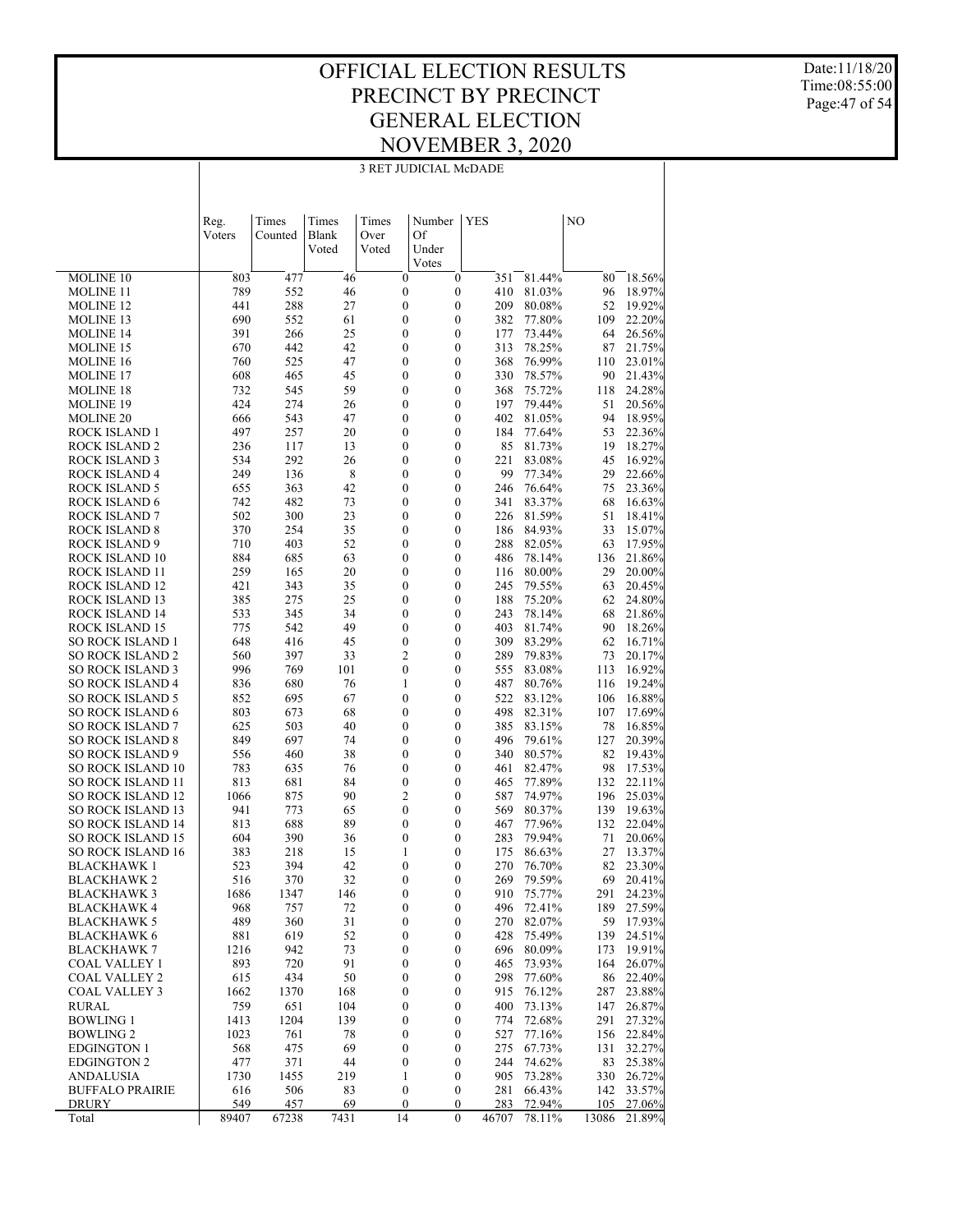Date:11/18/20 Time:08:55:00 Page:48 of 54

|                                      | 14 RET JUDICIAL THOMPSON |                  |                         |                        |                                      |                                                    |                  |            |                  |  |  |
|--------------------------------------|--------------------------|------------------|-------------------------|------------------------|--------------------------------------|----------------------------------------------------|------------------|------------|------------------|--|--|
|                                      | Reg.<br>Voters           | Times<br>Counted | Times<br>Blank<br>Voted | Times<br>Over<br>Voted | Number<br>Of<br>Under<br>Votes       | <b>YES</b>                                         |                  | NO         |                  |  |  |
| Jurisdiction Wide                    |                          |                  |                         |                        |                                      |                                                    |                  |            |                  |  |  |
| CORDOVA                              | 640                      | 511              | 65                      |                        | $\boldsymbol{0}$                     | $\boldsymbol{0}$<br>307                            | 68.83%           | 139        | 31.17%           |  |  |
| COE                                  | 1322                     | 1130             | 165                     |                        | $\boldsymbol{0}$                     | $\boldsymbol{0}$<br>700                            | 72.54%           | 265        | 27.46%           |  |  |
| <b>CANOE CREEK</b>                   | 387                      | 270              | 37                      |                        | $\boldsymbol{0}$                     | $\boldsymbol{0}$<br>166                            | 71.24%           | 67         | 28.76%           |  |  |
| ZUMA                                 | 537                      | 451              | 67                      |                        | $\boldsymbol{0}$                     | 0<br>289                                           | 75.26%           | 95         | 24.74%           |  |  |
| PORT BYRON                           | 1011                     | 830              | 102                     | 1                      |                                      | $\boldsymbol{0}$<br>539                            | 74.14%           | 188        | 25.86%           |  |  |
| <b>HAMPTON 1</b><br><b>HAMPTON 2</b> | 1196<br>908              | 1025<br>732      | 127<br>76               |                        | $\boldsymbol{0}$<br>$\boldsymbol{0}$ | $\boldsymbol{0}$<br>651<br>$\boldsymbol{0}$        | 72.49%<br>75.00% | 247        | 27.51%           |  |  |
| <b>HAMPTON 3</b>                     | 519                      | 329              | 24                      |                        | $\boldsymbol{0}$                     | 492<br>0<br>244                                    | 80.00%           | 164<br>61  | 25.00%<br>20.00% |  |  |
| <b>HAMPTON 4</b>                     | 487                      | 287              | 23                      |                        | $\boldsymbol{0}$                     | $\boldsymbol{0}$<br>209                            | 79.17%           | 55         | 20.83%           |  |  |
| <b>HAMPTON 5</b>                     | 703                      | 561              | 57                      |                        | $\boldsymbol{0}$                     | $\boldsymbol{0}$<br>399                            | 79.17%           | 105        | 20.83%           |  |  |
| <b>HAMPTON 6</b>                     | 645                      | 449              | 49                      |                        | $\boldsymbol{0}$                     | $\boldsymbol{0}$<br>319                            | 79.75%           | 81         | 20.25%           |  |  |
| <b>HAMPTON 7</b>                     | 478                      | 343              | 38                      |                        | $\boldsymbol{0}$                     | $\boldsymbol{0}$<br>225                            | 73.77%           | 80         | 26.23%           |  |  |
| <b>HAMPTON 8</b>                     | 373                      | 236              | 22                      |                        | 0                                    | $\boldsymbol{0}$<br>166                            | 77.57%           | 48         | 22.43%           |  |  |
| <b>HAMPTON 9</b>                     | 379                      | 229              | 16                      |                        | $\boldsymbol{0}$                     | $\boldsymbol{0}$<br>159                            | 74.65%           | 54         | 25.35%           |  |  |
| <b>HAMPTON 10</b>                    | 913                      | 668              | 65                      |                        | 0                                    | $\boldsymbol{0}$<br>498                            | 82.59%           | 105        | 17.41%           |  |  |
| <b>HAMPTON 11</b>                    | 728                      | 503              | 41                      |                        | $\boldsymbol{0}$                     | $\boldsymbol{0}$<br>371                            | 80.30%           | 91         | 19.70%           |  |  |
| <b>HAMPTON 12</b>                    | 802                      | 586              | 52                      |                        | $\boldsymbol{0}$                     | $\boldsymbol{0}$<br>428                            | 80.15%           | 106        | 19.85%           |  |  |
| <b>HAMPTON 13</b>                    | 387                      | 248              | 29                      | 1                      |                                      | $\boldsymbol{0}$<br>178                            | 81.65%           | 40         | 18.35%           |  |  |
| <b>HAMPTON 14</b>                    | 1078                     | 741              | 70                      |                        | $\boldsymbol{0}$                     | $\boldsymbol{0}$<br>545                            | 81.22%           | 126        | 18.78%           |  |  |
| <b>HAMPTON 15</b>                    | 905                      | 676              | 61                      | 1                      |                                      | 0<br>487                                           | 79.32%           | 127        | 20.68%           |  |  |
| <b>HAMPTON 16</b>                    | 1040                     | 721              | 75                      |                        | $\boldsymbol{0}$                     | $\boldsymbol{0}$<br>501                            | 77.55%           | 145        | 22.45%           |  |  |
| <b>HAMPTON 17</b>                    | 1014                     | 840              | 121                     |                        | $\boldsymbol{0}$                     | $\boldsymbol{0}$<br>529                            | 73.57%           | 190        | 26.43%           |  |  |
| <b>SO MOLINE 1</b>                   | 665                      | 468              | 42                      |                        | $\boldsymbol{0}$                     | $\boldsymbol{0}$<br>332                            | 77.93%           | 94         | 22.07%           |  |  |
| SO MOLINE 2                          | 809                      | 583              | 67                      |                        | $\boldsymbol{0}$                     | 0<br>420                                           | 81.40%           | 96         | 18.60%           |  |  |
| SO MOLINE 3                          | 448                      | 337              | 45                      | 1                      |                                      | $\boldsymbol{0}$<br>248                            | 85.22%           | 43         | 14.78%           |  |  |
| <b>SO MOLINE 4</b>                   | 1366                     | 1019             | 119                     |                        | $\boldsymbol{0}$                     | $\boldsymbol{0}$<br>731                            | 81.22%           | 169        | 18.78%           |  |  |
| <b>SO MOLINE 5</b>                   | 565                      | 435              | 52                      |                        | $\boldsymbol{0}$                     | $\boldsymbol{0}$<br>324                            | 84.60%           | 59         | 15.40%           |  |  |
| <b>SO MOLINE 6</b>                   | 850                      | 683              | 70                      | 1                      |                                      | 0<br>497                                           | 81.21%           | 115        | 18.79%           |  |  |
| <b>SO MOLINE 7</b>                   | 1003                     | 800              | 86                      |                        | 0                                    | $\boldsymbol{0}$<br>562                            | 78.71%           | 152        | 21.29%           |  |  |
| <b>SO MOLINE 8</b><br>SO MOLINE 9    | 796<br>958               | 677<br>820       | 79<br>89                |                        | $\boldsymbol{0}$<br>$\boldsymbol{0}$ | $\boldsymbol{0}$<br>430<br>$\boldsymbol{0}$<br>581 | 71.91%<br>79.48% | 168<br>150 | 28.09%           |  |  |
| <b>SO MOLINE 10</b>                  | 657                      | 440              | 36                      | 1                      |                                      | 0<br>310                                           | 76.92%           | 93         | 20.52%<br>23.08% |  |  |
| SO MOLINE 11                         | 1101                     | 824              | 83                      | 1                      |                                      | $\boldsymbol{0}$<br>603                            | 81.49%           | 137        | 18.51%           |  |  |
| <b>SO MOLINE 12</b>                  | 501                      | 381              | 38                      | 1                      |                                      | $\boldsymbol{0}$<br>288                            | 84.21%           | 54         | 15.79%           |  |  |
| SO MOLINE 13                         | 1090                     | 902              | 94                      |                        | $\boldsymbol{0}$                     | $\boldsymbol{0}$<br>664                            | 82.18%           | 144        | 17.82%           |  |  |
| <b>SO MOLINE 14</b>                  | 683                      | 456              | 43                      |                        | $\boldsymbol{0}$                     | 0<br>330                                           | 79.90%           | 83         | 20.10%           |  |  |
| SO MOLINE 15                         | 547                      | 431              | 37                      |                        | 0                                    | $\boldsymbol{0}$<br>317                            | 80.46%           | 77         | 19.54%           |  |  |
| <b>SO MOLINE 16</b>                  | 776                      | 591              | 54                      |                        | 0                                    | 0<br>424                                           | 78.96%           | 113        | 21.04%           |  |  |
| <b>SO MOLINE 17</b>                  | 1134                     | 868              | 82                      |                        | 0                                    | $\boldsymbol{0}$<br>623                            | 79.26%           | 163        | 20.74%           |  |  |
| <b>SO MOLINE 18</b>                  | 921                      | 737              | 73                      |                        | $\mathbf{0}$<br>0                    | 539                                                | 81.17%           | 125        | 18.83%           |  |  |
| SO MOLINE 19                         | 967                      | 748              | 63                      | 1                      |                                      | $\overline{0}$<br>538                              | 78.65%           | 146        | 21.35%           |  |  |
| SO MOLINE 20                         | 722                      | 621              | 65                      |                        | $\boldsymbol{0}$                     | 0<br>473                                           | 85.07%           | 83         | 14.93%           |  |  |
| SO MOLINE 21                         | 571                      | 388              | 43                      |                        | $\boldsymbol{0}$                     | 0<br>275                                           | 79.71%           | 70         | 20.29%           |  |  |
| SO MOLINE 22                         | 839                      | 606              | 70                      | 1                      | 0                                    | 448                                                | 83.74%           | 87         | 16.26%           |  |  |
| SO MOLINE 23                         | 609                      | 379              | 34                      |                        | 0                                    | 0<br>267                                           | 77.39%           | 78         | 22.61%           |  |  |
| SO MOLINE 24                         | 708                      | 492              | 50                      |                        | $\boldsymbol{0}$                     | 0<br>363                                           | 82.13%           | 79         | 17.87%           |  |  |
| SO MOLINE 25                         | 469                      | 375              | 47                      |                        | 0                                    | 0<br>273                                           | 83.23%           | 55         | 16.77%           |  |  |
| SO MOLINE 26                         | 543                      | 365              | 51                      |                        | $\boldsymbol{0}$                     | 0<br>254                                           | 80.89%           | 60         | 19.11%           |  |  |
| SO MOLINE 27                         | 852                      | 692              | 56                      | 1                      |                                      | $\boldsymbol{0}$<br>497                            | 78.27%           | 138        | 21.73%           |  |  |
| SO MOLINE 28                         | 809                      | 614              | 58                      |                        | $\boldsymbol{0}$                     | 0<br>430                                           | 77.34%           | 126        | 22.66%           |  |  |
| <b>SO MOLINE 29</b>                  | 1266                     | 866              | 75                      | 1                      |                                      | 0<br>629                                           | 79.62%           | 161        | 20.38%           |  |  |
| MOLINE 1                             | 563                      | 402              | 46                      |                        | $\boldsymbol{0}$                     | 0<br>311                                           | 87.36%           | 45         | 12.64%           |  |  |
| <b>MOLINE 2</b><br><b>MOLINE 3</b>   | 722<br>882               | 487<br>654       | 55<br>59                | 1                      | $\boldsymbol{0}$                     | $\boldsymbol{0}$<br>342<br>0<br>478                | 79.17%<br>80.47% | 90<br>116  | 20.83%<br>19.53% |  |  |
| <b>MOLINE 4</b>                      | 816                      | 676              | 58                      | 1                      |                                      | 0<br>474                                           | 76.82%           | 143        | 23.18%           |  |  |
| <b>MOLINE 5</b>                      | 714                      | 558              | 45                      |                        | $\boldsymbol{0}$                     | 0<br>427                                           | 83.24%           | 86         | 16.76%           |  |  |
| <b>MOLINE 6</b>                      | 681                      | 426              | 63                      | 1                      |                                      | $\boldsymbol{0}$<br>282                            | 77.90%           | 80         | 22.10%           |  |  |
| <b>MOLINE 7</b>                      | 628                      | 413              | 39                      |                        | $\boldsymbol{0}$                     | 0<br>304                                           | 81.28%           | 70         | 18.72%           |  |  |
| <b>MOLINE 8</b>                      | 595                      | 439              | 36                      |                        | $\boldsymbol{0}$                     | $\boldsymbol{0}$<br>309                            | 76.67%           | 94         | 23.33%           |  |  |
| <b>MOLINE 9</b>                      | 691                      | 588              | 66                      |                        | $\boldsymbol{0}$                     | 0<br>415                                           | 79.50%           | 107        | 20.50%           |  |  |

#### 14 RET JUDICIAL THOMPSON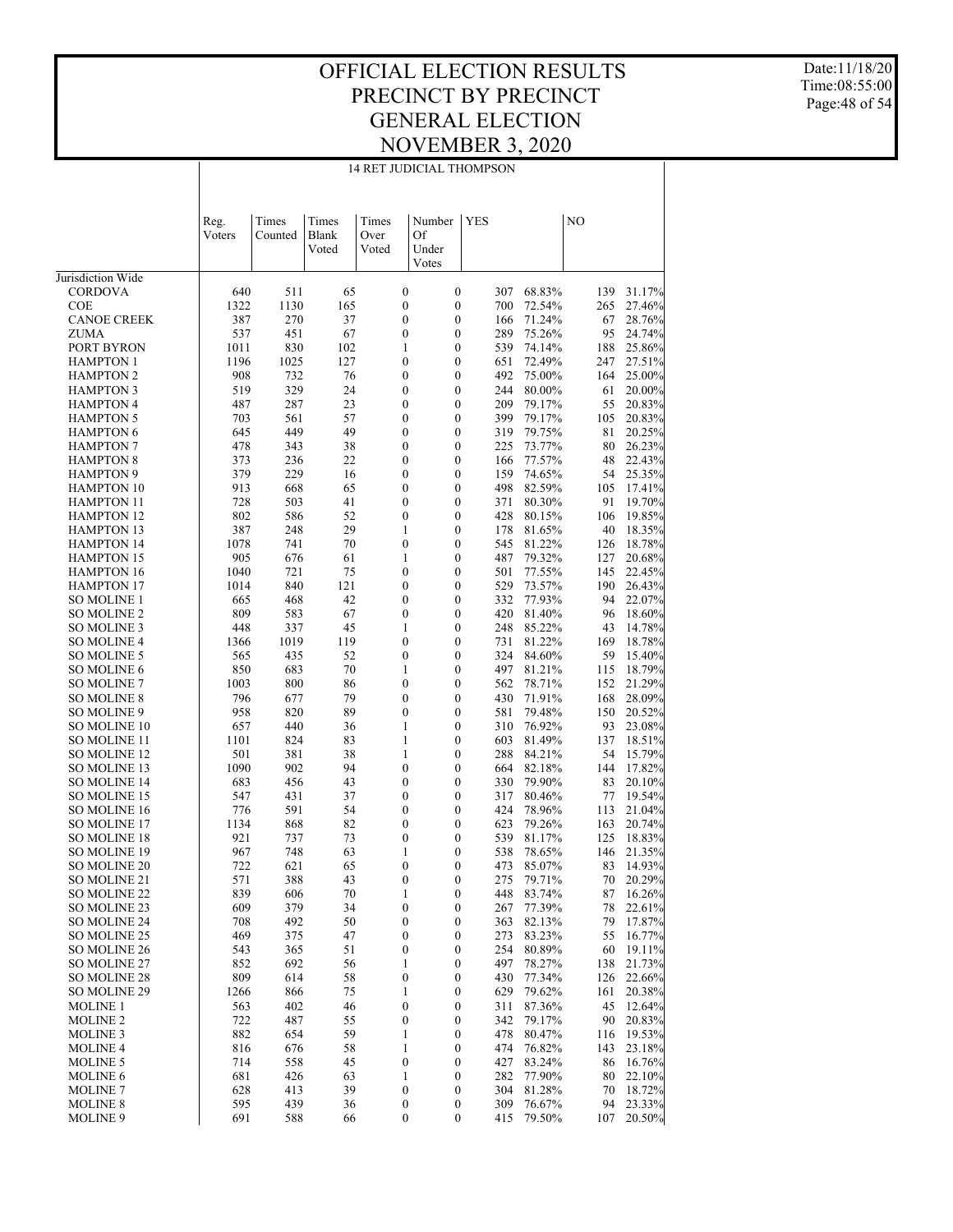#### OFFICIAL ELECTION RESULTS PRECINCT BY PRECINCT GENERAL ELECTION NOVEMBER 3, 2020 14 RET JUDICIAL THOMPSON

Date:11/18/20 Time:08:55:00 Page:49 of 54

|                                                      | Reg.        | Times      | Times    | Times | Number                               | YES                                  |            |                  | NO         |                  |
|------------------------------------------------------|-------------|------------|----------|-------|--------------------------------------|--------------------------------------|------------|------------------|------------|------------------|
|                                                      | Voters      | Counted    | Blank    | Over  | Of                                   |                                      |            |                  |            |                  |
|                                                      |             |            | Voted    | Voted | Under                                |                                      |            |                  |            |                  |
|                                                      |             |            |          |       | Votes                                |                                      |            |                  |            |                  |
| MOLINE <sub>10</sub>                                 | 803         | 477        | 47       |       | $\boldsymbol{0}$                     | $\mathbf{0}$                         | 345        | 80.23%           | 85         | 19.77%           |
| <b>MOLINE 11</b><br><b>MOLINE 12</b>                 | 789<br>441  | 552<br>288 | 45<br>23 |       | $\boldsymbol{0}$<br>$\boldsymbol{0}$ | $\boldsymbol{0}$<br>$\boldsymbol{0}$ | 415<br>203 | 81.85%<br>76.60% | 92<br>62   | 18.15%<br>23.40% |
| MOLINE 13                                            | 690         | 552        | 61       |       | 3                                    | $\boldsymbol{0}$                     | 378        | 77.46%           | 110        | 22.54%           |
| <b>MOLINE 14</b>                                     | 391         | 266        | 26       |       | $\boldsymbol{0}$                     | $\boldsymbol{0}$                     | 180        | 75.00%           | 60         | 25.00%           |
| MOLINE 15                                            | 670         | 442        | 44       |       | $\boldsymbol{0}$                     | $\boldsymbol{0}$                     | 317        | 79.65%           | 81         | 20.35%           |
| MOLINE 16                                            | 760         | 525        | 45       |       | $\boldsymbol{0}$                     | $\boldsymbol{0}$                     | 382        | 79.58%           | 98         | 20.42%           |
| <b>MOLINE 17</b>                                     | 608         | 465        | 41       |       | $\boldsymbol{0}$                     | $\boldsymbol{0}$                     | 337        | 79.48%           | 87         | 20.52%           |
| MOLINE 18                                            | 732         | 545        | 54       |       | 1                                    | $\boldsymbol{0}$                     | 375        | 76.53%           | 115        | 23.47%           |
| <b>MOLINE 19</b>                                     | 424         | 274        | 25<br>40 |       | $\boldsymbol{0}$<br>$\boldsymbol{0}$ | $\boldsymbol{0}$                     | 205        | 82.33%           | 44<br>90   | 17.67%           |
| MOLINE 20<br>ROCK ISLAND 1                           | 666<br>497  | 543<br>257 | 20       |       | $\boldsymbol{0}$                     | $\boldsymbol{0}$<br>$\boldsymbol{0}$ | 413<br>189 | 82.11%<br>79.75% | 48         | 17.89%<br>20.25% |
| ROCK ISLAND 2                                        | 236         | 117        | 12       |       | $\boldsymbol{0}$                     | $\boldsymbol{0}$                     | 88         | 83.81%           | 17         | 16.19%           |
| ROCK ISLAND 3                                        | 534         | 292        | 26       |       | $\boldsymbol{0}$                     | $\boldsymbol{0}$                     | 217        | 81.58%           | 49         | 18.42%           |
| ROCK ISLAND 4                                        | 249         | 136        | 9        |       | $\boldsymbol{0}$                     | $\boldsymbol{0}$                     | 103        | 81.10%           | 24         | 18.90%           |
| ROCK ISLAND 5                                        | 655         | 363        | 39       |       | 1                                    | $\boldsymbol{0}$                     | 254        | 78.64%           | 69         | 21.36%           |
| ROCK ISLAND 6                                        | 742         | 482        | 69       |       | $\boldsymbol{0}$                     | $\boldsymbol{0}$                     | 346        | 83.78%           | 67         | 16.22%           |
| <b>ROCK ISLAND 7</b>                                 | 502         | 300        | 21       |       | $\boldsymbol{0}$                     | $\boldsymbol{0}$                     | 230        | 82.44%           | 49         | 17.56%           |
| <b>ROCK ISLAND 8</b>                                 | 370         | 254        | 34       |       | $\boldsymbol{0}$                     | $\boldsymbol{0}$                     | 176        | 80.00%           | 44         | 20.00%           |
| ROCK ISLAND 9<br>ROCK ISLAND 10                      | 710<br>884  | 403<br>685 | 54<br>63 |       | $\boldsymbol{0}$<br>$\boldsymbol{0}$ | $\boldsymbol{0}$<br>$\boldsymbol{0}$ | 285<br>482 | 81.66%<br>77.49% | 64<br>140  | 18.34%<br>22.51% |
| ROCK ISLAND 11                                       | 259         | 165        | 23       |       | $\boldsymbol{0}$                     | $\boldsymbol{0}$                     | 118        | 83.10%           | 24         | 16.90%           |
| ROCK ISLAND 12                                       | 421         | 343        | 34       |       | $\boldsymbol{0}$                     | $\boldsymbol{0}$                     | 245        | 79.29%           | 64         | 20.71%           |
| ROCK ISLAND 13                                       | 385         | 275        | 26       |       | $\boldsymbol{0}$                     | $\boldsymbol{0}$                     | 190        | 76.31%           | 59         | 23.69%           |
| ROCK ISLAND 14                                       | 533         | 345        | 37       |       | $\boldsymbol{0}$                     | $\boldsymbol{0}$                     | 250        | 81.17%           | 58         | 18.83%           |
| ROCK ISLAND 15                                       | 775         | 542        | 47       |       | $\boldsymbol{0}$                     | $\boldsymbol{0}$                     | 399        | 80.61%           | 96         | 19.39%           |
| <b>SO ROCK ISLAND 1</b>                              | 648         | 416        | 51       |       | $\boldsymbol{0}$                     | $\boldsymbol{0}$                     | 305        | 83.56%           | 60         | 16.44%           |
| <b>SO ROCK ISLAND 2</b>                              | 560         | 397        | 36<br>94 |       | 1                                    | $\boldsymbol{0}$                     | 297        | 82.50%           | 63         | 17.50%           |
| <b>SO ROCK ISLAND 3</b><br><b>SO ROCK ISLAND 4</b>   | 996<br>836  | 769<br>680 | 70       |       | $\boldsymbol{0}$<br>1                | $\boldsymbol{0}$<br>$\boldsymbol{0}$ | 557<br>498 | 82.52%<br>81.77% | 118<br>111 | 17.48%<br>18.23% |
| <b>SO ROCK ISLAND 5</b>                              | 852         | 695        | 64       |       | $\boldsymbol{0}$                     | $\boldsymbol{0}$                     | 520        | 82.41%           | 111        | 17.59%           |
| <b>SO ROCK ISLAND 6</b>                              | 803         | 673        | 63       |       | $\boldsymbol{0}$                     | $\boldsymbol{0}$                     | 510        | 83.61%           | 100        | 16.39%           |
| <b>SO ROCK ISLAND 7</b>                              | 625         | 503        | 39       |       | $\boldsymbol{0}$                     | $\boldsymbol{0}$                     | 394        | 84.91%           | 70         | 15.09%           |
| <b>SO ROCK ISLAND 8</b>                              | 849         | 697        | 65       |       | $\boldsymbol{0}$                     | $\boldsymbol{0}$                     | 513        | 81.17%           | 119        | 18.83%           |
| <b>SO ROCK ISLAND 9</b>                              | 556         | 460        | 38       |       | $\boldsymbol{0}$                     | $\boldsymbol{0}$                     | 338        | 80.09%           | 84         | 19.91%           |
| <b>SO ROCK ISLAND 10</b>                             | 783         | 635        | 74       |       | $\boldsymbol{0}$                     | $\boldsymbol{0}$                     | 473        | 84.31%           | 88         | 15.69%           |
| <b>SO ROCK ISLAND 11</b><br><b>SO ROCK ISLAND 12</b> | 813<br>1066 | 681<br>875 | 76<br>84 |       | $\boldsymbol{0}$<br>$\boldsymbol{0}$ | $\boldsymbol{0}$<br>$\boldsymbol{0}$ | 468<br>596 | 77.36%           | 137<br>195 | 22.64%<br>24.65% |
| <b>SO ROCK ISLAND 13</b>                             | 941         | 773        | 59       |       | $\boldsymbol{0}$                     | $\boldsymbol{0}$                     | 576        | 75.35%<br>80.67% | 138        | 19.33%           |
| <b>SO ROCK ISLAND 14</b>                             | 813         | 688        | 82       |       | 1                                    | $\boldsymbol{0}$                     | 467        | 77.19%           | 138        | 22.81%           |
| <b>SO ROCK ISLAND 15</b>                             | 604         | 390        | 39       |       | $\boldsymbol{0}$                     | $\boldsymbol{0}$                     | 281        | 80.06%           | 70         | 19.94%           |
| <b>SO ROCK ISLAND 16</b>                             | 383         | 218        | 16       |       | $\boldsymbol{0}$                     | $\boldsymbol{0}$                     | 175        | 86.63%           | 27         | 13.37%           |
| <b>BLACKHAWK1</b>                                    | 523         | 394        | 38       |       | $\boldsymbol{0}$                     | 0                                    | 274        | 76.97%           | 82         | 23.03%           |
| <b>BLACKHAWK 2</b>                                   | 516         | 370        | 31       |       | $\mathbf{0}$                         | $\mathbf{0}$                         | 274        | 80.83%           | 65         | 19.17%           |
| <b>BLACKHAWK3</b>                                    | 1686        | 1347       | 147      |       | $\boldsymbol{0}$                     | $\boldsymbol{0}$                     | 915        | 76.25%           |            | 285 23.75%       |
| <b>BLACKHAWK 4</b>                                   | 968         | 757        | 75<br>29 |       | $\boldsymbol{0}$                     | $\boldsymbol{0}$                     | 491        | 71.99%           | 191        | 28.01%           |
| <b>BLACKHAWK 5</b><br><b>BLACKHAWK 6</b>             | 489<br>881  | 360<br>619 | 48       |       | $\boldsymbol{0}$<br>$\boldsymbol{0}$ | $\boldsymbol{0}$<br>$\boldsymbol{0}$ | 260<br>432 | 78.55%<br>75.66% | 71<br>139  | 21.45%<br>24.34% |
| <b>BLACKHAWK 7</b>                                   | 1216        | 942        | 78       |       | $\boldsymbol{0}$                     | $\boldsymbol{0}$                     | 700        | 81.02%           | 164        | 18.98%           |
| <b>COAL VALLEY 1</b>                                 | 893         | 720        | 84       |       | 1                                    | $\boldsymbol{0}$                     | 469        | 73.86%           | 166        | 26.14%           |
| <b>COAL VALLEY 2</b>                                 | 615         | 434        | 48       |       | $\boldsymbol{0}$                     | $\boldsymbol{0}$                     | 301        | 77.98%           | 85         | 22.02%           |
| <b>COAL VALLEY 3</b>                                 | 1662        | 1370       | 158      |       | $\boldsymbol{0}$                     | $\boldsymbol{0}$                     | 929        | 76.65%           | 283        | 23.35%           |
| RURAL                                                | 759         | 651        | 102      |       | $\boldsymbol{0}$                     | $\boldsymbol{0}$                     | 398        | 72.50%           | 151        | 27.50%           |
| <b>BOWLING 1</b>                                     | 1413        | 1204       | 131      |       | $\boldsymbol{0}$                     | $\boldsymbol{0}$                     | 785        | 73.16%           | 288        | 26.84%           |
| <b>BOWLING 2</b>                                     | 1023        | 761        | 80       |       | $\boldsymbol{0}$                     | $\boldsymbol{0}$                     | 524        | 76.95%           | 157        | 23.05%           |
| <b>EDGINGTON 1</b><br><b>EDGINGTON 2</b>             | 568<br>477  | 475<br>371 | 68<br>44 |       | 1<br>$\boldsymbol{0}$                | $\boldsymbol{0}$<br>$\boldsymbol{0}$ | 283<br>235 | 69.70%<br>71.87% | 123<br>92  | 30.30%<br>28.13% |
| <b>ANDALUSIA</b>                                     | 1730        | 1455       | 202      |       | 1                                    | $\boldsymbol{0}$                     | 917        | 73.24%           | 335        | 26.76%           |
| <b>BUFFALO PRAIRIE</b>                               | 616         | 506        | 83       |       | $\boldsymbol{0}$                     | $\boldsymbol{0}$                     | 281        | 66.43%           | 142        | 33.57%           |
| <b>DRURY</b>                                         | 549         | 457        | 73       |       | $\boldsymbol{0}$                     | $\boldsymbol{0}$                     | 277        | 72.14%           | 107        | 27.86%           |
| Total                                                | 89407       | 67238      | 7084     | 26    |                                      | $\mathbf{0}$                         | 47249      | 78.58%           | 12879      | 21.42%           |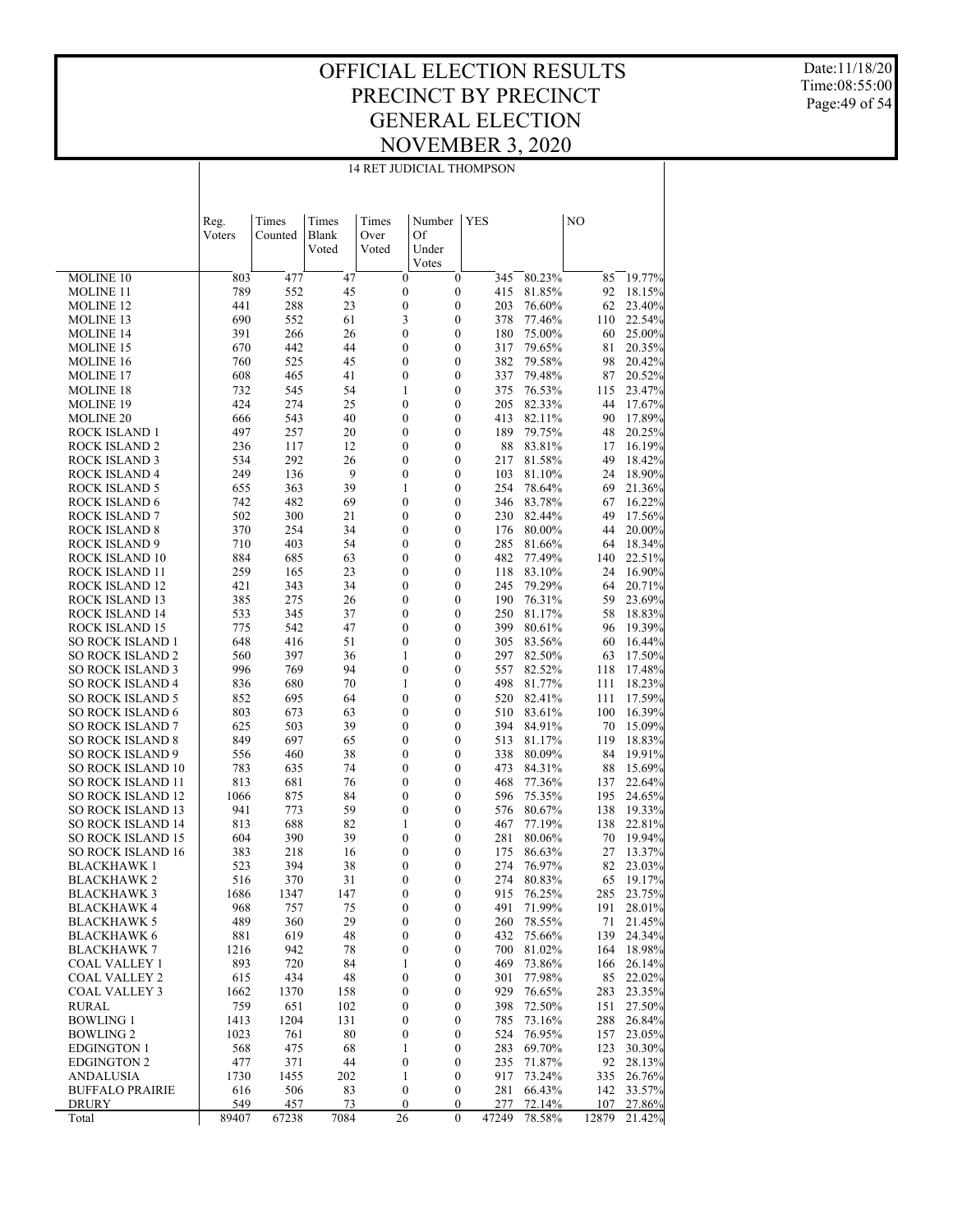14 RET JUDICIAL PATTON

Date:11/18/20 Time:08:55:00 Page:50 of 54

|                                        | <b>14 RET JUDICIAL PATTON</b> |                  |                         |                        |                                      |                                      |            |                  |            |                  |
|----------------------------------------|-------------------------------|------------------|-------------------------|------------------------|--------------------------------------|--------------------------------------|------------|------------------|------------|------------------|
|                                        |                               |                  |                         |                        |                                      |                                      |            |                  |            |                  |
|                                        | Reg.<br>Voters                | Times<br>Counted | Times<br>Blank<br>Voted | Times<br>Over<br>Voted | Number<br>Of<br>Under                | <b>YES</b>                           |            |                  | NO         |                  |
|                                        |                               |                  |                         |                        | Votes                                |                                      |            |                  |            |                  |
| Jurisdiction Wide<br><b>CORDOVA</b>    | 640                           | 511              | 77                      |                        | $\boldsymbol{0}$                     | $\boldsymbol{0}$                     | 298        | 68.66%           | 136        | 31.34%           |
| <b>COE</b>                             | 1322                          | 1130             | 185                     |                        | $\boldsymbol{0}$                     | $\boldsymbol{0}$                     | 704        | 74.50%           | 241        | 25.50%           |
| <b>CANOE CREEK</b>                     | 387                           | 270              | 44                      |                        | $\boldsymbol{0}$                     | $\boldsymbol{0}$                     | 154        | 68.14%           | 72         | 31.86%           |
| <b>ZUMA</b>                            | 537                           | 451              | 75                      |                        | $\boldsymbol{0}$                     | $\boldsymbol{0}$                     | 287        | 76.33%           | 89         | 23.67%           |
| PORT BYRON                             | 1011                          | 830              | 112                     |                        | $\boldsymbol{0}$                     | $\boldsymbol{0}$                     | 527        | 73.40%           | 191        | 26.60%           |
| <b>HAMPTON 1</b>                       | 1196                          | 1025             | 134                     |                        | $\boldsymbol{0}$                     | $\boldsymbol{0}$                     | 630        | 70.71%           | 261        | 29.29%           |
| <b>HAMPTON 2</b>                       | 908                           | 732              | 82                      |                        | $\boldsymbol{0}$                     | $\boldsymbol{0}$                     | 467        | 71.85%           | 183        | 28.15%           |
| <b>HAMPTON 3</b>                       | 519                           | 329              | 30                      |                        | $\boldsymbol{0}$                     | $\boldsymbol{0}$                     | 224        | 74.92%           | 75         | 25.08%           |
| <b>HAMPTON 4</b>                       | 487                           | 287              | 25<br>65                |                        | 1<br>$\boldsymbol{0}$                | $\boldsymbol{0}$                     | 207<br>382 | 79.31%<br>77.02% | 54         | 20.69%<br>22.98% |
| <b>HAMPTON 5</b><br><b>HAMPTON 6</b>   | 703<br>645                    | 561<br>449       | 54                      |                        | $\boldsymbol{0}$                     | $\boldsymbol{0}$<br>$\boldsymbol{0}$ | 293        | 74.18%           | 114<br>102 | 25.82%           |
| <b>HAMPTON 7</b>                       | 478                           | 343              | 42                      |                        | $\boldsymbol{0}$                     | $\boldsymbol{0}$                     | 225        | 74.75%           | 76         | 25.25%           |
| <b>HAMPTON 8</b>                       | 373                           | 236              | 21                      |                        | $\boldsymbol{0}$                     | $\boldsymbol{0}$                     | 163        | 75.81%           | 52         | 24.19%           |
| <b>HAMPTON 9</b>                       | 379                           | 229              | 20                      |                        | $\boldsymbol{0}$                     | $\boldsymbol{0}$                     | 152        | 72.73%           | 57         | 27.27%           |
| <b>HAMPTON 10</b>                      | 913                           | 668              | 73                      |                        | 3                                    | $\boldsymbol{0}$                     | 473        | 79.90%           | 119        | 20.10%           |
| <b>HAMPTON 11</b>                      | 728                           | 503              | 47                      |                        | $\boldsymbol{0}$                     | $\boldsymbol{0}$                     | 353        | 77.41%           | 103        | 22.59%           |
| <b>HAMPTON 12</b>                      | 802                           | 586              | 64                      |                        | $\boldsymbol{0}$                     | $\boldsymbol{0}$                     | 403        | 77.20%           | 119        | 22.80%           |
| <b>HAMPTON 13</b>                      | 387                           | 248              | 32                      |                        | $\boldsymbol{0}$                     | $\boldsymbol{0}$                     | 158        | 73.15%           | 58         | 26.85%           |
| <b>HAMPTON 14</b>                      | 1078                          | 741              | 85                      |                        | $\boldsymbol{0}$                     | $\boldsymbol{0}$                     | 497        | 75.76%           | 159        | 24.24%           |
| <b>HAMPTON 15</b><br><b>HAMPTON 16</b> | 905<br>1040                   | 676<br>721       | 65<br>82                |                        | $\boldsymbol{0}$<br>$\boldsymbol{0}$ | $\boldsymbol{0}$<br>$\boldsymbol{0}$ | 458<br>489 | 74.96%<br>76.53% | 153<br>150 | 25.04%<br>23.47% |
| <b>HAMPTON 17</b>                      | 1014                          | 840              | 135                     |                        | $\boldsymbol{0}$                     | $\boldsymbol{0}$                     | 520        | 73.76%           | 185        | 26.24%           |
| <b>SO MOLINE 1</b>                     | 665                           | 468              | 47                      |                        | $\boldsymbol{0}$                     | $\boldsymbol{0}$                     | 314        | 74.58%           | 107        | 25.42%           |
| <b>SO MOLINE 2</b>                     | 809                           | 583              | 79                      |                        | $\boldsymbol{0}$                     | $\boldsymbol{0}$                     | 404        | 80.16%           | 100        | 19.84%           |
| SO MOLINE 3                            | 448                           | 337              | 50                      |                        | $\boldsymbol{0}$                     | $\boldsymbol{0}$                     | 235        | 81.88%           | 52         | 18.12%           |
| <b>SO MOLINE 4</b>                     | 1366                          | 1019             | 140                     |                        | $\boldsymbol{0}$                     | $\boldsymbol{0}$                     | 690        | 78.50%           | 189        | 21.50%           |
| <b>SO MOLINE 5</b>                     | 565                           | 435              | 57                      |                        | $\boldsymbol{0}$                     | $\boldsymbol{0}$                     | 304        | 80.42%           | 74         | 19.58%           |
| <b>SO MOLINE 6</b>                     | 850                           | 683              | 85                      |                        | $\boldsymbol{0}$                     | $\boldsymbol{0}$                     | 466        | 77.93%           | 132        | 22.07%           |
| <b>SO MOLINE 7</b>                     | 1003                          | 800              | 90                      |                        | $\boldsymbol{0}$                     | $\boldsymbol{0}$                     | 535        | 75.35%           | 175        | 24.65%           |
| <b>SO MOLINE 8</b><br>SO MOLINE 9      | 796<br>958                    | 677<br>820       | 91<br>103               |                        | $\boldsymbol{0}$<br>$\boldsymbol{0}$ | $\boldsymbol{0}$<br>$\boldsymbol{0}$ | 434<br>563 | 74.06%<br>78.52% | 152<br>154 | 25.94%<br>21.48% |
| SO MOLINE 10                           | 657                           | 440              | 45                      |                        | $\boldsymbol{0}$                     | $\boldsymbol{0}$                     | 279        | 70.63%           | 116        | 29.37%           |
| SO MOLINE 11                           | 1101                          | 824              | 96                      |                        | $\boldsymbol{0}$                     | $\boldsymbol{0}$                     | 583        | 80.08%           | 145        | 19.92%           |
| SO MOLINE 12                           | 501                           | 381              | 43                      |                        | $\boldsymbol{0}$                     | $\boldsymbol{0}$                     | 271        | 80.18%           | 67         | 19.82%           |
| SO MOLINE 13                           | 1090                          | 902              | 117                     |                        | $\boldsymbol{0}$                     | $\boldsymbol{0}$                     | 622        | 79.24%           | 163        | 20.76%           |
| <b>SO MOLINE 14</b>                    | 683                           | 456              | 45                      |                        | $\boldsymbol{0}$                     | $\boldsymbol{0}$                     | 314        | 76.40%           | 97         | 23.60%           |
| SO MOLINE 15                           | 547                           | 431              | 39                      |                        | $\boldsymbol{0}$                     | $\boldsymbol{0}$                     | 304        | 77.55%           | 88         | 22.45%           |
| <b>SO MOLINE 16</b>                    | 776                           | 591              | 61                      |                        | $\boldsymbol{0}$                     | $\boldsymbol{0}$                     | 398        | 75.09%           | 132        | 24.91%           |
| SO MOLINE 17                           | 1134                          | 868              | 91                      |                        | $\boldsymbol{0}$                     | $\boldsymbol{0}$                     | 593        | 76.32%           | 184        | 23.68%           |
| <b>SO MOLINE 18</b>                    | 921<br>967                    | 737<br>748       | 80<br>78                |                        | $\boldsymbol{0}$<br>$\boldsymbol{0}$ | $\boldsymbol{0}$<br>$\mathbf{0}$     | 494<br>514 | 75.19%<br>76.72% | 163        | 24.81%           |
| SO MOLINE 19<br><b>SO MOLINE 20</b>    | 722                           | 621              | 77                      |                        | 0                                    | 0                                    |            | 442 81.25%       | 156<br>102 | 23.28%<br>18.75% |
| SO MOLINE 21                           | 571                           | 388              | 53                      |                        | $\boldsymbol{0}$                     | $\boldsymbol{0}$                     | 251        | 74.93%           | 84         | 25.07%           |
| SO MOLINE 22                           | 839                           | 606              | 77                      |                        | $\boldsymbol{0}$                     | $\boldsymbol{0}$                     | 421        | 79.58%           | 108        | 20.42%           |
| SO MOLINE 23                           | 609                           | 379              | 38                      |                        | $\boldsymbol{0}$                     | $\boldsymbol{0}$                     | 248        | 72.73%           | 93         | 27.27%           |
| SO MOLINE 24                           | 708                           | 492              | 53                      |                        | $\boldsymbol{0}$                     | $\boldsymbol{0}$                     | 342        | 77.90%           | 97         | 22.10%           |
| SO MOLINE 25                           | 469                           | 375              | 54                      |                        | $\boldsymbol{0}$                     | $\boldsymbol{0}$                     | 267        | 83.18%           | 54         | 16.82%           |
| SO MOLINE 26                           | 543                           | 365              | 56                      |                        | $\boldsymbol{0}$                     | $\boldsymbol{0}$                     | 237        | 76.70%           | 72         | 23.30%           |
| SO MOLINE 27                           | 852                           | 692              | 64                      |                        | 1                                    | $\boldsymbol{0}$                     | 470        | 74.96%           | 157        | 25.04%           |
| SO MOLINE 28                           | 809                           | 614              | 72                      |                        | $\boldsymbol{0}$                     | $\boldsymbol{0}$                     | 417        | 76.94%           | 125        | 23.06%           |
| SO MOLINE 29<br><b>MOLINE 1</b>        | 1266<br>563                   | 866<br>402       | 88<br>56                |                        | $\boldsymbol{0}$<br>$\boldsymbol{0}$ | $\boldsymbol{0}$<br>$\boldsymbol{0}$ | 595<br>286 | 76.48%<br>82.66% | 183<br>60  | 23.52%<br>17.34% |
| MOLINE <sub>2</sub>                    | 722                           | 487              | 62                      |                        | $\boldsymbol{0}$                     | $\boldsymbol{0}$                     | 333        | 78.35%           | 92         | 21.65%           |
| <b>MOLINE 3</b>                        | 882                           | 654              | 68                      |                        | $\boldsymbol{0}$                     | $\boldsymbol{0}$                     | 454        | 77.47%           | 132        | 22.53%           |
| <b>MOLINE 4</b>                        | 816                           | 676              | 70                      |                        | $\boldsymbol{0}$                     | $\boldsymbol{0}$                     | 454        | 74.92%           | 152        | 25.08%           |
| <b>MOLINE 5</b>                        | 714                           | 558              | 59                      |                        | $\boldsymbol{0}$                     | $\boldsymbol{0}$                     | 402        | 80.56%           | 97         | 19.44%           |
| <b>MOLINE 6</b>                        | 681                           | 426              | 67                      |                        | $\boldsymbol{0}$                     | $\boldsymbol{0}$                     | 263        | 73.26%           | 96         | 26.74%           |
| <b>MOLINE 7</b>                        | 628                           | 413              | 42                      |                        | $\boldsymbol{0}$                     | $\boldsymbol{0}$                     | 284        | 76.55%           | 87         | 23.45%           |
| <b>MOLINE 8</b>                        | 595                           | 439              | 42                      |                        | $\boldsymbol{0}$                     | $\boldsymbol{0}$                     | 297        | 74.81%           | 100        | 25.19%           |

691 588 78 0 0 390 76.47% 120 23.53%

MOLINE 9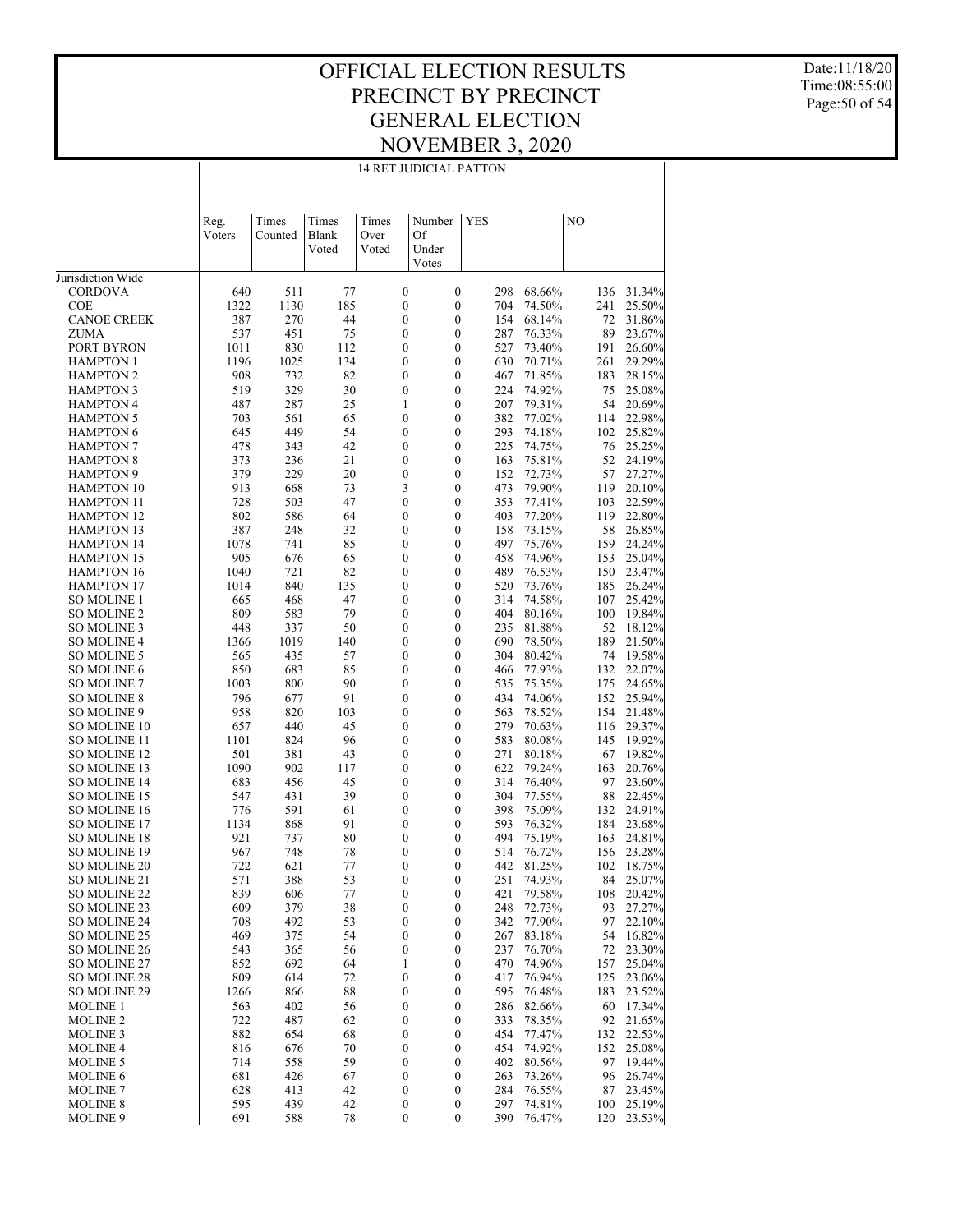#### OFFICIAL ELECTION RESULTS PRECINCT BY PRECINCT GENERAL ELECTION NOVEMBER 3, 2020 14 RET JUDICIAL PATTON

Date:11/18/20 Time:08:55:00 Page:51 of 54

|                                                     | Reg.        | Times      | Times          | Times                                | Number      | <b>YES</b>                   |            |                  | NO         |                  |
|-----------------------------------------------------|-------------|------------|----------------|--------------------------------------|-------------|------------------------------|------------|------------------|------------|------------------|
|                                                     | Voters      | Counted    | Blank<br>Voted | Over<br>Voted                        | Of<br>Under |                              |            |                  |            |                  |
|                                                     |             |            |                |                                      | Votes       |                              |            |                  |            |                  |
| <b>MOLINE 10</b>                                    | 803         | 477        | 46             | $\boldsymbol{0}$                     |             | 0                            | 333        | 77.26%           | 98         | 22.74%           |
| <b>MOLINE 11</b>                                    | 789         | 552        | 50             | 0                                    |             | 0                            | 395        | 78.69%           | 107        | 21.31%           |
| MOLINE 12<br>MOLINE 13                              | 441<br>690  | 288<br>552 | 26<br>72       | $\boldsymbol{0}$<br>$\boldsymbol{0}$ |             | 0<br>0                       | 192<br>341 | 73.28%<br>71.04% | 70<br>139  | 26.72%<br>28.96% |
| MOLINE 14                                           | 391         | 266        | 30             | 0                                    |             | 0                            | 169        | 71.61%           | 67         | 28.39%           |
| MOLINE 15                                           | 670         | 442        | 49             | $\boldsymbol{0}$                     |             | $\boldsymbol{0}$             | 299        | 76.08%           | 94         | 23.92%           |
| <b>MOLINE 16</b>                                    | 760         | 525        | 50             | 0                                    |             | 0                            | 355        | 74.74%           | 120        | 25.26%           |
| MOLINE 17                                           | 608         | 465        | 45             | 0                                    |             | $\boldsymbol{0}$             | 323        | 76.90%           | 97         | 23.10%           |
| MOLINE 18<br>MOLINE 19                              | 732<br>424  | 545<br>274 | 63<br>27       | 0<br>0                               |             | 0<br>$\boldsymbol{0}$        | 366<br>186 | 75.93%<br>75.30% | 116<br>61  | 24.07%<br>24.70% |
| MOLINE 20                                           | 666         | 543        | 58             | 0                                    |             | 0                            | 381        | 78.56%           | 104        | 21.44%           |
| ROCK ISLAND 1                                       | 497         | 257        | 22             | 1                                    |             | $\boldsymbol{0}$             | 181        | 77.35%           | 53         | 22.65%           |
| ROCK ISLAND 2                                       | 236         | 117        | 13             | 0                                    |             | 0                            | 77         | 74.04%           | 27         | 25.96%           |
| ROCK ISLAND 3                                       | 534         | 292        | 30             | 0                                    |             | $\boldsymbol{0}$             | 200        | 76.34%           | 62         | 23.66%           |
| ROCK ISLAND 4                                       | 249         | 136        | 12             | 0                                    |             | 0<br>$\boldsymbol{0}$        | 91<br>240  | 73.39%           | 33         | 26.61%           |
| ROCK ISLAND 5<br>ROCK ISLAND 6                      | 655<br>742  | 363<br>482 | 43<br>74       | 0<br>0                               |             | 0                            | 314        | 75.00%<br>76.96% | 80<br>94   | 25.00%<br>23.04% |
| <b>ROCK ISLAND 7</b>                                | 502         | 300        | 27             | 0                                    |             | $\boldsymbol{0}$             | 217        | 79.49%           | 56         | 20.51%           |
| ROCK ISLAND 8                                       | 370         | 254        | 38             | 0                                    |             | 0                            | 165        | 76.39%           | 51         | 23.61%           |
| ROCK ISLAND 9                                       | 710         | 403        | 59             | $\boldsymbol{0}$                     |             | $\boldsymbol{0}$             | 260        | 75.58%           | 84         | 24.42%           |
| ROCK ISLAND 10                                      | 884         | 685        | 70             | 0                                    |             | 0<br>459                     |            | 74.63%           | 156        | 25.37%           |
| <b>ROCK ISLAND 11</b><br>ROCK ISLAND 12             | 259<br>421  | 165<br>343 | 23<br>39       | 0<br>0                               |             | $\boldsymbol{0}$<br>0        | 111<br>223 | 78.17%<br>73.36% | 31<br>81   | 21.83%<br>26.64% |
| ROCK ISLAND 13                                      | 385         | 275        | 34             | 0                                    |             | $\boldsymbol{0}$             | 171        | 70.95%           | 70         | 29.05%           |
| ROCK ISLAND 14                                      | 533         | 345        | 45             | 0                                    |             | 0                            | 225        | 75.00%           | 75         | 25.00%           |
| ROCK ISLAND 15                                      | 775         | 542        | 53             | $\boldsymbol{0}$                     |             | $\boldsymbol{0}$             | 376        | 76.89%           | 113        | 23.11%           |
| SO ROCK ISLAND 1                                    | 648         | 416        | 53             | 1                                    |             | 0                            | 289        | 79.83%           | 73         | 20.17%           |
| <b>SO ROCK ISLAND 2</b>                             | 560         | 397        | 40             | 0                                    |             | $\boldsymbol{0}$             | 271        | 75.91%           | 86         | 24.09%           |
| <b>SO ROCK ISLAND 3</b><br><b>SO ROCK ISLAND 4</b>  | 996<br>836  | 769<br>680 | 109<br>78      | $\boldsymbol{0}$<br>$\boldsymbol{0}$ |             | 0<br>$\boldsymbol{0}$<br>461 | 525        | 79.55%<br>76.58% | 135<br>141 | 20.45%<br>23.42% |
| <b>SO ROCK ISLAND 5</b>                             | 852         | 695        | 69             | 0                                    |             | 0                            | 492        | 78.59%           | 134        | 21.41%           |
| <b>SO ROCK ISLAND 6</b>                             | 803         | 673        | 72             | 0                                    |             | $\boldsymbol{0}$<br>481      |            | 80.03%           | 120        | 19.97%           |
| <b>SO ROCK ISLAND 7</b>                             | 625         | 503        | 43             | 0                                    |             | 0                            | 359        | 78.04%           | 101        | 21.96%           |
| <b>SO ROCK ISLAND 8</b>                             | 849         | 697        | 77             | 0                                    |             | $\boldsymbol{0}$             | 489        | 78.87%           | 131        | 21.13%           |
| <b>SO ROCK ISLAND 9</b><br><b>SO ROCK ISLAND 10</b> | 556<br>783  | 460<br>635 | 42<br>83       | 0<br>0                               |             | 0<br>$\boldsymbol{0}$<br>431 | 316        | 75.60%<br>78.08% | 102<br>121 | 24.40%<br>21.92% |
| <b>SO ROCK ISLAND 11</b>                            | 813         | 681        | 82             | 0                                    |             | 0                            | 457        | 76.29%           | 142        | 23.71%           |
| <b>SO ROCK ISLAND 12</b>                            | 1066        | 875        | 95             | $\boldsymbol{0}$                     |             | $\boldsymbol{0}$             | 586        | 75.13%           | 194        | 24.87%           |
| <b>SO ROCK ISLAND 13</b>                            | 941         | 773        | 74             | 0                                    |             | 0                            | 539        | 77.11%           | 160        | 22.89%           |
| <b>SO ROCK ISLAND 14</b>                            | 813         | 688        | 92             | 1                                    |             | $\boldsymbol{0}$             | 446        | 74.96%           | 149        | 25.04%           |
| <b>SO ROCK ISLAND 15</b>                            | 604         | 390        | 47             | 0                                    |             | 0                            | 263        | 76.68%           | 80         | 23.32%           |
| <b>SO ROCK ISLAND 16</b><br>BLACKHAWK 1             | 383<br>523  | 218<br>394 | 16<br>47       | 0<br>0                               |             | 0<br>0                       | 167<br>246 | 82.67%<br>70.89% | 35<br>101  | 17.33%<br>29.11% |
| BLACKHAWK 2                                         | 516         | 370        | 39             | $\overline{0}$                       |             | 0                            | 258        | 77.95%           | 73         | 22.05%           |
| <b>BLACKHAWK3</b>                                   | 1686        | 1347       | 159            | 0                                    |             | 0                            | 895        | 75.34%           | 293        | 24.66%           |
| <b>BLACKHAWK 4</b>                                  | 968         | 757        | 80             | 0                                    |             | 0                            | 486        | 71.79%           | 191        | 28.21%           |
| <b>BLACKHAWK 5</b>                                  | 489         | 360        | 31             | 0                                    |             | 0                            | 245        | 74.47%           | 84         | 25.53%           |
| <b>BLACKHAWK 6</b><br><b>BLACKHAWK 7</b>            | 881<br>1216 | 619<br>942 | 57<br>92       | 2<br>0                               |             | 0<br>0                       | 423<br>660 | 75.54%<br>77.65% | 137<br>190 | 24.46%<br>22.35% |
| <b>COAL VALLEY 1</b>                                | 893         | 720        | 92             | 2                                    |             | 0                            | 466        | 74.44%           | 160        | 25.56%           |
| <b>COAL VALLEY 2</b>                                | 615         | 434        | 55             | 0                                    |             | 0                            | 284        | 74.93%           | 95         | 25.07%           |
| <b>COAL VALLEY 3</b>                                | 1662        | 1370       | 179            | 1                                    |             | 0                            | 908        | 76.30%           | 282        | 23.70%           |
| <b>RURAL</b>                                        | 759         | 651        | 107            | 0                                    |             | 0                            | 387        | 71.14%           | 157        | 28.86%           |
| <b>BOWLING 1</b>                                    | 1413        | 1204       | 142            | 0                                    |             | 0                            | 777        | 73.16%           | 285        | 26.84%           |
| <b>BOWLING 2</b><br><b>EDGINGTON 1</b>              | 1023<br>568 | 761<br>475 | 88<br>72       | 0<br>0                               |             | 0<br>0                       | 513<br>275 | 76.23%<br>68.24% | 160<br>128 | 23.77%<br>31.76% |
| <b>EDGINGTON 2</b>                                  | 477         | 371        | 49             | 0                                    |             | 0                            | 229        | 71.12%           | 93         | 28.88%           |
| ANDALUSIA                                           | 1730        | 1455       | 228            | $\boldsymbol{0}$                     |             | 0                            | 907        | 73.92%           | 320        | 26.08%           |
| <b>BUFFALO PRAIRIE</b>                              | 616         | 506        | 87             | 0                                    |             | 0                            | 280        | 66.83%           | 139        | 33.17%           |
| <b>DRURY</b>                                        | 549         | 457        | 71             | $\boldsymbol{0}$                     |             | 0                            | 272        | 70.47%           | 114        | 29.53%           |
| Total                                               | 89407       | 67238      | 8007           | 13                                   |             | $\overline{0}$<br>44967      |            | 75.93%           | 14251      | 24.07%           |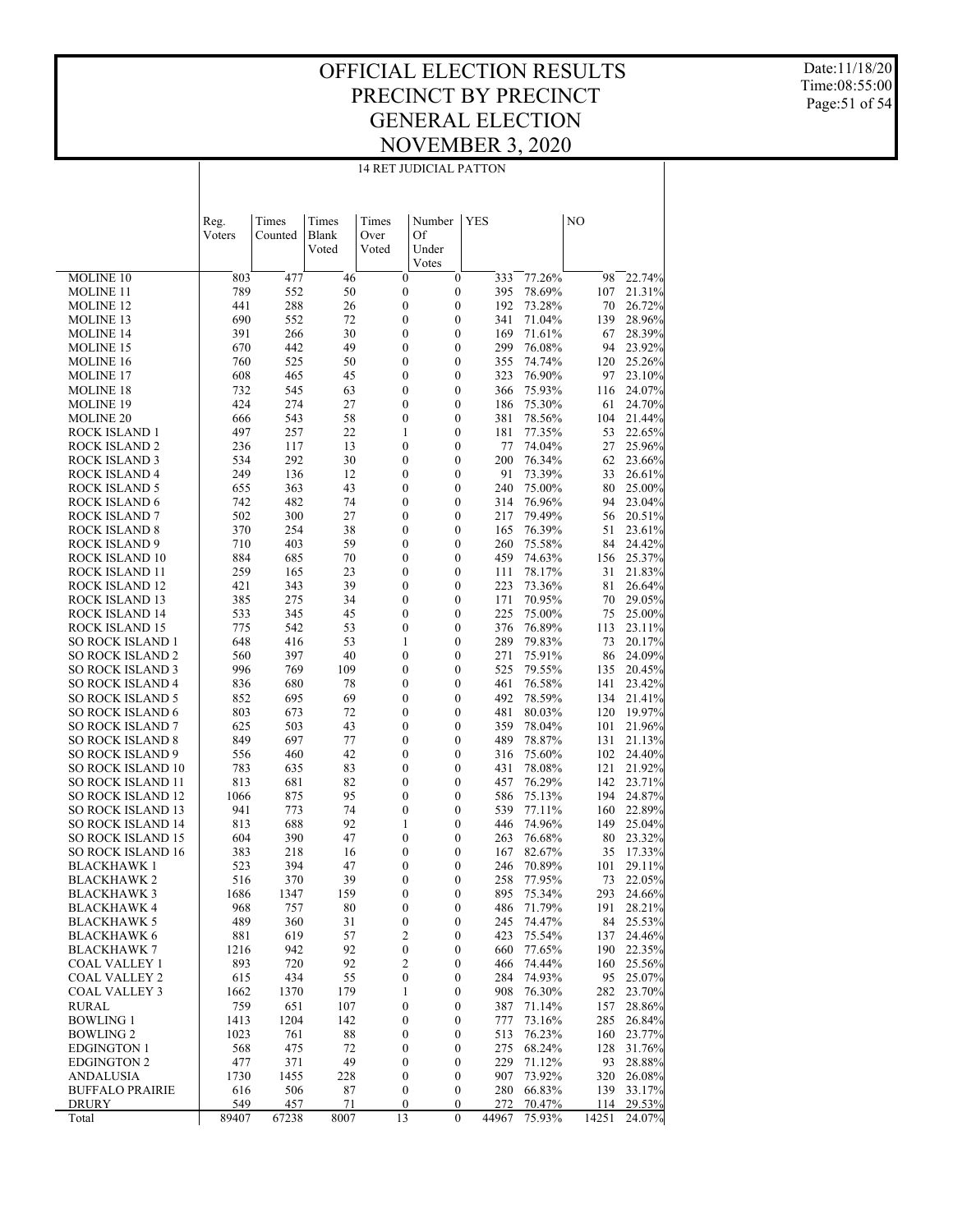Date:11/18/20 Time:08:55:00 Page:52 of 54

|                                        | RICO BEAR ARMS PROP |             |                |                                      |                                      |            |                  |           |                  |  |  |
|----------------------------------------|---------------------|-------------|----------------|--------------------------------------|--------------------------------------|------------|------------------|-----------|------------------|--|--|
|                                        |                     |             |                |                                      |                                      |            |                  |           |                  |  |  |
|                                        |                     |             |                |                                      |                                      |            |                  |           |                  |  |  |
|                                        | Reg.                | Times       | Times          | Times                                | Number                               | <b>YES</b> |                  | NO        |                  |  |  |
|                                        | Voters              | Counted     | Blank          | Over                                 | Of                                   |            |                  |           |                  |  |  |
|                                        |                     |             | Voted          | Voted                                | Under                                |            |                  |           |                  |  |  |
| Jurisdiction Wide                      |                     |             |                |                                      | Votes                                |            |                  |           |                  |  |  |
| <b>CORDOVA</b>                         | 640                 | 511         | 13             | $\boldsymbol{0}$                     | $\boldsymbol{0}$                     | 459        | 92.17%           | 39        | 7.83%            |  |  |
| <b>COE</b>                             | 1322                | 1130        | 21             | $\boldsymbol{0}$                     | $\boldsymbol{0}$                     | 1006       | 90.71%           | 103       | 9.29%            |  |  |
| <b>CANOE CREEK</b>                     | 387                 | 270         | $\overline{4}$ | $\boldsymbol{0}$                     | $\boldsymbol{0}$                     | 246        | 92.48%           | 20        | 7.52%            |  |  |
| <b>ZUMA</b>                            | 537                 | 451         | 9              | $\boldsymbol{0}$                     | $\boldsymbol{0}$                     | 404        | 91.40%           | 38        | 8.60%            |  |  |
| PORT BYRON                             | 1011                | 830         | 19             | $\boldsymbol{0}$                     | $\boldsymbol{0}$                     | 715        | 88.16%           | 96        | 11.84%           |  |  |
| <b>HAMPTON 1</b><br><b>HAMPTON 2</b>   | 1196<br>908         | 1025<br>732 | 22<br>11       | $\boldsymbol{0}$<br>1                | $\boldsymbol{0}$<br>$\boldsymbol{0}$ | 886<br>645 | 88.33%<br>89.58% | 117<br>75 | 11.67%<br>10.42% |  |  |
| <b>HAMPTON 3</b>                       | 519                 | 329         | 12             | $\boldsymbol{0}$                     | $\boldsymbol{0}$                     | 275        | 86.75%           | 42        | 13.25%           |  |  |
| <b>HAMPTON 4</b>                       | 487                 | 287         | 10             | $\boldsymbol{0}$                     | $\boldsymbol{0}$                     | 243        | 87.73%           | 34        | 12.27%           |  |  |
| <b>HAMPTON 5</b>                       | 703                 | 561         | 9              | $\boldsymbol{0}$                     | $\boldsymbol{0}$                     | 451        | 81.70%           | 101       | 18.30%           |  |  |
| <b>HAMPTON 6</b>                       | 645                 | 449         | 14             | $\boldsymbol{0}$                     | $\boldsymbol{0}$                     | 390        | 89.66%           | 45        | 10.34%           |  |  |
| <b>HAMPTON 7</b><br><b>HAMPTON 8</b>   | 478<br>373          | 343<br>236  | 8<br>3         | $\boldsymbol{0}$<br>$\boldsymbol{0}$ | $\boldsymbol{0}$<br>$\boldsymbol{0}$ | 311<br>213 | 92.84%<br>91.42% | 24<br>20  | 7.16%<br>8.58%   |  |  |
| <b>HAMPTON 9</b>                       | 379                 | 229         | 6              | $\boldsymbol{0}$                     | $\boldsymbol{0}$                     | 211        | 94.62%           | 12        | 5.38%            |  |  |
| <b>HAMPTON 10</b>                      | 913                 | 668         | 26             | $\boldsymbol{0}$                     | $\boldsymbol{0}$                     | 545        | 84.89%           | 97        | 15.11%           |  |  |
| <b>HAMPTON 11</b>                      | 728                 | 503         | 11             | $\boldsymbol{0}$                     | $\boldsymbol{0}$                     | 417        | 84.76%           | 75        | 15.24%           |  |  |
| <b>HAMPTON 12</b>                      | 802                 | 586         | 13             | $\boldsymbol{0}$                     | $\boldsymbol{0}$                     | 482        | 84.12%           | 91        | 15.88%           |  |  |
| <b>HAMPTON 13</b>                      | 387                 | 248         | 17             | $\boldsymbol{0}$                     | $\boldsymbol{0}$                     | 200        | 86.58%           | 31        | 13.42%           |  |  |
| <b>HAMPTON 14</b><br><b>HAMPTON 15</b> | 1078<br>905         | 741<br>676  | 26<br>12       | 1<br>$\boldsymbol{0}$                | $\boldsymbol{0}$<br>$\boldsymbol{0}$ | 602<br>580 | 84.31%<br>87.35% | 112<br>84 | 15.69%<br>12.65% |  |  |
| <b>HAMPTON 16</b>                      | 1040                | 721         | 24             | 1                                    | $\boldsymbol{0}$                     | 609        | 87.50%           | 87        | 12.50%           |  |  |
| <b>HAMPTON 17</b>                      | 1014                | 840         | 19             | $\boldsymbol{0}$                     | $\boldsymbol{0}$                     | 723        | 88.06%           | 98        | 11.94%           |  |  |
| <b>SO MOLINE 1</b>                     | 665                 | 468         | 3              | $\boldsymbol{0}$                     | $\boldsymbol{0}$                     | 409        | 87.96%           | 56        | 12.04%           |  |  |
| SO MOLINE 2                            | 809                 | 583         | 16             | $\boldsymbol{0}$                     | $\boldsymbol{0}$                     | 463        | 81.66%           | 104       | 18.34%           |  |  |
| SO MOLINE 3                            | 448                 | 337         | 13<br>23       | $\boldsymbol{0}$<br>0                | $\boldsymbol{0}$<br>$\boldsymbol{0}$ | 258<br>857 | 79.63%           | 66        | 20.37%           |  |  |
| <b>SO MOLINE 4</b><br>SO MOLINE 5      | 1366<br>565         | 1019<br>435 | 15             | $\boldsymbol{0}$                     | $\boldsymbol{0}$                     | 351        | 86.04%<br>83.57% | 139<br>69 | 13.96%<br>16.43% |  |  |
| SO MOLINE 6                            | 850                 | 683         | 23             | $\boldsymbol{0}$                     | $\boldsymbol{0}$                     | 542        | 82.12%           | 118       | 17.88%           |  |  |
| SO MOLINE 7                            | 1003                | 800         | 23             | $\boldsymbol{0}$                     | $\boldsymbol{0}$                     | 649        | 83.53%           | 128       | 16.47%           |  |  |
| <b>SO MOLINE 8</b>                     | 796                 | 677         | 22             | $\boldsymbol{0}$                     | $\boldsymbol{0}$                     | 535        | 81.68%           | 120       | 18.32%           |  |  |
| SO MOLINE 9                            | 958                 | 820         | 22             | 1                                    | $\boldsymbol{0}$                     | 605        | 75.91%           | 192       | 24.09%           |  |  |
| SO MOLINE 10<br>SO MOLINE 11           | 657<br>1101         | 440<br>824  | 12<br>19       | $\boldsymbol{0}$<br>$\boldsymbol{0}$ | $\boldsymbol{0}$<br>$\boldsymbol{0}$ | 362<br>679 | 84.58%<br>84.35% | 66<br>126 | 15.42%<br>15.65% |  |  |
| SO MOLINE 12                           | 501                 | 381         | 10             | 1                                    | $\boldsymbol{0}$                     | 309        | 83.51%           | 61        | 16.49%           |  |  |
| SO MOLINE 13                           | 1090                | 902         | 19             | $\boldsymbol{0}$                     | $\boldsymbol{0}$                     | 725        | 82.11%           | 158       | 17.89%           |  |  |
| SO MOLINE 14                           | 683                 | 456         | 9              | $\boldsymbol{0}$                     | $\boldsymbol{0}$                     | 366        | 81.88%           | 81        | 18.12%           |  |  |
| SO MOLINE 15                           | 547                 | 431         | 10             | $\boldsymbol{0}$                     | $\boldsymbol{0}$                     | 347        | 82.42%           | 74        | 17.58%           |  |  |
| SO MOLINE 16<br>SO MOLINE 17           | 776<br>1134         | 591<br>868  | 7<br>31        | 0<br>0                               | $\boldsymbol{0}$<br>$\boldsymbol{0}$ | 501<br>688 | 85.79%<br>82.20% | 83<br>149 | 14.21%<br>17.80% |  |  |
| <b>SO MOLINE 18</b>                    | 921                 | 737         | 13             | 0                                    | $\boldsymbol{0}$                     | 625        | 86.33%           | 99        | 13.67%           |  |  |
| <b>SO MOLINE 19</b>                    | 967                 | 748         | 10             | 0                                    | $\boldsymbol{0}$                     |            | 635 86.04%       |           | 103 13.96%       |  |  |
| SO MOLINE 20                           | 722                 | 621         | 14             | $\mathbf{1}$                         | $\boldsymbol{0}$                     | 463        | 76.40%           | 143       | 23.60%           |  |  |
| SO MOLINE 21                           | 571                 | 388         | 10             | $\boldsymbol{0}$                     | $\boldsymbol{0}$                     | 303        | 80.16%           | 75        | 19.84%           |  |  |
| SO MOLINE 22                           | 839                 | 606         | 26             | 1                                    | 0                                    | 492        | 84.97%           | 87        | 15.03%           |  |  |
| SO MOLINE 23<br>SO MOLINE 24           | 609<br>708          | 379<br>492  | 8<br>8         | $\boldsymbol{0}$<br>0                | $\boldsymbol{0}$<br>$\boldsymbol{0}$ | 332<br>429 | 89.49%<br>88.64% | 39<br>55  | 10.51%<br>11.36% |  |  |
| SO MOLINE 25                           | 469                 | 375         | 10             | 0                                    | $\boldsymbol{0}$                     | 309        | 84.66%           | 56        | 15.34%           |  |  |
| SO MOLINE 26                           | 543                 | 365         | 15             | 0                                    | $\boldsymbol{0}$                     | 286        | 81.71%           | 64        | 18.29%           |  |  |
| SO MOLINE 27                           | 852                 | 692         | 17             | $\boldsymbol{0}$                     | $\boldsymbol{0}$                     | 570        | 84.44%           | 105       | 15.56%           |  |  |
| SO MOLINE 28                           | 809                 | 614         | 22             | 1                                    | $\boldsymbol{0}$                     | 489        | 82.74%           | 102       | 17.26%           |  |  |
| SO MOLINE 29                           | 1266<br>563         | 866         | 35             | $\boldsymbol{0}$                     | $\boldsymbol{0}$                     | 674        | 81.11%           | 157       | 18.89%           |  |  |
| <b>MOLINE 1</b><br><b>MOLINE 2</b>     | 722                 | 402<br>487  | 13<br>11       | 0<br>0                               | $\boldsymbol{0}$<br>$\boldsymbol{0}$ | 296<br>387 | 76.09%<br>81.30% | 93<br>89  | 23.91%<br>18.70% |  |  |
| <b>MOLINE 3</b>                        | 882                 | 654         | 13             | $\boldsymbol{0}$                     | $\boldsymbol{0}$                     | 541        | 84.40%           | 100       | 15.60%           |  |  |
| <b>MOLINE 4</b>                        | 816                 | 676         | 15             | $\boldsymbol{0}$                     | $\boldsymbol{0}$                     | 522        | 78.97%           | 139       | 21.03%           |  |  |
| <b>MOLINE 5</b>                        | 714                 | 558         | 22             | 0                                    | $\boldsymbol{0}$                     | 445        | 83.02%           | 91        | 16.98%           |  |  |
| <b>MOLINE 6</b>                        | 681                 | 426         | 20             | 0                                    | $\boldsymbol{0}$                     | 314        | 77.34%           | 92        | 22.66%           |  |  |
| <b>MOLINE 7</b><br><b>MOLINE 8</b>     | 628<br>595          | 413<br>439  | 10<br>6        | 0<br>0                               | 0<br>$\boldsymbol{0}$                | 333<br>340 | 82.63%<br>78.52% | 70<br>93  | 17.37%<br>21.48% |  |  |
| MOLINE 9                               | 691                 | 588         | 14             | 0                                    | $\boldsymbol{0}$                     | 458        | 79.79%           | 116       | 20.21%           |  |  |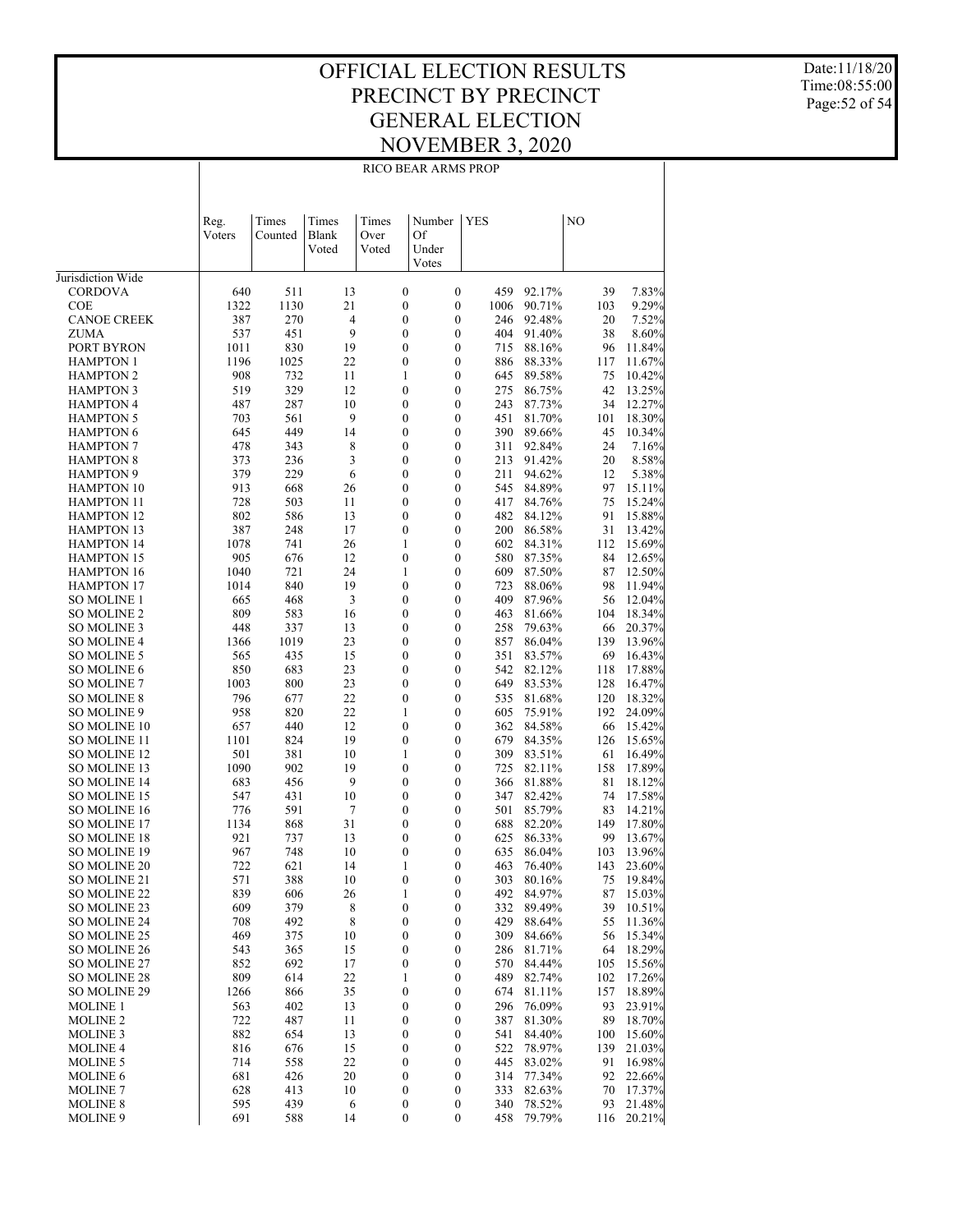#### OFFICIAL ELECTION RESULTS PRECINCT BY PRECINCT GENERAL ELECTION NOVEMBER 3, 2020 RICO BEAR ARMS PROP

Date:11/18/20 Time:08:55:00 Page:53 of 54

|                                                    | Reg.        | Times       | Times                | Times                                | Number                               | YES              |            |                  | NO        |                  |
|----------------------------------------------------|-------------|-------------|----------------------|--------------------------------------|--------------------------------------|------------------|------------|------------------|-----------|------------------|
|                                                    | Voters      | Counted     | Blank<br>Voted       | Over<br>Voted                        | Of                                   |                  |            |                  |           |                  |
|                                                    |             |             |                      |                                      | Under<br>Votes                       |                  |            |                  |           |                  |
| <b>MOLINE 10</b>                                   | 803         | 477         | 14                   | $\boldsymbol{0}$                     | $\boldsymbol{0}$                     |                  | 364        | 78.62%           | 99        | 21.38%           |
| MOLINE 11                                          | 789         | 552         | 15                   | $\boldsymbol{0}$                     |                                      | $\boldsymbol{0}$ | 441        | 82.12%           | 96        | 17.88%           |
| <b>MOLINE 12</b>                                   | 441         | 288         | 5                    | $\boldsymbol{0}$                     | $\boldsymbol{0}$                     |                  | 234        | 82.69%           | 49        | 17.31%           |
| MOLINE 13                                          | 690         | 552         | 14                   | 1                                    | $\boldsymbol{0}$                     |                  | 448        | 83.43%           | 89        | 16.57%           |
| MOLINE 14                                          | 391<br>670  | 266<br>442  | 6<br>9               | $\boldsymbol{0}$<br>1                | $\boldsymbol{0}$<br>$\boldsymbol{0}$ |                  | 230<br>364 | 88.46%<br>84.26% | 30<br>68  | 11.54%<br>15.74% |
| MOLINE 15<br>MOLINE 16                             | 760         | 525         | 12                   | $\boldsymbol{0}$                     |                                      | $\boldsymbol{0}$ | 413        | 80.51%           | 100       | 19.49%           |
| MOLINE 17                                          | 608         | 465         | 14                   | 0                                    | $\boldsymbol{0}$                     |                  | 387        | 85.81%           | 64        | 14.19%           |
| MOLINE 18                                          | 732         | 545         | 11                   | $\boldsymbol{0}$                     |                                      | $\boldsymbol{0}$ | 440        | 82.40%           | 94        | 17.60%           |
| MOLINE 19                                          | 424         | 274         | 3                    | 0                                    | $\boldsymbol{0}$                     |                  | 233        | 85.98%           | 38        | 14.02%           |
| MOLINE 20                                          | 666         | 543         | 12                   | $\boldsymbol{0}$                     |                                      | $\boldsymbol{0}$ | 436        | 82.11%           | 95        | 17.89%           |
| ROCK ISLAND 1                                      | 497         | 257         | 8                    | 0                                    | $\boldsymbol{0}$                     |                  | 206        | 82.73%           | 43        | 17.27%           |
| ROCK ISLAND 2                                      | 236         | 117         | 3                    | $\boldsymbol{0}$                     |                                      | $\boldsymbol{0}$ | 90         | 78.95%           | 24        | 21.05%           |
| ROCK ISLAND 3                                      | 534         | 292         | 11<br>$\overline{c}$ | 0                                    | $\boldsymbol{0}$                     | $\boldsymbol{0}$ | 237        | 84.34%           | 44        | 15.66%           |
| ROCK ISLAND 4<br>ROCK ISLAND 5                     | 249<br>655  | 136<br>363  | 10                   | $\boldsymbol{0}$<br>0                | $\boldsymbol{0}$                     |                  | 105<br>290 | 78.36%<br>82.15% | 29<br>63  | 21.64%<br>17.85% |
| ROCK ISLAND 6                                      | 742         | 482         | 27                   | 1                                    | $\boldsymbol{0}$                     |                  | 356        | 78.41%           | 98        | 21.59%           |
| ROCK ISLAND 7                                      | 502         | 300         | 15                   | 0                                    | $\boldsymbol{0}$                     |                  | 216        | 75.79%           | 69        | 24.21%           |
| ROCK ISLAND 8                                      | 370         | 254         | 10                   | $\boldsymbol{0}$                     | $\boldsymbol{0}$                     |                  | 181        | 74.18%           | 63        | 25.82%           |
| ROCK ISLAND 9                                      | 710         | 403         | 22                   | 0                                    | $\boldsymbol{0}$                     |                  | 318        | 83.46%           | 63        | 16.54%           |
| ROCK ISLAND 10                                     | 884         | 685         | 19                   | $\boldsymbol{0}$                     | $\boldsymbol{0}$                     |                  | 534        | 80.18%           | 132       | 19.82%           |
| ROCK ISLAND 11                                     | 259         | 165         | 6                    | 0                                    | $\boldsymbol{0}$                     |                  | 118        | 74.21%           | 41        | 25.79%           |
| ROCK ISLAND 12                                     | 421         | 343         | 7                    | $\boldsymbol{0}$                     |                                      | $\boldsymbol{0}$ | 272        | 80.95%           | 64        | 19.05%           |
| ROCK ISLAND 13                                     | 385<br>533  | 275<br>345  | 4<br>12              | 0<br>$\boldsymbol{0}$                | $\boldsymbol{0}$<br>$\boldsymbol{0}$ |                  | 235<br>263 | 86.72%<br>78.98% | 36<br>70  | 13.28%<br>21.02% |
| ROCK ISLAND 14<br>ROCK ISLAND 15                   | 775         | 542         | 8                    | 0                                    | $\boldsymbol{0}$                     |                  | 432        | 80.90%           | 102       | 19.10%           |
| SO ROCK ISLAND 1                                   | 648         | 416         | 9                    | $\boldsymbol{0}$                     | $\boldsymbol{0}$                     |                  | 343        | 84.28%           | 64        | 15.72%           |
| <b>SO ROCK ISLAND 2</b>                            | 560         | 397         | 12                   | 0                                    | $\boldsymbol{0}$                     |                  | 331        | 85.97%           | 54        | 14.03%           |
| <b>SO ROCK ISLAND 3</b>                            | 996         | 769         | 35                   | 2                                    | $\boldsymbol{0}$                     |                  | 565        | 77.19%           | 167       | 22.81%           |
| <b>SO ROCK ISLAND 4</b>                            | 836         | 680         | 19                   | 0                                    | $\boldsymbol{0}$                     |                  | 549        | 83.06%           | 112       | 16.94%           |
| <b>SO ROCK ISLAND 5</b>                            | 852         | 695         | 11                   | $\boldsymbol{0}$                     | $\boldsymbol{0}$                     |                  | 543        | 79.39%           | 141       | 20.61%           |
| SO ROCK ISLAND 6                                   | 803         | 673         | 15                   | 0                                    | $\boldsymbol{0}$                     |                  | 492        | 74.77%           | 166       | 25.23%           |
| <b>SO ROCK ISLAND 7</b><br><b>SO ROCK ISLAND 8</b> | 625<br>849  | 503<br>697  | 16<br>20             | $\boldsymbol{0}$<br>0                | $\boldsymbol{0}$<br>$\boldsymbol{0}$ |                  | 390<br>549 | 80.08%<br>81.09% | 97<br>128 | 19.92%<br>18.91% |
| <b>SO ROCK ISLAND 9</b>                            | 556         | 460         | 8                    | $\boldsymbol{0}$                     |                                      | $\boldsymbol{0}$ | 352        | 77.88%           | 100       | 22.12%           |
| SO ROCK ISLAND 10                                  | 783         | 635         | 13                   | 0                                    | $\boldsymbol{0}$                     |                  | 527        | 84.73%           | 95        | 15.27%           |
| SO ROCK ISLAND 11                                  | 813         | 681         | 21                   | $\boldsymbol{0}$                     | $\boldsymbol{0}$                     |                  | 533        | 80.76%           | 127       | 19.24%           |
| SO ROCK ISLAND 12                                  | 1066        | 875         | 21                   | 0                                    | $\boldsymbol{0}$                     |                  | 686        | 80.33%           | 168       | 19.67%           |
| SO ROCK ISLAND 13                                  | 941         | 773         | 28                   | $\boldsymbol{0}$                     |                                      | $\boldsymbol{0}$ | 610        | 81.88%           | 135       | 18.12%           |
| SO ROCK ISLAND 14                                  | 813         | 688         | 19                   | 0                                    | $\boldsymbol{0}$                     |                  | 537        | 80.27%           | 132       | 19.73%           |
| <b>SO ROCK ISLAND 15</b>                           | 604         | 390         | 10                   | $\boldsymbol{0}$                     |                                      | $\boldsymbol{0}$ | 337        | 88.68%           | 43        | 11.32%           |
| <b>SO ROCK ISLAND 16</b><br>BLACKHAWK 1            | 383<br>523  | 218<br>394  | 5<br>9               | 0<br>0                               | $\boldsymbol{0}$                     | $\boldsymbol{0}$ | 182<br>354 | 85.45%<br>91.95% | 31<br>31  | 14.55%<br>8.05%  |
| BLACKHAWK 2                                        | 516         | 370         | 10                   | 0                                    |                                      | 0                | 325        | 90.28%           | 35        | 9.72%            |
| <b>BLACKHAWK3</b>                                  | 1686        | 1347        | 30                   | $\boldsymbol{0}$                     | $\boldsymbol{0}$                     |                  |            | 1170 88.84%      | 147       | 11.16%           |
| <b>BLACKHAWK 4</b>                                 | 968         | 757         | 6                    | $\overline{c}$                       | 0                                    |                  | 654        | 87.32%           | 95        | 12.68%           |
| <b>BLACKHAWK 5</b>                                 | 489         | 360         | 4                    | $\boldsymbol{0}$                     | $\boldsymbol{0}$                     |                  | 308        | 86.52%           | 48        | 13.48%           |
| <b>BLACKHAWK 6</b>                                 | 881         | 619         | 11                   | 0                                    | 0                                    |                  | 533        | 87.66%           | 75        | 12.34%           |
| <b>BLACKHAWK 7</b>                                 | 1216        | 942         | 13                   | $\boldsymbol{0}$                     | $\boldsymbol{0}$                     |                  | 811        | 87.30%           | 118       | 12.70%           |
| COAL VALLEY 1                                      | 893         | 720         | 14                   | $\boldsymbol{0}$                     | $\boldsymbol{0}$                     |                  | 635        | 89.94%           | 71        | 10.06%           |
| <b>COAL VALLEY 2</b><br><b>COAL VALLEY 3</b>       | 615<br>1662 | 434<br>1370 | 8<br>24              | $\boldsymbol{0}$<br>$\boldsymbol{0}$ | $\boldsymbol{0}$<br>$\boldsymbol{0}$ | 1144             | 387        | 90.85%<br>84.99% | 39<br>202 | 9.15%<br>15.01%  |
| <b>RURAL</b>                                       | 759         | 651         | 9                    | $\boldsymbol{0}$                     | $\boldsymbol{0}$                     |                  | 581        | 90.50%           | 61        | 9.50%            |
| <b>BOWLING 1</b>                                   | 1413        | 1204        | 24                   | 0                                    | $\boldsymbol{0}$                     | 1078             |            | 91.36%           | 102       | 8.64%            |
| <b>BOWLING 2</b>                                   | 1023        | 761         | 19                   | $\boldsymbol{0}$                     | $\boldsymbol{0}$                     |                  | 683        | 92.05%           | 59        | 7.95%            |
| EDGINGTON 1                                        | 568         | 475         | 9                    | 0                                    | 0                                    |                  | 428        | 91.85%           | 38        | 8.15%            |
| <b>EDGINGTON 2</b>                                 | 477         | 371         | $\mathfrak{Z}$       | $\boldsymbol{0}$                     | $\boldsymbol{0}$                     |                  | 336        | 91.30%           | 32        | 8.70%            |
| ANDALUSIA                                          | 1730        | 1455        | 30                   | 1                                    | $\boldsymbol{0}$                     | 1320             |            | 92.70%           | 104       | 7.30%            |
| <b>BUFFALO PRAIRIE</b><br>DRURY                    | 616<br>549  | 506<br>457  | 5<br>6               | $\boldsymbol{0}$<br>1                | $\boldsymbol{0}$                     | 0                | 469<br>416 | 93.61%<br>92.44% | 32<br>34  | 6.39%<br>7.56%   |
| Total                                              | 89407       | 67238       | 1673                 | 17                                   | $\mathbf{0}$                         | 55503            |            | 84.68%           | 10045     | 15.32%           |